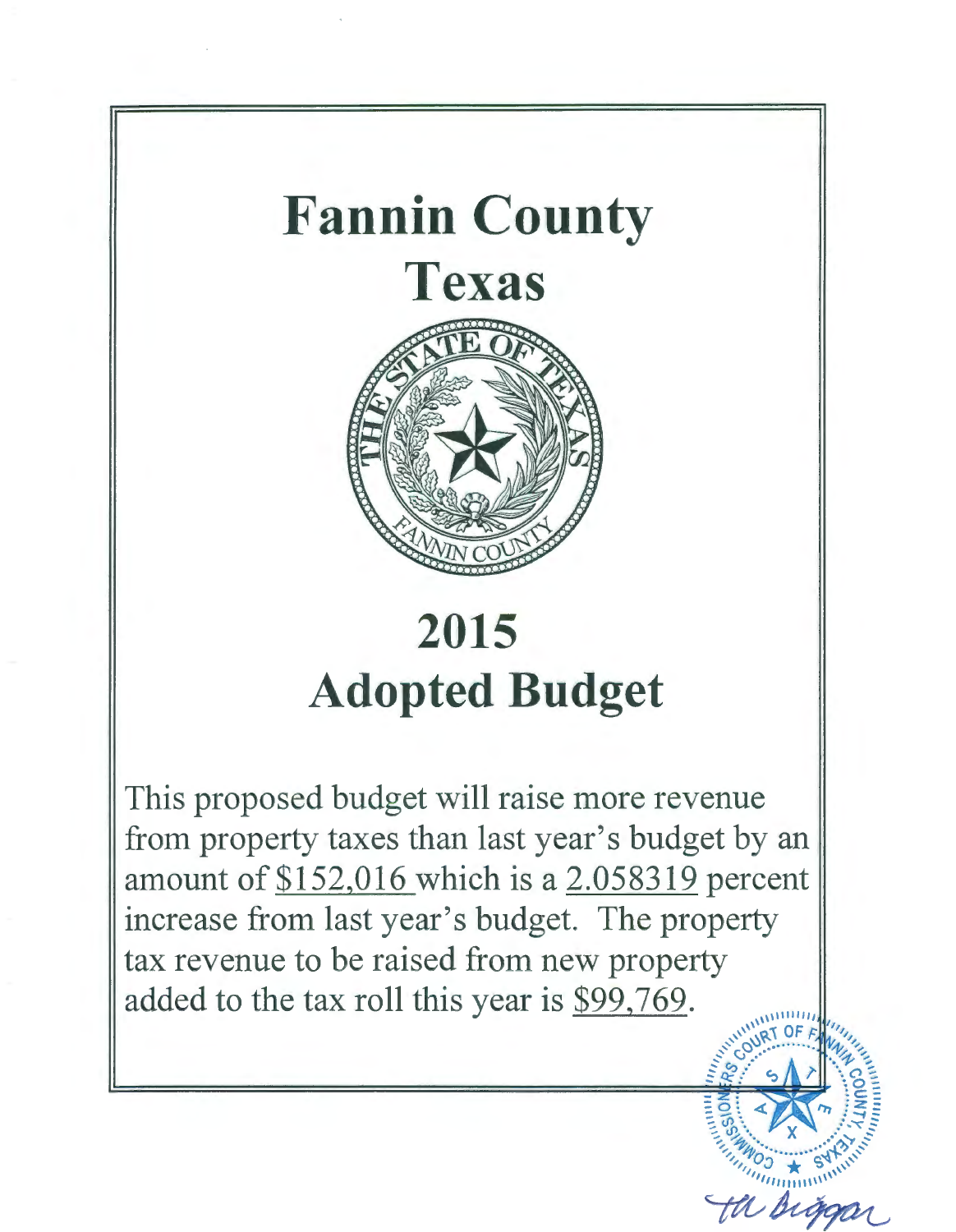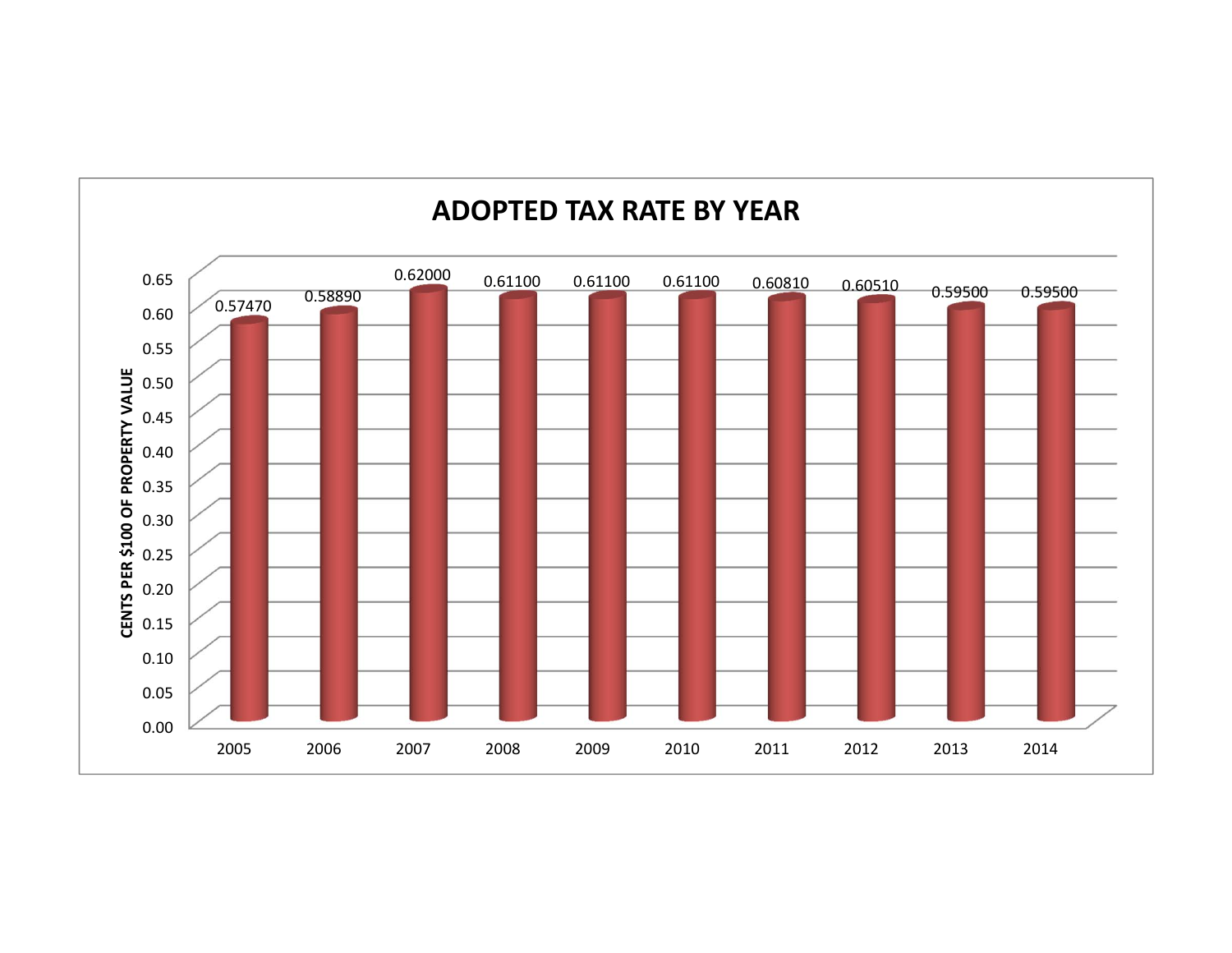## **The Fannin County Budget for fiscal year 2013-2014 continues to include the following policy and procedures**:

## Budget Policies

- All full time County employees are expected to work 40 hours a week. Any hours less than 40 hours (unless approved by County Judge and/or Commissioners Court) must be paid only for hours worked or use comp time, vacation time, or sick leave per policy manual. Part-Time are paid only for actual hours worked or vacation time per policy manual.
- Please refer to Travel policy (as amended 4-22-2013) for allowed out of county travel and per diem payments that apply to all County employees as well as all elected and appointed officials.
- Please refer to Cell Phone Policy for Fannin County approved by Commissioners' Court 9-17-2008 to be effective October 1, 2008. Revised by Commissioners court 12-28-2009, 5-24-2010, and 9-12-2011
- County Owned Vehicle Policy- It is the policy of the Commissioners Court that all county and grant vehicles be used solely for county business purposes. Employees are prohibited from using (or allowing others to use) any county or grant vehicle for personal purposes, except for *de minimis* personal use (such as to stop for lunch between two business deliveries or activities). Proper signage is required to be on County owned vehicles at all times. This policy is applicable to all functions and activities and is to be enforced by officials and department heads on behalf of the County.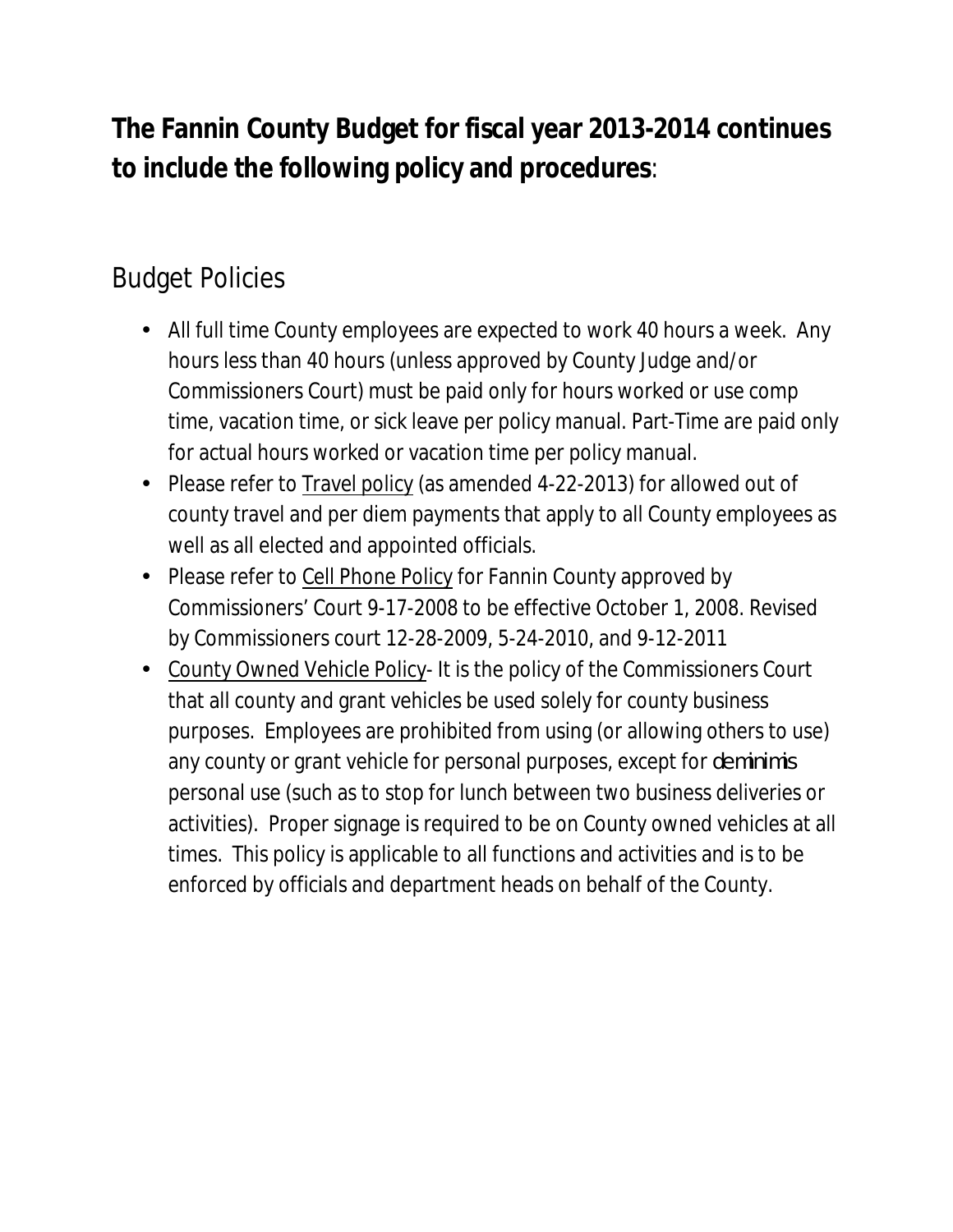#### **FANNIN COUNTY APPR0VED PERSONNEL FY 2014-2015**

| <b>Department</b>                            | Job Title                           | Qty.           | <b>Full Time/Part Time</b> |
|----------------------------------------------|-------------------------------------|----------------|----------------------------|
| <b>County Judge</b>                          | Adm. Assistant                      | 1              | <b>FT</b>                  |
|                                              | Janitor                             | 1              | <b>FT</b>                  |
|                                              | Part-time Janitor                   | 1              | <b>PT</b>                  |
| <b>County Court at Law</b>                   | Court Reporter                      | 1              | FT.                        |
|                                              | Court Coordinator                   | 1              | <b>FT</b>                  |
|                                              | <b>Baliff</b>                       | 1              | FT.                        |
| <b>County Clerk</b>                          | Probate Clerk                       | 1              | FT.                        |
|                                              | <b>Criminal Clerk</b>               | 1              | FT.                        |
|                                              | Voter Reg. Clerk                    | 1              | FT.                        |
|                                              | <b>Recording Clerk</b>              | $\overline{c}$ | FT.                        |
|                                              | Records Room Clk.                   | 1              | FT.                        |
|                                              | <b>Clerk</b>                        | 1              | <b>FT</b>                  |
|                                              | Clerk (15 hr. per wk. max.) Fund 20 | 1              | <b>PT</b>                  |
| <b>Courthouse</b>                            | Bailiff/Deputy 336th                | 1              | FT.                        |
|                                              | Court Reporter 336th                | 1              | FT.                        |
|                                              | Court Coordinator 336th             | 1              | FT.                        |
| <b>District Clerk</b>                        | Assistant                           | 1              | FT.                        |
|                                              | <b>Criminal Clerk</b>               | 1              | FT.                        |
|                                              | <b>Civil Clerk</b>                  | 1              | FT.                        |
|                                              | <b>Child Support Clerk</b>          | 1              | FT.                        |
|                                              | Deputy Clerk                        | 3              | FT.                        |
|                                              | Part-time Clerk                     | 1              | <b>PT</b>                  |
|                                              | Clerk (20 hr. per wk max.) Fund 19  | 1              | <b>PT</b>                  |
| J. P. #1                                     | <b>Chief Clerk</b>                  | 1              | FT.                        |
|                                              | Clerk                               | 1              | FT.                        |
| J. P. #2<br>J. P. #3                         | <b>Chief Clerk</b>                  | 1              | <b>FT</b>                  |
| Constable #1<br>Constable #2<br>Constable #3 |                                     |                |                            |
| <b>District Attorney</b>                     | Felony Asst. District Attorney      | 2              | FT.                        |
|                                              | Misdemeanor Asst. District Att.     | $\overline{c}$ | FT.                        |
|                                              | Investigator                        | 1              | FT.                        |
|                                              | Grand Jury Coordinator/Adm, Asst.   | 1              | FT.                        |
|                                              | Chief Felony Clerk                  | 1              | FT.                        |
|                                              | Victims Assistance Coordinator      | 1              | FT.                        |
|                                              | <b>Chief Misdemeandor Clerk</b>     | 1              | FT.                        |
|                                              | Clerk                               | 1              | FT.                        |
| <b>Auditor</b>                               | Assistant                           | 1              | FT.                        |
|                                              | Asst./Accts. Payable Clerk          | 1              | FT.                        |
|                                              | Asst./Clerk                         | 1              | FT.                        |
| <b>Treasurer</b>                             | Assistant                           | 1              | FT.                        |
| Tax A/C                                      | Assistant                           | 1              | FT.                        |
|                                              | Clerk                               | 3              | FT.                        |
|                                              | PT Clerk                            | 1              | PT                         |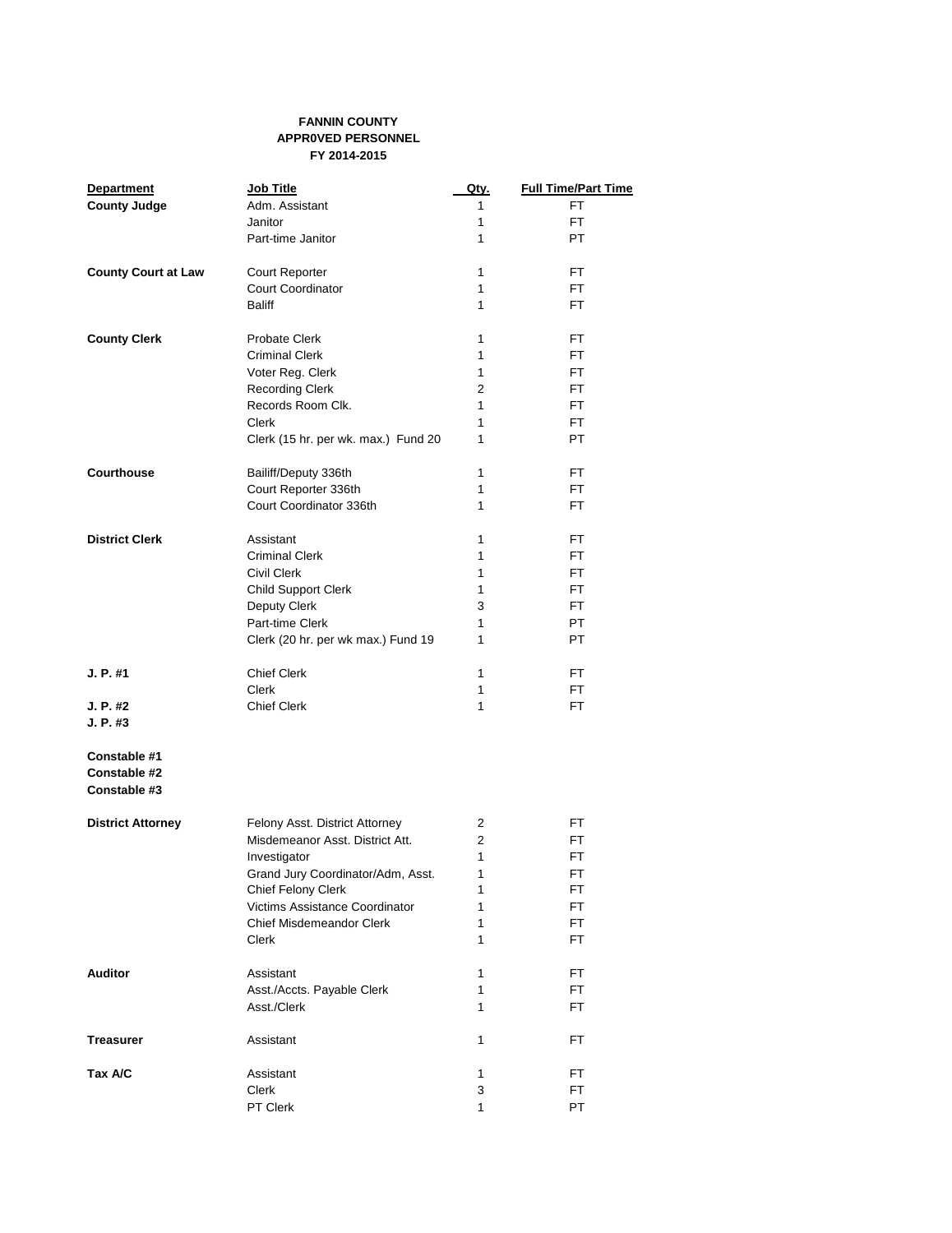### **FANNIN COUNTY APPROVED PERSONNEL FY 2014-2015 (Cont'd)**

| <b>Department</b>                | Job Title                   | Qty.          | <b>Full Time/Part Time</b> |
|----------------------------------|-----------------------------|---------------|----------------------------|
| <b>Sheriff</b>                   |                             |               |                            |
|                                  | Adm. Secretary              | 1             | <b>FT</b>                  |
|                                  | <b>Chief Deputy</b>         | 1             | FT.                        |
|                                  | Lieutenant                  | 1             | FT.                        |
|                                  | Sergeants                   | 5             | FT.                        |
|                                  | Deputy                      | 10            | FT.                        |
|                                  | Narcotics                   | 1             | FT.                        |
|                                  | Jail Liaison                | 1             | FT.                        |
|                                  | Dispatch Supervisor         | 1             | FT.                        |
|                                  | Dispatcher                  | 5             | FT.                        |
|                                  | <b>Transport Officer</b>    | 1             | FT.                        |
|                                  | Odyssey/Records Clerk       | 1             | PT                         |
|                                  | Evidence Custodian Clerk    | 1             | PT                         |
| <b>Indigent Health Care</b>      | <b>Shared Clerk</b>         | 1             | FT(1/2)                    |
| <b>Health Inspector (Septic)</b> | <b>Shared Clerk</b>         | 1             | FT(1/2)                    |
| <b>County Agents (2)</b>         | Adm. Assistant              | 1             | FT                         |
| <b>Health Inspector (Food)</b>   | Contract                    |               |                            |
| <b>Emergency Management</b>      |                             | 1             | <b>FT</b>                  |
| <b>IT/Computer Tech</b>          |                             | 1             | FT.                        |
| <b>Purchasing Agent</b>          |                             | 1             | FT.                        |
| <b>Bond Supervisor</b>           |                             | 1             | FT.                        |
| <b>Veterans Service Officer</b>  |                             | 1             | <b>PT</b>                  |
| Road & Bridge #1                 |                             |               |                            |
|                                  | Foreman                     | 1             | <b>FT</b>                  |
|                                  | <b>Equipment Operator</b>   | 6             | <b>FT</b>                  |
| Road & Bridge #2                 |                             |               |                            |
|                                  | Foreman                     | 1             | <b>FT</b>                  |
|                                  | <b>Equipment Operator</b>   | 6             | FT.                        |
| Road & Bridge #3                 |                             |               |                            |
|                                  | Foreman                     | 1             | FT.                        |
|                                  | <b>Equipment Operator</b>   | 9             | FT.                        |
|                                  | Secretary                   | 1             | PT                         |
|                                  | Part-time                   | \$14,507      | PT                         |
| Road & Bridge #4                 |                             |               |                            |
|                                  | Foreman                     | 1             | FT.                        |
|                                  | <b>Equipment Operator</b>   | 4             | FT.                        |
|                                  | Secretary<br>Part time      | 1<br>\$26,177 | <b>FT</b><br>PT            |
|                                  |                             |               |                            |
|                                  | Commissioners Sec. (Shared) | 1             | FT.                        |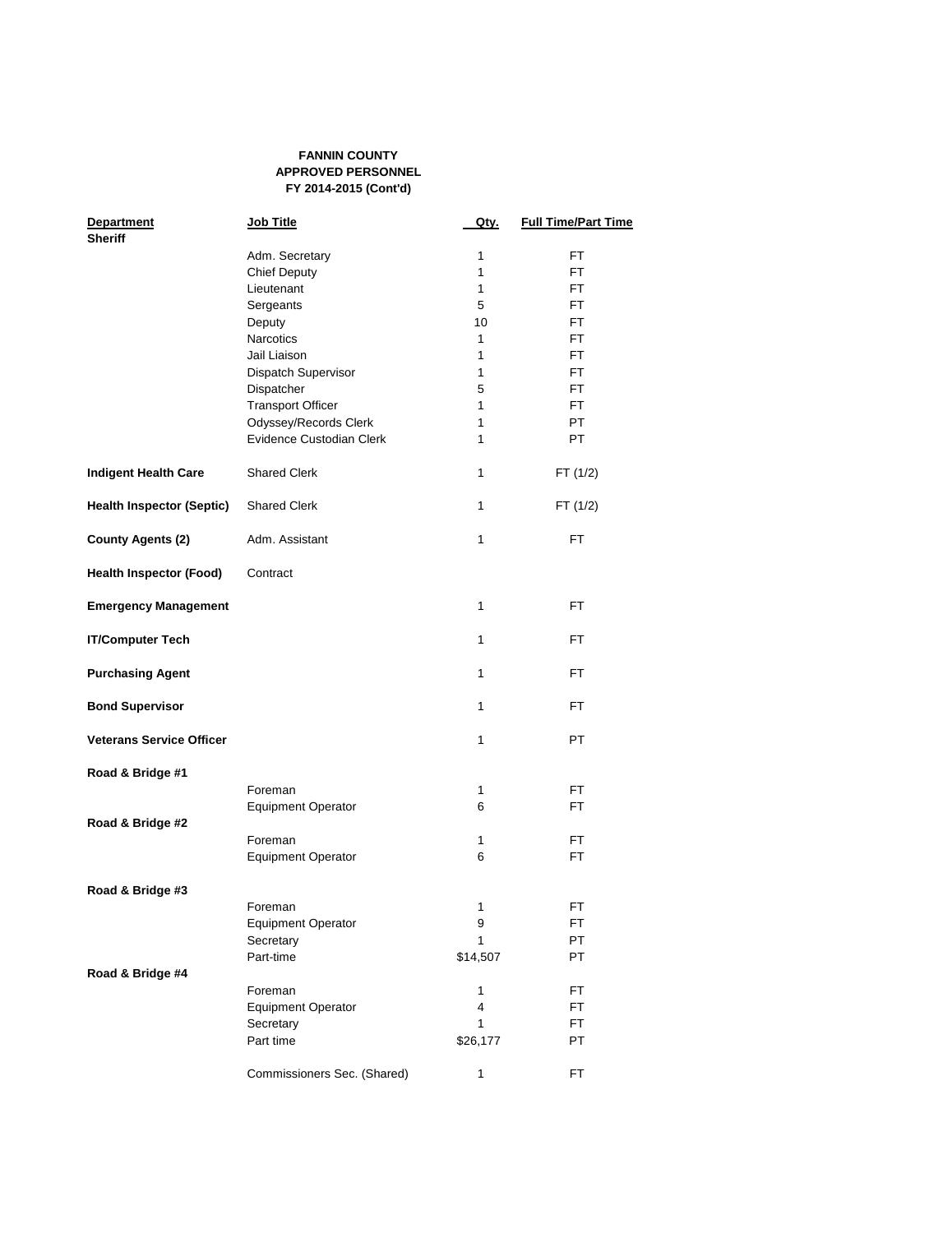## **FANNIN COUNTY, TEXAS SALARIES FOR 2014-2015**

| <b>County Judge</b>            | \$53,045       | <b>Sheriff</b>                   | \$49,912       |
|--------------------------------|----------------|----------------------------------|----------------|
| Probate Salary Supplement      | \$15,000       | <b>Chief Deputy</b>              | G9             |
| Adm. Assistant                 | G <sub>3</sub> | Jail Adm.                        | G <sub>6</sub> |
|                                |                | Lieutenant                       | G8             |
| <b>County Clerk</b>            | \$48,451       | Sergeant (5 max.)                | G7             |
| 911 Coordinator                | G <sub>3</sub> | Adm. Asst.                       | G <sub>3</sub> |
| <b>Probate Clerk</b>           | G <sub>3</sub> | Deputy                           | G <sub>6</sub> |
| <b>Criminal Clerk</b>          | G <sub>3</sub> | <b>Dispatch Supervisor</b>       | G <sub>5</sub> |
| Voter Registration             | G <sub>2</sub> | Dispatch                         | G3L2           |
| <b>Recording Clerks</b>        | G <sub>2</sub> | <b>Transport Officer</b>         | G <sub>6</sub> |
| <b>Records Room Clerk</b>      | G <sub>2</sub> |                                  |                |
|                                | G <sub>2</sub> | Chief Juv. Prob.                 |                |
| Clerk                          |                |                                  | \$58,296       |
|                                |                | Juvenile Prob.                   | \$37,175       |
| <b>Districk Clerk</b>          | \$48,451       | Juvenile Prob.                   | \$33,634       |
| Asst. Dist. Clerk              | G <sub>3</sub> |                                  |                |
| <b>Criminal Clerk</b>          | G <sub>3</sub> | <b>Constable Pct. #1</b>         | \$27,583       |
| <b>Civil Clerk</b>             | G <sub>2</sub> | <b>Constable Pct. #2</b>         | \$13,394       |
| <b>Child Support Clerk</b>     | G <sub>2</sub> | <b>Constable Pct. #3</b>         | \$11,906       |
| Deputy Clerk                   | G <sub>2</sub> |                                  |                |
|                                |                | <b>Computer Tech.</b>            | G <sub>5</sub> |
| <b>Bond Supervisor</b>         | \$33,990       |                                  |                |
|                                |                | <b>Veterans' Service Officer</b> | \$16.88 p/hr.  |
| $J.P.$ #1                      | \$37,008       |                                  |                |
| <b>Chief Clerk</b>             | G <sub>3</sub> | <b>Road &amp; Bridges</b>        |                |
| Clerk                          | G <sub>1</sub> | Commissioner                     | \$49,912       |
|                                |                |                                  |                |
|                                |                | Foreman                          | G4             |
| $J.P.$ #2                      | \$37,008       | Prisoner Supv.                   | G <sub>3</sub> |
| <b>Chief Clerk</b>             | G <sub>3</sub> | Equip. Operator                  | G <sub>3</sub> |
|                                |                | Adm. Assistant                   | G <sub>3</sub> |
| $J.P.$ #3                      | \$27,583       | Secretary                        | G <sub>2</sub> |
|                                |                | Part-time (911 signs)            | \$12.36 p/hr.  |
| <b>District Attorney</b>       | \$4,000        | Part-time                        | \$9.34 p/hr.   |
| Felony Asst. D.A.              | G14            | Part-time seasonal               | \$7.25         |
| Misdemeanor Asst. D.A.         | G10            |                                  |                |
| Investigator                   | G8             | <b>Treasurer</b>                 | \$48,451       |
| Grand Jury Coord/Adm. Asst     | G <sub>6</sub> | Asst. Treasurer                  | G4             |
| <b>Chief Felony Clerk</b>      | G6             |                                  |                |
| Victim Assistance Coord.       | G4             | <b>Health Inspector</b>          | G4             |
|                                |                |                                  |                |
| <b>Chief Misdemeanor Clerk</b> | G <sub>3</sub> |                                  |                |
| Clerk                          | G <sub>2</sub> | Em. Mgmt/MRC                     | G <sub>3</sub> |
|                                |                |                                  |                |
| <b>Auditor</b>                 | \$58,819       | <b>Janitor</b>                   | G <sub>2</sub> |
| Asst. Auditor                  | G4             |                                  |                |
| Asst. /Accts. Pay. Clerk       | G <sub>3</sub> | <b>IHC Officer</b>               | G4             |
| Asst./Clerk                    | G <sub>3</sub> | <b>Shared Clerk</b>              | G <sub>2</sub> |
|                                |                |                                  |                |
| Tax A/C                        | \$48,451       | 336th District Court             |                |
| Asst. Tax A/C                  | G <sub>3</sub> | <b>Court Reporter</b>            | \$59,759       |
| <b>Clerks</b>                  | G <sub>2</sub> | <b>Court Coordinator</b>         | G <sub>3</sub> |
| Part-time                      | \$8.34 p/hr.   | <b>Bailiff</b>                   | G4             |
|                                |                |                                  |                |
| Co. Agent's Adm. Asst.         | G <sub>2</sub> | <b>County Court at Law</b>       |                |
|                                |                | Judge                            | \$140,000      |
| <b>Co. Health Officer</b>      | \$2,400        | <b>Court Coordinator</b>         | G3             |
|                                |                |                                  |                |
|                                |                | <b>Court Reporter</b>            | \$54,914       |
| <b>Purchasing Agent</b>        | \$48,729       | <b>Baliff</b>                    | G4             |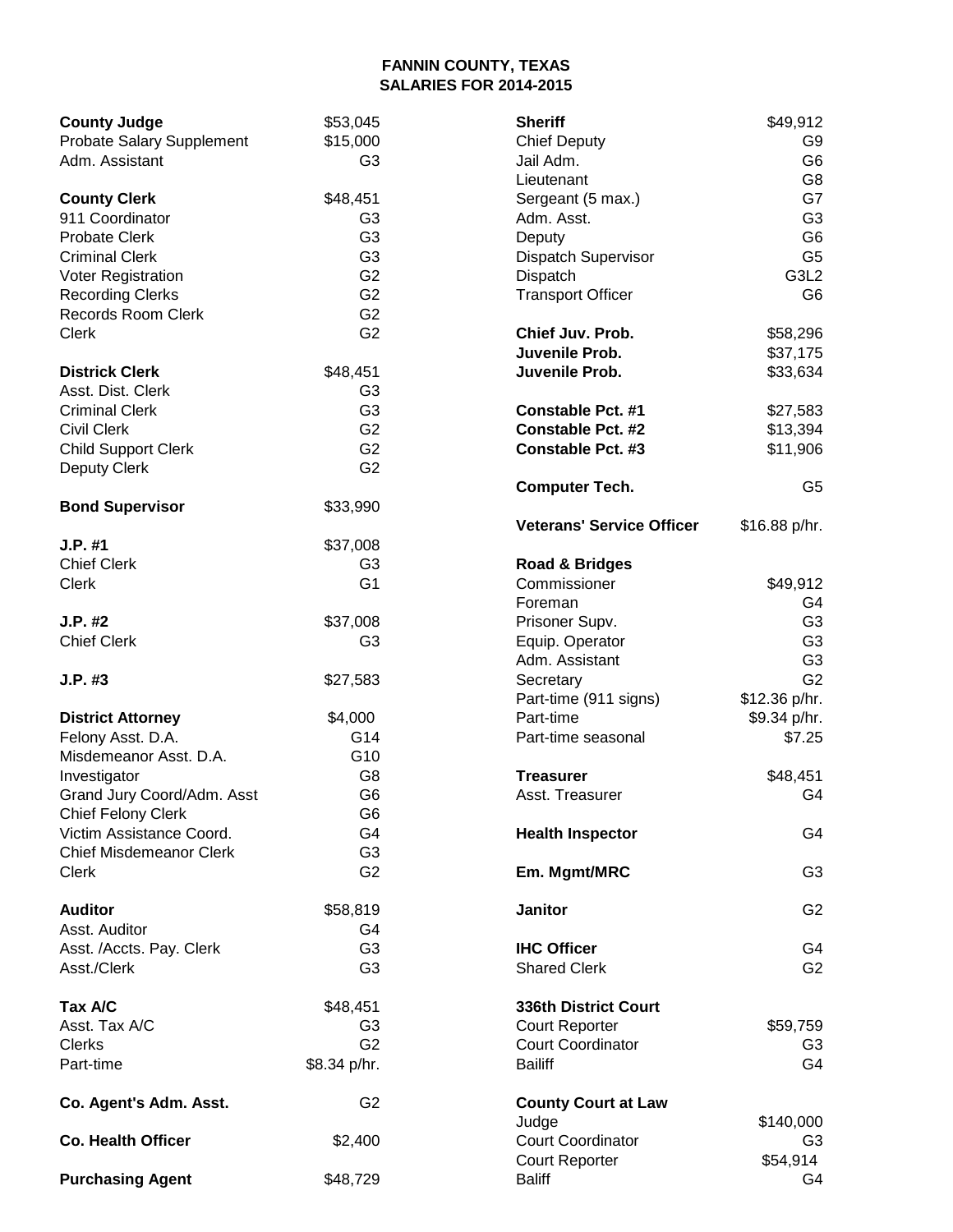### **FANNIN COUNTY, TEXAS SALARIES FOR 2014-2015**

|  |  | <b>JUVENILE BOARD ADDITIONAL SALARIES</b> |  |
|--|--|-------------------------------------------|--|
|--|--|-------------------------------------------|--|

| 336th Jud. Dist. Judge    | \$2, |
|---------------------------|------|
| County Judge              | \$1. |
| County Court at Law Judge | \$1, |

#### **TRAVEL ALLOWANCES:**

| County Judge | \$3,600 |                               |          |
|--------------|---------|-------------------------------|----------|
| J.P. #1      | \$2,400 | <b>Supplemental Salaries:</b> |          |
| J.P. #2      | \$2,400 | County Agent                  | \$12,253 |
| J.P. #3      | \$2,400 | County Agent                  | \$11,550 |
| Constable #1 | \$2,400 |                               |          |
| Constable #2 | \$2,400 |                               |          |
| Constable #3 | \$1,200 | Out of Co. - per mile         | \$0.45   |

| JUVENILE BOARD ADDITIONAL SALARIES |         | <b>PART-TIME HOURLY RATES:</b> |          |  |
|------------------------------------|---------|--------------------------------|----------|--|
| 336th Jud. Dist. Judge             | \$2,400 | Courthouse                     | \$8.34   |  |
| County Judge                       | \$1,200 | Road & Bridge                  | \$9.34   |  |
| County Court at Law Judge          | \$1,200 | P/T seasonal                   | \$7.25   |  |
|                                    |         | P/T Odyssey Record Clerk       | \$8.34   |  |
| <b>TRAVEL ALLOWANCES:</b>          |         | P/T Evidence Clerk             | \$8.34   |  |
| County Judge                       | \$3,600 |                                |          |  |
| J.P. #1                            | \$2,400 | <b>Supplemental Salaries:</b>  |          |  |
| J.P. #2                            | \$2,400 | <b>County Agent</b>            | \$12,253 |  |
| J.P. #3                            | \$2,400 | <b>County Agent</b>            | \$11,550 |  |
| Constable #1                       | \$2,400 |                                |          |  |
| Constable #2                       | \$2,400 |                                |          |  |
| Constable #3                       | \$1,200 | Out of Co. - per mile          | \$0.45   |  |
|                                    |         |                                |          |  |

|                                   | <b>CELL PHONE ALLOWANCES:</b> |
|-----------------------------------|-------------------------------|
| $C_{\rm b}$ $\sim$ $\mathbf{r}$ . |                               |

| Sheriff                            | \$600 |
|------------------------------------|-------|
| <b>County Commissioners</b>        | \$600 |
| <b>County Agents</b>               | \$600 |
| Emergency Mgmt.                    | \$480 |
| <b>Chief Deputy</b>                | \$480 |
| <b>Purchasing Agent</b>            | \$360 |
| D. A. Investigator                 | \$360 |
| <b>Sheriff's Lieutenant</b>        | \$300 |
| Jail Liaison                       | \$300 |
| <b>Sheriff's Narcotics Officer</b> | \$300 |
| Sheriffs Patrol & CID Sgt. (5)     | \$300 |
| $J.P.$ #2                          | \$240 |
| <b>Computer Tech</b>               | \$240 |

 **SALARY LEVEL DEPENDS ON TENURE ALL ENTRY POSITIONS WILL START AT LEVEL I**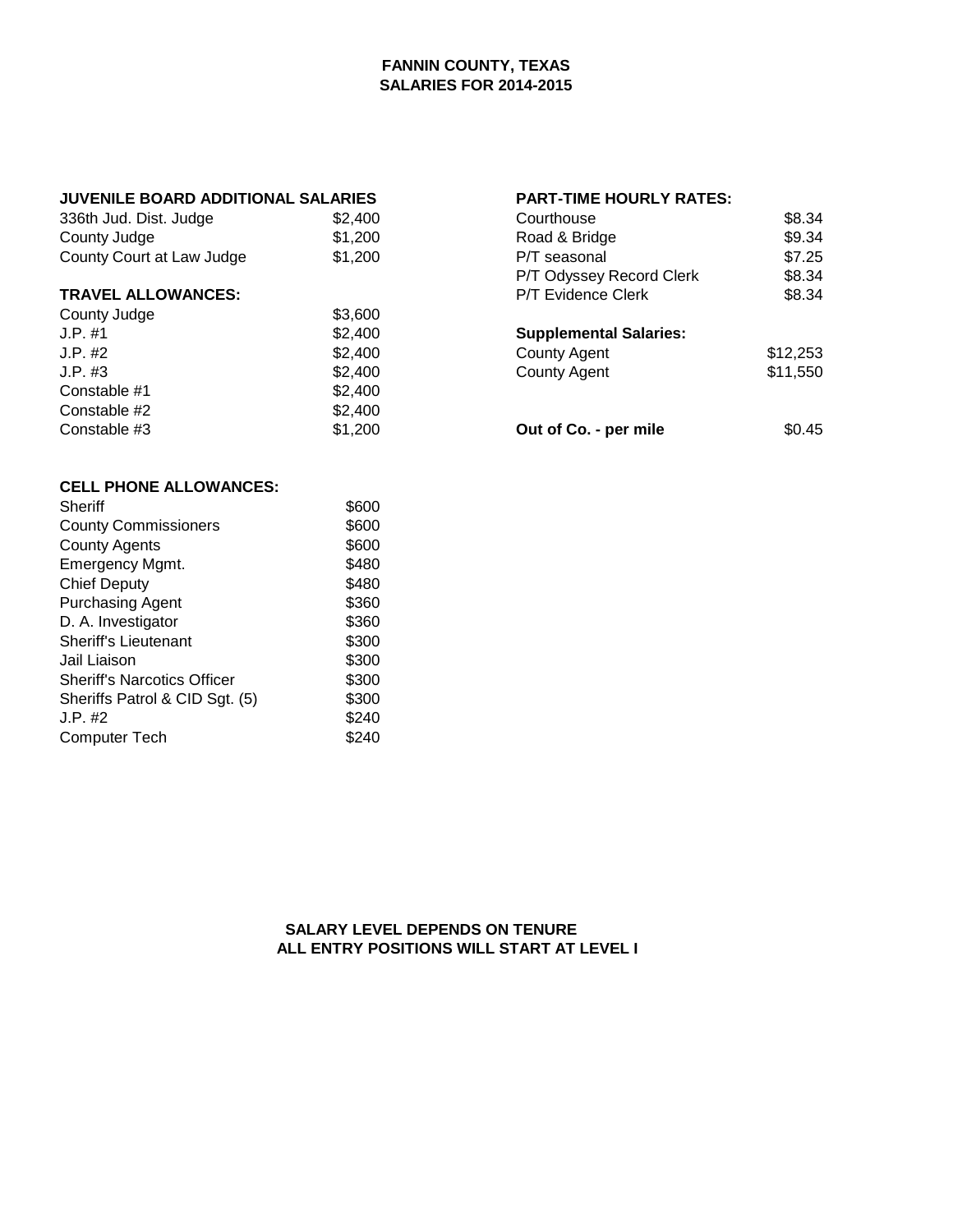# **Fannin County, Texas**



# **2015 Adopted Budget**

This proposed budget will raise more revenue from property taxes than last year's budget by an amount of \$152,016, which is a 2.058319 percent increase from last year's budget. The property tax revenue to be raised from new property added to the tax roll this year is \$99,769.

Members of the commissioners court voting on the adoption of the 2014 Adopted Budget:

FOR - Judge Creta L. Carter II; Commissioners Stan Barker, Jerry Magness, Gary Whitlock, and Dean Lackey

AGAINST - None

ABSENT - Dean Lackey

| 2013<br>2014                      |          |                   |
|-----------------------------------|----------|-------------------|
| <b>Property Tax Rate</b>          | \$0.5950 | \$0.5950 Proposed |
| <b>Effective Tax Rate</b>         | \$0.6278 | \$0.5830          |
| <b>Effective M&amp;O Tax Rate</b> | \$0.6169 | \$0.6449          |
| Rollback Tax Rate *               | \$0.6973 | \$0.6357          |
| Debt Rate                         | \$0.0000 | \$0.0000          |

\*adjusted for sales tax

The total net outstanding bond debt on January 1, 2015 will be zero dollars (\$0.00).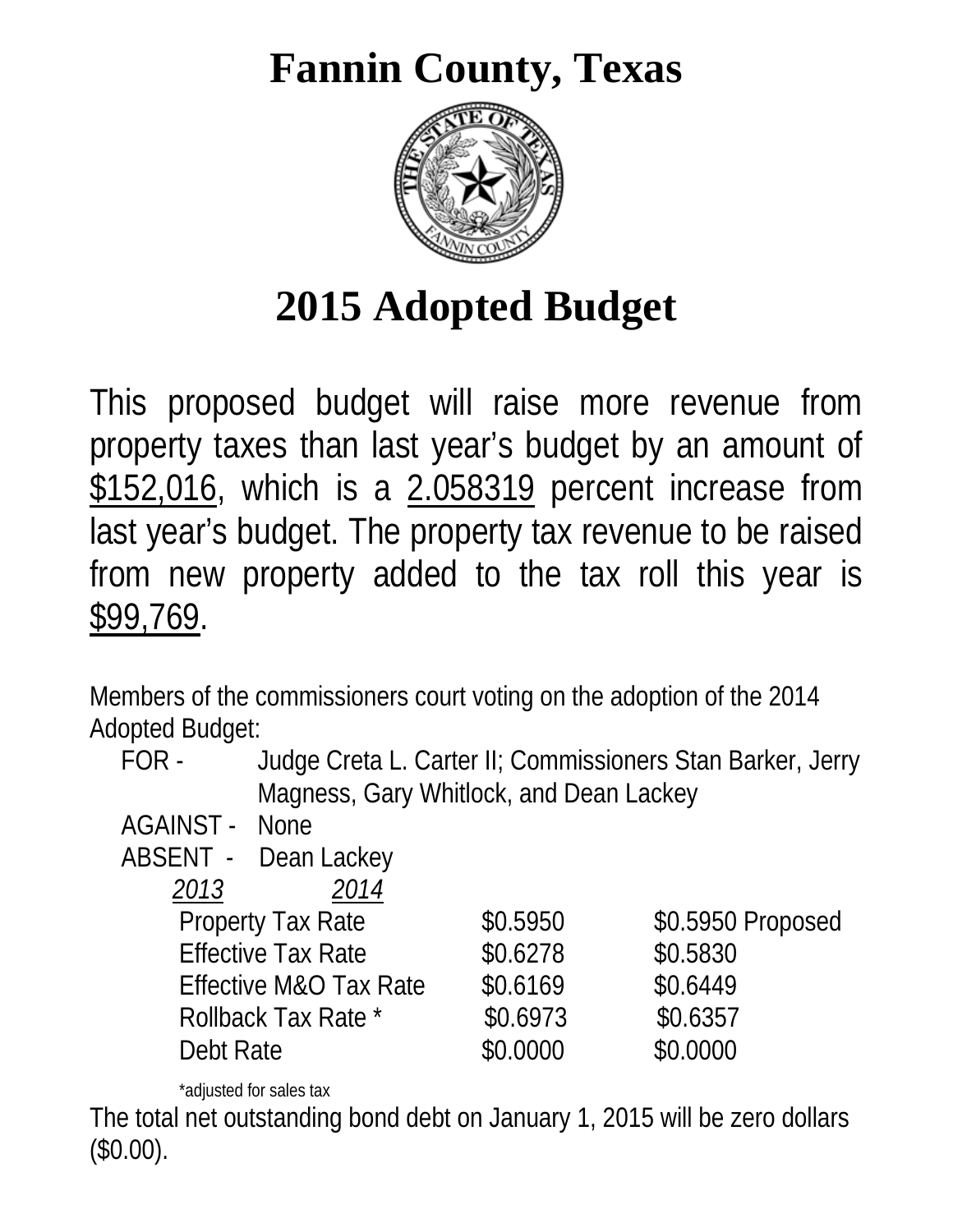#### ADOPTED BUDGET FY 2014-2015 PAGE 1 TIME:11:02 AM SEPTEMBER 2, 2014 PREPARER:0008 FISCAL YEAR 10-1-2014 to 9-30-2015

| Account Number<br>and Title                                     | $\mathbb{C}$ | YEAR - 2012            |                                                              | YEAR - 2013 YEAR - 2014                      | T Actual Exper Actual Exper Org Budget Amended Budget<br>YEAR - 2014 | Adopted Budget<br>YEAR - 2015 |
|-----------------------------------------------------------------|--------------|------------------------|--------------------------------------------------------------|----------------------------------------------|----------------------------------------------------------------------|-------------------------------|
| REPORTING FUND: 0010 GENERAL FUND                               |              |                        |                                                              |                                              |                                                                      |                               |
| 0300 CASH                                                       |              |                        |                                                              |                                              |                                                                      |                               |
| 0110 UNENCUMBERED FUND BALANCE                                  |              | $I \qquad \qquad 0.00$ | $0.00 \quad 1,625,000.00 \quad 1,625,000.00$                 |                                              |                                                                      | 678,000.00                    |
|                                                                 |              |                        |                                                              |                                              | -------------                                                        | -------------                 |
| CASH                                                            |              | 0.00                   |                                                              | $0.00 \quad 1,625,000.00 \quad 1,625,000.00$ |                                                                      | 678,000.00                    |
| 0310 PROPERTY TAXES                                             |              |                        |                                                              |                                              |                                                                      |                               |
| 0110 CURRENT TAXES                                              |              |                        | I 6,712,624.19 6,632,163.77 6,673,000.00 6,673,000.00        |                                              |                                                                      | 6,918,892.27                  |
| 0120 DELINQUENT TAXES                                           |              | I 155,266.94           | 235,259.24                                                   | 80,000.00                                    | 80,000.00                                                            | 80,000.00                     |
|                                                                 |              |                        |                                                              |                                              |                                                                      | ------------                  |
| PROPERTY TAXES                                                  |              |                        | 6,867,891.13    6,867,423.01    6,753,000.00    6,753,000.00 |                                              |                                                                      | 6,998,892.27                  |
| 0318 OTHER TAXES                                                |              |                        |                                                              |                                              |                                                                      |                               |
| 0120 PAY N LIEU TAX/GRASSLAND                                   | $\mathbf{I}$ | 19,127.09              | 18,774.09                                                    | 17,000.00                                    | 17,000.00                                                            | 16,000.00                     |
| 0121 PAY N LIEU TAX/UTRWD                                       | Ι.           | 44,625.63              | 0.00                                                         | 50,861.75                                    | 50,861.75                                                            | 0.00                          |
| 0130 COURT COSTS/ARREST FEES                                    | $\mathbb{I}$ | 223,935.23             | 259,418.10                                                   | 240,000.00                                   | 240,000.00                                                           | 240,000.00                    |
| 0132 ATTORNEYS & DOCTORS                                        | $\mathbb{I}$ | 20,451.34              | 25,028.66                                                    | 10,000.00                                    | 10,000.00                                                            | 11,000.00                     |
| 0140 TAX ON MIXED DRINKS                                        | $\mathbf{I}$ | 11,293.77              | 12,051.57                                                    | 10,900.00                                    | 10,900.00                                                            | 12,000.00                     |
| 0160 SALES TAX REVENUES                                         | I.           | 670,644.48             | 630,619.06                                                   | 620,000.00                                   | 620,000.00                                                           | 630,082.76<br>-----------     |
| OTHER TAXES                                                     |              | 990,077.54             | 945,891.48                                                   | 948,761.75                                   | 948,761.75                                                           | 909,082.76                    |
| 0319 F.C. DETENTION CENTER                                      |              |                        |                                                              |                                              |                                                                      |                               |
| 0420 JAIL PAY PHONE COMMISSION                                  | $\mathbf{I}$ | 323,902.54             | 345,320.43                                                   | 327,000.00                                   | 327,000.00                                                           | 227,000.00                    |
| 0422 INMATE PHONE CARDS                                         | Ι.           | 28,354.62              | 0.00                                                         |                                              |                                                                      |                               |
| 0551 ANNUAL PAYMENT                                             | $\mathbf{I}$ | 10,000.00              | 10,000.00                                                    |                                              | 10,000.00    10,000.00                                               | 10,000.00                     |
| 0552 MONTHLY MONITORING PAYMEN<br>$\mathbb{I}$ and $\mathbb{I}$ |              | 6,000.00               | 6,000.00                                                     | 6,000.00                                     | 6,000.00                                                             | 6,000.00                      |
| 0553 INMATE PER DIEM PAYMENT<br>$\mathbb{I}$ and $\mathbb{I}$   |              | 350,580.00             | 367,612.50                                                   | 346,750.00                                   | 346,750.00                                                           | 337,625.00                    |
| 0554 REIMB.FOR CONFINEMENT EXP.                                 | I            |                        |                                                              | 0.00                                         | 0.00                                                                 | 1,000.00<br>.                 |
| F.C. DETENTION CENTER                                           |              | 718,837.16             | 728,932.93 689,750.00                                        |                                              | 689,750.00                                                           | 581,625.00                    |
| 0320 LICENSES & PERMITS                                         |              |                        |                                                              |                                              |                                                                      |                               |
|                                                                 |              |                        |                                                              |                                              |                                                                      |                               |
| 0200 ALCOHLIC BEVERAGE LICENSE                                  | Ι.           | 270.00                 | 132.00                                                       | 0.00                                         | 0.00                                                                 | 500.00                        |
| 0300 SEWAGE PERMITS/INSPECTIONS                                 | $\mathbf{I}$ | 52,691.31              | 60,605.40                                                    | 45,000.00                                    | 45,000.00                                                            | 45,000.00                     |
| 0545 FOOD SERV. PERMITS/CLASSES                                 | $\mathbf I$  | 0.00                   | 0.00                                                         | 0.00                                         | 0.00                                                                 | 0.00                          |
| 0546 \$5 COUNTY FEE/FOOD HANDLERS CLASS I                       |              | 1,035.00               | 1,050.00<br>------------                                     | 1,250.00<br>_____________                    | 1,250.00<br>---------                                                | 1,250.00<br>-------------     |
| LICENSES & PERMITS                                              |              | 53,996.31              | 61,787.40                                                    | 46,250.00                                    | 46,250.00                                                            | 46,750.00                     |
| 0321 FEES OF TAX COLLECTOR                                      |              |                        |                                                              |                                              |                                                                      |                               |
| 0200 COMMISSIONS ON CAR REGIST                                  | I            | 93,930.19              | 95,970.06                                                    | 80,000.00                                    | 80,000.00                                                            | 85,000.00                     |
| 0250 COMMISSION ON CAR TITLES                                   | I            | 43,665.00              | 44,235.00                                                    | 40,000.00                                    | 40,000.00                                                            | 40,000.00                     |
| 0251 COMM.ON SALES TAX COLLECTIONS                              | $\mathbf I$  | 133, 114.56            | 175,058.21                                                   | 171,600.00                                   | 171,600.00                                                           | 175,000.00                    |
| 0400 TPW BOAT REG./TITLES                                       | $\mathbf I$  | 4,202.39               | 5,135.95                                                     | 3,000.00                                     | 3,000.00                                                             | 3,000.00                      |
| 0901 TAX CERTIFICATES                                           | I            | 5,792.03               | 5,663.72                                                     | 5,800.00                                     | 5,800.00                                                             | 5,800.00                      |
|                                                                 |              | - --------------       |                                                              |                                              |                                                                      | -------------                 |

FEES OF TAX COLLECTOR 280,704.17 326,062.94 300,400.00 300,400.00 308,800.00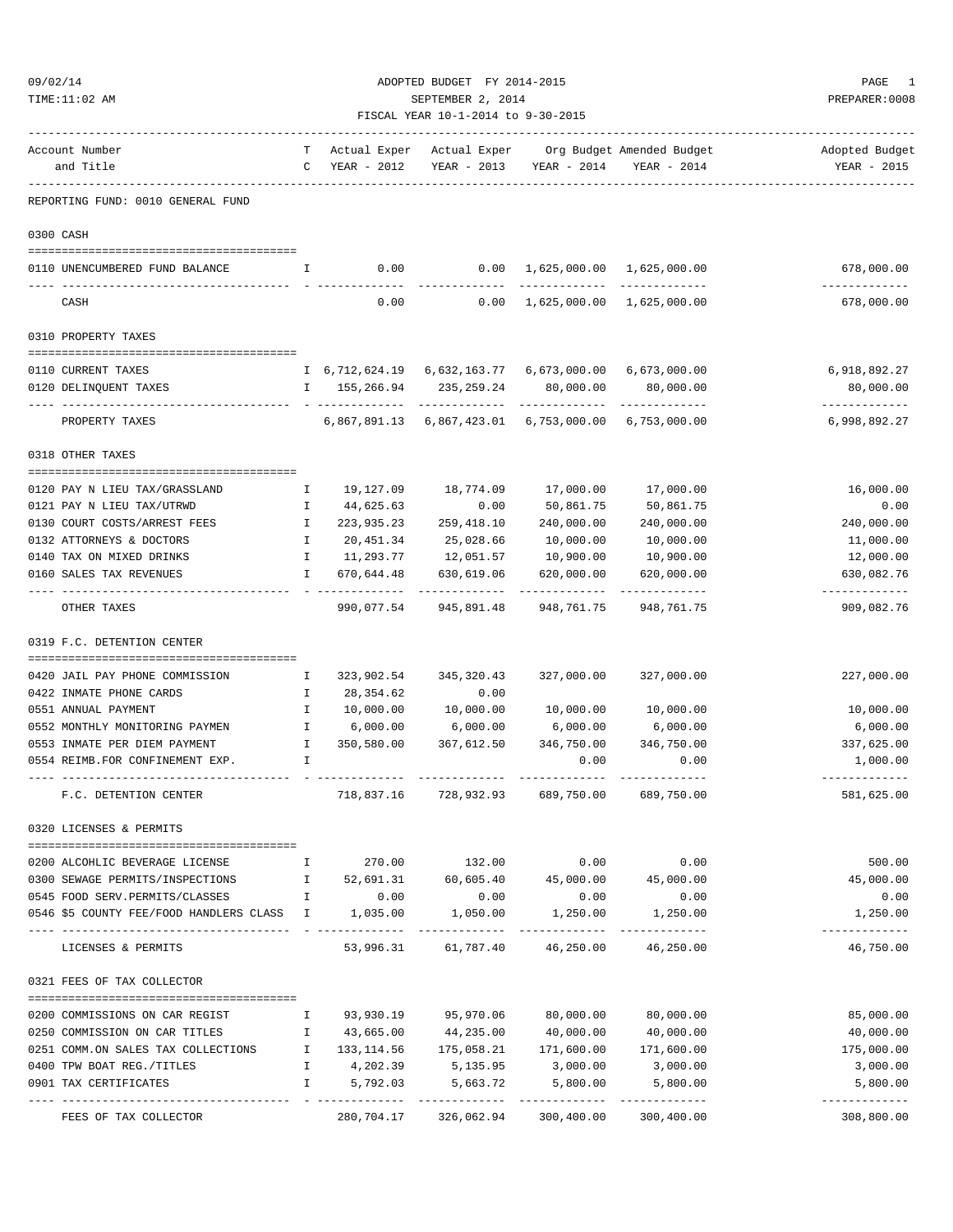| 09/02/14                                                      |                                 | ADOPTED BUDGET FY 2014-2015        | PAGE<br>-2                                                         |                                     |                                                       |                             |
|---------------------------------------------------------------|---------------------------------|------------------------------------|--------------------------------------------------------------------|-------------------------------------|-------------------------------------------------------|-----------------------------|
| TIME:11:02 AM                                                 |                                 | SEPTEMBER 2, 2014                  | PREPARER: 0008                                                     |                                     |                                                       |                             |
|                                                               |                                 | FISCAL YEAR 10-1-2014 to 9-30-2015 |                                                                    |                                     |                                                       |                             |
| Account Number                                                |                                 |                                    |                                                                    |                                     | T Actual Exper Actual Exper Org Budget Amended Budget | Adopted Budget              |
| and Title                                                     |                                 | C YEAR - 2012                      |                                                                    | YEAR - 2013 YEAR - 2014 YEAR - 2014 |                                                       | YEAR - 2015                 |
| REPORTING FUND: 0010 GENERAL FUND                             |                                 |                                    |                                                                    |                                     |                                                       |                             |
| 0330 GRANTS                                                   |                                 |                                    |                                                                    |                                     |                                                       |                             |
|                                                               |                                 |                                    |                                                                    |                                     |                                                       |                             |
| 0100 FEDERAL GRANT-SCAAP                                      | $\mathbf{I}$                    | 4,381.26                           | 58.50                                                              | 0.00                                | 0.00                                                  | 0.00                        |
| 0313 COURTHOUSE RESTORATION                                   | $\mathbf{I}$                    | 40,000.00                          | 0.00                                                               | 0.00                                | 0.00                                                  | 0.00                        |
| 0431 SECOEECB GRANT CS0710                                    | $\mathbf{I}$ and $\mathbf{I}$ . | $0.00$ $72,209.00$                 |                                                                    | 0.00                                | 0.00                                                  | 0.00                        |
| 0437 INDIGENT DEFENSE GRANT                                   |                                 |                                    | $I$ 52,963.50 32,293.00 15,000.00 15,000.00                        |                                     |                                                       | 39,242.00                   |
| 0559 TEXAS VINE PROGRAM                                       |                                 | I 18,283.00<br>_______________     | 0.00<br>-----------                                                | 0.00                                | 0.00                                                  | 0.00<br>----------          |
| GRANTS                                                        |                                 |                                    | 115,627.76  104,560.50  15,000.00  15,000.00                       |                                     |                                                       | 39,242.00                   |
| 0340 FEES OF OFFICE                                           |                                 |                                    |                                                                    |                                     |                                                       |                             |
| 0135 FAMILY PROTECTION FEE                                    | $\mathbf{I}$                    | 0.00                               | 0.00                                                               | 0.00                                | 0.00                                                  | 0.00                        |
| 0400 COUNTY JUDGE FEES                                        | $\mathbb{I}$                    | 166.00                             | 182.00                                                             | 400.00                              | 400.00                                                | 400.00                      |
| 0403 COUNTY CLERK FEES                                        | $\mathbb{I}$                    | 173,477.26                         | 225,052.23                                                         | 210,000.00                          | 210,000.00                                            | 210,000.00                  |
| 0450 DISTRICT CLERK FEES                                      | $\mathbb{I}$                    | 82,624.83                          | 89,758.79                                                          | 85,000.00                           | 85,000.00                                             | 85,000.00                   |
| 0455 J. P. #1 FEES                                            | $\mathbb{I}$                    | 27,970.69                          | 25,712.90                                                          | 22,000.00                           | 22,000.00                                             | 22,000.00                   |
| 0456 J. P. #2 FEES                                            | $\mathbb{I}$                    | 5,272.26                           | 7,906.56                                                           | 6,000.00                            | 6,000.00                                              | 6,000.00                    |
| 0457 J. P. #3 FEES                                            | $\mathbf{I}$                    | 1,685.70                           | 2,403.20                                                           | 2,000.00                            | 2,000.00                                              | 2,000.00                    |
| 0475 DISTRICT ATTORNEY FEES                                   | $\mathbb{I}$                    | 6,629.99                           | 12,140.03                                                          | 7,000.00                            | 7,000.00                                              | 7,000.00                    |
| 0480 BOND APPLICATION FEE                                     | $\mathbf{I}$                    | 0.00                               | 1,000.00                                                           | 0.00                                | 0.00                                                  | 0.00                        |
| 0484 ELECTION REIMBURSEMENTS<br>$\mathbf{I}$ and $\mathbf{I}$ |                                 | 5,091.03                           | 900.00                                                             | 0.00                                | 0.00                                                  | 0.00                        |
| 0550 CONSTABLE FEES                                           | $\mathbf{I}$                    | 13,261.25                          | 14,749.65                                                          | 14,000.00                           | 14,000.00                                             | 14,000.00                   |
| 0560 SHERIFF FEES                                             | $\mathbf{I}$                    | 39,604.68                          | 48,867.26                                                          | 40,000.00                           | 40,000.00                                             | 40,000.00                   |
| 0573 BOND SUPERVISION FEES                                    | $\mathbf{I}$                    |                                    |                                                                    | 0.00                                | 0.00                                                  | 38,000.00                   |
| 0595 E.E.P.A.                                                 | $\mathbf{I}$                    | 0.00                               | 0.00                                                               | 0.00                                | 0.00                                                  | 0.00                        |
| 0600 D.C.6TH COURT OF APPEALS FEE                             | $\mathbf{I}$                    |                                    | 1,465.33 1,595.64 2,000.00                                         |                                     | 2,000.00                                              | 2,000.00                    |
| 0601 C.C.6TH COURT OF APPEALS FEE                             | $\mathbf{I}$                    | 644.90                             | 827.38                                                             | 900.00                              | 900.00                                                | 900.00                      |
| 0652 SUBDIVISION FEES                                         |                                 | I 0.00                             | 0.00                                                               | 250.00                              | 250.00                                                | 250.00                      |
| 0900 OTHER FEES                                               | $\mathbf{I}$                    | 1,492.81                           | 1,810.00                                                           | 500.00                              | 500.00                                                | 500.00                      |
| FEES OF OFFICE                                                |                                 |                                    | ------------------------------<br>359,386.73 432,905.64 390,050.00 |                                     | ------------<br>390,050.00                            | -------------<br>428,050.00 |
| 0350 FINES                                                    |                                 |                                    |                                                                    |                                     |                                                       |                             |
| 0455 J. P. #1 FINES                                           | Ι.                              | 30,961.36                          | 21,276.44                                                          | 22,000.00                           | 22,000.00                                             | 18,000.00                   |
| 0456 J. P. #2 FINES                                           | $\mathbf{I}$                    | 3,101.50                           | 1,556.70                                                           | 3,000.00                            | 3,000.00                                              | 3,000.00                    |
| 0457 J. P. #3 FINES                                           | T.                              | 929.50                             | 2,216.50                                                           | 2,000.00                            | 2,000.00                                              | 1,900.00                    |
| FINES                                                         |                                 | 34,992.36                          | 25,049.64                                                          | 27,000.00                           | ----------<br>27,000.00                               | -------------<br>22,900.00  |
| 0352 FINES & FORFEITURES                                      |                                 |                                    |                                                                    |                                     |                                                       |                             |
|                                                               |                                 |                                    |                                                                    |                                     |                                                       |                             |
| 0100 10% COMM.ON SURETY BAIL BOND FEE                         | I                               | 1,065.00                           | 900.00                                                             | 1,000.00                            | 1,000.00                                              | 1,000.00                    |
| 0201 BOND FORFEITURES                                         | I                               | 18,466.96                          | 15,858.72                                                          | 10,000.00                           | 10,000.00                                             | 10,000.00                   |
| 0202 PTR BOND                                                 | $\mathbbm{I}$                   | 0.00                               | 0.00                                                               | 0.00                                | 0.00                                                  | 0.00                        |
| 0203 GPS/SCRAM MONITOR PAYMENT                                | I                               | 0.00                               | 0.00                                                               | 0.00                                | 0.00                                                  | 0.00                        |

---- ---------------------------------- - ------------- ------------- ------------- ------------- ------------- FINES & FORFEITURES 19,531.96 16,758.72 11,000.00 11,000.00 11,000.00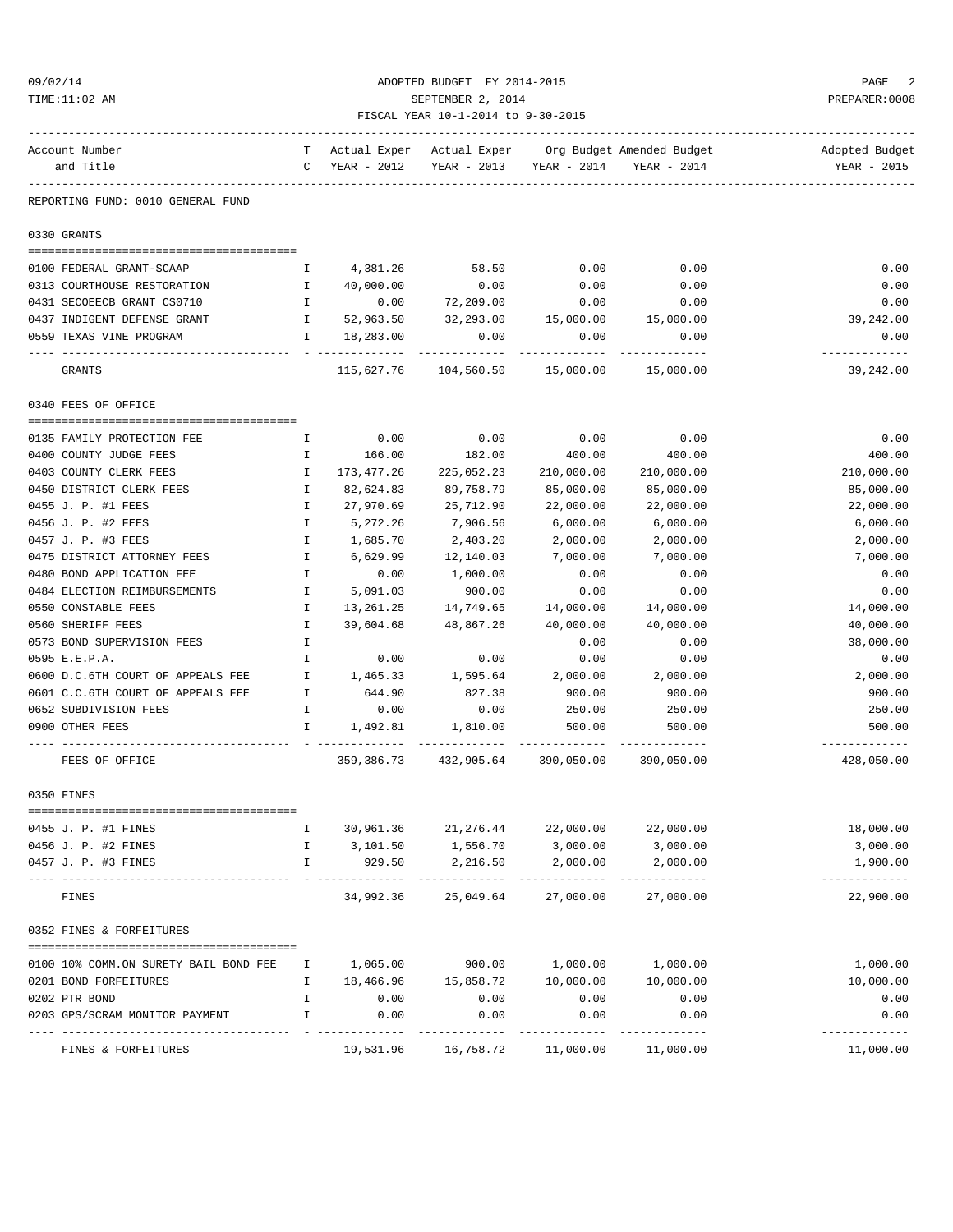#### ADOPTED BUDGET FY 2014-2015 PAGE 3 TIME:11:02 AM SEPTEMBER 2, 2014 PREPARER:0008 FISCAL YEAR 10-1-2014 to 9-30-2015

| Account Number<br>and Title                                 |                    | $C$ YEAR - 2012                       |                                     | YEAR - 2013 YEAR - 2014   | T Actual Exper Actual Exper Org Budget Amended Budget<br>YEAR - 2014 | Adopted Budget<br>YEAR - 2015 |
|-------------------------------------------------------------|--------------------|---------------------------------------|-------------------------------------|---------------------------|----------------------------------------------------------------------|-------------------------------|
| REPORTING FUND: 0010 GENERAL FUND                           |                    |                                       |                                     |                           |                                                                      |                               |
| 0360 INTEREST EARNINGS                                      |                    |                                       |                                     |                           |                                                                      |                               |
| 0100 INTEREST EARNINGS                                      |                    | I 5,735.80 5,544.32 5,550.00 5,550.00 |                                     |                           |                                                                      | 4,500.00                      |
| INTEREST EARNINGS                                           |                    |                                       | 5,735.80 5,544.32 5,550.00 5,550.00 |                           |                                                                      | 4,500.00                      |
| 0364 SALE OF ASSETS LAND/BUILDING                           |                    |                                       |                                     |                           |                                                                      |                               |
| 0162 SALE OF ASSETS LAND/BUILDING<br>0163 SALE OF EQUIPMENT | $\mathbb{I}$       | I 0.00<br>10,895.00                   | 0.00<br>500.00                      | 0.00<br>1,000.00          | 0.00<br>1,000.00                                                     | 0.00<br>1,000.00              |
|                                                             |                    |                                       |                                     | ----------                | -----------                                                          | -------------                 |
| SALE OF ASSETS LAND/BUILDING                                |                    | 10,895.00                             | 500.00                              | 1,000.00                  | 1,000.00                                                             | 1,000.00                      |
| 0367 HOSPITAL AUTHORITY-IHC                                 |                    |                                       |                                     |                           |                                                                      |                               |
| 0100 HOSPITAL QUARTERLY PAYMENT                             | Ι.                 |                                       |                                     | 100,000.00 200,000.00     | 200,000.00                                                           | 200,000.00                    |
| HOSPITAL AUTHORITY-IHC                                      |                    | 0.00                                  |                                     | 100,000.00 200,000.00     | 200,000.00                                                           | 200,000.00                    |
| 0370 MISCELLANEOUS                                          |                    |                                       |                                     |                           |                                                                      |                               |
|                                                             |                    |                                       |                                     |                           |                                                                      |                               |
| 0100 KFYN-RADIO TOWER RENT                                  | $\mathbf{I}$       | 2,400.00                              | 2,400.00                            | 2,400.00                  | 2,400.00                                                             | 2,400.00                      |
| 0112 TOBACCO SETTLEMENT                                     | $\mathbf{I}$       | 20,046.15                             | 21,328.40                           | 21,065.79                 | 21,065.79                                                            | 21,000.00                     |
| 0115 RENT- VERIZON TOWER<br>0120 CONTRIBUTION IHC TRUST     | Ι.<br>$\mathbf{I}$ | 9,660.00<br>21,704.80                 | 11,109.00<br>0.00                   | 9,660.00<br>4,000.00      | 9,660.00<br>4,000.00                                                 | 11,109.00<br>3,500.00         |
| 0125 IHC STATE REIMBURSEMENT                                | $\mathbf{I}$       | 0.00                                  | 0.00                                | 0.00                      | 0.00                                                                 | 0.00                          |
| 0130 REFUNDS & MISCELLANEOUS                                | Ι.                 | 54,380.03                             | 28,371.14                           | 25,000.00                 | 25,000.00                                                            | 20,000.00                     |
| 0134 APPR.DIST.EXCESS BUDGET REFUND                         | Ι.                 |                                       | 188,342.42                          | 0.00                      | 0.00                                                                 | 0.00                          |
| 0135 HEALTH INS. SURPLUS DISTRIBUTION                       | Ι.                 | 0.00                                  | 153,040.00                          | 63,000.00                 | 63,000.00                                                            | 40,000.00                     |
| 0139 STATE JUROR REIMB.FEE                                  | Ι.                 | 20,658.00                             | 27,750.00                           | 30,000.00                 | 30,000.00                                                            | 20,000.00                     |
| 0143 D.A.SALARY REIMB.                                      | I.                 | 18,333.32                             | 27,499.98                           | 27,500.00                 | 27,500.00                                                            | 27,500.00                     |
| 0144 CO. JUDGE COURT FEES SALARY REIMB. I                   |                    | 15,000.00                             | 15,000.00                           | 15,000.00                 | 15,000.00                                                            | 15,000.00                     |
| 0147 UTILITIES REIMBURSEMENT                                | Ι.                 | 19,931.49                             | 15,952.44                           | 17,500.00                 | 17,500.00                                                            | 17,500.00                     |
| 0151 ASST. DA LONGEVITY PAY                                 | $\mathbf{I}$       | 2,640.00                              | 3,120.00                            | 3,760.00                  | 3,760.00                                                             | 4,240.00                      |
| 0162 COURT REPORTER SERVICE FEE                             | $\mathbf{I}$       | 6,585.70                              | 7,314.33                            | 6,000.00                  | 6,000.00                                                             | 6,000.00                      |
| 0163 ADM.OF COURT JUSTICE 10% SB 1417 I                     |                    | 1,124.30                              | 1,222.88                            | 1,000.00                  | 1,000.00                                                             | 1,000.00                      |
| 0164 TIME PAYMENT FEE 40% SB 1417                           | Ι.                 | 4,497.60                              | 4,891.86                            | 3,000.00                  | 3,000.00                                                             | 3,000.00                      |
| 0166 JUDICIAL SUPP.FEE(60 CENTS)                            | Ι.                 | 1,009.84                              | 1,198.03                            | 1,300.00                  | 1,300.00                                                             | 1,300.00                      |
| 0167 JUROR REIMB.FEE                                        | Ι.                 | 6,906.76                              | 8,200.43                            | 7,000.00                  | 7,000.00                                                             | 7,000.00                      |
| 0408 COUNTY WELLNESS PROGRAM                                | I                  |                                       | 0.00                                | 1,300.00                  | 1,300.00                                                             | 1,300.00                      |
| 0410 CO CT AT LAW SUPPLEMENT                                | Ι.                 | 75,000.00                             | 75,000.00                           | 84,000.00                 | 84,000.00                                                            | 84,000.00                     |
| 0450 DIST. CLK. PASSPORT PHOTO                              | Ι.                 | 3,240.00                              | 2,910.00                            | 2,500.00                  | 2,500.00                                                             | 2,500.00                      |
| 0484 ELECTION SUPPLIES REIMBURSEMENT                        | Ι.                 | 0.00                                  | 0.00                                | 0.00                      | 0.00                                                                 | 0.00                          |
| 0509 CANDY MACHINE COMMISSION                               | $\mathbf I$        | 441.22                                | 439.95                              | 300.00                    | 300.00                                                               | 350.00                        |
| 0510 DR. PEPPER COMMISSION                                  | Ι.                 | 554.00                                | 546.00                              | 400.00                    | 400.00                                                               | 400.00                        |
| 0562 STATE REIMB.OFFENDER TRANSPORT                         | I                  |                                       |                                     | 0.00                      | 0.00                                                                 | 4,000.00                      |
| 0565 COCA-COLA COMMISSIONS                                  | I.                 | 26.88                                 | 178.02                              | 150.00                    | 150.00                                                               | 150.00                        |
| 0575 TJJD FUNDS REIMB.DETENTION CNT.COST I                  |                    | 13,742.00                             | 12,626.37<br>------------           | 0.00<br>--------------    | 0.00<br>------------                                                 | 0.00<br>-------------         |
| MISCELLANEOUS                                               |                    | 297,882.09                            |                                     | 608, 441. 25 325, 835. 79 | 325,835.79                                                           | 293,249.00                    |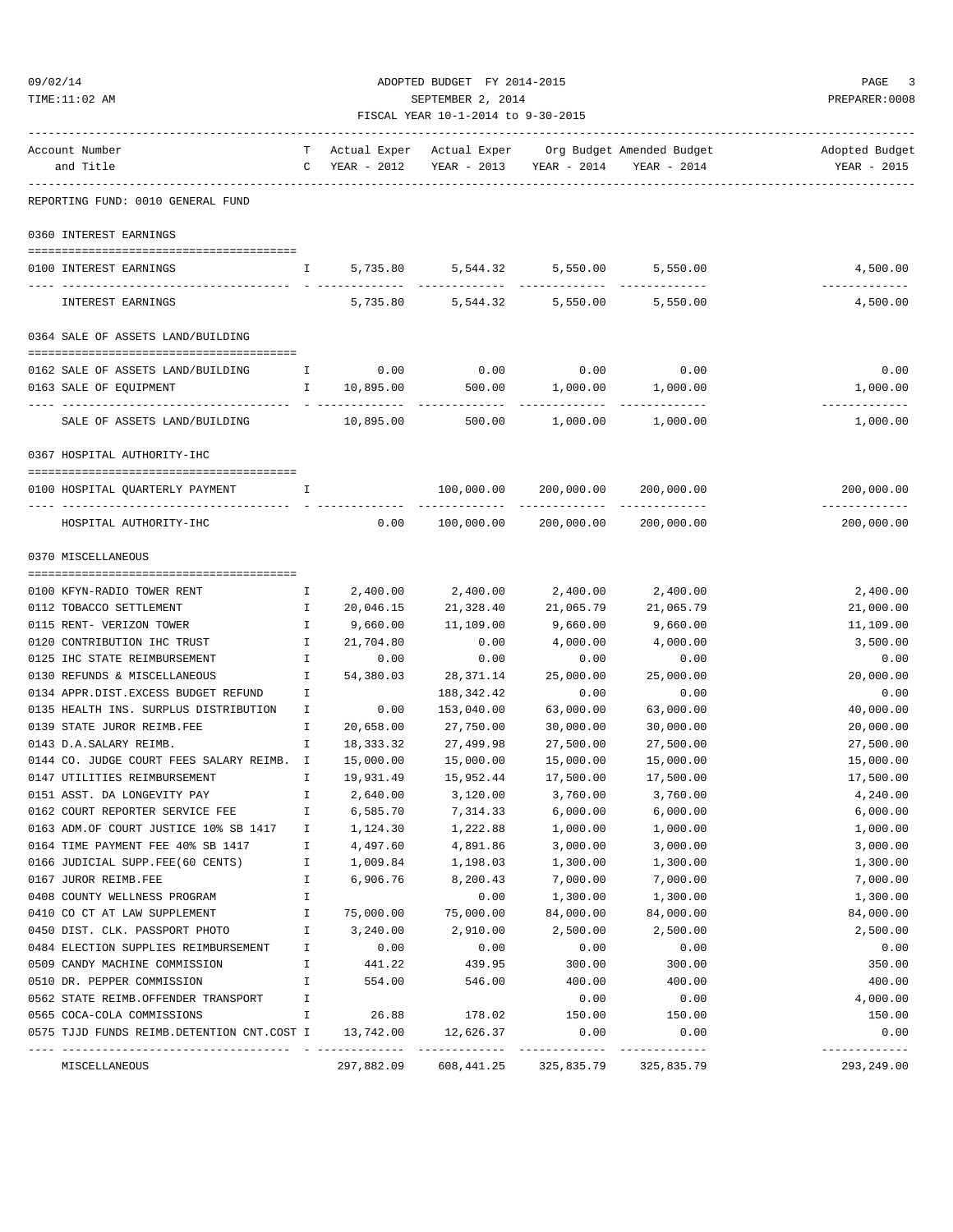#### $\begin{tabular}{lllllll} \bf 09/02/14 & \bf ADOPTED BUDGET & FY & 2014-2015 & \bf \end{tabular} \begin{tabular}{lllllllll} \bf 09/02/14 & \bf PAGE & 4 \\ \bf 17ME:11:02 AM & \bf PREPARENT:0008 & \bf \end{tabular}$ TIME:11:02 AM SEPTEMBER 2, 2014 PREPARER:0008 FISCAL YEAR 10-1-2014 to 9-30-2015

| Account Number                                                               |              |               | T Actual Exper Actual Exper Org Budget Amended Budget |                                     |            | Adopted Budget             |
|------------------------------------------------------------------------------|--------------|---------------|-------------------------------------------------------|-------------------------------------|------------|----------------------------|
| and Title                                                                    |              | C YEAR - 2012 |                                                       | YEAR - 2013 YEAR - 2014 YEAR - 2014 |            | YEAR - 2015                |
|                                                                              |              |               |                                                       |                                     |            |                            |
| REPORTING FUND: 0010 GENERAL FUND                                            |              |               |                                                       |                                     |            |                            |
| 0400 COUNTY JUDGE                                                            |              |               |                                                       |                                     |            |                            |
| 0101 SALARY ELECTED OFFICIAL                                                 | Е            | 42,237.78     | 50,000.08                                             | 51,500.00                           | 51,500.00  | 53,045.00                  |
| 0104 STATE PROBATE SALARY SUPPLEMENT                                         | Е            | 14,999.92     | 14,999.92                                             | 15,000.00                           | 15,000.00  | 15,000.00                  |
| 0105 SALARY SECRETARY                                                        | Е            | 25,958.66     | 26,737.36                                             | 27,539.56                           | 27,539.56  | 28,365.75                  |
| 0201 SOCIAL SECURITY TAXES                                                   | Е            | 4,931.08      | 5,441.82                                              | 6,093.13                            | 5,978.84   | 6,275.07                   |
| 0202 GROUP HEALTH & DENTAL INSURANCE                                         | $\mathbf{E}$ | 13,463.28     | 14,893.88                                             | 15,720.00                           | 15,720.00  | 16,660.00                  |
| 0203 RETIREMENT                                                              | Е            | 8,395.20      | 9,637.20                                              | 10,514.45                           | 10,514.45  | 10,737.18                  |
| 0204 WORKERS' COMPENSATION                                                   | $\mathbf E$  | 474.20        | 569.04                                                | 542.87                              | 657.16     | 647.75                     |
| 0205 MEDICARE TAX                                                            | Е            | 1,153.26      | 1,272.62                                              | 1,433.17                            | 1,433.17   | 1,467.56                   |
| 0225 TRAVEL ALLOWANCE                                                        | Е            | 3,600.00      | 3,600.00                                              | 3,600.00                            | 3,600.00   | 3,600.00                   |
| 0310 OFFICE SUPPLIES                                                         | Е            | 668.31        | 546.18                                                | 650.00                              | 650.00     | 800.00                     |
| 0311 POSTAL EXPENSES                                                         | Е            | 231.28        | 293.79                                                | 400.00                              | 400.00     | 400.00                     |
| 0427 OUT OF COUNTY TRAVEL                                                    | $\mathbf{E}$ | 1,389.89      | 2,445.55                                              | 2,000.00                            | 2,000.00   | 5,750.00                   |
| 0435 PRINTING                                                                | $\mathbf{E}$ | 119.80        | 59.90                                                 | 200.00                              | 200.00     | 200.00                     |
| 0468 JUVENILE BOARD SALARY                                                   | Е            |               | 400.00                                                | 1,200.00                            | 1,200.00   | 1,200.00                   |
| 0480 BOND                                                                    | Е            | 0.00          | 0.00                                                  | 71.00                               | 71.00      | 178.00                     |
| 0572 OFFICE EQUIPMENT                                                        | E            | 519.98        | 0.00                                                  | 800.00                              | 800.00     | 800.00                     |
| 0574 COMPUTER EQUIPMENT                                                      | Е            | 0.00          | 0.00                                                  | 0.00                                | 0.00       | 0.00                       |
| 0590 BOOKS                                                                   | E            | 0.00          | 0.00                                                  | 0.00                                | 0.00       | 0.00                       |
|                                                                              |              |               |                                                       |                                     | ---------  | -------------              |
| COUNTY JUDGE                                                                 |              |               | 118, 142.64 130, 897.34 137, 264.18 137, 264.18       |                                     |            | 145, 126. 31               |
| 0401 911 COORDINATOR                                                         |              |               |                                                       |                                     |            |                            |
|                                                                              |              |               |                                                       |                                     |            |                            |
| $\mathbf{E}$ and $\mathbf{E}$ and $\mathbf{E}$<br>0403 TCOG RURAL ADDRESSING |              |               | $13,000.00$ $18,000.00$ $18,000.00$ $18,000.00$       |                                     |            | 23,000.00                  |
| 911 COORDINATOR                                                              |              |               | 13,000.00  18,000.00  18,000.00  18,000.00            |                                     |            | -------------<br>23,000.00 |
| 0403 COUNTY CLERK                                                            |              |               |                                                       |                                     |            |                            |
|                                                                              |              |               |                                                       |                                     |            |                            |
| 0101 SALARY ELECTED OFFICIAL                                                 | E            |               | 44,339.36 45,669.52 47,039.71                         |                                     | 47,039.71  | 48,450.90                  |
| 0104 SALARY DEPUTIES                                                         | $E$ and $E$  | 150,277.70    |                                                       | 152,471.60 159,079.42               | 159,079.42 | 157,334.40                 |
| 0107 REGULAR-TEMP. PART-TIME                                                 | E            | 0.00          | 0.00                                                  | 0.00                                | 0.00       | 0.00                       |
| 0201 SOCIAL SECURITY TAXES                                                   |              | E 11,573.82   | 11,763.36                                             | 12,779.38                           | 12,686.88  | 12,758.69                  |
| 0202 GROUP HEALTH & DENTAL INSURANCE                                         |              | E 47,677.32   | 53,304.22                                             | 55,020.00                           | 55,020.00  | 58,310.00                  |
| 0203 RETIREMENT                                                              | Е            | 19,639.75     | 20,724.06                                             | 22,755.55                           | 22,755.55  | 22,636.38                  |
| 0204 WORKERS COMPENSATION                                                    | E            | 1,099.04      | 1,220.60                                              | 1,319.16                            | 1,411.66   | 1,317.03                   |
| 0205 MEDICARE TAX                                                            | E            | 2,706.36      | 2,751.05                                              | 2,988.72                            | 2,988.72   | 2,983.89                   |
| 0310 OFFICE SUPPLIES                                                         | Ε            | 3,331.20      | 2,645.88                                              | 3,500.00                            | 3,500.00   | 3,500.00                   |
| 0311 POSTAL EXPENSES                                                         | Ε            | 2,258.31      | 1,617.70                                              | 1,500.00                            | 1,500.00   | 1,500.00                   |
| 0427 OUT OF COUNTY TRAVEL                                                    | E            | 2,300.69      | 2,795.94                                              | 4,000.00                            | 4,000.00   | 4,000.00                   |
| 0435 PRINTING                                                                | Е            | 1,522.85      | 630.72                                                | 1,400.00                            | 1,400.00   | 1,400.00                   |
| 0437 IMAGING/INDEXING                                                        | Е            | 27, 111.29    | 12,487.16                                             | 18,000.00                           | 17,960.00  | 14,000.00                  |
| 0480 BOND                                                                    | E            | 520.00        | 200.00                                                | 563.00                              | 563.00     | 428.00                     |
| 0481 DUES                                                                    | Ε            | 50.00         | 170.00                                                | 85.00                               | 125.00     | 125.00                     |
| 0572 OFFICE EQUIPMENT                                                        | Ε            | 0.00          | 684.98                                                | 2,000.00                            | 2,081.60   | 0.00                       |
|                                                                              |              |               |                                                       |                                     |            | ---------                  |

COUNTY CLERK 314,407.69 309,136.79 332,029.94 332,111.54 328,744.29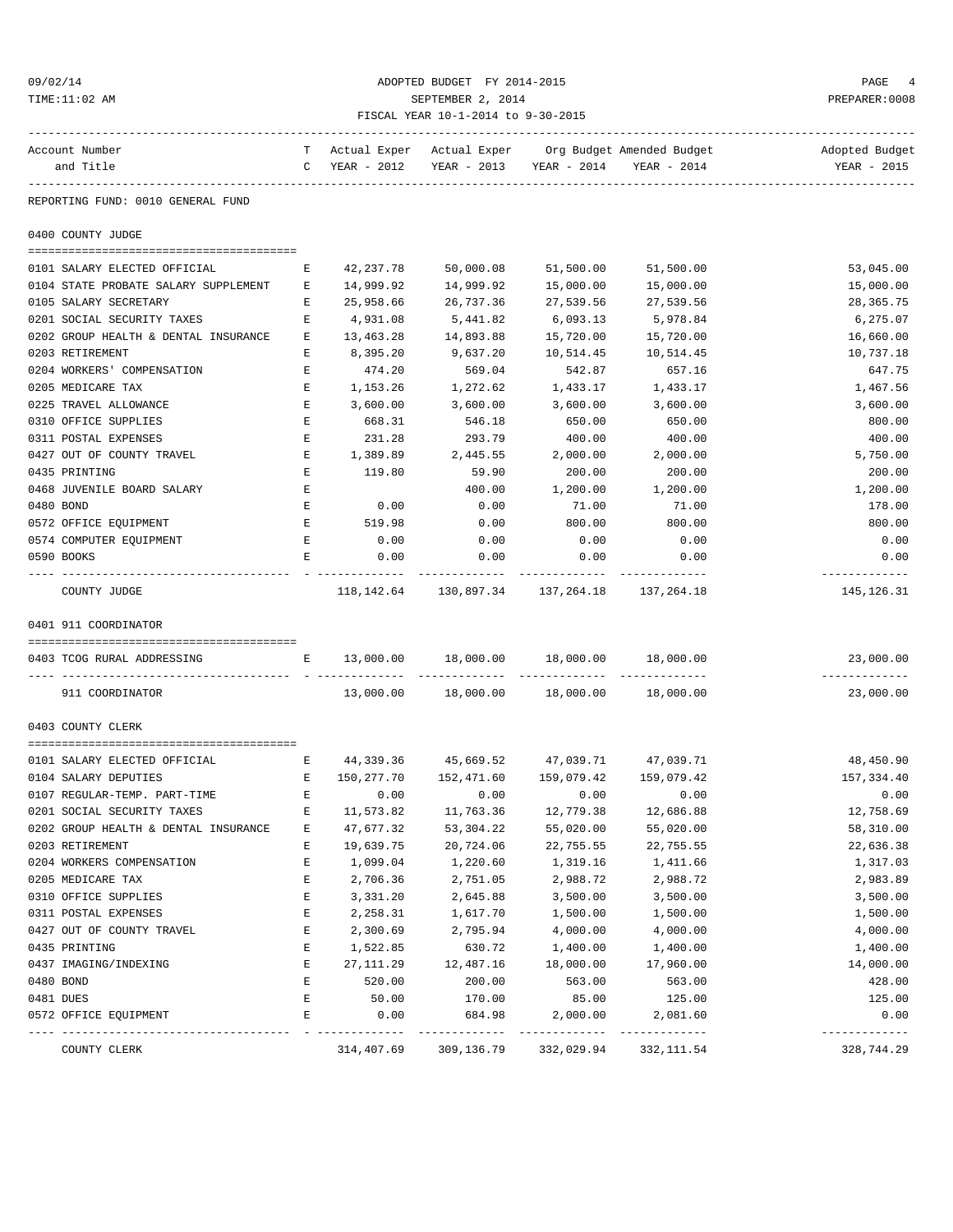#### ADOPTED BUDGET FY 2014-2015 PAGE 5 TIME:11:02 AM SEPTEMBER 2, 2014 PREPARER:0008 FISCAL YEAR 10-1-2014 to 9-30-2015

| Account Number                       |              |             |                                                   |                                     | T Actual Exper Actual Exper Org Budget Amended Budget | Adopted Budget   |
|--------------------------------------|--------------|-------------|---------------------------------------------------|-------------------------------------|-------------------------------------------------------|------------------|
| and Title                            |              |             | C YEAR - 2012 YEAR - 2013 YEAR - 2014 YEAR - 2014 |                                     |                                                       | YEAR - 2015      |
| REPORTING FUND: 0010 GENERAL FUND    |              |             |                                                   |                                     |                                                       |                  |
| 0404 ELECTION                        |              |             |                                                   |                                     |                                                       |                  |
| 0109 SALARY                          | Е            | 12,290.44   |                                                   | 11,870.00    11,870.00    11,495.95 |                                                       | 11,495.95        |
| 0201 SOCIAL SECURITY TAXES           | E            | 0.00        | 98.31                                             | 0.00                                | 0.00                                                  | 0.00             |
| 0203 RETIREMENT                      | E            | 0.00        | 0.00                                              | 0.00                                | 0.00                                                  | 0.00             |
| 0205 MEDICARE TAX                    | E            | 0.00        | 22.99                                             | 0.00                                | 0.00                                                  | 0.00             |
| 0310 ELECTION SUPPLIES               | E            | 4,199.69    | 2,840.15                                          | 2,800.00                            | 2,924.05                                              | 3,800.00         |
| 0311 POSTAGE                         | Е            | 6,919.30    | 1,396.47                                          | 8,500.00                            | 8,500.00                                              | 4,500.00         |
| 0427 ELECTION TRAVEL                 | $\mathbf{E}$ | 79.34       | 273.43                                            | 300.00                              | 300.00                                                | 300.00           |
| 0428 EMPLOYEE TRAINING               | E            | 0.00        | 0.00                                              | 0.00                                | 0.00                                                  | 0.00             |
| 0430 BIDS AND NOTICES                | Е            | 811.02      | 386.10                                            | 400.00                              | 650.00                                                | 400.00           |
| 0442 PROFESSIONAL SERVICE/TRANSLATOR | Е            | 187.50      | 31.30                                             | 75.00                               | 75.00                                                 | 75.00            |
| 0483 VOTER REGISTRATION              | Е            | 474.03      | 0.00                                              | 2,000.00                            | 2,000.00                                              | 2,000.00         |
| 0485 ELECTION MAINT. AGREEMENT       |              | E 13,554.00 | 13,554.00                                         | 13,554.00                           | 13,554.00                                             | 13,554.00        |
| 0573 ELECTION EQUIPMENT              | E            | 0.00        | 0.00                                              | 0.00                                | 0.00                                                  | 0.00             |
|                                      |              |             |                                                   |                                     |                                                       | .                |
| ELECTION                             |              |             | 38,515.32 30,472.75 39,499.00 39,499.00           |                                     |                                                       | 36,124.95        |
| 0405 VETERANS'SERVICE                |              |             |                                                   |                                     |                                                       |                  |
|                                      |              |             |                                                   |                                     |                                                       |                  |
| 0102 SALARY APPOINTED OFFICIAL       | E            |             | 23, 298.60 23, 997.48                             | 24,717.47                           | 24,717.47                                             | 25, 458.98       |
| 0201 SOCIAL SECURITY TAXES           | E            | 1,408.16    |                                                   | 1,451.32 1,532.48                   | 1,532.48                                              | 1,578.46         |
| 0203 RETIREMENT                      | E            | 2,350.96    | 2,509.90                                          | 2,728.81                            | 2,728.81                                              | 2,800.49         |
| 0204 WORKERS' COMPENSATION           | E            | 132.80      | 146.94                                            | 158.00                              | 170.56                                                | 162.94           |
| 0205 MEDICARE TAX                    | Е            | 329.42      | 339.56                                            | 358.40                              | 358.40                                                | 369.16           |
| 0310 OFFICE SUPPLIES                 | $\mathbf{E}$ | 0.00        | 0.00                                              | 150.00                              | 150.00                                                | 150.00           |
| 0311 POSTAL EXPENSES                 | E            | 0.00        | 0.00                                              | 100.00                              | 87.44                                                 | 100.00           |
| 0427 OUT OF COUNTY TRAVEL            | E            | 0.00        | 0.00                                              | 370.00                              | 81.17                                                 | 370.00           |
| 0435 PRINTING                        | E            | 0.00        | 0.00                                              | 50.00                               | 50.00                                                 | 50.00            |
| 0572 OFFICE EQUIPMENT                | Е            | 0.00        | 0.00                                              | 0.00                                | 288.83                                                | 0.00<br>-------- |
| VETERANS ' SERVICE                   |              |             | 27,519.94 28,445.20 30,165.16 30,165.16           |                                     |                                                       | 31,040.03        |
| 0406 EMERGENCY MANAGEMENT            |              |             |                                                   |                                     |                                                       |                  |
| 0103 SALARY                          |              | 32,138.86   | 33,103.20                                         | 34,096.16                           | 34,096.16                                             | 35,119.04        |
| 0107 SALARY TEMP./EXTRA              | Е            | 0.00        | 0.00                                              | 0.00                                | 0.00                                                  | 0.00             |
| 0201 SOCIAL SECURITY TAXES           | E            | 1,993.26    | 2,054.62                                          | 2,113.96                            | 2,113.96                                              | 2,207.14         |
| 0202 GROUP HEALTH & DENTAL INS       | E            | 6,731.64    | 7,446.94                                          | 7,860.00                            | 7,860.00                                              | 8,330.00         |
| 0203 RETIREMENT                      | Е            | 3, 243.04   | 3,462.44                                          | 3,764.22                            | 3,764.22                                              | 3,863.09         |
| 0204 WORKERS' COMPENSATION           | $\mathbf E$  | 183.20      | 202.68                                            | 218.00                              | 235.26                                                | 227.83           |
| 0205 MEDICARE TAX                    | $\mathbf E$  | 466.12      | 480.40                                            | 494.39                              | 494.39                                                | 516.19           |
| 0225 TRAVEL ALLOWANCE                | $\mathbf E$  | 840.00      | 840.00                                            | 840.00                              | 840.00                                                | 840.00           |
| 0310 OFFICE SUPPLIES                 | $\mathbf E$  | 148.16      | 80.34                                             | 150.00                              | 150.00                                                | 150.00           |
| 0311 POSTAL EXPENSE                  | E            | 45.00       | 45.00                                             | 50.00                               | 50.00                                                 | 50.00            |
| 0422 R&M RADIO                       | $\mathbf E$  | 0.00        | 0.00                                              | 0.00                                | 0.00                                                  | 0.00             |
| 0423 CELL PHONE ALLOWANCE            | $\mathbf E$  | 480.00      | 480.00                                            | 480.00                              | 480.00                                                | 480.00           |
| 0427 OUT OF COUNTY TRAVEL            | $\mathbf E$  | 547.20      | 595.35                                            | 1,280.00                            | 1,228.84                                              | 1,280.00         |
| 0428 TRAINING & TUITION              | Е            | 0.00        | 0.00                                              | 0.00                                | 0.00                                                  | 0.00             |
| 0487 TRAILER INSURANCE               | E            | 52.00       | 123.00                                            | 80.00                               | 112.00                                                | 112.00           |
| 0490 911 RADIO TOWER BUILDING        | E            | 497.45      | 493.89                                            | 500.00                              | 501.90                                                | 500.00           |
| 0573 RADIO EQUIPMENT                 | Е            | 0.00        | 0.00                                              | 0.00                                | 0.00                                                  | 0.00             |
|                                      |              |             |                                                   |                                     |                                                       | -------------    |

EMERGENCY MANAGEMENT 47,365.93 49,407.86 51,926.73 51,926.73 53,675.29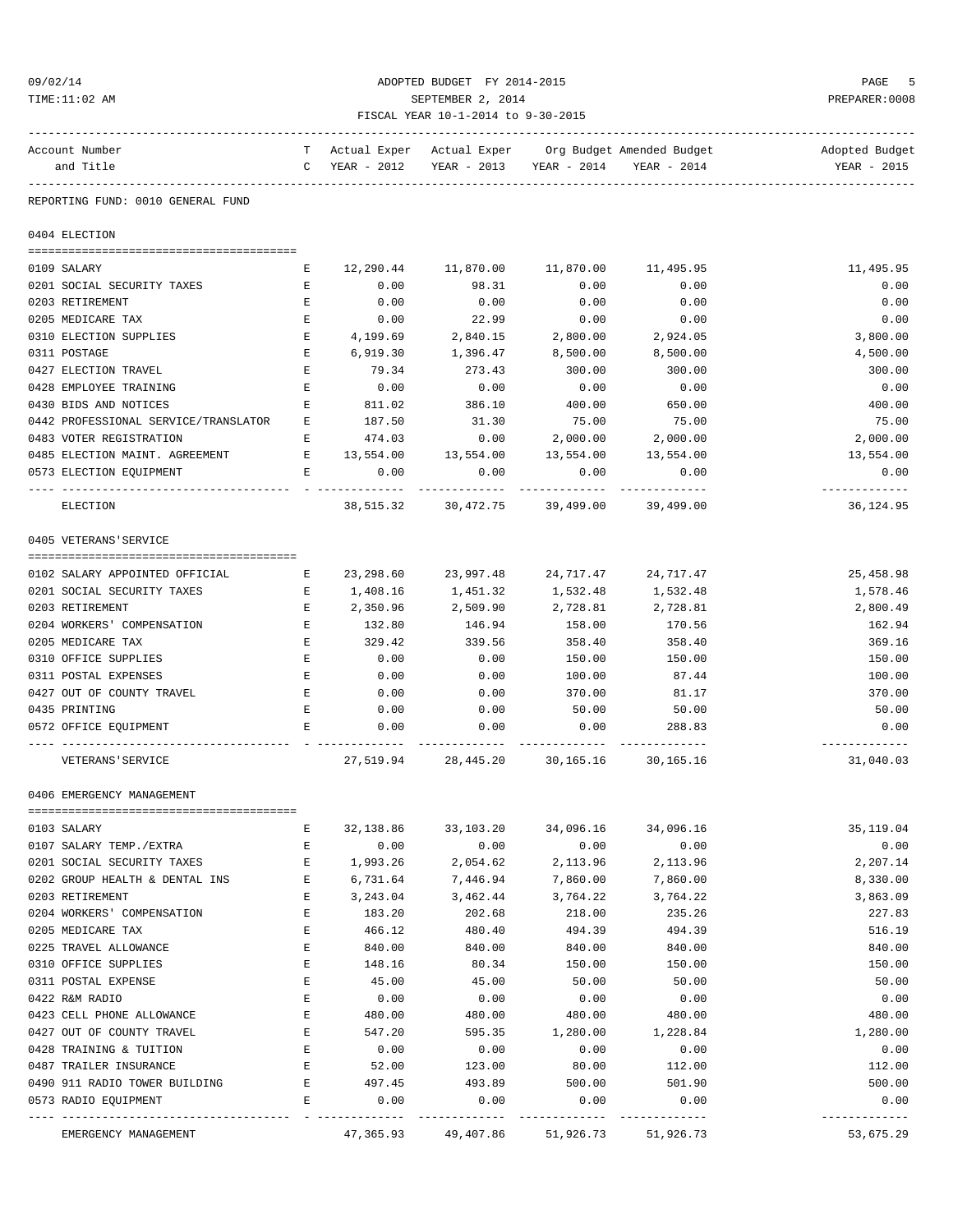#### 09/02/14 ADOPTED BUDGET FY 2014-2015 PAGE 6 TIME:11:02 AM SEPTEMBER 2, 2014 PREPARER:0008 FISCAL YEAR 10-1-2014 to 9-30-2015

| Account Number                               |              |               |                              |                                                            |                           | T Actual Exper Actual Exper Org Budget Amended Budget Netter Adopted Budget |
|----------------------------------------------|--------------|---------------|------------------------------|------------------------------------------------------------|---------------------------|-----------------------------------------------------------------------------|
| and Title                                    |              | C YEAR - 2012 |                              | YEAR - 2013 YEAR - 2014 YEAR - 2014                        |                           | YEAR - 2015                                                                 |
|                                              |              |               |                              |                                                            |                           |                                                                             |
| REPORTING FUND: 0010 GENERAL FUND            |              |               |                              |                                                            |                           |                                                                             |
| 0409 NON-DEPARTMENTAL                        |              |               |                              |                                                            |                           |                                                                             |
| 0100 COMPENSATION PAY                        | Е            | 0.00          | 3,328.87                     | 0.00                                                       | 0.00                      | 0.00                                                                        |
| 0201 SOCIAL SECURITY TAXES                   | $\mathbf{E}$ | 0.00          | 206.38                       | 0.00                                                       | 0.00                      | 0.00                                                                        |
| 0203 RETIREMENT                              | Е            |               | 350.85                       | 0.00                                                       | 0.00                      | 0.00                                                                        |
| 0204 WORKERS' COMPENSATION                   | E            |               | 1,315.08 1,410.00            | 1,450.00                                                   | 1,577.16                  | 1,575.00                                                                    |
| 0205 MEDICARE TAX                            | Е            |               | 48.27                        | 0.00                                                       | 0.00                      | 0.00                                                                        |
| 0206 UNEMPLOYMENT EXPENSE                    | E            | 120.16        | 180.24                       | 1,000.00                                                   | 872.84                    | 1,000.00                                                                    |
| 0395 ERRORS AND OMISSIONS                    | $\mathbf{E}$ | 0.00          | 200.00                       | 500.00                                                     | 500.00                    | 500.00                                                                      |
| 0399 CLAIMS SETTLEMENTS                      | E            | 2,000.00      | 3,000.00                     | 5,000.00                                                   | 5,000.00                  | 5,000.00                                                                    |
| 0400 LEGAL FEES                              | Е            | 29,272.30     | 16,775.17                    | 20,000.00                                                  | 20,000.00                 | 20,000.00                                                                   |
| 0401 AUDIT EXPENSE                           | Ε            | 26,925.00     | 27,275.00                    | 30,000.00                                                  | 30,000.00                 | 30,000.00                                                                   |
| 0404 911 EMERGENCY SERVICE                   | E            | 8,917.00      | 8,917.00                     | 8,917.00                                                   | 8,917.00                  | 8,917.00                                                                    |
| 0406 TAX APPRAISAL DISTRICT                  | E            | 295,943.92    | 315,232.88                   | 354,000.00                                                 | 354,000.00                | 364,000.00                                                                  |
| 0408 COUNTY WELLNESS PROGRAM                 | $\mathbf{E}$ |               | 0.00                         | 1,500.00                                                   | 1,500.00                  | 1,500.00                                                                    |
| 0426 PROFESSIONAL FEES                       | E            | 0.00          | 0.00                         | 1,425.00                                                   | 1,425.00                  | 1,425.00                                                                    |
| 0430 BIDS & NOTICES                          | E            | 1,458.88      | 798.38                       | 1,800.00                                                   | 1,800.00                  | 1,800.00                                                                    |
| 0431 SECOEECB GRANT CSC0710                  | E            | 86,365.00     | 0.00                         | 0.00                                                       | 0.00                      | 0.00                                                                        |
| 0481 DUES                                    | Е            | 8,651.91      | 8,627.91                     | 9,500.00                                                   | 9,500.00                  | 9,500.00                                                                    |
| 0483 PUBLIC OFFICIALS INS.                   | E            | 23,343.00     | 26,321.00                    | 27,000.00                                                  | 27,000.00                 | 26,000.00                                                                   |
| 0485 WATER SUPPLY AGENCY                     | Е            | 0.00          | 0.00                         | 1,000.00                                                   | 1,000.00                  | 0.00                                                                        |
| 0487 TCOG-REG. INTERLOCAL AGREEMENT          | Е            | 0.00          | 0.00                         | 0.00                                                       | 0.00                      | 0.00                                                                        |
| 0488 FANNIN RURAL RAIL DIST.-LEASE PMT. E    |              | 0.00          | 0.00                         | 0.00                                                       | 0.00                      | 0.00                                                                        |
| 0489 COURT COSTS/ARREST FEES                 | Е            | 206,874.35    | 242,097.96                   | 240,000.00                                                 | 240,000.00                | 240,000.00                                                                  |
| 0490 MISCELLANEOUS                           | E            | 494.40        | 0.00                         | 1,000.00                                                   | 1,000.00                  | 612.00                                                                      |
| 0495 '98 JAIL BOND PAYMENT                   | E            | 317,081.25    | 0.00                         |                                                            | 1,095,000.00 1,091,800.00 | 0.00                                                                        |
| 0499 BANK SERVICE FEES                       |              | E 2,570.00    |                              | 9,250.00 10,050.00                                         | 10,050.00                 | 10,050.00                                                                   |
| 0500 6TH COURT OF APPEALS FEE                |              |               | E 2,110.23 2,173.30 2,700.00 |                                                            | 2,700.00                  | 2,700.00                                                                    |
|                                              |              |               |                              |                                                            |                           | -------------                                                               |
| NON-DEPARTMENTAL                             |              |               |                              | 1,013,442.48    666,193.21    1,811,842.00    1,808,642.00 |                           | 724,579.00                                                                  |
| 0410 COUNTY COURT AT LAW                     |              |               |                              |                                                            |                           |                                                                             |
| 0101 SALARY ELECTED OFFICIAL<br>$\mathbf{E}$ |              |               |                              | $124,999.94$ $124,999.94$ $140,000.00$ $140,000.00$        |                           | 140,000.00                                                                  |
| 0103 SALARY COURT COORDINATOR                | E            | 23,754.90     | 24,467.56 25,199.98          |                                                            | 25,199.98                 | 25,955.98                                                                   |
| 0110 SALARY COURT REPORTER                   |              |               |                              | E 49,463.31 50,763.48 53,314.15                            | 53,314.15                 | 54,913.57                                                                   |
| 0130 BAILIFF                                 | Ε            | 26,130.00     | 26,913.90                    | 31,750.00                                                  | 31,750.00                 | 32,702.50                                                                   |
| 0201 SOCIAL SECURITY TAXES                   | E            | 12,610.68     | 12,580.18                    | 13,885.78                                                  | 13,885.78                 | 14,090.87                                                                   |
| 0202 GROUP HEALTH & DENTAL INS               | E            | 26,926.56     | 29,787.76                    | 31,440.00                                                  | 31,440.00                 | 33,320.00                                                                   |
| 0203 RETIREMENT                              | Ε            | 22,638.93     | 23,799.48                    | 27,761.64                                                  | 27,761.64                 | 28,024.93                                                                   |
| 0204 WORKERS COMPENSATION                    | E            | 1,283.28      | 1,396.84                     | 1,706.46                                                   | 1,735.10                  | 1,630.54                                                                    |
| 0205 MEDICARE TAX                            | $\mathbf E$  | 3,147.76      | 3,175.68                     | 3,642.22                                                   | 3,642.22                  | 3,694.19                                                                    |
| 0310 OFFICE SUPPLIES                         | E            | 988.06        | 894.07                       | 1,200.00                                                   | 1,118.40                  | 1,200.00                                                                    |
| 0311 POSTAGE                                 | E            | 2,027.46      | 2,078.59                     | 2,000.00                                                   | 2,000.00                  | 1,800.00                                                                    |
| 0315 COPIER RENTAL                           | E            |               | 0.00                         | 1,200.00                                                   | 1,200.00                  | 600.00                                                                      |
| 0395 BAILIFF UNIFORMS                        | E            | 0.00          | 0.00                         | 0.00                                                       | 0.00                      | 0.00                                                                        |
| 0420 TELEPHONE                               | E            | 1,982.60      | 2,012.38                     | 2,300.00                                                   | 2,300.00                  | 2,300.00                                                                    |
| 0421 DSL INTERNET                            | E            | 1,170.12      | 1,170.12                     | 1,200.00                                                   | 1,200.00                  | 1,200.00                                                                    |
| 0424 INDIGENT ATTORNEY FEES                  | E            | 67,364.10     | 69,767.45                    | 75,000.00                                                  | 74,250.00                 | 70,000.00                                                                   |
| 0425 PROFESSIONAL SERVICES                   | E            | 2,560.50      | 800.00                       | 1,500.00                                                   | 2,250.00                  | 2,250.00                                                                    |
| 0427 OUT OF COUNTY TRAVEL                    | Ε            | 2,540.60      | 1,779.03                     | 2,000.00                                                   | 2,000.00                  | 2,000.00                                                                    |
| 0435 PRINTING                                | E            | 0.00          | 0.00                         | 350.00                                                     | 350.00                    | 250.00                                                                      |
| 0437 COURT REPORTER EXPENSE                  | E            | 1,371.50      | 2,820.25                     | 4,500.00                                                   | 4,500.00                  | 3,500.00                                                                    |

0439 WITNESS EXPENSE E 0.00 0.00 500.00 500.00 500.00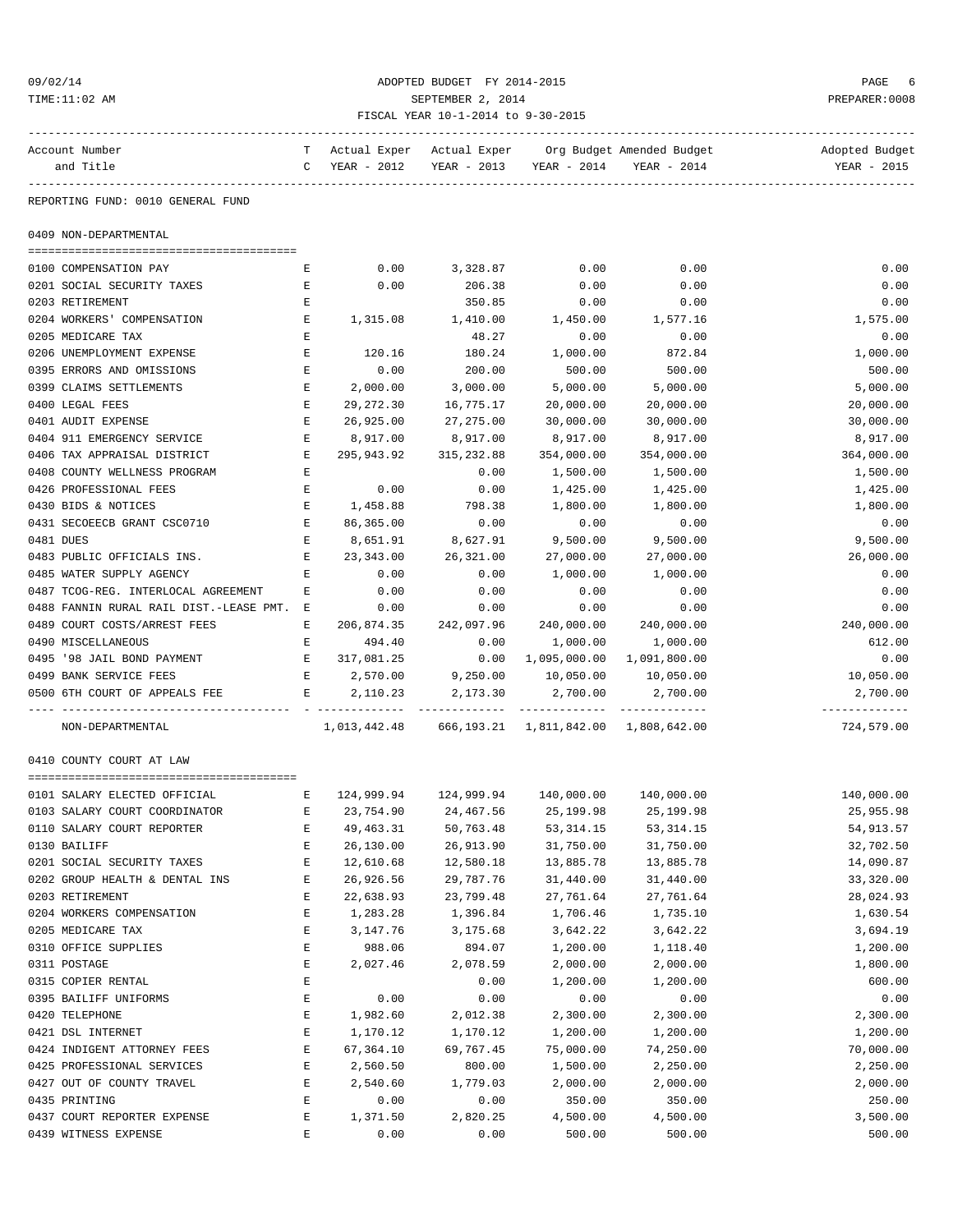#### 09/02/14 ADOPTED BUDGET FY 2014-2015 PAGE 7 TIME:11:02 AM SEPTEMBER 2, 2014 PREPARER:0008 FISCAL YEAR 10-1-2014 to 9-30-2015

| Account Number                           |              |             | T Actual Exper Actual Exper Org Budget Amended Budget |             |             | Adopted Budget           |
|------------------------------------------|--------------|-------------|-------------------------------------------------------|-------------|-------------|--------------------------|
| and Title                                | $\mathbf{C}$ | YEAR - 2012 | YEAR - 2013                                           | YEAR - 2014 | YEAR - 2014 | YEAR - 2015              |
| REPORTING FUND: 0010 GENERAL FUND        |              |             |                                                       |             |             |                          |
| 0453 R&M EOUIPMENT                       | Е            | 0.00        | 0.00                                                  | 400.00      | 400.00      | 400.00                   |
| 0467 VISITING JUDGE                      | Е            | 416.96      | 1,586.72                                              | 500.00      | 471.36      | 500.00                   |
| 0468 JUVENILE BOARD SALARY               | Е            | 1,200.00    | 1,200.00                                              | 1,200.00    | 1,200.00    | 1,200.00                 |
| 0480 BONDS                               | $\mathbf{E}$ | 0.00        | 71.00                                                 | 0.00        | 0.00        | 178.00                   |
| 0481 DUES                                | E            | 265.00      | 265.00                                                | 375.00      | 375.00      | 265.00                   |
| 0572 OFFICE EOUIPMENT                    | Е            | 585.00      | 0.00                                                  | 600.00      | 600.00      | 600.00                   |
| 0574 COMPUTER EQUIPMENT                  | Е            | 0.00        | 0.00                                                  | 2,000.00    | 2,081.60    | 0.00                     |
| 0590 BOOKS & PUBLICATIONS                | Е            | 0.00        | 0.00                                                  | 250.00      | 250.00      | 250.00                   |
| 0591 LEXIS NEXIS ONLINE LEGAL            | Е            | 0.00        | 475.84                                                | 520.00      | 520.00      | 585.00                   |
| COUNTY COURT AT LAW                      |              | 373,427.26  | 382,805.27 426,295.23 426,295.23                      |             |             | ----------<br>423,910.58 |
| 0425 COURT ADMINISTRATION                |              |             |                                                       |             |             |                          |
|                                          |              |             |                                                       |             |             |                          |
| 0311 JURY POSTAGE                        | Е            | 3,013.64    | 3,051.75                                              | 3,200.00    | 3,200.00    | 3,400.00                 |
| 0312 DISTRICT JURY SUPPLIES              | E            | 190.62      | 230.28                                                | 500.00      | 500.00      | 500.00                   |
| 0313 GRAND JURY EXPENSE                  | Е            | 5,060.00    | 4,940.00                                              | 5,000.00    | 5,000.00    | 5,000.00                 |
| 0314 PETIT JURY EXPENSE                  | Е            | 21,015.00   | 29,830.00                                             | 46,000.00   | 46,000.00   | 46,000.00                |
| 0316 COUNTY COURT JURY EXP.              | E            | 0.00        | 0.00                                                  | 0.00        | 0.00        | 0.00                     |
| 0317 COURT REPORTER SUPPLIES             | E            | 0.00        | 0.00                                                  | 100.00      | 100.00      | 100.00                   |
| 0318 J.P. JURY EXPENSE                   | Ε            | 150.00      | 340.00                                                | 800.00      | 800.00      | 800.00                   |
| 0319 CO.CT.@LAW JURY EXPENSE             | Е            | 6,105.00    | 1,669.00                                              | 5,000.00    | 5,000.00    | 5,000.00                 |
| 0422 REGIONAL INDIGENT DEFENSE PROGRAM   | Е            |             | 0.00                                                  | 10,040.00   | 10,040.00   | 13,386.00                |
| 0424 CO.CT. ATTORNEY FEES                | Е            | 2,425.00    | 1,982.50                                              | 3,000.00    | 7,000.00    | 8,000.00                 |
| 0425 CO.CT. PROFESSIONAL SERVICES        | Е            | 1,238.00    | 205.00                                                | 1,000.00    | 1,000.00    | 1,000.00                 |
| 0426 COUNTY COURT SUPPLIES               | Е            | 0.00        | 0.00                                                  | 0.00        | 0.00        | 0.00                     |
| 0435 PRINTING                            | Е            | 981.65      | 944.25                                                | 2,000.00    | 2,000.00    | 1,588.10                 |
| 0465 PHYSICAL EVID. ANALYSES             | Е            | 989.00      | 720.00                                                | 1,000.00    | 1,000.00    | 1,000.00                 |
| 0466 AUTOPSIES                           | E            | 23,989.00   | 43,640.15                                             | 50,000.00   | 46,000.00   | 50,000.00                |
| 0467 VISITING JUDGE EXPENSE              | E            | 2,476.20    | 693.91                                                | 3,000.00    | 3,000.00    | 2,000.00                 |
| 0468 JUVENILE BOARD SALARY-CO.JUDGE      | Е            | 1,200.00    | 800.00                                                |             |             |                          |
| COURT ADMINISTRATION                     |              |             | 68,833.11 89,046.84 130,640.00 130,640.00             |             |             | ----------<br>137,774.10 |
| 0435 336TH DISTRICT COURT ADMINISTRATION |              |             |                                                       |             |             |                          |
|                                          |              |             |                                                       |             |             |                          |
| 0103 SALARY COURT COORDINATOR            | Ε            | 27,721.20   | 28,552.94                                             | 29,409.55   | 29,409.55   | 30,291.84                |
| 0110 SALARY COURT REPORTER               | Ε            | 53,399.93   | 55, 164.30                                            | 58,018.50   | 58,018.50   | 59,759.06                |
| 0130 BAILIFF                             | E            | 26,913.90   | 27,721.20                                             | 32,500.00   | 32,500.00   | 33, 475.00               |
| 0201 SOCIAL SECURITY                     | E            | 6,246.03    | 6,543.36                                              | 7,584.34    | 7,584.34    | 7,807.41                 |
| 0202 GROUP HEALTH INSURANCE              | Ε            | 20,194.92   | 22,340.82                                             | 23,580.00   | 23,580.00   | 24,990.00                |
| 0203 RETIREMENT                          | E            | 10,941.35   | 11,905.96                                             | 13,505.02   | 13,505.02   | 13,851.85                |
| 0204 WORKERS COMPENSATION                | $\mathbf E$  | 623.16      | 689.42                                                | 862.66      | 862.66      | 790.57                   |
| 0205 MEDICARE                            | E            | 1,460.75    | 1,529.99                                              | 1,773.75    | 1,773.75    | 1,825.93                 |
| 0310 OFFICE SUPPLIES                     | E            | 1,266.26    | 503.16                                                | 1,000.00    | 1,000.00    | 1,100.00                 |
| 0311 DISTRICT JUDGE POSTAGE              | $\mathbf E$  | 223.98      | 267.37                                                | 350.00      | 350.00      | 350.00                   |
| 0352 GPS/SCRAM MONITORS                  | E            | 170.50      | 0.00                                                  | 1,000.00    | 996.57      | 1,000.00                 |
| 0395 BAILIFF UNIFORMS                    | E            | 89.63       | 735.00                                                | 300.00      | 333.43      | 300.00                   |
| 0421 LEXIS NEXIS ONLINE LEGAL            | $\mathbf E$  | 506.00      | 532.00                                                | 576.00      | 576.00      | 614.00                   |
| 0427 TRAVEL                              | E            | 2,021.69    | 1,701.73                                              | 2,500.00    | 2,500.00    | 2,050.00                 |
| 0428 TRAINING/TUITION                    | E            |             |                                                       | 0.00        | 0.00        | 2,000.00                 |
| 0432 ATTORNEY FEES JUVENILE              | Ε            | 12,253.50   | 15,233.00                                             | 12,000.00   | 12,000.00   | 12,000.00                |
| 0433 ATTORNEY FEES DRUG CT               | E            | 4,300.00    | 3,575.00                                              | 3,600.00    | 3,600.00    | 3,600.00                 |

0434 APPEAL COURT TRANSCRIPTS E 16,099.00 3,765.00 25,000.00 25,000.00 25,000.00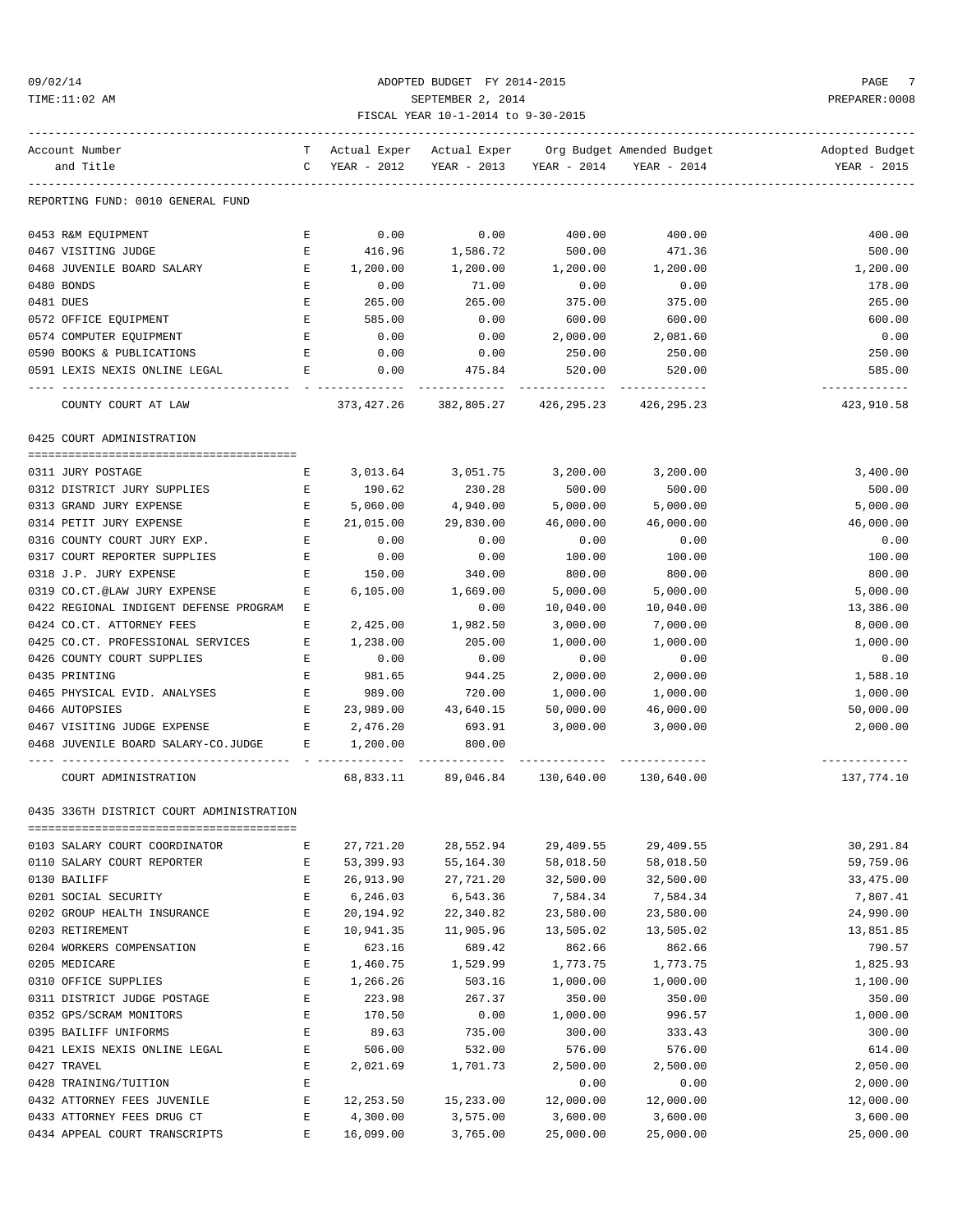#### 09/02/14 ADOPTED BUDGET FY 2014-2015 PAGE 8 TIME:11:02 AM SEPTEMBER 2, 2014 PREPARER:0008 FISCAL YEAR 10-1-2014 to 9-30-2015

| Account Number                                                                  |                                                                                                |                           |                       |                     | T Actual Exper Actual Exper Org Budget Amended Budget | Adopted Budget          |
|---------------------------------------------------------------------------------|------------------------------------------------------------------------------------------------|---------------------------|-----------------------|---------------------|-------------------------------------------------------|-------------------------|
| and Title                                                                       |                                                                                                | C YEAR - 2012             |                       |                     | YEAR - 2013 YEAR - 2014 YEAR - 2014                   | YEAR - 2015             |
| REPORTING FUND: 0010 GENERAL FUND                                               |                                                                                                |                           |                       |                     |                                                       |                         |
|                                                                                 |                                                                                                |                           |                       |                     |                                                       |                         |
| 0435 ATTORNEYS FEES APPEALS CT                                                  | $\mathbf{E}$                                                                                   | 7,860.93                  | 7,519.23              | 25,000.00           | 25,000.00                                             | 25,000.00               |
| 0436 ATTORNEY FEES- CPS CASES                                                   | E                                                                                              | 98,003.21                 | 81,738.42             | 75,000.00           | 75,000.00                                             | 75,000.00               |
| 0437 ATTORNEY FEES                                                              | Е                                                                                              | 233,576.24                | 314,424.50            | 330,000.00          | 330,000.00                                            | 330,000.00              |
| 0438 COURT REPORTER EXPENSE                                                     | $\mathbf{E}% _{t}\left  \mathbf{1}\right\rangle =\mathbf{1}_{t}\left  \mathbf{1}\right\rangle$ | 2,912.00                  | 3,599.50              | 5,000.00            | 5,000.00                                              | 5,000.00                |
| 0439 INVESTIGATOR EXPENSE                                                       | E                                                                                              | 512.50                    | 2,512.50              | 15,000.00           | 15,000.00                                             | 15,000.00               |
| 0440 PHYSICIANS EXPENSE                                                         | Е                                                                                              | 0.00                      | 0.00                  | 0.00                | 0.00                                                  | 0.00                    |
| 0442 OTHER PROFESSIONAL SERV.                                                   | $\mathbf{E}$                                                                                   | 13,295.00                 | 35,130.97             | 50,000.00           | 50,000.00                                             | 50,000.00               |
| 0468 JUVENILE BOARD SALARY                                                      | E                                                                                              | 2,400.00                  | 2,400.00              | 2,400.00            | 2,400.00                                              | 2,400.00                |
| 0481 DUES                                                                       | $\mathbf{E}$                                                                                   | 110.00                    | 110.00                | 305.00              | 305.00                                                | 435.00                  |
| 0572 OFFICE EQUIPMENT                                                           | E                                                                                              | 2,325.00                  | 996.00                | 2,500.00            | 2,959.20                                              | 2,500.00                |
| 0574 COMPUTER EQUIPMENT                                                         | $\mathbf{E}$                                                                                   | 480.00                    | 0.00                  | 1,500.00 1,040.80   |                                                       | 545.00                  |
| 0590 DISTRICT JUDGE BOOKS                                                       | Е                                                                                              | 47.00<br>---------------- | 0.00                  | 300.00              | 270.00                                                | 300.00<br>------------- |
| 336TH DISTRICT COURT ADMINISTRATION 545,953.68 629,191.37 720,564.82 720,564.82 |                                                                                                |                           |                       |                     |                                                       | 726,985.66              |
| 0450 DISTRICT CLERK                                                             |                                                                                                |                           |                       |                     |                                                       |                         |
| 0101 SALARY ELECTED OFFICIAL                                                    | E                                                                                              | 44,339.36                 | 45,669.52             | 47,039.71 47,039.71 |                                                       | 48,450.90               |
| 0103 SALARY ASST. DIST. CLERK                                                   | E                                                                                              | 29,881.16                 | 30,954.70             | 31,926.18           | 31,926.18                                             | 32,883.97               |
| 0104 SALARIES DEPUTIES                                                          | E                                                                                              | 142,253.00                | 145,107.73            | 148,452.71          | 148,452.71                                            | 152,906.30              |
| 0107 SALARY TEMP./EXTRA                                                         | Е                                                                                              | 9,997.84                  | 13,016.72             | 15,471.44           | 15,471.44                                             | 15,935.58               |
| 0201 SOCIAL SECURITY TAXES                                                      | Е                                                                                              | 13,118.46                 | 13,372.04             | 15,059.18           | 14,938.24                                             | 15,510.96               |
| 0202 GROUP HEALTH & DENTAL INSURANCE                                            | Е                                                                                              | 53,853.12                 | 58,340.72             | 62,880.00           | 62,880.00                                             | 66,640.00               |
| 0203 RETIREMENT                                                                 | Е                                                                                              | 22,847.77                 | 24,551.82             | 26,815.06           | 26,815.06                                             | 27,519.44               |
| 0204 WORKERS COMPENSATION                                                       | $\mathbf{E}% _{t}\left  \mathbf{1}\right\rangle =\mathbf{1}_{t}\left  \mathbf{1}\right\rangle$ | 1,319.56                  | 1,459.94              | 1,555.00            | 1,675.94                                              | 1,601.13                |
| 0205 MEDICARE TAX                                                               | $\mathbf{E}% _{t}\left  \mathbf{1}\right\rangle =\mathbf{1}_{t}\left  \mathbf{1}\right\rangle$ | 3,067.93                  | 3,127.34              | 3,521.91            | 3,521.91                                              | 3,627.56                |
| 0310 OFFICE SUPPLIES                                                            | Е                                                                                              | 3,954.11                  | 3,422.63              | 4,000.00            | 4,000.00                                              | 4,000.00                |
| 0311 POSTAL EXPENSES                                                            | Е                                                                                              | 4,053.51                  | 3,985.29              | 4,000.00            | 4,000.00                                              | 4,200.00                |
| 0313 PASSPORT PHOTO SUPPLIES                                                    | $\mathbf{E}$                                                                                   | 249.92                    | 573.96                | 800.00              | 800.00                                                | 800.00                  |
| 0315 COPIER RENTAL                                                              | $\mathbf{E}$                                                                                   | 1,737.65                  | 1,814.47              | 2,250.00            | 2,250.00                                              | 1,800.00                |
| 0353 COMPUTER EXPENSE                                                           | $\mathbf{E}% _{t}\left  \mathbf{1}\right\rangle =\mathbf{1}_{t}\left  \mathbf{1}\right\rangle$ | 2,200.00                  | 2,200.00              | 0.00                | 300.00                                                | 0.00                    |
| 0427 OUT OF COUNTY TRAVEL                                                       | Е                                                                                              | 2,327.00                  | 3,508.51              | 3,750.00            | 3,710.00                                              | 3,750.00                |
| 0428 EMPLOYEE TRAINING                                                          | Е                                                                                              | 0.00                      | 0.00                  | 500.00              | 500.00                                                | 500.00                  |
| 0435 PRINTING                                                                   | $\mathbf{E}$                                                                                   | 1,659.88                  | 1,827.94              | 1,800.00            | 990.17                                                | 1,800.00                |
| 0480 BONDS                                                                      | Е                                                                                              | 250.00                    | 485.50                | 300.00              | 343.00                                                | 613.50                  |
| 0481 DUES                                                                       |                                                                                                | 135.00                    | 135.00                | 135.00              | 175.00                                                | 195.00                  |
| 0572 OFFICE EQUIPMENT                                                           | $E$ and $E$                                                                                    |                           | 2,697.43 1,686.84     | 500.00              | 966.83                                                | 500.00                  |
|                                                                                 |                                                                                                |                           |                       |                     | --------------                                        | -------------           |
| DISTRICT CLERK                                                                  |                                                                                                |                           | 339,942.70 355,240.67 | 370,756.19          | 370,756.19                                            | 383, 234.34             |
| 0455 JUSTICE OF PEACE PCT # 1                                                   |                                                                                                |                           |                       |                     |                                                       |                         |
| 0101 SALARY ELECTED OFFICIAL                                                    | E                                                                                              | 33,867.34                 | 34,883.42             | 35,929.95           | 35,929.95                                             | 37,007.85               |
| 0103 SALARY ASSISTANTS                                                          | Е                                                                                              | 50,208.04                 | 49,724.48             | 51,216.16           | 51,216.16                                             | 52,752.64               |
| 0201 SOCIAL SECURITY TAXES                                                      | Е                                                                                              | 5,311.25                  | 5,343.33              | 5,551.86            | 5,551.86                                              | 5,713.95                |
| 0202 GROUP HEALTH & DENTAL INSURANCE                                            | Е                                                                                              | 20,194.92                 | 22,328.34             | 23,580.00           | 23,580.00                                             | 24,990.00               |
| 0203 RETIREMENT                                                                 | Е                                                                                              | 8,483.44                  | 8,849.20              | 9,620.93            | 9,620.93                                              | 9,873.65                |
| 0204 WORKERS' COMPENSATION                                                      | Ε                                                                                              | 481.84                    | 514.52                | 558.00              | 601.30                                                | 589.83                  |
| 0205 MEDICARE TAX                                                               | Е                                                                                              | 1,242.08                  | 1,249.72              | 1,298.42            | 1,298.42                                              | 1,336.33                |
| 0225 TRAVEL ALLOWANCE                                                           | E                                                                                              | 2,400.00                  | 2,400.00              | 2,400.00            | 2,400.00                                              | 2,400.00                |
| 0310 OFFICE SUPPLIES                                                            | Ε                                                                                              | 688.36                    | 652.90                | 700.00              | 475.10                                                | 700.00                  |
| 0311 POSTAL EXPENSES                                                            | E                                                                                              | 1,138.77                  | 936.87                | 1,500.00            | 1,452.34                                              | 1,200.00                |
| 0420 UTILITIES TELEPHONE                                                        | $\mathbf E$                                                                                    |                           |                       | 0.00                | 0.00                                                  | 650.00                  |
| 0422 R & M RADIO                                                                | Ε                                                                                              | 0.00                      | 0.00                  | 0.00                | 0.00                                                  | 0.00                    |
|                                                                                 |                                                                                                |                           |                       |                     |                                                       |                         |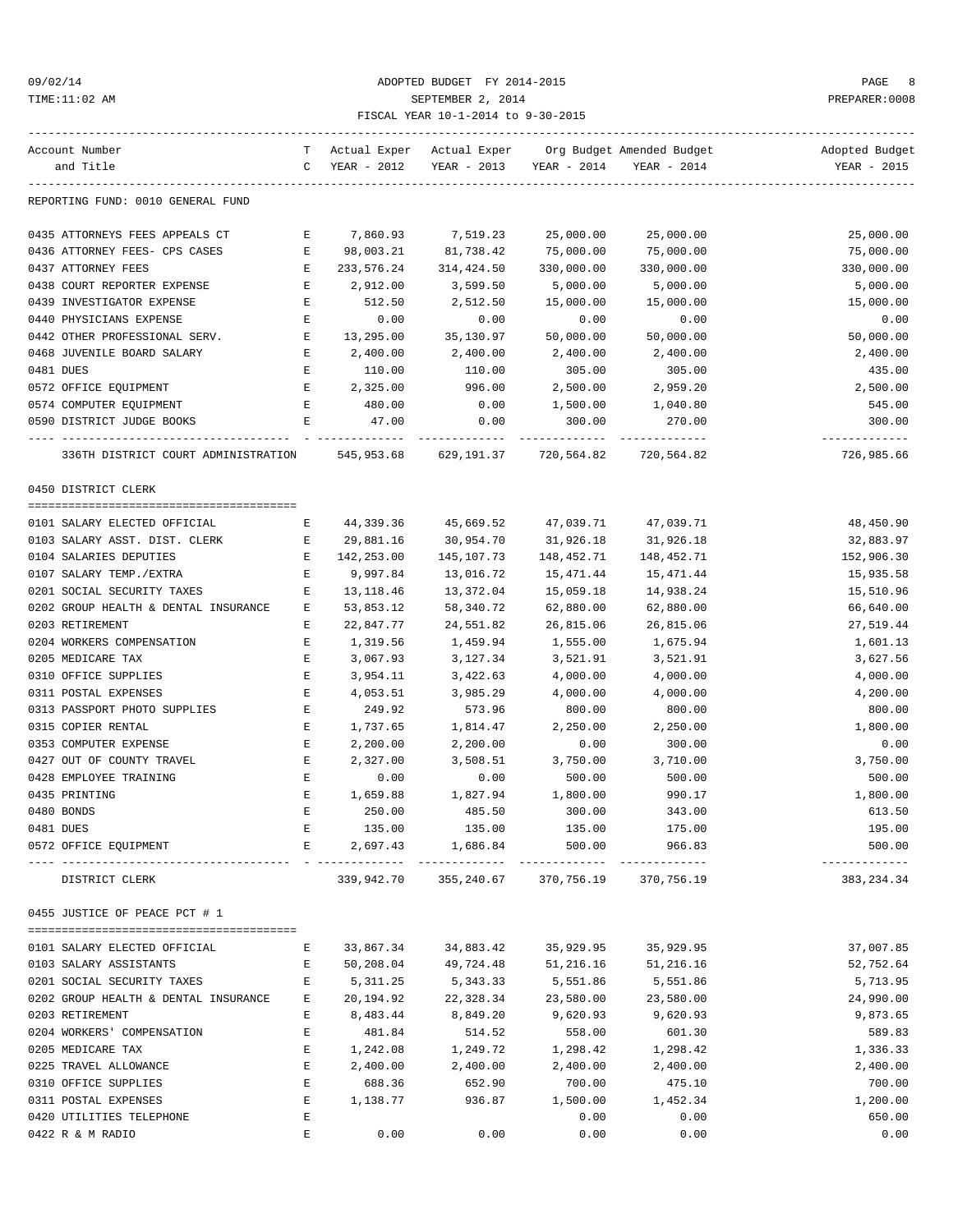#### $\begin{tabular}{lllllllll} \hline 09/02/14 & \multicolumn{3}{l}{{\small \tt{ADOPTED BUDGET}}}& FY & 2014-2015 & \multicolumn{3}{l}{{\small \tt{PAGE}}} & 9 \\ \hline {\small \tt{TIME}:11:02~AM} & \multicolumn{3}{l}{{\small \tt{PREPARER}:0008}} & \multicolumn{3}{l}{{\small \tt{FISCALYEAR BICAL}:\,0008}} & \multicolumn{3}{l}{{\small \tt{PREFAMER}:0008}} & \multicolumn{3}{l}{{\small \tt{PREFARER}:0008}} \\ \hline \end{$ TIME:11:02 AM SEPTEMBER 2, 2014 PREPARER:0008 FISCAL YEAR 10-1-2014 to 9-30-2015

| Account Number                                |                    |                  | T Actual Exper Actual Exper Org Budget Amended Budget |                    |                 | Adopted Budget                        |
|-----------------------------------------------|--------------------|------------------|-------------------------------------------------------|--------------------|-----------------|---------------------------------------|
| and Title                                     |                    | C YEAR - 2012    | YEAR - 2013                                           | YEAR - 2014        | YEAR - 2014     | YEAR - 2015                           |
| REPORTING FUND: 0010 GENERAL FUND             |                    |                  |                                                       |                    |                 |                                       |
| 0427 OUT OF COUNTY TRAVEL                     | $\mathbf{E}$       | 1,796.10         | 2,549.62                                              | 2,600.00           | 2,556.70        | 2,750.00                              |
| 0435 PRINTING                                 | Е                  | 235.56           | 203.20                                                | 250.00             | 297.66          | 250.00                                |
| 0480 BOND                                     | E                  | 200.00           | 221.00                                                | 150.00             | 150.00          | 328.00                                |
| 0481 DUES                                     | E                  | 60.00            | 0.00                                                  | 60.00              | 60.00           | 60.00                                 |
| 0572 OFFICE EQUIPMENT                         | E                  | 0.00             | 0.00                                                  | 0.00               | 224.90          | 0.00                                  |
| 0573 RADIO EQUIPMENT                          | E                  | 0.00             | 0.00                                                  | 0.00               | 0.00            | 0.00                                  |
| 0574 COMPUTER EQUIPMENT                       | Е                  | 0.00             | 0.00                                                  | 0.00               | 0.00            | 0.00                                  |
| JUSTICE OF PEACE PCT # 1                      |                    | 126,307.70       | 129,856.60 135,415.32 135,415.32                      |                    |                 | ------------<br>140,602.25            |
| 0456 JUSTICE OF PEACE PCT # 2                 |                    |                  |                                                       |                    |                 |                                       |
|                                               |                    |                  |                                                       |                    |                 |                                       |
| 0101 SALARY ELECTED OFFICIAL                  | E                  | 33,867.34        | 34,883.42                                             | 35,929.95          | 35,929.95       | 37,007.85                             |
| 0104 SALARY DEPUTY                            | Е                  | 30,092.40        | 30,995.12                                             | 31,925.06          | 31,925.06       | 32,882.81                             |
| 0201 SOCIAL SECURITY TAXES                    | Е                  | 4,015.38         | 4,130.46                                              | 4,355.81           | 4,355.81        | 4,496.90                              |
| 0202 GROUP HEALTH & DENTAL INSURANCE          | Е                  | 13,463.28        | 14,893.88                                             | 15,720.00          | 15,720.00       | 16,660.00                             |
| 0203 RETIREMENT                               | Е                  | 6,453.94         | 6,890.40                                              | 7,491.19           | 7,491.19        | 7,687.97                              |
| 0204 WORKERS' COMPENSATION                    | $\mathbf{E}% _{0}$ | 364.56           | 403.36                                                | 435.00             | 468.20          | 464.20                                |
| 0205 MEDICARE TAX                             | E                  | 939.22           | 966.00                                                | 1,018.70           | 1,018.70        | 1,051.69                              |
| 0225 TRAVEL ALLOWANCE                         | $\mathbf{E}$       | 2,400.00         | 2,400.00                                              | 2,400.00           | 2,400.00        | 2,400.00                              |
| 0310 OFFICE SUPPLIES                          | E                  | 175.62           | 351.27                                                | 700.00             | 700.00          | 700.00                                |
| 0311 POSTAL EXPENSES                          | Е                  | 238.00           | 245.00                                                | 400.00             | 391.13          | 350.00                                |
| 0420 UTILITIES TELEPHONE                      | Е                  | 1,786.64         | 1,939.80                                              | 1,900.00           | 2,090.00        | 2,000.00                              |
| 0421 DSL LINE                                 | $\mathbf{E}% _{0}$ | 1,170.12         | 1,170.12                                              | 1,200.00           | 1,170.12        | 1,200.00                              |
| 0422 R & M RADIO<br>0423 CELL PHONE ALLOWANCE | E<br>E             | 0.00             | 0.00<br>240.00                                        | 100.00             | 66.80<br>240.00 | 100.00                                |
| 0427 OUT OF COUNTY TRAVEL                     | E                  | 240.00           | 2,036.29                                              | 240.00<br>1,500.00 | 1,404.69        | 240.00<br>2,000.00                    |
| 0435 PRINTING                                 | E                  | 1,392.85<br>0.00 | 58.50                                                 | 200.00             | 144.06          | 200.00                                |
| 0460 OFFICE RENTAL                            | Е                  | 4,200.00         | 4,200.00                                              | 4,200.00           | 4,200.00        | 4,200.00                              |
| 0480 BOND                                     | Е                  | 100.00           | 100.00                                                | 171.00             | 171.00          | 278.00                                |
| 0481 DUES                                     | E                  | 95.00            | 95.00                                                 | 100.00             | 100.00          | 300.00                                |
| 0572 OFFICE EQUIPMENT                         | E                  | 0.00             | 0.00                                                  | 0.00               | 0.00            | 0.00                                  |
| 0573 RADIO EQUIPMENT                          | Е                  | 0.00             | 0.00                                                  | 0.00               | 0.00            | 1,200.00                              |
| 0574 COMPUTER EQUIPMENT                       | Е                  | 0.00             | 0.00                                                  | 0.00               | 0.00            | 0.00                                  |
| JUSTICE OF PEACE PCT # 2                      |                    |                  | 100,994.35   105,998.62   109,986.71   109,986.71     |                    |                 | -------------<br>$115\,, 419\,. \,42$ |
| 0457 JUSTICE OF THE PEACE # 3                 |                    |                  |                                                       |                    |                 |                                       |
|                                               |                    |                  |                                                       |                    |                 |                                       |
| 0101 SALARY ELECTED OFFICIAL                  | Е                  | 25,242.10        | 25,999.48                                             | 26,779.46          | 26,779.46       | 27,582.84                             |
| 0201 SOCIAL SECURITY TAXES                    | Е                  | 1,713.74         | 1,760.80                                              | 1,809.13           | 1,809.13        | 1,858.94                              |
| 0202 GROUP HEALTH & DENTAL INSURANCE          | E                  | 6,731.64         | 7,446.94                                              | 7,860.00           | 7,860.00        | 8,330.00                              |
| 0203 RETIREMENT                               | Е                  | 2,547.10         | 2,719.40                                              | 2,956.45           | 2,956.45        | 3,034.11                              |
| 0204 WORKERS' COMPENSATION                    | Е                  | 143.88           | 159.18                                                | 187.00             | 187.00          | 191.89                                |
| 0205 MEDICARE TAX                             | Е                  | 400.88           | 411.80                                                | 423.10             | 423.10          | 434.75                                |
| 0225 TRAVEL ALLOWANCE                         | Е                  | 2,400.00         | 2,400.00                                              | 2,400.00           | 2,400.00        | 2,400.00                              |
| 0310 OFFICE SUPPLIES                          | Е                  | 0.00             | 0.00                                                  | 400.00             | 400.00          | 400.00                                |
| 0311 POSTAL EXPENSES                          | Ε                  | 189.00           | 148.00                                                | 138.00             | 155.00          | 150.00                                |
| 0427 OUT OF COUNTY TRAVEL                     | Ε                  | 401.47           | 412.49                                                | 600.00             | 600.00          | 600.00                                |
| 0435 PRINTING                                 | Е                  | 55.00            | 54.02                                                 | 250.00             | 233.00          | 250.00                                |
| 0480 BOND                                     | Е                  | 0.00             | 0.00                                                  | 0.00               | 0.00            | 178.00                                |
| 0481 DUES                                     | Е                  | 0.00             | 0.00                                                  | 0.00               | 0.00            | 0.00                                  |
| 0572 OFFICE EQUIPMENT                         | E                  | 0.00             | 0.00                                                  | 0.00               | 0.00            | 0.00                                  |
| 0574 COMPUTER EQUIPMENT                       | Е                  | 0.00             | 0.00                                                  | 0.00               | 0.00            | 0.00                                  |
|                                               |                    |                  |                                                       |                    |                 | -------------                         |

JUSTICE OF THE PEACE # 3 39,824.81 41,512.11 43,803.14 43,803.14 43,803.14 45,410.53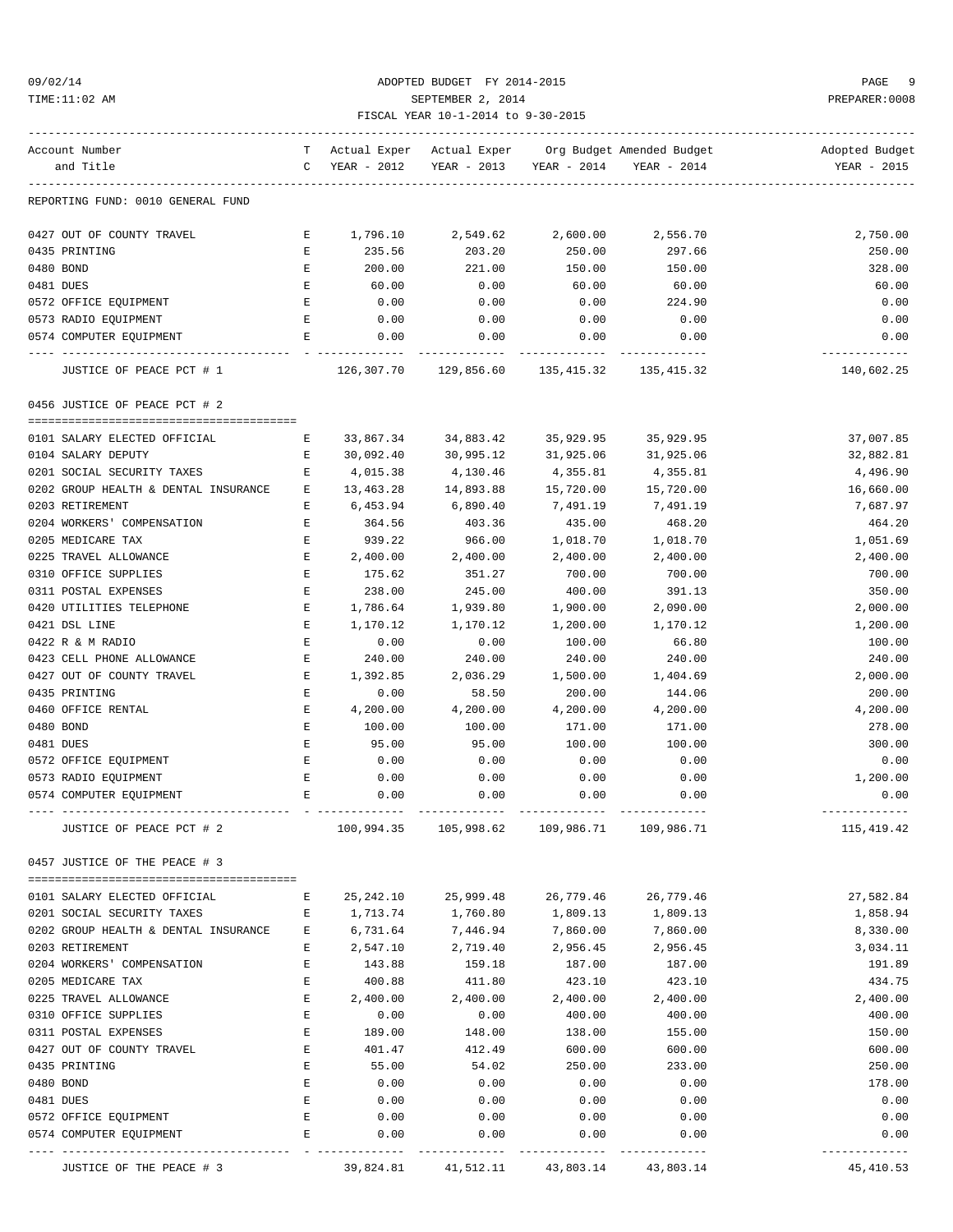#### 09/02/14 ADOPTED BUDGET FY 2014-2015 PAGE 10 TIME:11:02 AM SEPTEMBER 2, 2014 PREPARER:0008 FISCAL YEAR 10-1-2014 to 9-30-2015

| Account Number                       |              |               | T Actual Exper Actual Exper Org Budget Amended Budget |                                     |               | Adopted Budget       |
|--------------------------------------|--------------|---------------|-------------------------------------------------------|-------------------------------------|---------------|----------------------|
| and Title                            |              | C YEAR - 2012 |                                                       | YEAR - 2013 YEAR - 2014 YEAR - 2014 |               | YEAR - 2015          |
|                                      |              |               |                                                       |                                     |               |                      |
| REPORTING FUND: 0010 GENERAL FUND    |              |               |                                                       |                                     |               |                      |
| 0475 DISTRICT & CO. ATTORNEY         |              |               |                                                       |                                     |               |                      |
|                                      |              |               |                                                       |                                     |               |                      |
| 0101 DA. SALARY SUPPLEMENT           | E            | 3,066.00      | 3,066.00                                              | 3,566.00                            | 3,566.00      | 4,000.00             |
| 0103 SALARY ASSISTANT D.A.           | E            | 254,149.54    | 262,093.52                                            | 269,956.00                          | 269,956.00    | 278,054.68           |
| 0104 ASST. DA LONGEVITY PAY          | E            | 2,800.00      | 3,280.00                                              | 3,760.00                            | 3,760.00      | 4,880.00             |
| 0105 SALARIES SECRETARIES            | E            | 148,360.84    | 151,203.26                                            | 158,408.84                          | 158,408.84    | 163, 161. 11         |
| 0106 DA SALARY REIMB. GC CH 46       | $\mathbf{E}$ | 21,057.75     | 27,256.08                                             | 27,535.39                           | 27,535.39     | 27,516.70            |
| 0107 SALARY TEMP./EXTRA              | E            | 0.00          | 0.00                                                  | 0.00                                | 0.00          | 0.00                 |
| 0109 INVESTIGATOR                    | E            | 45,988.54     | 47,368.10                                             | 48,789.16                           | 48,789.16     | 50,252.83            |
| 0201 SOCIAL SECURITY TAXES           | E            | 28,572.48     | 29,798.63                                             | 31,742.76                           | 31,742.76     | 32,683.39            |
| 0202 GROUP HEALTH INSURANCE          | E            | 67,316.40     | 74,230.93                                             | 78,600.00                           | 78,600.00     | 83,300.00            |
| 0203 RETIREMENT                      | Е            | 47,974.72     | 51,700.42                                             | 56,471.30                           | 56,471.30     | 57,947.05            |
| 0204 WORKERS' COMPENSATION           | E            | 3,606.60      | 366.00                                                | 2,039.66                            | 2,039.66      | 2,119.97             |
| 0205 MEDICARE TAX                    | E            | 6,682.25      | 6,969.50                                              | 7,423.71                            | 7,423.71      | 7,643.69             |
| 0310 OFFICE SUPPLIES                 | E            | 5,389.91      | 5,464.46                                              | 5,500.00                            | 7,472.28      | 7,500.00             |
| 0311 POSTAL EXPENSES                 | Е            | 2,423.55      | 3,485.31                                              | 3,000.00                            | 3,000.00      | 3,000.00             |
| 0315 COPIER EXPENSE                  | Е            | 1,741.39      | 1,623.52                                              | 2,000.00                            | 2,000.00      | 1,500.00             |
| 0421 INTERNET/ONLINE LEGAL RE        | E            | 2,936.21      | 5,980.92                                              | 6,108.20                            | 6,108.20      | 6,294.00             |
| 0422 INVESTIGATOR CELL PHONE         | E            | 360.00        | 360.00                                                | 360.00                              | 360.00        | 360.00               |
| 0427 OUT OF COUNTY TRAVEL            | E            | 4,544.77      | 7,422.28                                              | 6,700.00                            | 7,700.00      | 6,700.00             |
| 0428 TRAINING/TUITION                | E            | 2,080.00      | 3,946.50                                              | 5,000.00                            | 4,000.00      | 5,000.00             |
| 0435 PRINTING                        | E            | 229.90        | 573.25                                                | 1,000.00                            | 1,000.00      | 1,000.00             |
| 0438 CT.REPORTER-TRANSCRIPTS         | E            | 7,596.30      | 9,262.25                                              | 7,500.00                            | 10,500.00     | 8,750.00             |
| 0439 WITNESS EXPENSE                 | E            | 522.20        | 2,035.40                                              | 4,000.00                            | 32,650.00     | 4,000.00             |
| 0465 PHYS. EVIDENCE ANALYSIS         | E            | 3,929.00      | 1,861.01                                              | 6,000.00                            | 6,000.00      | 6,000.00             |
| 0480 BOND                            | E            | 150.00        | 473.50                                                | 473.50                              | 473.50        | 221.00               |
| 0481 DUES                            | E            | 1,766.00      | 2,048.00                                              | 2,385.00                            | 2,385.00      | 2,300.00             |
| 0572 OFFICE EQUIPMENT                | E            | 1,250.00      | 0.00                                                  | 2,000.00                            | 1,013.36      | 2,000.00             |
| 0574 COMPUTER EQUIPMENT              | E            | 0.00          | 4,592.94                                              | 0.00                                | 364.36        | 0.00                 |
| 0590 BOOKS                           | E            | 696.00        | 376.50                                                | 376.50                              | 376.50        | 600.00<br>---------- |
| DISTRICT & CO. ATTORNEY              |              | 665,190.35    | 706,838.28 740,696.02 773,696.02                      |                                     |               | 766,784.42           |
| 0495 COUNTY AUDITOR                  |              |               |                                                       |                                     |               |                      |
| 0102 SALARY APPOINTED OFFICIAL       |              | 50,613.56     | 53,350.44                                             | 56,017.99                           | 56,017.99     | 58,818.89            |
| 0103 SALARIES ASSISTANTS             | Е            | 78,765.27     | 92,881.22                                             | 100,298.63                          | 100,248.63    | 99, 135. 27          |
| 0201 SOCIAL SECURITY TAXES           | Е            | 7,285.48      | 8,309.09                                              | 9,691.63                            | 9,592.84      | 9,793.16             |
| 0202 GROUP HEALTH & DENTAL INSURANCE | Е            | 23,035.68     | 29,787.76                                             | 31,440.00                           | 31,440.00     | 33, 324.00           |
| 0203 RETIREMENT                      | Е            | 13,057.84     | 15,293.93                                             | 17,257.35                           | 17,257.35     | 17,374.96            |
| 0204 WORKERS COMPENSATION            | Ε            | 816.24        | 911.50                                                | 979.79                              | 1,078.58      | 1,010.91             |
| 0205 MEDICARE TAX                    | Е            | 1,703.79      | 1,943.21                                              | 2,266.59                            | 2,266.59      | 2,290.34             |
| 0310 OFFICE SUPPLIES                 | Е            | 1,058.40      | 595.77                                                | 740.00                              | 740.00        | 900.00               |
| 0353 COMPUTER SOFTWARE MAINTENANCE   | Е            | 2,657.00      | 2,550.00                                              | 2,550.00                            | 2,550.00      | 2,910.00             |
| 0427 OUT OF COUNTY TRAVEL            | Е            | 1,572.16      | 1,592.89                                              | 1,500.00                            | 1,500.00      | 2,400.00             |
| 0435 PRINTING                        | Ε            | 0.00          | 0.00                                                  | 0.00                                | 0.00          | 50.00                |
| 0452 R & M EQUIPMENT                 | Ε            | 0.00          | 30.59                                                 | 385.00                              | 385.00        | 500.00               |
| 0480 BOND                            | Е            | 7.00          | 328.50                                                | 50.00                               | 100.00        | 286.00               |
| 0481 DUES                            | Е            | 295.00        | 295.00                                                | 295.00                              | 295.00        | 340.00               |
| 0572 OFFICE EQUIPMENT                | E            | 527.48        | 247.69                                                | 400.00                              | 400.00        | 2,000.00             |
|                                      |              |               |                                                       |                                     | ------------- | -------------        |

COUNTY AUDITOR 181,394.90 208,117.59 223,871.98 223,871.98 231,133.53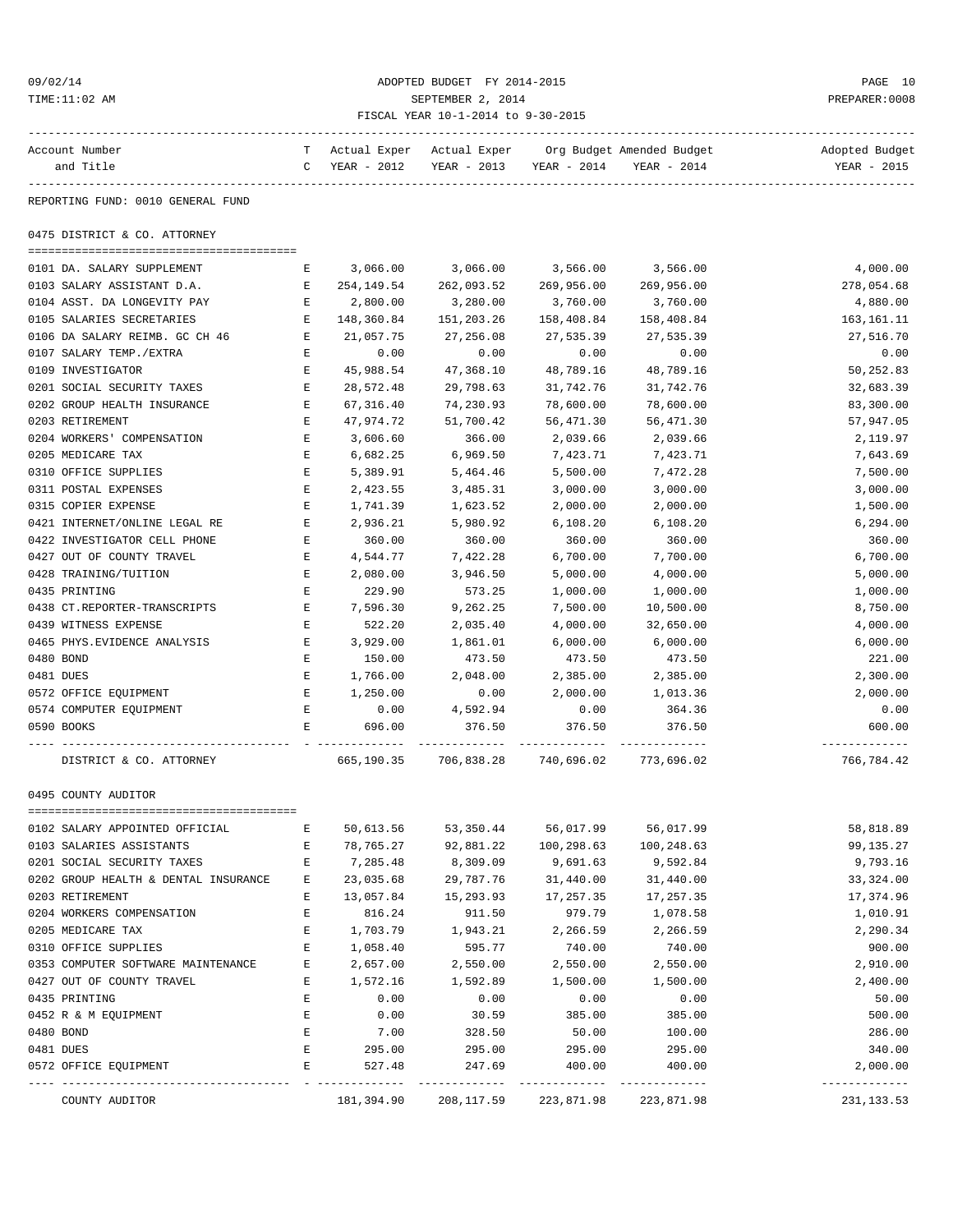#### 09/02/14 ADOPTED BUDGET FY 2014-2015 PAGE 11 TIME:11:02 AM SEPTEMBER 2, 2014 PREPARER:0008 FISCAL YEAR 10-1-2014 to 9-30-2015

| Account Number                                                     |              |               |                                               |            |                       | T Actual Exper Actual Exper Org Budget Amended Budget               Adopted Budget |
|--------------------------------------------------------------------|--------------|---------------|-----------------------------------------------|------------|-----------------------|------------------------------------------------------------------------------------|
| and Title                                                          |              | C YEAR - 2012 | YEAR - 2013 YEAR - 2014 YEAR - 2014           |            |                       | YEAR - 2015                                                                        |
| REPORTING FUND: 0010 GENERAL FUND                                  |              |               |                                               |            |                       |                                                                                    |
| 0496 COUNTY PURCHASING                                             |              |               |                                               |            |                       |                                                                                    |
|                                                                    |              |               |                                               |            |                       |                                                                                    |
| 0103 SALARY PURCHASING AGENT                                       | E            | 44,593.90     | 45,931.60                                     | 47,309.64  | 47,309.64             | 48,728.93                                                                          |
| 0201 SOCIAL SECURITY TAXES                                         | E            | 2,787.16      | 2,870.10                                      | 2,933.20   | 2,933.20              | 3,043.51                                                                           |
| 0202 GROUP HEALTH INSURANCE                                        | E            | 6,731.64      | 7,446.94                                      | 7,860.00   | 7,860.00              | 8,330.00                                                                           |
| 0203 RETIREMENT                                                    | E            | 4,499.80      | 4,804.12                                      | 5,222.98   | 5,222.98              | 5,360.18                                                                           |
| 0204 WORKERS' COMPENSATION                                         | $\mathbf{E}$ | 254.16        | 281.22                                        | 303.00     | 326.44                | 314.17                                                                             |
| 0205 MEDICARE TAX                                                  | E            | 651.78        | 671.28                                        | 685.99     | 685.99                | 711.79                                                                             |
| 0310 OFFICE SUPPLIES                                               | E            | 342.13        | 411.90                                        | 400.00     | 400.00                | 400.00                                                                             |
| 0353 COMPUTER SOFTWARE MAINTENANCE                                 | Е            | 0.00          | 300.00                                        | 300.00     | 300.00                | 350.00                                                                             |
| 0421 CELL PHONE                                                    | Е            | 360.00        | 360.00                                        | 360.00     | 360.00                | 360.00                                                                             |
| 0427 OUT OF COUNTY TRAVEL                                          | Е            | 87.75         | 947.25                                        | 1,007.00   | 1,007.00              | 1,200.00                                                                           |
| 0435 PRINTING                                                      | Е            | 0.00          | 0.00                                          | 70.00      | 70.00                 | 70.00                                                                              |
| 0452 R & M EQUIPMENT                                               | $\mathbf{E}$ | 0.00          | 0.00                                          | 0.00       | 0.00                  | 0.00                                                                               |
| 0480 BOND                                                          | $\mathbf{E}$ | 93.00         | 0.00                                          | 93.00      | 93.00                 | 0.00                                                                               |
| 0481 DUES                                                          | E            | 50.00         | 189.00                                        | 289.00     | 265.56                | 450.00                                                                             |
| 0572 OFFICE EQUIPMENT                                              | E            | 63.92         | 512.99                                        |            | 1,249.45 1,167.85     | 0.00                                                                               |
|                                                                    |              |               |                                               |            |                       | -------------                                                                      |
| COUNTY PURCHASING                                                  |              |               | 60,515.24   64,726.40   68,083.26   68,001.66 |            |                       | 69,318.58                                                                          |
| 0497 COUNTY TREASURER                                              |              |               |                                               |            |                       |                                                                                    |
| 0101 SALARY ELECTED OFFICIAL<br><b>EXECUTIVE</b>                   |              |               | 44,339.36 45,669.52 47,039.71                 |            | 47,039.71             | 48,450.90                                                                          |
| 0103 SALARY ASSISTANT                                              | E            | 33,102.16     | 34,095.36                                     | 36,250.00  | 36,250.00             | 37,337.50                                                                          |
| 0201 SOCIAL SECURITY TAXES                                         | Е            | 4,346.62      | 4,383.84                                      | 5,163.97   | 5,122.32              | 5,318.88                                                                           |
| 0202 GROUP HEALTH & DENTAL INSURANCE                               | E            | 13,463.28     | 14,893.88                                     | 15,720.00  | 15,720.00             | 16,660.00                                                                          |
| 0203 RETIREMENT                                                    | Е            | 7,814.60      | 8,342.92                                      | 9,195.19   | 9,195.19              | 9,436.72                                                                           |
| 0204 WORKERS' COMPENSATION                                         | E            | 441.40        | 488.38                                        | 533.05     | 574.70                | 549.05                                                                             |
| 0205 MEDICARE TAX                                                  | E            | 1,016.33      | 1,025.12                                      | 1,207.72   | 1,207.72              | 1,243.93                                                                           |
| 0310 OFFICE SUPPLIES                                               | E            | 487.73        | 380.36                                        | 500.00     | 500.00                | 500.00                                                                             |
| 0427 OUT OF COUNTY TRAVEL                                          | E            | 913.56        | 927.21                                        | 1,000.00   | 993.00                | 2,000.00                                                                           |
| 0435 PRINTING                                                      | E            | 0.00          | 0.00                                          | 250.00     | 257.00                | 250.00                                                                             |
| 0452 R&M EQUIPMENT                                                 | E            | 0.00          | 0.00                                          | 250.00     | 250.00                | 250.00                                                                             |
| 0453 COMPUTER SOFTWARE MAINTEN<br><b>Expanding Contract Except</b> |              | 1,243.00      | 1,250.00                                      | 1,250.00   | 1,250.00              | 1,300.00                                                                           |
| 0480 BOND                                                          | Е            | 0.00          | 93.00                                         | 0.00       | 0.00                  | 271.00                                                                             |
| 0481 DUES                                                          |              | 175.00        | 175.00                                        | 175.00     | 175.00                | 175.00                                                                             |
| 0572 OFFICE EQUIPMENT                                              | Е            | 176.00        | 0.00                                          | 0.00       | 0.00                  | 0.00                                                                               |
| 0574 COMPUTER EQUIPMENT                                            | $\mathbf{E}$ | 0.00          | 0.00                                          | 0.00       | 0.00                  | 450.00                                                                             |
|                                                                    |              |               |                                               |            | . _ _ _ _ _ _ _ _ _ _ |                                                                                    |
| COUNTY TREASURER                                                   |              | 107,519.04    | 111,724.59                                    | 118,534.64 | 118,534.64            | 124, 192.98                                                                        |
| 0499 TAX ASSESSOR-COLLECTOR                                        |              |               |                                               |            |                       |                                                                                    |
|                                                                    |              |               |                                               |            |                       |                                                                                    |
| 0101 SALARIES ELECTED OFFICIAL                                     | Е            | 44,339.36     | 45,669.52                                     | 47,039.71  | 47,039.71             | 48,450.90                                                                          |
| 0103 SALARIES ASSISTANTS                                           | Е            | 30,996.42     | 31,926.18                                     | 32,884.00  | 32,884.00             | 33,870.52                                                                          |
| 0104 SALARIES DEPUTIES                                             | Е            | 74,419.02     | 76,651.64                                     | 78,951.08  | 78,951.08             | 81, 319.61                                                                         |
| 0107 SALARY TEMP./EXTRA                                            | $\mathbf E$  | 14,160.12     | 11,936.46                                     | 12,954.02  | 12,954.02             | 13,342.64                                                                          |
| 0201 SOCIAL SECURITY TAXES                                         | E            | 9,531.08      | 9,623.74                                      | 10,653.39  | 10,567.77             | 10,972.99                                                                          |
| 0202 GROUP HEALTH & DENTAL INSURANCE                               | Е            | 33,658.20     | 37, 234.70                                    | 39,300.00  | 39,300.00             | 41,650.00                                                                          |
| 0203 RETIREMENT                                                    | Е            | 16,540.26     | 17,379.26                                     | 18,969.90  | 18,969.90             | 19,468.20                                                                          |
| 0204 WORKERS COMPENSATION                                          | Е            | 934.28        | 1,033.68                                      | 1,100.00   | 1,185.62              | 1,132.70                                                                           |
| 0205 MEDICARE TAX                                                  | Ε            | 2,229.16      | 2,250.61                                      | 2,491.52   | 2,491.52              | 2,566.26                                                                           |
| 0225 LEONARD OFFICE TRAVEL                                         | E            | 793.20        | 793.88                                        | 750.00     | 750.00                | 750.00                                                                             |

0310 OFFICE SUPPLIES E 867.71 992.77 1,000.00 1,000.00 1,000.00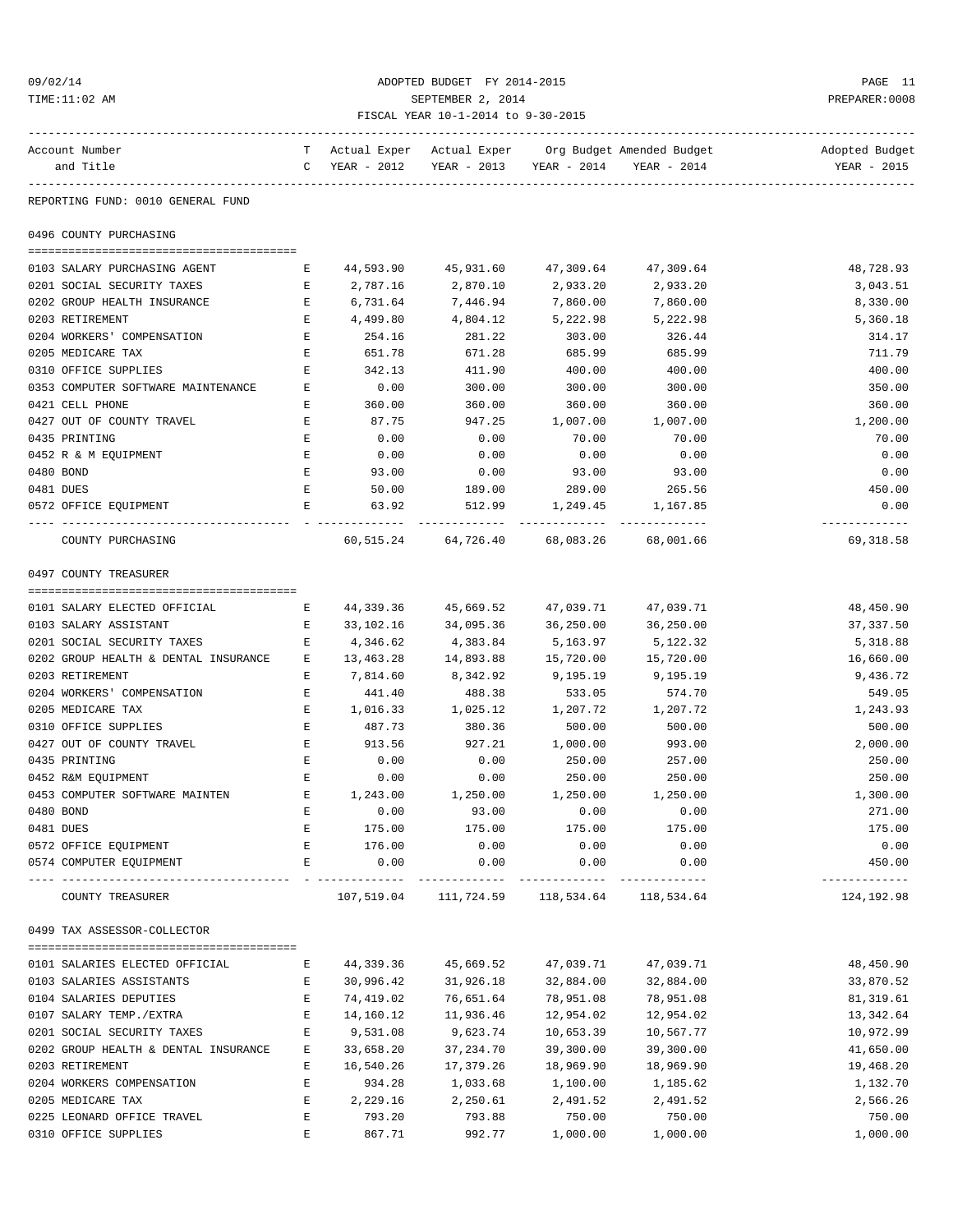#### 09/02/14 ADOPTED BUDGET FY 2014-2015 PAGE 12 TIME:11:02 AM SEPTEMBER 2, 2014 PREPARER:0008 FISCAL YEAR 10-1-2014 to 9-30-2015

| Account Number                       |                    |               |                                         |                             | T Actual Exper Actual Exper Org Budget Amended Budget | Adopted Budget               |
|--------------------------------------|--------------------|---------------|-----------------------------------------|-----------------------------|-------------------------------------------------------|------------------------------|
| and Title                            |                    | C YEAR - 2012 |                                         |                             | YEAR - 2013 YEAR - 2014 YEAR - 2014                   | YEAR - 2015                  |
| REPORTING FUND: 0010 GENERAL FUND    |                    |               |                                         |                             |                                                       |                              |
| 0311 POSTAL EXPENSES                 | E                  |               | 4,283.51 4,987.59 6,000.00              |                             | 5,860.00                                              | 6,000.00                     |
| 0315 COPIER EXPENSE                  | E                  | 494.45        | 523.06                                  | 560.00                      | 560.00                                                | 450.00                       |
| 0420 TELEPHONE LEONARD OFFICE        | E                  | 564.18        | 607.31                                  | 570.00                      | 710.00                                                | 700.00                       |
| 0427 OUT OF COUNTY TRAVEL            | E                  | 2,160.27      | 2,725.63                                | 2,750.00                    | 2,750.00                                              | 2,750.00                     |
| 0435 PRINTING                        | E                  | 884.89        | 436.15                                  | 750.00                      | 750.00                                                | 750.00                       |
| 0460 LEONARD OFFICE RENT             | E                  | 1,200.00      | 1,200.00                                | 1,200.00                    | 1,200.00                                              | 1,200.00                     |
| 0480 BOND                            | E                  | 368.00        | 3,918.00                                | 368.00                      | 368.00                                                | 368.00                       |
| 0481 DUES                            | $\mathbf{E}$       | 125.00        | 125.00                                  | 125.00                      | 125.00                                                | 125.00                       |
| 0572 OFFICE EQUIPMENT                | $\mathbf{E}$       | 189.99        | 0.00                                    | 0.00                        | 0.00                                                  | 400.00                       |
| 0574 COMPUTER EQUIPMENT              | Е                  |               |                                         | 0.00                        | 0.00                                                  | 0.00                         |
| TAX ASSESSOR-COLLECTOR               |                    |               | 238,739.10 250,015.18 258,416.62        |                             | 258,416.62                                            | -------------<br>267, 266.82 |
| 0503 COMPUTER/IT DEPT.               |                    |               |                                         |                             |                                                       |                              |
|                                      |                    |               |                                         |                             |                                                       |                              |
| 0103 SALARY-TECHNICIAN               | Е                  |               | 31,411.12 32,353.36 33,323.93 33,323.93 |                             |                                                       | 34, 323.65                   |
| 0201 SOCIAL SECURITY                 | E                  | 1,934.04      | 1,960.34                                | 2,095.84                    | 2,095.84                                              | 2,172.71                     |
| 0202 GROUP HEALTH INSURANCE          | E                  | 6,731.64      | 7,446.94                                | 7,860.00                    | 7,860.00                                              | 8,330.00                     |
| 0203 RETIREMENT                      | Е                  | 3,169.66      | 3,384.00                                | 3,678.96                    | 3,678.96                                              | 3,775.60                     |
| 0204 WORKERS COMPENSATION            | $\mathbf{E}% _{0}$ | 179.04        | 198.10                                  | 216.00                      | 226.60                                                | 224.28                       |
| 0205 MEDICARE TAX                    | E                  | 452.32        | 458.50                                  | 490.16                      | 490.16                                                | 508.13                       |
| 0225 TRAVEL ALLOWANCE                | Е                  | 480.00        | 480.00                                  | 480.00                      | 480.00                                                | 480.00                       |
| 0310 OFFICE SUPPLIES                 | Е                  | 58.37         | 84.53                                   | 150.00                      | 150.00                                                | 150.00                       |
| 0421 CELL PHONE ALLOWANCE            | E                  | 240.00        | 240.00                                  | 240.00                      | 240.00                                                | 240.00                       |
| 0427 OUT OF COUNTY TRAVEL            | $\mathbf{E}$       | 0.00          | 0.00                                    | 900.00                      | 889.40                                                | 900.00                       |
| 0435 PRINTING                        | $\mathbf{E}$       | 0.00          | 0.00                                    | 0.00                        | 0.00                                                  | 0.00                         |
| 0453 R&M COMPUTER/TRAINING           | E                  | 0.00          | 0.00                                    | 0.00                        | 0.00                                                  | 0.00                         |
| 0572 OFFICE EQUIPMENT                | E                  | 65.64         | 4.99                                    | 500.00                      | 500.00                                                | 200.00                       |
| 0574 COMPUTER/WEB SOFTWARE           |                    | E 1,296.00    | 377.20                                  | 1,200.00                    | 1,200.00                                              | 2,000.00                     |
| COMPUTER/IT DEPT.                    |                    |               | 46,017.83 46,987.96 51,134.89 51,134.89 |                             |                                                       | -------------<br>53,304.37   |
| 0509 CONTINGENCY                     |                    |               |                                         |                             |                                                       |                              |
|                                      |                    |               |                                         |                             |                                                       |                              |
| 0475 CONTINGENCY                     | Е                  | 0.00          |                                         | $0.00$ 165,909.80 21,409.80 |                                                       | 250,000.00                   |
| CONTINGENCY                          |                    | 0.00          | 0.00                                    | 165,909.80                  | 21,409.80                                             | 250,000.00                   |
| 0510 COURTHOUSE                      |                    |               |                                         |                             |                                                       |                              |
|                                      |                    |               |                                         |                             |                                                       |                              |
| 0107 REGULAR TEMP. - PART TIME       | Ε                  | 0.00          | 0.00                                    | 0.00                        | 0.00                                                  | 0.00                         |
| 0115 SALARY JANITOR                  | Ε                  | 30,094.48     | 30,997.46                               | 31,927.31                   | 31,927.31                                             | 32,885.13                    |
| 0201 SOCIAL SECURITY TAXES           | E                  | 1,836.82      | 1,894.34                                | 1,979.49                    | 1,979.49                                              | 2,038.88                     |
| 0202 GROUP HEALTH & DENTAL INSURANCE | Ε                  | 6,731.64      | 7,446.94                                | 7,860.00                    | 7,860.00                                              | 8,330.00                     |
| 0203 RETIREMENT                      | Ε                  | 3,036.82      | 3,242.14                                | 3,524.78                    | 3,524.78                                              | 3,617.36                     |
| 0204 WORKERS' COMPENSATION           | Ε                  | 1,122.60      | 1,241.30                                | 1,287.00                    | 1,430.34                                              | 1,325.27                     |
| 0205 MEDICARE TAX                    | E                  | 429.52        | 443.02                                  | 462.95                      | 462.95                                                | 476.83                       |
| 0310 OFFICE SUPPLIES                 | E                  | 2,980.88      | 2,498.48                                | 5,000.00                    | 5,000.00                                              | 5,000.00                     |
| 0311 POSTAL EXPENSE                  | Ε                  | 2,832.13      | 2,537.27                                | 7,860.00                    | 7,860.00                                              | 9,000.00                     |
| 0315 COPIER RENTAL                   | Ε                  | 4,931.62      | 4,879.52                                | 5,000.00                    | 5,000.00                                              | 5,000.00                     |
| 0316 EMPLOYEE AWARDS BANQUET         | Ε                  | 1,531.60      | 1,592.67                                | 2,000.00                    | 2,000.00                                              | 2,000.00                     |
| 0330 AUTO EXPENSE-GAS AND OIL        | E                  | 299.52        | 556.76                                  | 600.00                      | 456.66                                                | 600.00                       |
| 0332 JANITOR SUPPLIES                | Ε                  | 3,786.67      | 3,666.70                                | 4,000.00                    | 4,000.00                                              | 4,000.00                     |

0353 R&M COMPUTER E 1,007.76 405.00 5,000.00 5,000.00 5,000.00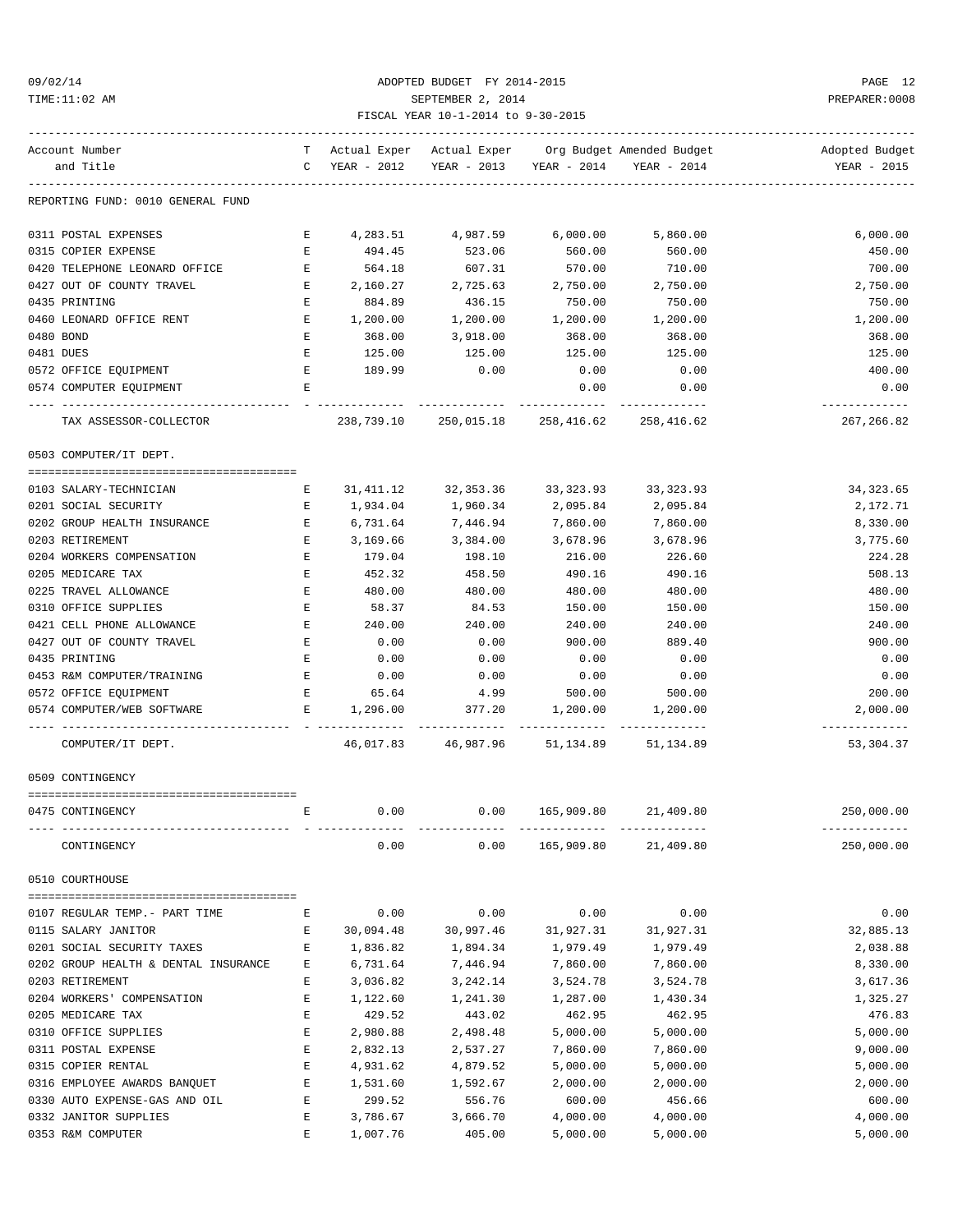#### 09/02/14 ADOPTED BUDGET FY 2014-2015 PAGE 13 TIME:11:02 AM SEPTEMBER 2, 2014 PREPARER:0008 FISCAL YEAR 10-1-2014 to 9-30-2015

| Account Number<br>T Actual Exper Actual Exper Org Budget Amended Budget<br>Adopted Budget<br>C YEAR - 2012<br>YEAR - 2013 YEAR - 2014 YEAR - 2014<br>YEAR - 2015<br>and Title<br>REPORTING FUND: 0010 GENERAL FUND<br>24,000.00<br>24,400.00<br>0420 TELEPHONE<br>Е<br>23,117.52<br>22,780.02<br>24,000.00<br>2,573.04<br>2,904.21<br>4,000.00<br>4,000.00<br>0421 INTERNET LINES<br>Е<br>4,000.00<br>36,963.03<br>34,240.99<br>40,000.00<br>33,960.00<br>0440 UTILITIES ELECTRICITY<br>Е<br>39,680.00<br>0441 UTILITIES GAS<br>$\mathbf{E}% _{0}$<br>4,021.67<br>6,000.00<br>6,320.00<br>7,000.00<br>3,162.75<br>0442 UTILITIES WATER<br>7,621.69<br>7,634.75<br>6,000.00<br>6,000.00<br>6,000.00<br>Е<br>928.68<br>0443 TRASH PICK-UP<br>895.22<br>1,000.00<br>Е<br>1,000.00<br>1,000.00<br>4,121.37<br>4,500.00<br>10,800.00<br>0445 AIR CONDITIONER MAINTENEN<br>Е<br>4,496.00<br>10,886.39<br>3,000.00<br>3,000.00<br>0446 ELEVATOR MAINTENANCE CONTR<br>3,822.15<br>2,700.00<br>3,000.00<br>Е<br>70,302.49<br>180,000.00<br>30,000.00<br>0450 R & M BUILDINGS<br>Е<br>15,376.86<br>173,613.61<br>66,295.80<br>69,000.00<br>69,000.00<br>110,550.00<br>0453 COMPUTER SOFTWARE MAINTEN<br>Е<br>65,913.23<br>0463 RENTAL PERSONNEL PAGER<br>35.76<br>50.00<br>E<br>35.76<br>50.00<br>50.00<br>0482 FIRE INSURANCE<br>15,908.00<br>14,237.00<br>17,000.00<br>17,000.00<br>13,000.00<br>Е<br>0500 LAND<br>Е<br>0.00<br>0.00<br>0.00<br>0.00<br>0.00<br>0.00<br>0.00<br>0530 PERMANENT IMPROVEMENTS<br>Е<br>0.00<br>0.00<br>0.00<br>0572 OFFICE EQUIPMENT<br>0.00<br>0.00<br>Е<br>0.00<br>0.00<br>0.00<br>102,496.95 65,741.28<br>0573 ODYSSEY SOFTWARE/EQUIPMENT<br>$\mathbf{E}$ and $\mathbf{E}$ and $\mathbf{E}$<br>10,000.00<br>0.00<br>0.00<br>1,109.24<br>822.20<br>2,500.00<br>0574 COMPUTER EQUIPMENT<br>2,500.00<br>12,741.70<br>E<br>0575 LAND/BUILDING<br>0.00<br>0.00<br>0.00<br>E<br>0.00<br>0.00<br>299.98<br>0.00<br>500.00<br>0577 JANITOR EQUIPMENT<br>Е<br>500.00<br>500.00<br>-----------<br>------------ -------------<br>399,721.68 302,859.62 434,051.53 434,051.53<br>346,275.17<br>COURTHOUSE<br>0511 COUNTY OFFICE BUILDING<br>2,747.34<br>0115 SALARY JANITOR<br>1,218.42<br>2,386.62<br>2,667.32<br>2,667.32<br>Е<br>0201 SOCIAL SECURITY TAXES<br>148.06<br>170.34<br>Е<br>75.60<br>165.37<br>153.87<br>124.13<br>0203 RETIREMENT<br>302.21<br>Е<br>249.61<br>294.47<br>294.47<br>0204 WORKER' COMPENSATION<br>0.00<br>110.72<br>E<br>103.72<br>108.00<br>119.50<br>0205 MEDICARE TAX<br>34.56<br>38.68<br>39.84<br>Е<br>17.64<br>38.68<br>0225 JANITOR TRAVEL<br>100.00<br>Е<br>60.48<br>123.66<br>100.00<br>135.00<br>0332 JANITOR SUPPLIES<br>E<br>700.00<br>523.22<br>526.22<br>700.00<br>700.00<br>0440 UTILITIES ELECTRICITY<br>5,822.87<br>6,000.00<br>5,860.00<br>5,000.00<br>Е<br>7,195.78<br>0441 UTILITIES GAS<br>900.00<br>1,040.00<br>1,000.00<br>Е<br>481.09<br>757.21<br>0442 UTILITIES WATER<br>480.00<br>600.00<br>565.00<br>600.00<br>Е<br>527.40<br>480.00<br>0443 TRASH PICK-UP SERVICE<br>Е<br>447.55<br>464.28<br>480.00<br>480.00<br>3,700.00<br>0450 R & M BUILDING<br>4,699.34<br>1,785.15<br>62,500.00<br>62,500.00<br>0482 FIRE INSURANCE<br>1,013.00<br>897.00<br>1,000.00<br>1,000.00<br>1,000.00<br>Е<br>0.00<br>0535 BUILDINGS<br>Е<br>0.00<br>0.00<br>0.00<br>0.00<br>----------<br>---------<br>----------<br>75,553.84<br>15,950.45<br>COUNTY OFFICE BUILDING<br>16,383.65<br>13,778.96<br>75,553.84<br>0512 CO-OP OFFICE BUILDING<br>0332 JANITOR SUPPLIES<br>297.45<br>181.84<br>500.00<br>500.00<br>500.00<br>Ε<br>0440 UTILITIES ELECTRICITY<br>6,500.00<br>4,776.96<br>5,994.79<br>6,000.00<br>6,000.00<br>Ε<br>0442 UTILITIES WATER<br>480.00<br>480.00<br>500.00<br>500.00<br>500.00<br>Ε<br>0450 R&M BUILDING<br>11,617.44<br>224.24<br>2,000.00<br>2,000.00<br>2,000.00<br>Ε<br>0482 FIRE INSURANCE<br>E<br>1,101.00<br>971.00<br>1,200.00<br>1,200.00<br>1,000.00<br>0535 BUILDINGS<br>E<br>0.00<br>0.00<br>0.00<br>0.00<br>0.00<br>----------<br>18,272.85<br>10,200.00<br>10,200.00<br>10,500.00<br>CO-OP OFFICE BUILDING<br>7,851.87 |  |  |  |  |
|-----------------------------------------------------------------------------------------------------------------------------------------------------------------------------------------------------------------------------------------------------------------------------------------------------------------------------------------------------------------------------------------------------------------------------------------------------------------------------------------------------------------------------------------------------------------------------------------------------------------------------------------------------------------------------------------------------------------------------------------------------------------------------------------------------------------------------------------------------------------------------------------------------------------------------------------------------------------------------------------------------------------------------------------------------------------------------------------------------------------------------------------------------------------------------------------------------------------------------------------------------------------------------------------------------------------------------------------------------------------------------------------------------------------------------------------------------------------------------------------------------------------------------------------------------------------------------------------------------------------------------------------------------------------------------------------------------------------------------------------------------------------------------------------------------------------------------------------------------------------------------------------------------------------------------------------------------------------------------------------------------------------------------------------------------------------------------------------------------------------------------------------------------------------------------------------------------------------------------------------------------------------------------------------------------------------------------------------------------------------------------------------------------------------------------------------------------------------------------------------------------------------------------------------------------------------------------------------------------------------------------------------------------------------------------------------------------------------------------------------------------------------------------------------------------------------------------------------------------------------------------------------------------------------------------------------------------------------------------------------------------------------------------------------------------------------------------------------------------------------------------------------------------------------------------------------------------------------------------------------------------------------------------------------------------------------------------------------------------------------------------------------------------------------------------------------------------------------------------------------------------------------------------------------------------------------------------------------------------------------------------------------------------------------------------------------------------------------------------------------------------------------------------------------------------------------------------------------------------------------------------------------------------------------------------------------------------------------------------------------------------------------------------------------------------------------------------------------------------------------|--|--|--|--|
|                                                                                                                                                                                                                                                                                                                                                                                                                                                                                                                                                                                                                                                                                                                                                                                                                                                                                                                                                                                                                                                                                                                                                                                                                                                                                                                                                                                                                                                                                                                                                                                                                                                                                                                                                                                                                                                                                                                                                                                                                                                                                                                                                                                                                                                                                                                                                                                                                                                                                                                                                                                                                                                                                                                                                                                                                                                                                                                                                                                                                                                                                                                                                                                                                                                                                                                                                                                                                                                                                                                                                                                                                                                                                                                                                                                                                                                                                                                                                                                                                                                                                                                 |  |  |  |  |
|                                                                                                                                                                                                                                                                                                                                                                                                                                                                                                                                                                                                                                                                                                                                                                                                                                                                                                                                                                                                                                                                                                                                                                                                                                                                                                                                                                                                                                                                                                                                                                                                                                                                                                                                                                                                                                                                                                                                                                                                                                                                                                                                                                                                                                                                                                                                                                                                                                                                                                                                                                                                                                                                                                                                                                                                                                                                                                                                                                                                                                                                                                                                                                                                                                                                                                                                                                                                                                                                                                                                                                                                                                                                                                                                                                                                                                                                                                                                                                                                                                                                                                                 |  |  |  |  |
|                                                                                                                                                                                                                                                                                                                                                                                                                                                                                                                                                                                                                                                                                                                                                                                                                                                                                                                                                                                                                                                                                                                                                                                                                                                                                                                                                                                                                                                                                                                                                                                                                                                                                                                                                                                                                                                                                                                                                                                                                                                                                                                                                                                                                                                                                                                                                                                                                                                                                                                                                                                                                                                                                                                                                                                                                                                                                                                                                                                                                                                                                                                                                                                                                                                                                                                                                                                                                                                                                                                                                                                                                                                                                                                                                                                                                                                                                                                                                                                                                                                                                                                 |  |  |  |  |
|                                                                                                                                                                                                                                                                                                                                                                                                                                                                                                                                                                                                                                                                                                                                                                                                                                                                                                                                                                                                                                                                                                                                                                                                                                                                                                                                                                                                                                                                                                                                                                                                                                                                                                                                                                                                                                                                                                                                                                                                                                                                                                                                                                                                                                                                                                                                                                                                                                                                                                                                                                                                                                                                                                                                                                                                                                                                                                                                                                                                                                                                                                                                                                                                                                                                                                                                                                                                                                                                                                                                                                                                                                                                                                                                                                                                                                                                                                                                                                                                                                                                                                                 |  |  |  |  |
|                                                                                                                                                                                                                                                                                                                                                                                                                                                                                                                                                                                                                                                                                                                                                                                                                                                                                                                                                                                                                                                                                                                                                                                                                                                                                                                                                                                                                                                                                                                                                                                                                                                                                                                                                                                                                                                                                                                                                                                                                                                                                                                                                                                                                                                                                                                                                                                                                                                                                                                                                                                                                                                                                                                                                                                                                                                                                                                                                                                                                                                                                                                                                                                                                                                                                                                                                                                                                                                                                                                                                                                                                                                                                                                                                                                                                                                                                                                                                                                                                                                                                                                 |  |  |  |  |
|                                                                                                                                                                                                                                                                                                                                                                                                                                                                                                                                                                                                                                                                                                                                                                                                                                                                                                                                                                                                                                                                                                                                                                                                                                                                                                                                                                                                                                                                                                                                                                                                                                                                                                                                                                                                                                                                                                                                                                                                                                                                                                                                                                                                                                                                                                                                                                                                                                                                                                                                                                                                                                                                                                                                                                                                                                                                                                                                                                                                                                                                                                                                                                                                                                                                                                                                                                                                                                                                                                                                                                                                                                                                                                                                                                                                                                                                                                                                                                                                                                                                                                                 |  |  |  |  |
|                                                                                                                                                                                                                                                                                                                                                                                                                                                                                                                                                                                                                                                                                                                                                                                                                                                                                                                                                                                                                                                                                                                                                                                                                                                                                                                                                                                                                                                                                                                                                                                                                                                                                                                                                                                                                                                                                                                                                                                                                                                                                                                                                                                                                                                                                                                                                                                                                                                                                                                                                                                                                                                                                                                                                                                                                                                                                                                                                                                                                                                                                                                                                                                                                                                                                                                                                                                                                                                                                                                                                                                                                                                                                                                                                                                                                                                                                                                                                                                                                                                                                                                 |  |  |  |  |
|                                                                                                                                                                                                                                                                                                                                                                                                                                                                                                                                                                                                                                                                                                                                                                                                                                                                                                                                                                                                                                                                                                                                                                                                                                                                                                                                                                                                                                                                                                                                                                                                                                                                                                                                                                                                                                                                                                                                                                                                                                                                                                                                                                                                                                                                                                                                                                                                                                                                                                                                                                                                                                                                                                                                                                                                                                                                                                                                                                                                                                                                                                                                                                                                                                                                                                                                                                                                                                                                                                                                                                                                                                                                                                                                                                                                                                                                                                                                                                                                                                                                                                                 |  |  |  |  |
|                                                                                                                                                                                                                                                                                                                                                                                                                                                                                                                                                                                                                                                                                                                                                                                                                                                                                                                                                                                                                                                                                                                                                                                                                                                                                                                                                                                                                                                                                                                                                                                                                                                                                                                                                                                                                                                                                                                                                                                                                                                                                                                                                                                                                                                                                                                                                                                                                                                                                                                                                                                                                                                                                                                                                                                                                                                                                                                                                                                                                                                                                                                                                                                                                                                                                                                                                                                                                                                                                                                                                                                                                                                                                                                                                                                                                                                                                                                                                                                                                                                                                                                 |  |  |  |  |
|                                                                                                                                                                                                                                                                                                                                                                                                                                                                                                                                                                                                                                                                                                                                                                                                                                                                                                                                                                                                                                                                                                                                                                                                                                                                                                                                                                                                                                                                                                                                                                                                                                                                                                                                                                                                                                                                                                                                                                                                                                                                                                                                                                                                                                                                                                                                                                                                                                                                                                                                                                                                                                                                                                                                                                                                                                                                                                                                                                                                                                                                                                                                                                                                                                                                                                                                                                                                                                                                                                                                                                                                                                                                                                                                                                                                                                                                                                                                                                                                                                                                                                                 |  |  |  |  |
|                                                                                                                                                                                                                                                                                                                                                                                                                                                                                                                                                                                                                                                                                                                                                                                                                                                                                                                                                                                                                                                                                                                                                                                                                                                                                                                                                                                                                                                                                                                                                                                                                                                                                                                                                                                                                                                                                                                                                                                                                                                                                                                                                                                                                                                                                                                                                                                                                                                                                                                                                                                                                                                                                                                                                                                                                                                                                                                                                                                                                                                                                                                                                                                                                                                                                                                                                                                                                                                                                                                                                                                                                                                                                                                                                                                                                                                                                                                                                                                                                                                                                                                 |  |  |  |  |
|                                                                                                                                                                                                                                                                                                                                                                                                                                                                                                                                                                                                                                                                                                                                                                                                                                                                                                                                                                                                                                                                                                                                                                                                                                                                                                                                                                                                                                                                                                                                                                                                                                                                                                                                                                                                                                                                                                                                                                                                                                                                                                                                                                                                                                                                                                                                                                                                                                                                                                                                                                                                                                                                                                                                                                                                                                                                                                                                                                                                                                                                                                                                                                                                                                                                                                                                                                                                                                                                                                                                                                                                                                                                                                                                                                                                                                                                                                                                                                                                                                                                                                                 |  |  |  |  |
|                                                                                                                                                                                                                                                                                                                                                                                                                                                                                                                                                                                                                                                                                                                                                                                                                                                                                                                                                                                                                                                                                                                                                                                                                                                                                                                                                                                                                                                                                                                                                                                                                                                                                                                                                                                                                                                                                                                                                                                                                                                                                                                                                                                                                                                                                                                                                                                                                                                                                                                                                                                                                                                                                                                                                                                                                                                                                                                                                                                                                                                                                                                                                                                                                                                                                                                                                                                                                                                                                                                                                                                                                                                                                                                                                                                                                                                                                                                                                                                                                                                                                                                 |  |  |  |  |
|                                                                                                                                                                                                                                                                                                                                                                                                                                                                                                                                                                                                                                                                                                                                                                                                                                                                                                                                                                                                                                                                                                                                                                                                                                                                                                                                                                                                                                                                                                                                                                                                                                                                                                                                                                                                                                                                                                                                                                                                                                                                                                                                                                                                                                                                                                                                                                                                                                                                                                                                                                                                                                                                                                                                                                                                                                                                                                                                                                                                                                                                                                                                                                                                                                                                                                                                                                                                                                                                                                                                                                                                                                                                                                                                                                                                                                                                                                                                                                                                                                                                                                                 |  |  |  |  |
|                                                                                                                                                                                                                                                                                                                                                                                                                                                                                                                                                                                                                                                                                                                                                                                                                                                                                                                                                                                                                                                                                                                                                                                                                                                                                                                                                                                                                                                                                                                                                                                                                                                                                                                                                                                                                                                                                                                                                                                                                                                                                                                                                                                                                                                                                                                                                                                                                                                                                                                                                                                                                                                                                                                                                                                                                                                                                                                                                                                                                                                                                                                                                                                                                                                                                                                                                                                                                                                                                                                                                                                                                                                                                                                                                                                                                                                                                                                                                                                                                                                                                                                 |  |  |  |  |
|                                                                                                                                                                                                                                                                                                                                                                                                                                                                                                                                                                                                                                                                                                                                                                                                                                                                                                                                                                                                                                                                                                                                                                                                                                                                                                                                                                                                                                                                                                                                                                                                                                                                                                                                                                                                                                                                                                                                                                                                                                                                                                                                                                                                                                                                                                                                                                                                                                                                                                                                                                                                                                                                                                                                                                                                                                                                                                                                                                                                                                                                                                                                                                                                                                                                                                                                                                                                                                                                                                                                                                                                                                                                                                                                                                                                                                                                                                                                                                                                                                                                                                                 |  |  |  |  |
|                                                                                                                                                                                                                                                                                                                                                                                                                                                                                                                                                                                                                                                                                                                                                                                                                                                                                                                                                                                                                                                                                                                                                                                                                                                                                                                                                                                                                                                                                                                                                                                                                                                                                                                                                                                                                                                                                                                                                                                                                                                                                                                                                                                                                                                                                                                                                                                                                                                                                                                                                                                                                                                                                                                                                                                                                                                                                                                                                                                                                                                                                                                                                                                                                                                                                                                                                                                                                                                                                                                                                                                                                                                                                                                                                                                                                                                                                                                                                                                                                                                                                                                 |  |  |  |  |
|                                                                                                                                                                                                                                                                                                                                                                                                                                                                                                                                                                                                                                                                                                                                                                                                                                                                                                                                                                                                                                                                                                                                                                                                                                                                                                                                                                                                                                                                                                                                                                                                                                                                                                                                                                                                                                                                                                                                                                                                                                                                                                                                                                                                                                                                                                                                                                                                                                                                                                                                                                                                                                                                                                                                                                                                                                                                                                                                                                                                                                                                                                                                                                                                                                                                                                                                                                                                                                                                                                                                                                                                                                                                                                                                                                                                                                                                                                                                                                                                                                                                                                                 |  |  |  |  |
|                                                                                                                                                                                                                                                                                                                                                                                                                                                                                                                                                                                                                                                                                                                                                                                                                                                                                                                                                                                                                                                                                                                                                                                                                                                                                                                                                                                                                                                                                                                                                                                                                                                                                                                                                                                                                                                                                                                                                                                                                                                                                                                                                                                                                                                                                                                                                                                                                                                                                                                                                                                                                                                                                                                                                                                                                                                                                                                                                                                                                                                                                                                                                                                                                                                                                                                                                                                                                                                                                                                                                                                                                                                                                                                                                                                                                                                                                                                                                                                                                                                                                                                 |  |  |  |  |
|                                                                                                                                                                                                                                                                                                                                                                                                                                                                                                                                                                                                                                                                                                                                                                                                                                                                                                                                                                                                                                                                                                                                                                                                                                                                                                                                                                                                                                                                                                                                                                                                                                                                                                                                                                                                                                                                                                                                                                                                                                                                                                                                                                                                                                                                                                                                                                                                                                                                                                                                                                                                                                                                                                                                                                                                                                                                                                                                                                                                                                                                                                                                                                                                                                                                                                                                                                                                                                                                                                                                                                                                                                                                                                                                                                                                                                                                                                                                                                                                                                                                                                                 |  |  |  |  |
|                                                                                                                                                                                                                                                                                                                                                                                                                                                                                                                                                                                                                                                                                                                                                                                                                                                                                                                                                                                                                                                                                                                                                                                                                                                                                                                                                                                                                                                                                                                                                                                                                                                                                                                                                                                                                                                                                                                                                                                                                                                                                                                                                                                                                                                                                                                                                                                                                                                                                                                                                                                                                                                                                                                                                                                                                                                                                                                                                                                                                                                                                                                                                                                                                                                                                                                                                                                                                                                                                                                                                                                                                                                                                                                                                                                                                                                                                                                                                                                                                                                                                                                 |  |  |  |  |
|                                                                                                                                                                                                                                                                                                                                                                                                                                                                                                                                                                                                                                                                                                                                                                                                                                                                                                                                                                                                                                                                                                                                                                                                                                                                                                                                                                                                                                                                                                                                                                                                                                                                                                                                                                                                                                                                                                                                                                                                                                                                                                                                                                                                                                                                                                                                                                                                                                                                                                                                                                                                                                                                                                                                                                                                                                                                                                                                                                                                                                                                                                                                                                                                                                                                                                                                                                                                                                                                                                                                                                                                                                                                                                                                                                                                                                                                                                                                                                                                                                                                                                                 |  |  |  |  |
|                                                                                                                                                                                                                                                                                                                                                                                                                                                                                                                                                                                                                                                                                                                                                                                                                                                                                                                                                                                                                                                                                                                                                                                                                                                                                                                                                                                                                                                                                                                                                                                                                                                                                                                                                                                                                                                                                                                                                                                                                                                                                                                                                                                                                                                                                                                                                                                                                                                                                                                                                                                                                                                                                                                                                                                                                                                                                                                                                                                                                                                                                                                                                                                                                                                                                                                                                                                                                                                                                                                                                                                                                                                                                                                                                                                                                                                                                                                                                                                                                                                                                                                 |  |  |  |  |
|                                                                                                                                                                                                                                                                                                                                                                                                                                                                                                                                                                                                                                                                                                                                                                                                                                                                                                                                                                                                                                                                                                                                                                                                                                                                                                                                                                                                                                                                                                                                                                                                                                                                                                                                                                                                                                                                                                                                                                                                                                                                                                                                                                                                                                                                                                                                                                                                                                                                                                                                                                                                                                                                                                                                                                                                                                                                                                                                                                                                                                                                                                                                                                                                                                                                                                                                                                                                                                                                                                                                                                                                                                                                                                                                                                                                                                                                                                                                                                                                                                                                                                                 |  |  |  |  |
|                                                                                                                                                                                                                                                                                                                                                                                                                                                                                                                                                                                                                                                                                                                                                                                                                                                                                                                                                                                                                                                                                                                                                                                                                                                                                                                                                                                                                                                                                                                                                                                                                                                                                                                                                                                                                                                                                                                                                                                                                                                                                                                                                                                                                                                                                                                                                                                                                                                                                                                                                                                                                                                                                                                                                                                                                                                                                                                                                                                                                                                                                                                                                                                                                                                                                                                                                                                                                                                                                                                                                                                                                                                                                                                                                                                                                                                                                                                                                                                                                                                                                                                 |  |  |  |  |
|                                                                                                                                                                                                                                                                                                                                                                                                                                                                                                                                                                                                                                                                                                                                                                                                                                                                                                                                                                                                                                                                                                                                                                                                                                                                                                                                                                                                                                                                                                                                                                                                                                                                                                                                                                                                                                                                                                                                                                                                                                                                                                                                                                                                                                                                                                                                                                                                                                                                                                                                                                                                                                                                                                                                                                                                                                                                                                                                                                                                                                                                                                                                                                                                                                                                                                                                                                                                                                                                                                                                                                                                                                                                                                                                                                                                                                                                                                                                                                                                                                                                                                                 |  |  |  |  |
|                                                                                                                                                                                                                                                                                                                                                                                                                                                                                                                                                                                                                                                                                                                                                                                                                                                                                                                                                                                                                                                                                                                                                                                                                                                                                                                                                                                                                                                                                                                                                                                                                                                                                                                                                                                                                                                                                                                                                                                                                                                                                                                                                                                                                                                                                                                                                                                                                                                                                                                                                                                                                                                                                                                                                                                                                                                                                                                                                                                                                                                                                                                                                                                                                                                                                                                                                                                                                                                                                                                                                                                                                                                                                                                                                                                                                                                                                                                                                                                                                                                                                                                 |  |  |  |  |
|                                                                                                                                                                                                                                                                                                                                                                                                                                                                                                                                                                                                                                                                                                                                                                                                                                                                                                                                                                                                                                                                                                                                                                                                                                                                                                                                                                                                                                                                                                                                                                                                                                                                                                                                                                                                                                                                                                                                                                                                                                                                                                                                                                                                                                                                                                                                                                                                                                                                                                                                                                                                                                                                                                                                                                                                                                                                                                                                                                                                                                                                                                                                                                                                                                                                                                                                                                                                                                                                                                                                                                                                                                                                                                                                                                                                                                                                                                                                                                                                                                                                                                                 |  |  |  |  |
|                                                                                                                                                                                                                                                                                                                                                                                                                                                                                                                                                                                                                                                                                                                                                                                                                                                                                                                                                                                                                                                                                                                                                                                                                                                                                                                                                                                                                                                                                                                                                                                                                                                                                                                                                                                                                                                                                                                                                                                                                                                                                                                                                                                                                                                                                                                                                                                                                                                                                                                                                                                                                                                                                                                                                                                                                                                                                                                                                                                                                                                                                                                                                                                                                                                                                                                                                                                                                                                                                                                                                                                                                                                                                                                                                                                                                                                                                                                                                                                                                                                                                                                 |  |  |  |  |
|                                                                                                                                                                                                                                                                                                                                                                                                                                                                                                                                                                                                                                                                                                                                                                                                                                                                                                                                                                                                                                                                                                                                                                                                                                                                                                                                                                                                                                                                                                                                                                                                                                                                                                                                                                                                                                                                                                                                                                                                                                                                                                                                                                                                                                                                                                                                                                                                                                                                                                                                                                                                                                                                                                                                                                                                                                                                                                                                                                                                                                                                                                                                                                                                                                                                                                                                                                                                                                                                                                                                                                                                                                                                                                                                                                                                                                                                                                                                                                                                                                                                                                                 |  |  |  |  |
|                                                                                                                                                                                                                                                                                                                                                                                                                                                                                                                                                                                                                                                                                                                                                                                                                                                                                                                                                                                                                                                                                                                                                                                                                                                                                                                                                                                                                                                                                                                                                                                                                                                                                                                                                                                                                                                                                                                                                                                                                                                                                                                                                                                                                                                                                                                                                                                                                                                                                                                                                                                                                                                                                                                                                                                                                                                                                                                                                                                                                                                                                                                                                                                                                                                                                                                                                                                                                                                                                                                                                                                                                                                                                                                                                                                                                                                                                                                                                                                                                                                                                                                 |  |  |  |  |
|                                                                                                                                                                                                                                                                                                                                                                                                                                                                                                                                                                                                                                                                                                                                                                                                                                                                                                                                                                                                                                                                                                                                                                                                                                                                                                                                                                                                                                                                                                                                                                                                                                                                                                                                                                                                                                                                                                                                                                                                                                                                                                                                                                                                                                                                                                                                                                                                                                                                                                                                                                                                                                                                                                                                                                                                                                                                                                                                                                                                                                                                                                                                                                                                                                                                                                                                                                                                                                                                                                                                                                                                                                                                                                                                                                                                                                                                                                                                                                                                                                                                                                                 |  |  |  |  |
|                                                                                                                                                                                                                                                                                                                                                                                                                                                                                                                                                                                                                                                                                                                                                                                                                                                                                                                                                                                                                                                                                                                                                                                                                                                                                                                                                                                                                                                                                                                                                                                                                                                                                                                                                                                                                                                                                                                                                                                                                                                                                                                                                                                                                                                                                                                                                                                                                                                                                                                                                                                                                                                                                                                                                                                                                                                                                                                                                                                                                                                                                                                                                                                                                                                                                                                                                                                                                                                                                                                                                                                                                                                                                                                                                                                                                                                                                                                                                                                                                                                                                                                 |  |  |  |  |
|                                                                                                                                                                                                                                                                                                                                                                                                                                                                                                                                                                                                                                                                                                                                                                                                                                                                                                                                                                                                                                                                                                                                                                                                                                                                                                                                                                                                                                                                                                                                                                                                                                                                                                                                                                                                                                                                                                                                                                                                                                                                                                                                                                                                                                                                                                                                                                                                                                                                                                                                                                                                                                                                                                                                                                                                                                                                                                                                                                                                                                                                                                                                                                                                                                                                                                                                                                                                                                                                                                                                                                                                                                                                                                                                                                                                                                                                                                                                                                                                                                                                                                                 |  |  |  |  |
|                                                                                                                                                                                                                                                                                                                                                                                                                                                                                                                                                                                                                                                                                                                                                                                                                                                                                                                                                                                                                                                                                                                                                                                                                                                                                                                                                                                                                                                                                                                                                                                                                                                                                                                                                                                                                                                                                                                                                                                                                                                                                                                                                                                                                                                                                                                                                                                                                                                                                                                                                                                                                                                                                                                                                                                                                                                                                                                                                                                                                                                                                                                                                                                                                                                                                                                                                                                                                                                                                                                                                                                                                                                                                                                                                                                                                                                                                                                                                                                                                                                                                                                 |  |  |  |  |
|                                                                                                                                                                                                                                                                                                                                                                                                                                                                                                                                                                                                                                                                                                                                                                                                                                                                                                                                                                                                                                                                                                                                                                                                                                                                                                                                                                                                                                                                                                                                                                                                                                                                                                                                                                                                                                                                                                                                                                                                                                                                                                                                                                                                                                                                                                                                                                                                                                                                                                                                                                                                                                                                                                                                                                                                                                                                                                                                                                                                                                                                                                                                                                                                                                                                                                                                                                                                                                                                                                                                                                                                                                                                                                                                                                                                                                                                                                                                                                                                                                                                                                                 |  |  |  |  |
|                                                                                                                                                                                                                                                                                                                                                                                                                                                                                                                                                                                                                                                                                                                                                                                                                                                                                                                                                                                                                                                                                                                                                                                                                                                                                                                                                                                                                                                                                                                                                                                                                                                                                                                                                                                                                                                                                                                                                                                                                                                                                                                                                                                                                                                                                                                                                                                                                                                                                                                                                                                                                                                                                                                                                                                                                                                                                                                                                                                                                                                                                                                                                                                                                                                                                                                                                                                                                                                                                                                                                                                                                                                                                                                                                                                                                                                                                                                                                                                                                                                                                                                 |  |  |  |  |
|                                                                                                                                                                                                                                                                                                                                                                                                                                                                                                                                                                                                                                                                                                                                                                                                                                                                                                                                                                                                                                                                                                                                                                                                                                                                                                                                                                                                                                                                                                                                                                                                                                                                                                                                                                                                                                                                                                                                                                                                                                                                                                                                                                                                                                                                                                                                                                                                                                                                                                                                                                                                                                                                                                                                                                                                                                                                                                                                                                                                                                                                                                                                                                                                                                                                                                                                                                                                                                                                                                                                                                                                                                                                                                                                                                                                                                                                                                                                                                                                                                                                                                                 |  |  |  |  |
|                                                                                                                                                                                                                                                                                                                                                                                                                                                                                                                                                                                                                                                                                                                                                                                                                                                                                                                                                                                                                                                                                                                                                                                                                                                                                                                                                                                                                                                                                                                                                                                                                                                                                                                                                                                                                                                                                                                                                                                                                                                                                                                                                                                                                                                                                                                                                                                                                                                                                                                                                                                                                                                                                                                                                                                                                                                                                                                                                                                                                                                                                                                                                                                                                                                                                                                                                                                                                                                                                                                                                                                                                                                                                                                                                                                                                                                                                                                                                                                                                                                                                                                 |  |  |  |  |
|                                                                                                                                                                                                                                                                                                                                                                                                                                                                                                                                                                                                                                                                                                                                                                                                                                                                                                                                                                                                                                                                                                                                                                                                                                                                                                                                                                                                                                                                                                                                                                                                                                                                                                                                                                                                                                                                                                                                                                                                                                                                                                                                                                                                                                                                                                                                                                                                                                                                                                                                                                                                                                                                                                                                                                                                                                                                                                                                                                                                                                                                                                                                                                                                                                                                                                                                                                                                                                                                                                                                                                                                                                                                                                                                                                                                                                                                                                                                                                                                                                                                                                                 |  |  |  |  |
|                                                                                                                                                                                                                                                                                                                                                                                                                                                                                                                                                                                                                                                                                                                                                                                                                                                                                                                                                                                                                                                                                                                                                                                                                                                                                                                                                                                                                                                                                                                                                                                                                                                                                                                                                                                                                                                                                                                                                                                                                                                                                                                                                                                                                                                                                                                                                                                                                                                                                                                                                                                                                                                                                                                                                                                                                                                                                                                                                                                                                                                                                                                                                                                                                                                                                                                                                                                                                                                                                                                                                                                                                                                                                                                                                                                                                                                                                                                                                                                                                                                                                                                 |  |  |  |  |
|                                                                                                                                                                                                                                                                                                                                                                                                                                                                                                                                                                                                                                                                                                                                                                                                                                                                                                                                                                                                                                                                                                                                                                                                                                                                                                                                                                                                                                                                                                                                                                                                                                                                                                                                                                                                                                                                                                                                                                                                                                                                                                                                                                                                                                                                                                                                                                                                                                                                                                                                                                                                                                                                                                                                                                                                                                                                                                                                                                                                                                                                                                                                                                                                                                                                                                                                                                                                                                                                                                                                                                                                                                                                                                                                                                                                                                                                                                                                                                                                                                                                                                                 |  |  |  |  |
|                                                                                                                                                                                                                                                                                                                                                                                                                                                                                                                                                                                                                                                                                                                                                                                                                                                                                                                                                                                                                                                                                                                                                                                                                                                                                                                                                                                                                                                                                                                                                                                                                                                                                                                                                                                                                                                                                                                                                                                                                                                                                                                                                                                                                                                                                                                                                                                                                                                                                                                                                                                                                                                                                                                                                                                                                                                                                                                                                                                                                                                                                                                                                                                                                                                                                                                                                                                                                                                                                                                                                                                                                                                                                                                                                                                                                                                                                                                                                                                                                                                                                                                 |  |  |  |  |
|                                                                                                                                                                                                                                                                                                                                                                                                                                                                                                                                                                                                                                                                                                                                                                                                                                                                                                                                                                                                                                                                                                                                                                                                                                                                                                                                                                                                                                                                                                                                                                                                                                                                                                                                                                                                                                                                                                                                                                                                                                                                                                                                                                                                                                                                                                                                                                                                                                                                                                                                                                                                                                                                                                                                                                                                                                                                                                                                                                                                                                                                                                                                                                                                                                                                                                                                                                                                                                                                                                                                                                                                                                                                                                                                                                                                                                                                                                                                                                                                                                                                                                                 |  |  |  |  |
|                                                                                                                                                                                                                                                                                                                                                                                                                                                                                                                                                                                                                                                                                                                                                                                                                                                                                                                                                                                                                                                                                                                                                                                                                                                                                                                                                                                                                                                                                                                                                                                                                                                                                                                                                                                                                                                                                                                                                                                                                                                                                                                                                                                                                                                                                                                                                                                                                                                                                                                                                                                                                                                                                                                                                                                                                                                                                                                                                                                                                                                                                                                                                                                                                                                                                                                                                                                                                                                                                                                                                                                                                                                                                                                                                                                                                                                                                                                                                                                                                                                                                                                 |  |  |  |  |
|                                                                                                                                                                                                                                                                                                                                                                                                                                                                                                                                                                                                                                                                                                                                                                                                                                                                                                                                                                                                                                                                                                                                                                                                                                                                                                                                                                                                                                                                                                                                                                                                                                                                                                                                                                                                                                                                                                                                                                                                                                                                                                                                                                                                                                                                                                                                                                                                                                                                                                                                                                                                                                                                                                                                                                                                                                                                                                                                                                                                                                                                                                                                                                                                                                                                                                                                                                                                                                                                                                                                                                                                                                                                                                                                                                                                                                                                                                                                                                                                                                                                                                                 |  |  |  |  |
|                                                                                                                                                                                                                                                                                                                                                                                                                                                                                                                                                                                                                                                                                                                                                                                                                                                                                                                                                                                                                                                                                                                                                                                                                                                                                                                                                                                                                                                                                                                                                                                                                                                                                                                                                                                                                                                                                                                                                                                                                                                                                                                                                                                                                                                                                                                                                                                                                                                                                                                                                                                                                                                                                                                                                                                                                                                                                                                                                                                                                                                                                                                                                                                                                                                                                                                                                                                                                                                                                                                                                                                                                                                                                                                                                                                                                                                                                                                                                                                                                                                                                                                 |  |  |  |  |
|                                                                                                                                                                                                                                                                                                                                                                                                                                                                                                                                                                                                                                                                                                                                                                                                                                                                                                                                                                                                                                                                                                                                                                                                                                                                                                                                                                                                                                                                                                                                                                                                                                                                                                                                                                                                                                                                                                                                                                                                                                                                                                                                                                                                                                                                                                                                                                                                                                                                                                                                                                                                                                                                                                                                                                                                                                                                                                                                                                                                                                                                                                                                                                                                                                                                                                                                                                                                                                                                                                                                                                                                                                                                                                                                                                                                                                                                                                                                                                                                                                                                                                                 |  |  |  |  |
|                                                                                                                                                                                                                                                                                                                                                                                                                                                                                                                                                                                                                                                                                                                                                                                                                                                                                                                                                                                                                                                                                                                                                                                                                                                                                                                                                                                                                                                                                                                                                                                                                                                                                                                                                                                                                                                                                                                                                                                                                                                                                                                                                                                                                                                                                                                                                                                                                                                                                                                                                                                                                                                                                                                                                                                                                                                                                                                                                                                                                                                                                                                                                                                                                                                                                                                                                                                                                                                                                                                                                                                                                                                                                                                                                                                                                                                                                                                                                                                                                                                                                                                 |  |  |  |  |
|                                                                                                                                                                                                                                                                                                                                                                                                                                                                                                                                                                                                                                                                                                                                                                                                                                                                                                                                                                                                                                                                                                                                                                                                                                                                                                                                                                                                                                                                                                                                                                                                                                                                                                                                                                                                                                                                                                                                                                                                                                                                                                                                                                                                                                                                                                                                                                                                                                                                                                                                                                                                                                                                                                                                                                                                                                                                                                                                                                                                                                                                                                                                                                                                                                                                                                                                                                                                                                                                                                                                                                                                                                                                                                                                                                                                                                                                                                                                                                                                                                                                                                                 |  |  |  |  |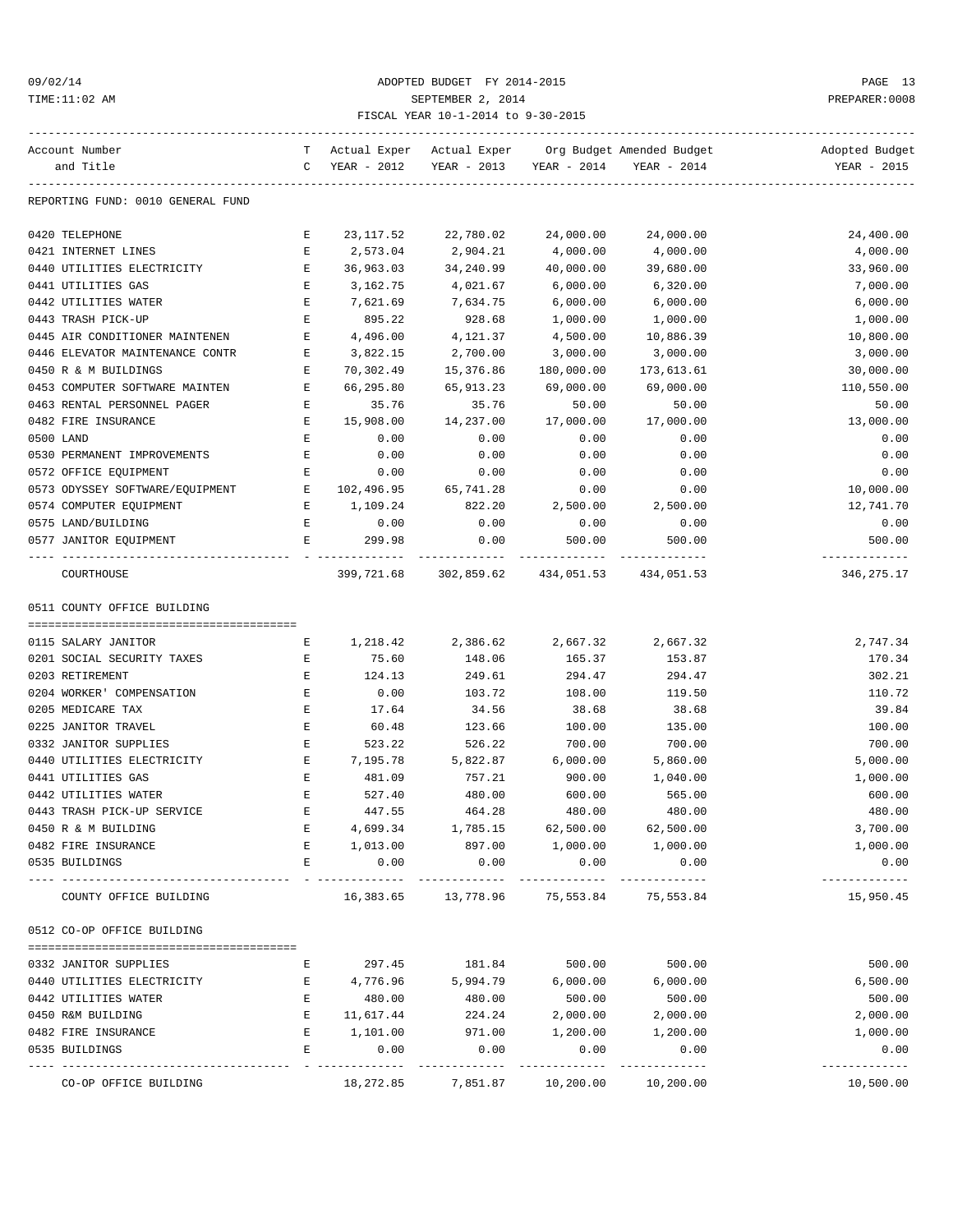#### 09/02/14 ADOPTED BUDGET FY 2014-2015 PAGE 14 TIME:11:02 AM SEPTEMBER 2, 2014 PREPARER:0008 FISCAL YEAR 10-1-2014 to 9-30-2015

| Account Number                    |                               |               |                                         |                                        | T Actual Exper Actual Exper Org Budget Amended Budget | Adopted Budget          |
|-----------------------------------|-------------------------------|---------------|-----------------------------------------|----------------------------------------|-------------------------------------------------------|-------------------------|
| and Title                         |                               | C YEAR - 2012 | YEAR - 2013 YEAR - 2014 YEAR - 2014     |                                        |                                                       | YEAR - 2015             |
| REPORTING FUND: 0010 GENERAL FUND |                               |               |                                         |                                        |                                                       |                         |
|                                   |                               |               |                                         |                                        |                                                       |                         |
| 0513 COURTHOUSE SOUTH ANNEX       |                               |               |                                         |                                        |                                                       |                         |
| 0115 SALARY JANITOR               | Е                             | 10,056.80     |                                         | 10,026.73    10,669.15                 | 10,669.15                                             | 10,989.22               |
| 0201 SOCIAL SECURITY TAXES        | $\mathbf{E}$                  | 623.48        | 621.63                                  | 661.49                                 | 613.51                                                | 681.33                  |
| 0203 RETIREMENT                   | E                             | 1,014.79      | 1,048.43                                | 1,177.87                               | 1,177.87                                              | 1,208.81                |
| 0204 WORKERS' COMPENSATION        | E                             | 375.40        | 415.02                                  | 430.00                                 | 477.98                                                | 442.87                  |
| 0205 MEDICARE TAX                 | Е                             | 145.86        | 145.44                                  | 154.70                                 | 154.70                                                | 159.34                  |
| 0332 JANITOR SUPPLIES             | Е                             | 748.29        | 698.96                                  | 1,000.00                               | 1,000.00                                              | 1,000.00                |
| 0420 TELEPHONE                    | $\mathbf{E}$                  | 3,870.99      | 4,232.15                                | 1,800.00                               | 3,500.00                                              | 3,500.00                |
| 0440 UTILITIES ELECTRICITY        | Е                             | 7,013.79      | 6,635.79                                | 6,000.00                               | 6,000.00                                              | 6,000.00                |
| 0441 UTILITIES GAS                | Е                             | 647.08        | 784.64                                  | 1,000.00                               | 1,500.00                                              | 1,500.00                |
| 0442 UTILITIES WATER              | Е                             | 730.17        | 653.27                                  | 1,000.00                               | 1,000.00                                              | 1,000.00                |
| 0443 TRASH PICKUP SERVICE         | Е                             | 895.22        | 928.68                                  | 1,000.00                               | 1,000.00                                              | 1,000.00                |
| 0444 YARD SERVICE                 | $\mathbf{E}$                  | 93.24         | 0.00                                    | 0.00                                   | 0.00                                                  | 0.00                    |
| 0450 R&M BUILDING                 | $\mathbf{E}$                  | 988.35        | 1,230.44                                | 5,000.00                               | 7,500.00                                              | 8,400.00                |
| 0455 PARKING LOT                  | E                             | 0.00          | 0.00                                    | 0.00                                   | 0.00                                                  | 0.00                    |
| 0482 FIRE INSURANCE               | E                             |               | 2,472.00 2,236.00                       | 2,400.00                               | 2,400.00                                              | 2,100.00                |
| 0531 ANNEX                        | E                             |               | 0.00<br>--------------                  | 0.00<br>------------------------------ | 0.00                                                  | 0.00<br>-------------   |
| COURTHOUSE SOUTH ANNEX            |                               |               | 29,675.46 29,657.18 32,293.21 36,993.21 |                                        |                                                       | 37,981.57               |
| 0514 OLD CO. JAIL BUILDING        |                               |               |                                         |                                        |                                                       |                         |
| 0440 UTILITIES ELECTRICITY        |                               | E 563.95 0.00 |                                         |                                        |                                                       |                         |
| 0450 R & M OLD CO. JAIL BUILD     | $\mathbf{E}$ and $\mathbf{E}$ | 1,606.99      | 15,545.47                               |                                        |                                                       |                         |
|                                   |                               |               |                                         |                                        |                                                       |                         |
| OLD CO. JAIL BUILDING             |                               |               | 2,170.94 15,545.47                      | 0.00                                   | 0.00                                                  | 0.00                    |
| 0515 WINDOM CO.BLDG.              |                               |               |                                         |                                        |                                                       |                         |
| 0440 UTILITIES ELECTRICITY        | <b>Experience Experience</b>  |               | 2,506.66 1,889.44                       | 2,000.00                               | 2,000.00                                              | 2,000.00                |
| 0441 UTILITIES GAS                | Е                             | 566.49        | 492.61                                  | 700.00                                 | 700.00                                                | 700.00                  |
| 0442 UTILITIES WATER              | E                             | 0.00          | 0.00                                    | 0.00                                   | 0.00                                                  | 0.00                    |
| 0444 LAWN MAINTENANCE             | E                             | 800.00        | 750.00                                  | 700.00                                 | 700.00                                                | 700.00                  |
| 0450 R&M BUILDING                 | E                             | 1,653.86      | 267.75                                  | 1,000.00                               | 1,000.00                                              | 1,000.00                |
| 0482 FIRE INSURANCE               | E                             | 1,029.00      | 956.00                                  | 1,000.00                               | 1,000.00                                              | 1,000.00                |
| 0501 PEST CONTROL                 | Е                             | 0.00          | 0.00<br>______________                  | 100.00<br>_____________                | 100.00<br>-------------                               | 100.00<br>_____________ |
| WINDOM CO.BLDG.                   |                               | 6,556.01      | 4,355.80                                | 5,500.00                               | 5,500.00                                              | 5,500.00                |
| 0516 AGRILIFE EXTENSION BUILDING  |                               |               |                                         |                                        |                                                       |                         |
| 0115 SALARY JANITOR               | Ε                             | 0.00          | 0.00                                    | 2,135.13                               | 2,135.13                                              | 2,199.18                |
| 0201 SOCIAL SECURITY TAXES        | Ε                             | 0.00          | 0.00                                    | 132.31                                 | 122.65                                                | 136.35                  |
| 0203 RETIREMENT                   | Ε                             | 0.00          | 0.00                                    | 235.60                                 | 235.60                                                | 3,034.11                |
| 0204 WORKERS' COMPENSATION        | Ε                             | 0.00          | 0.00                                    | 86.00                                  | 95.66                                                 | 841.28                  |
| 0205 MEDICARE TAX                 | E                             | 0.00          | 0.00                                    | 30.96                                  | 30.96                                                 | 388.30                  |
| 0225 JANITOR TRAVEL               | E                             | 0.00          | 0.00                                    | 150.00                                 | 150.00                                                | 150.00                  |
| 0332 JANITOR SUPPLIES             | Ε                             |               | 1,615.09                                | 1,000.00                               | 1,000.00                                              | 750.00                  |
| 0420 TELEPHONE                    | Ε                             | 0.00          | 0.00                                    | 0.00                                   | 0.00                                                  | 0.00                    |
| 0440 UTILITIES ELECTRICITY        | Ε                             | 0.00          | 1,872.38                                | 5,000.00                               | 5,000.00                                              | 5,000.00                |
| 0441 UTILITIES GAS                | E                             | 0.00          | 0.00                                    | 0.00                                   | 0.00                                                  | 0.00                    |
| 0442 UTILITIES WATER              | E                             | 0.00          | 0.00                                    | 500.00                                 | 500.00                                                | 425.00                  |

0443 TRASH PICKUP SERVICE E 0.00 0.00 0.00 0.00 0.00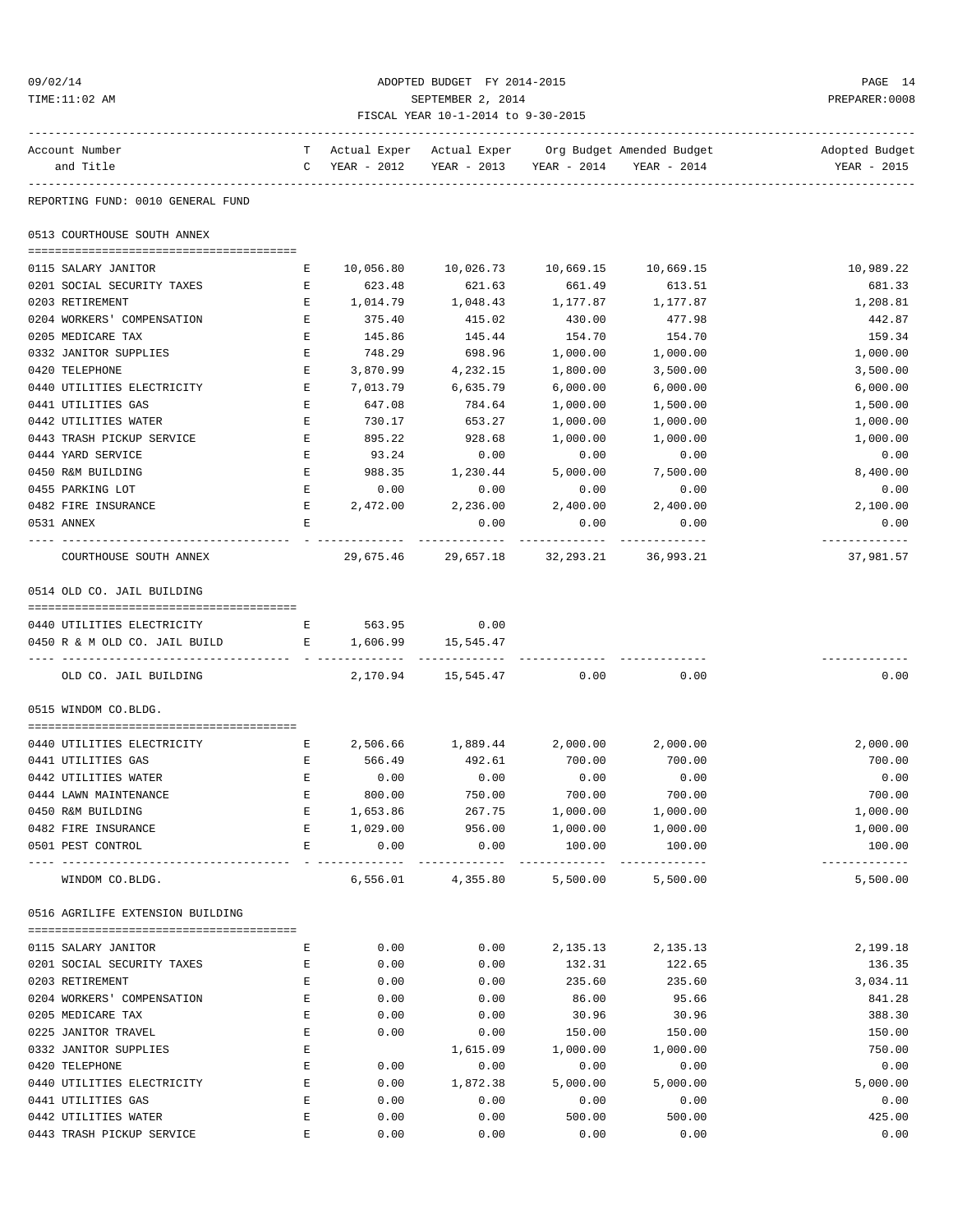#### 09/02/14 ADOPTED BUDGET FY 2014-2015 PAGE 15 TIME:11:02 AM SEPTEMBER 2, 2014 PREPARER:0008 FISCAL YEAR 10-1-2014 to 9-30-2015

| Account Number                                                                                                                                        |                               |               |                                             |                       | T Actual Exper Actual Exper Org Budget Amended Budget | Adopted Budget              |
|-------------------------------------------------------------------------------------------------------------------------------------------------------|-------------------------------|---------------|---------------------------------------------|-----------------------|-------------------------------------------------------|-----------------------------|
| and Title                                                                                                                                             |                               | C YEAR - 2012 | YEAR - 2013                                 | YEAR - 2014           | YEAR - 2014                                           | YEAR - 2015                 |
|                                                                                                                                                       |                               |               |                                             |                       |                                                       |                             |
| REPORTING FUND: 0010 GENERAL FUND                                                                                                                     |                               |               |                                             |                       |                                                       |                             |
| 0450 R&M BUILDING                                                                                                                                     | E                             | 0.00          | 1,641.85                                    | 5,000.00              | 5,000.00                                              | 6,500.00                    |
| 0482 FIRE INSURANCE                                                                                                                                   | E                             | 0.00          | 909.00                                      | 900.00                | 900.00                                                | 600.00                      |
| 0530 BUILDING REMODEL                                                                                                                                 | E                             |               | 83,962.80                                   | 0.00                  | 0.00                                                  | 0.00                        |
| 0535 BUILDING CONSTRUCTION                                                                                                                            | $\mathbf{E}$ and $\mathbf{E}$ | 0.00          | 225,645.00                                  | 0.00                  | 0.00                                                  | 0.00                        |
| 0572 OFFICE EQUIPMENT                                                                                                                                 | E                             |               | 3,926.50                                    | 0.00                  | 3,200.00                                              | 0.00                        |
| AGRILIFE EXTENSION BUILDING                                                                                                                           |                               | 0.00          |                                             |                       | -------------<br>319,572.62 15,170.00 18,370.00       | .<br>20,024.22              |
| 0540 AMBULANCE SERVICE                                                                                                                                |                               |               |                                             |                       |                                                       |                             |
|                                                                                                                                                       |                               |               |                                             |                       |                                                       |                             |
| 0417 AMBULANCE SERVICE                                                                                                                                | E                             |               | 550,000.00 540,000.00 540,000.00            |                       | 540,000.00                                            | 540,000.00<br>------------- |
| AMBULANCE SERVICE                                                                                                                                     |                               |               | 550,000.00 540,000.00 540,000.00            |                       | 540,000.00                                            | 540,000.00                  |
| 0543 FIRE PROTECTION                                                                                                                                  |                               |               |                                             |                       |                                                       |                             |
|                                                                                                                                                       |                               |               | 65,500.00 68,500.00 68,500.00 68,500.00     |                       |                                                       | 73,900.00                   |
| 0416 FIRE PROTECTION SERVICE<br><b>Expanding Expanding Expanding Expanding Expanding Expanding Expanding Expanding Expanding Expanding Expanding </b> |                               |               |                                             |                       |                                                       |                             |
| 0422 R&M RADIO/TOWER                                                                                                                                  | E                             | 450.00        | 0.00                                        | 500.00                | 500.00                                                | 700.00                      |
| 0440 UTILITIES ELECTRICITY                                                                                                                            | $\mathbf{E}$                  | 0.00          | 0.00                                        | 300.00                | 300.00                                                | 300.00                      |
| 0447 REPEATER SERVICE CONTRACT                                                                                                                        | E                             |               | 0.00                                        | 6,707.60              | 6,707.60                                              | 6,908.88                    |
| 0490 FCC RADIO LICENSE                                                                                                                                | E                             | 0.00          | 0.00                                        | 0.00<br>------------- | 0.00<br>______________                                | 0.00<br>-------------       |
| FIRE PROTECTION                                                                                                                                       |                               |               | 65,950.00 68,500.00                         |                       | 76,007.60 76,007.60                                   | 81,808.88                   |
| 0551 CONSTABLE PRECINCT # 1                                                                                                                           |                               |               |                                             |                       |                                                       |                             |
| 0101 SALARY ELECTED OFFICIAL                                                                                                                          | $\mathbf{E}$                  |               | 25, 242.10 25, 999.48                       | 26,779.46             | 26,779.46                                             | 27,582.84                   |
| 0201 SOCIAL SECURITY TAXES                                                                                                                            | Е                             | 1,564.94      | 1,612.00                                    | 1,660.33              | 1,660.33                                              | 1,710.14                    |
| 0202 GROUP HEALTH & DENTAL INSURANCE                                                                                                                  | Е                             | 0.00          | 0.00                                        | 0.00                  | 0.00                                                  | 6,250.00                    |
| 0203 RETIREMENT                                                                                                                                       | E                             | 2,547.10      | 2,719.40                                    | 2,956.45              | 2,956.45                                              | 3,034.11                    |
| 0204 WORKERS' COMPENSATION                                                                                                                            | E                             | 709.36        | 783.20                                      | 890.00                | 902.46                                                | 841.28                      |
| 0205 MEDICARE TAX                                                                                                                                     | $\mathbf{E}$                  | 366.08        | 377.00                                      | 388.30                | 388.30                                                | 399.95                      |
| 0310 OFFICE SUPPLIES                                                                                                                                  | E                             | 0.00          | 0.00                                        | 0.00                  | 0.00                                                  | 0.00                        |
| 0330 AUTO EXPENSE-GAS AND OIL<br><b>EXECUTIVE</b>                                                                                                     |                               | 1,355.25      | 1,183.05                                    | 1,400.00              | 1,400.00                                              | 1,400.00                    |
| 0421 ONLINE RESEARCH/ACCURINT                                                                                                                         | Е                             | 600.00        | 600.00                                      | 700.00                | 700.00                                                | 600.00                      |
| 0422 R & M RADIO                                                                                                                                      |                               | 0.00          | 0.00                                        | 200.00                | 187.54                                                | 200.00                      |
| 0427 TRAVEL EXPENSE                                                                                                                                   | Е                             | 2,400.00      | 2,400.00                                    | 2,400.00              | 2,400.00                                              | 2,400.00                    |
| 0435 PRINTING                                                                                                                                         | Ε                             | 154.00        | 154.00                                      | 200.00                | 200.00                                                | 200.00                      |
| 0480 BOND                                                                                                                                             | Е                             | 0.00          | 177.50                                      | 0.00                  | 0.00                                                  | 93.00                       |
| 0488 LAW ENFORCEMENT PROF. INS                                                                                                                        | $\mathbf{E}$                  | 265.00        | 340.00                                      | 400.00                | 400.00                                                | 400.00                      |
| 0572 EQUIPMENT                                                                                                                                        | $\mathbf{E}$                  | 0.00          | 0.00                                        | 0.00                  | 0.00                                                  | 0.00                        |
| 0574 COMPUTER EQUIPMENT                                                                                                                               | E                             |               |                                             | 0.00                  | 0.00                                                  | 0.00                        |
| CONSTABLE PRECINCT # 1                                                                                                                                |                               |               | 35, 203.83 36, 345.63 37, 974.54 37, 974.54 |                       |                                                       | .<br>45, 111.32             |
|                                                                                                                                                       |                               |               |                                             |                       |                                                       |                             |
| 0552 CONSTABLE PRECINCT #2                                                                                                                            |                               |               |                                             |                       |                                                       |                             |
| 0101 SALARY ELECTED OFFICIAL                                                                                                                          | $\mathbf{E}$                  | 12,256.92     | 12,624.82                                   | 13,003.45             | 13,003.45                                             | 13,393.55                   |
| 0201 SOCIAL SECURITY TAXES                                                                                                                            | E                             | 759.98        | 782.86                                      | 806.21                | 806.21                                                | 830.40                      |
| 0202 GROUP HEALTH & DENTAL INSURANCE                                                                                                                  | $\mathbf{E}$                  | 6,731.64      | 7,425.78                                    | 7,860.00              | 7,860.00                                              | 8,330.00                    |
| 0203 RETIREMENT                                                                                                                                       | Е                             | 1,236.86      | 1,320.48                                    | 1,435.00              | 1,435.00                                              | 1,473.29                    |
| 0204 WORKERS' COMPENSATION                                                                                                                            | Е                             | 344.40        | 380.28                                      | 470.00                | 470.00                                                | 408.50                      |
| 0205 MEDICARE TAX                                                                                                                                     | Е                             | 177.84        | 183.04                                      | 223.00                | 223.00                                                | 194.21                      |
| 0310 OFFICE SUPPLIES                                                                                                                                  | Ε                             | 0.00          | 0.00                                        | 100.00                | 100.00                                                | 100.00                      |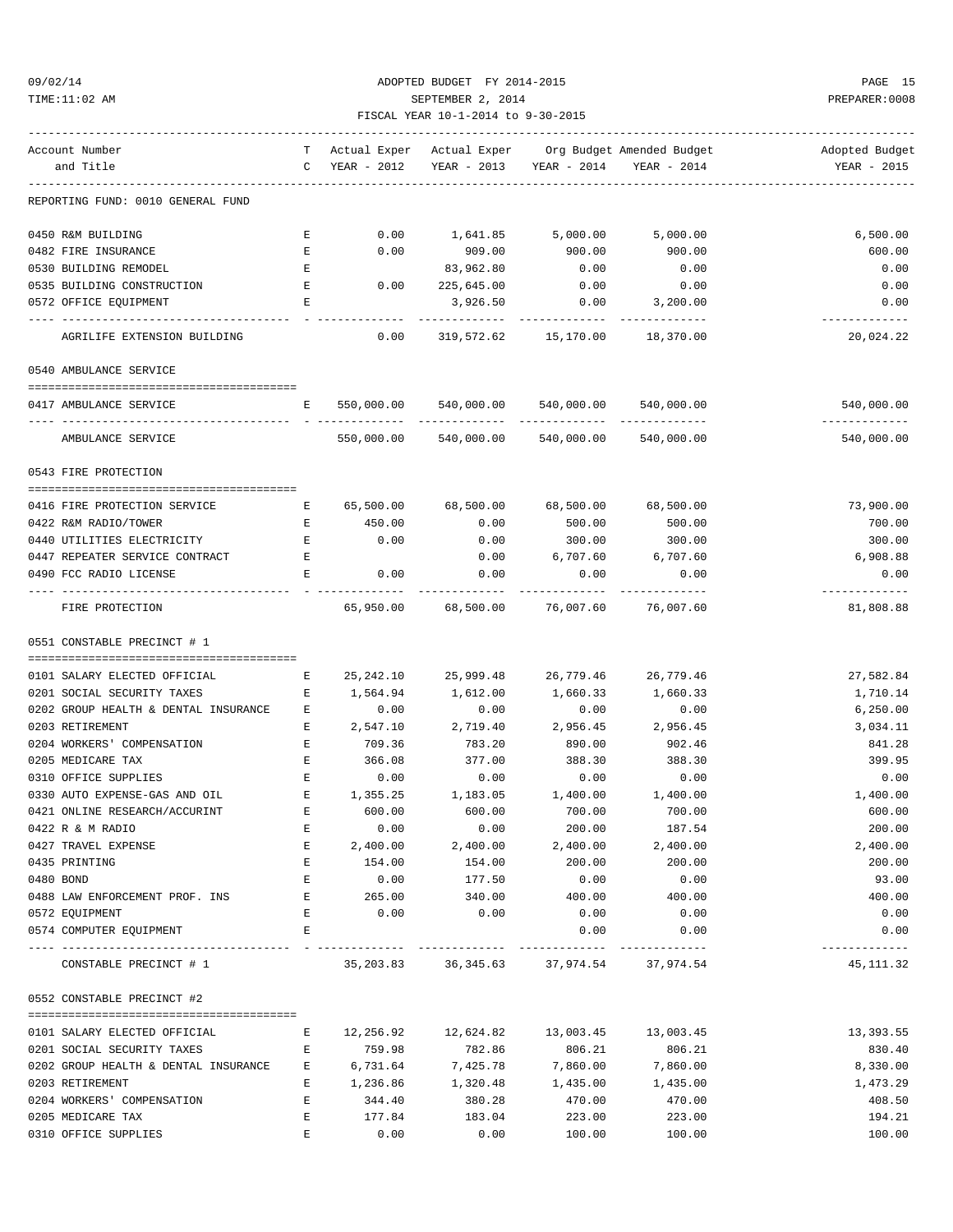09/02/14 ADOPTED BUDGET FY 2014-2015 PAGE 16 TIME:11:02 AM SEPTEMBER 2, 2014 PREPARER:0008 FISCAL YEAR 10-1-2014 to 9-30-2015

| Account Number                                        |              |               |                                                  |                     | T Actual Exper Actual Exper Org Budget Amended Budget | Adopted Budget           |
|-------------------------------------------------------|--------------|---------------|--------------------------------------------------|---------------------|-------------------------------------------------------|--------------------------|
| and Title                                             |              | C YEAR - 2012 |                                                  |                     | YEAR - 2013 YEAR - 2014 YEAR - 2014                   | YEAR - 2015              |
| REPORTING FUND: 0010 GENERAL FUND                     |              |               |                                                  |                     |                                                       |                          |
|                                                       |              |               |                                                  |                     |                                                       |                          |
| 0330 AUTO EXPENSE-GAS AND OIL                         |              | E 1,088.30    |                                                  | 757.13 1,400.00     | 1,400.00                                              | 1,400.00                 |
| 0422 R & M RADIO                                      | E            | 0.00          | 0.00                                             | 50.00               | 50.00                                                 | 0.00                     |
| 0427 TRAVEL EXPENSE                                   | Е            | 2,400.00      | 2,400.00                                         | 2,400.00            | 2,400.00                                              | 2,400.00                 |
| 0435 PRINTING                                         | $\mathbf{E}$ | 0.00          | 0.00                                             | 100.00              | 100.00                                                | 100.00                   |
| 0480 BOND                                             | Е            | 0.00          | 177.50                                           | 0.00                | 0.00                                                  | 0.00                     |
| 0488 LAW ENFOREMENT PROF. INS.<br><b>Experience E</b> |              | 265.00        | 340.00                                           | 400.00              | 400.00                                                | 400.00                   |
| 0573 RADIO EQUIPMENT                                  | E            | 0.00          | 0.00                                             | 0.00                | 0.00                                                  | 0.00                     |
| 0574 COMPUTER EOUIPMENT                               | E            |               |                                                  | 0.00                | 0.00                                                  | 0.00<br>----------       |
| CONSTABLE PRECINCT #2                                 |              |               | 25,260.94 26,391.89 28,247.66                    |                     | 28,247.66                                             | 29,029.95                |
| 0553 CONSTABLE PRECINCT # 3                           |              |               |                                                  |                     |                                                       |                          |
| 0101 SALARY ELECTED OFFICIAL                          | E            | 10,895.30     |                                                  | 11,222.12 11,558.87 | 11,558.87                                             | 11,905.64                |
| 0201 SOCIAL SECURITY TAXES                            | E            | 749.88        | 770.16                                           | 791.05              | 791.05                                                | 812.55                   |
| 0202 GROUP HEALTH & DENTAL INSURANCE E                |              | 0.00          | 0.00                                             | 0.00                | 0.00                                                  | 0.00                     |
| 0203 RETIREMENT                                       | E            | 1,099.40      | 1,173.68                                         | 1,276.10            | 1,276.10                                              | 1,309.62                 |
| 0204 WORKERS' COMPENSATION                            | E            | 306.16        | 338.04                                           | 389.00              | 389.54                                                | 399.72                   |
| 0205 MEDICARE TAX                                     | Е            | 175.48        | 180.16                                           | 185.00              | 185.00                                                | 190.03                   |
| 0330 AUTO EXPENSE-GAS AND OIL                         | E            | 846.97        | 1,130.86                                         | 1,400.00            | 1,399.46                                              | 1,400.00                 |
| 0427 TRAVEL EXPENSE                                   | Е            | 1,200.00      | 1,200.00                                         | 1,200.00            | 1,200.00                                              | 1,200.00                 |
| 0435 PRINTING                                         | Е            | 0.00          | 0.00                                             | 0.00                | 0.00                                                  | 0.00                     |
| 0480 BOND                                             | E            | 0.00          | 178.00                                           | 0.00                | 0.00                                                  | 0.00                     |
| 0488 LAW ENFORCEMENT PROF. INS                        | $\mathbf{E}$ | 265.00        | 340.00                                           | 400.00              | 400.00                                                | 400.00                   |
| 0573 RADIO EOUIPMENT                                  | E.           | 0.00          | 0.00                                             | 0.00                | 0.00                                                  | 0.00                     |
| CONSTABLE PRECINCT # 3                                |              |               | 15,538.19    16,533.02    17,200.02    17,200.02 |                     |                                                       | -----------<br>17,617.56 |
| 0555 ANIMAL CONTROL OFFICER                           |              |               |                                                  |                     |                                                       |                          |
|                                                       |              |               |                                                  |                     |                                                       |                          |
| 0441 ANIMAL CONTROL OFFICER/SERVICES E                |              | 0.00          | 0.00                                             | 800.00              | 800.00                                                | 1,000.00<br>------------ |
| ANIMAL CONTROL OFFICER                                |              | 0.00          | 0.00                                             | 800.00              | 800.00                                                | 1,000.00                 |
| 0560 COUNTY SHERIFF                                   |              |               |                                                  |                     |                                                       |                          |
| 0101 SALARY ELECTED OFFICIAL                          | Ε            | 45,676.28     | 47,046.74                                        | 48,458.07           | 48,458.07                                             | 49, 911.81               |
| 0102 ADMINISTRATIVE SECRETARY                         | E            | 31,927.74     | 32,885.58                                        | 33,872.00           | 33,872.00                                             | 34,888.16                |
| 0103 CHIEF DEPUTY                                     | Ε            | 34,779.94     | 35,823.32                                        | 44,649.00           | 44,649.00                                             | 45,988.47                |
| 0104 SALARIES DEPUTIES                                | Е            | 419,429.97    | 374,523.98                                       | 531,739.00          | 527,739.00                                            | 540, 515.16              |
| 0107 PT RECORDS/EVIDENCE CLERKS                       | E            | 14,868.00     | 9,055.32                                         | 15,634.16           | 15,634.16                                             | 17,347.20                |
| 0108 COMPENSATION PAY                                 | $\mathbf E$  | 0.00          | 34,587.02                                        | 0.00                | 0.00                                                  | 0.00                     |
| 0110 JAIL ADMINISTRATOR                               | E            | 31,972.07     | 27, 112.46                                       | 31,618.00           | 31,618.00                                             | 32,566.54                |
| 0111 LIEUTENANT                                       | E            | 32,538.74     | 33,515.04                                        | 39,407.00           | 39,407.00                                             | 40,589.21                |
| 0113 TRANSPORT OFFICER                                | Ε            | 25,180.22     | 25,935.78                                        | 32,567.00           | 24,674.71                                             | 31,617.91                |
| 0114 PROF. STANDARDS OFFICER                          | $\mathbf E$  | 0.00          | 0.00                                             | 0.00                | 0.00                                                  | 0.00                     |
| 0120 SALARY DISPATCHER                                | E            | 158,264.98    | 136,443.13                                       | 156,160.00          | 156,160.00                                            | 160,110.41               |
| 0201 SOCIAL SECURITY TAXES                            | E            | 47, 427.84    | 45,836.77                                        | 57,914.46           | 57,914.46                                             | 59,334.92                |
| 0202 GROUP HEALTH INSURANCE                           | Ε            | 174,065.76    | 169,005.40                                       | 220,080.00          | 220,080.00                                            | 233, 240.00              |
| 0203 RETIREMENT                                       | Ε            | 80,049.05     | 79,185.13                                        | 103,125.11          | 103, 125. 11                                          | 104,888.84               |
| 0204 WORKERS' COMPENSATION                            | Ε            | 18,249.76     | 20,073.28                                        | 22,771.63           | 25,963.92                                             | 22,765.39                |
| 0205 MEDICARE TAX                                     | Ε            | 11,092.10     | 10,719.99                                        | 13,544.51           | 13,544.51                                             | 13,876.72                |
| 0206 UNEMPLOYMENT EXPENSE                             | Ε            | 7,571.36      | 837.46                                           | 3,000.00            | 5,700.00                                              | 3,000.00                 |
|                                                       |              |               |                                                  |                     |                                                       |                          |

0250 EMPLOYEE PHYSICALS E 785.00 1,041.00 1,000.00 1,000.00 1,000.00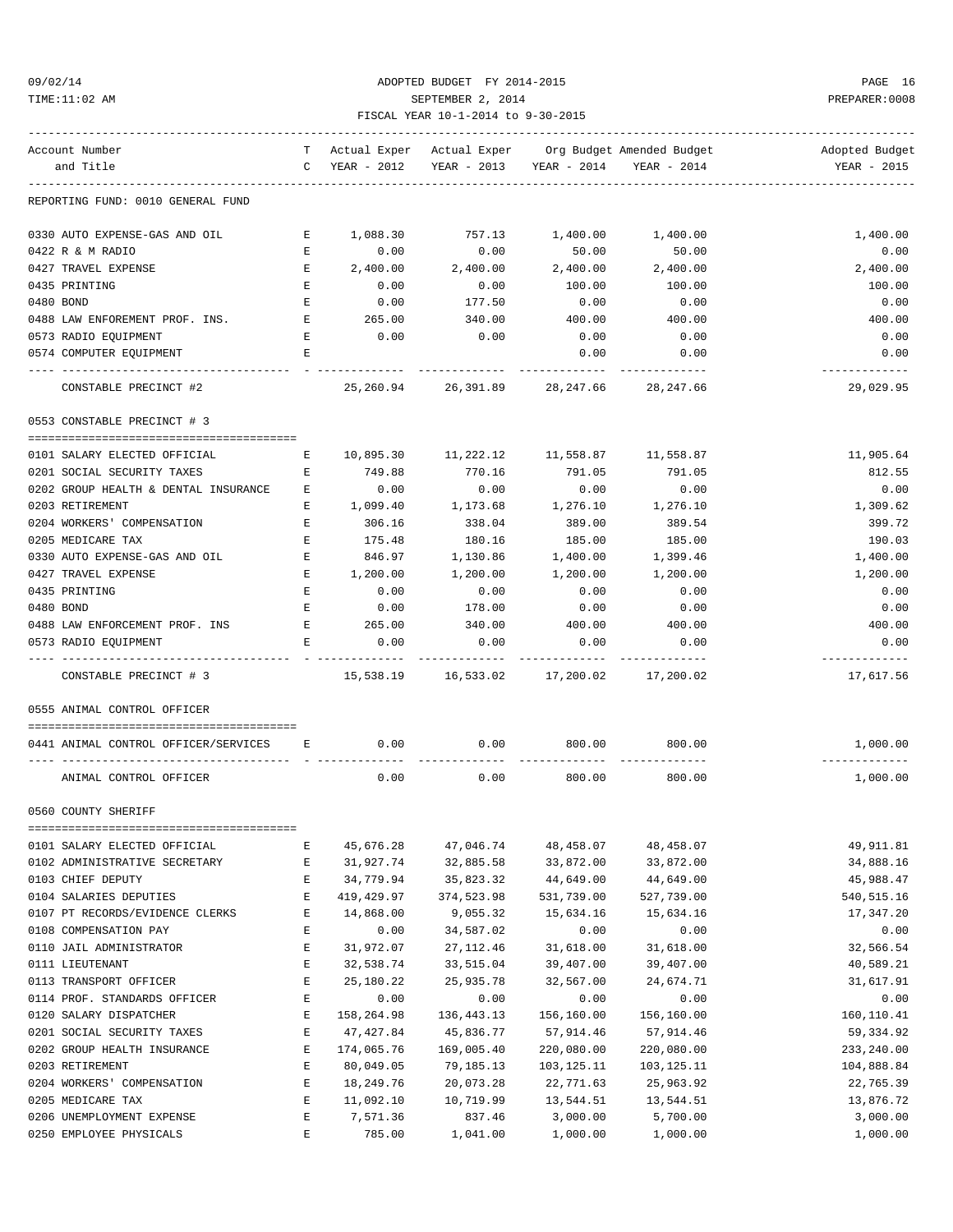#### ${\small \texttt{ADOPTED BUDGET} \begin{tabular}{lcccccc} \texttt{O9/02/14} & \texttt{ADOPTED BUDGET} & \texttt{FY 2014-2015} & \texttt{PAGE 17} \\ & & & & & & & \texttt{PREFEMBER 2, 2014} \\ & & & & & & & \texttt{SEPTEMBER 2, 2014} \\ & & & & & & & \texttt{FISCAL} & \texttt{YEAR 10-1-2014 to 9-30-2015} & \texttt{PREFAMER:0008} \\ \end{tabular}}$ TIME:11:02 AM SEPTEMBER 2, 2014 PREPARER:0008 FISCAL YEAR 10-1-2014 to 9-30-2015

| Account Number                                   |                    |               |                                                        |                         | T Actual Exper Actual Exper Org Budget Amended Budget | Adopted Budget |
|--------------------------------------------------|--------------------|---------------|--------------------------------------------------------|-------------------------|-------------------------------------------------------|----------------|
| and Title                                        |                    | C YEAR - 2012 |                                                        | YEAR - 2013 YEAR - 2014 | YEAR - 2014                                           | YEAR - 2015    |
|                                                  |                    |               |                                                        |                         |                                                       |                |
| REPORTING FUND: 0010 GENERAL FUND                |                    |               |                                                        |                         |                                                       |                |
| 0310 OFFICE SUPPLIES                             | E                  | 3,945.44      | 4,533.84                                               | 6,000.00                | 6,000.00                                              | 6,000.00       |
| 0311 POSTAL EXPENSES                             | Е                  | 2,353.83      | 2,364.49                                               | 2,200.00                | 2,200.00                                              | 1,700.00       |
| 0315 SHERIFF COPIER RENTAL                       | Е                  | 1,984.66      | 1,920.00                                               | 2,100.00                | 2,100.00                                              | 2,100.00       |
| 0330 AUTO EXPENSE GAS & OIL                      | $\mathbf E$        | 98,058.59     | 105,167.92                                             | 84,000.00               | 84,000.00                                             | 84,000.00      |
| 0332 SHERIFF JANITOR SUPPLIES                    | E                  | 1,064.50      | 1,152.40                                               | 1,200.00                | 1,200.00                                              | 1,200.00       |
| 0395 UNIFORMS/OTHER                              | E                  | 1,603.18      | 2,190.34                                               | 3,000.00                | 3,000.00                                              | 3,500.00       |
| 0419 SHERIFF CELL PHONE                          | Е                  | 1,080.00      | 1,080.00                                               | 1,080.00                | 1,080.00                                              | 1,080.00       |
| 0420 TELEPHONE                                   | Е                  | 11,293.52     | 11,439.92                                              | 12,000.00               | 12,000.00                                             | 12,000.00      |
| 0421 CELL PHONE                                  | E                  | 1,550.00      | 1,500.00                                               | 2,500.00                | 2,500.00                                              | 2,500.00       |
| 0422 R & M RADIO                                 | E                  | 0.00          | 145.00                                                 | 500.00                  | 500.00                                                | 500.00         |
| 0427 OUT OF COUNTY TRAVEL                        | Е                  | 5,761.23      | 1,510.82                                               | 4,000.00                | 4,000.00                                              | 4,000.00       |
| 0428 PRISONER TRANSPORT                          | Е                  | 0.00          | 5,930.84                                               | 4,500.00                | 4,500.00                                              | 4,500.00       |
| 0430 BIDS AND NOTICES                            | Е                  | 129.50        | 267.47                                                 | 500.00                  | 500.00                                                | 500.00         |
| 0432 IMPOUNDMENT OF ESTRAY LIVESTOCK             | Е                  | 1,227.00      | 0.00                                                   | 1,500.00                | 1,500.00                                              | 1,500.00       |
| 0435 PRINTING                                    | E                  | 839.87        | 171.96                                                 | 1,000.00                | 1,000.00                                              | 1,000.00       |
| 0440 UTILITIES ELECTRICITY                       | Е                  | 0.00          | 0.00                                                   | 0.00                    | 0.00                                                  | 0.00           |
| 0442 UTILITIES WATER                             | Е                  | 3,111.97      | 3,128.60                                               | 3,500.00                | 3,500.00                                              | 3,000.00       |
| 0443 SHERIFF TRASH PICKUP                        | Е                  | 1,239.02      | 1,281.72                                               | 1,300.00                | 1,300.00                                              | 1,200.00       |
| 0444 INTERNET SERVICE                            | Е                  | 599.70        | 1,799.10                                               | 1,200.00                | 1,200.00                                              | 1,200.00       |
| 0447 REPEATER SERVICE CONTRACT                   | $\mathbf E$        | 6,554.40      | 6,751.32                                               | 0.00                    | 0.00                                                  | 0.00           |
| 0450 SHERIFF OFF. R&M BLDG.                      | Е                  | 2,773.13      | 1,021.68                                               | 3,000.00                | 4,791.00                                              | 3,000.00       |
| 0452 R & M EQUIPMENT                             | Е                  | 0.00          | 0.00                                                   | 0.00                    | 4,000.00                                              | 0.00           |
| 0454 R & M AUTOMOBILES                           | Е                  | 30,741.58     | 28, 377. 23                                            | 30,000.00               | 30,000.00                                             | 30,000.00      |
| 0480 BOND                                        | Ε                  | 80.00         | 506.00                                                 | 0.00                    | 80.00                                                 | 80.00          |
| 0482 FIRE INSURANCE                              | Ε                  | 426.00        | 297.00                                                 | 600.00                  | 600.00                                                | 400.00         |
| 0487 AUTOMOBILE INSURANCE                        | E                  | 7,227.60      | 11,625.60                                              | 12,000.00               | 11,627.20                                             | 12,000.00      |
| 0488 LAW ENFORCEMENT INSURANCE                   | E                  | 7,060.00      | 9,336.00                                               | 10,000.00               | 10,129.00                                             | 11,200.00      |
| 0571 HWY. PATROL RADAR EQUIPMENT<br>$\mathbf{E}$ |                    | 0.00          | 113.46                                                 | 0.00                    | 0.00                                                  | 0.00           |
| 0572 OFFICE EQUIPMENT                            | Е                  | 0.00          | 384.17                                                 | 500.00                  | 500.00                                                | 0.00           |
| 0573 RADIO EQUIPMENT                             | Е                  | 0.00          | 0.00                                                   | 0.00                    | 0.00                                                  | 0.00           |
| 0574 COMPUTER EOUIPMENT                          | $\mathbf{E}% _{0}$ | 3,854.18      | 4,269.85                                               | 6,000.00                | 6,372.80                                              | 0.00           |
| 0575 AUTOMOBILES                                 | Е                  | 73,000.00     | 72,426.00                                              | 36,000.00               | 36,000.00                                             | 72,000.00      |
| 0630 AUTO NOTE PMT-PRINCIPAL                     | E                  | 17,567.69     | 17,922.90                                              | 0.00                    | 0.00                                                  | 0.00           |
| 0670 AUTO NOTE PMT-INTEREST                      | E                  | 723.69        | 365.42                                                 | 0.00                    | 0.00                                                  | 0.00           |
| COUNTY SHEKIFF                                   |                    |               | 1,419,729.09  1,382,608.45  1,585,719.94  1,585,719.94 |                         |                                                       | 1,651,800.74   |
| 0565 JAIL OPERATIONS                             |                    |               |                                                        |                         |                                                       |                |
| 0380 PRISONER HOUSING                            |                    |               | E 1,288,944.00 1,376,768.00 1,470,585.00 1,579,585.00  |                         |                                                       | 1,594,320.00   |
| 0400 PRISONER TRANSPORT/GUARD                    | Е                  |               | 0.00                                                   | 25,000.00               | 25,000.00                                             | 25,000.00      |
| 0405 PRISONER MEDICAL                            | E                  | 116,881.84    | 271,857.33                                             | 125,000.00              | 125,000.00                                            | 125,000.00     |
| 0422 INMATE PHONE CARDS                          | E                  | 4,997.74      | 0.00                                                   |                         |                                                       |                |
| 0442 CR4200 UTILITY WATER                        | Е                  | 0.00          | 0.00                                                   | 0.00                    | 0.00                                                  | 0.00           |
| 0450 R&M BUILDING                                | Е                  | 1,932.23      | 71.25                                                  | 5,000.00                | 5,000.00                                              | 5,000.00       |
| 0482 FIRE INSURANCE                              | Е                  | 0.00          | 0.00                                                   | 0.00                    | 0.00                                                  | 0.00           |
| 0491 JUSTICE ASSISTANCE GRANT                    | Ε                  | 648.97        | 0.00                                                   | 0.00                    | 0.00                                                  | 0.00           |
| 0500 LAND                                        | Ε                  |               |                                                        | 0.00                    | 0.00                                                  | 0.00           |
| 0532 JAIL                                        | Ε                  |               |                                                        | 0.00                    | 0.00                                                  | 0.00           |
| <b>JAIL OPERATIONS</b>                           |                    |               | 1,413,404.78  1,648,696.58  1,625,585.00  1,734,585.00 |                         |                                                       | 1,749,320.00   |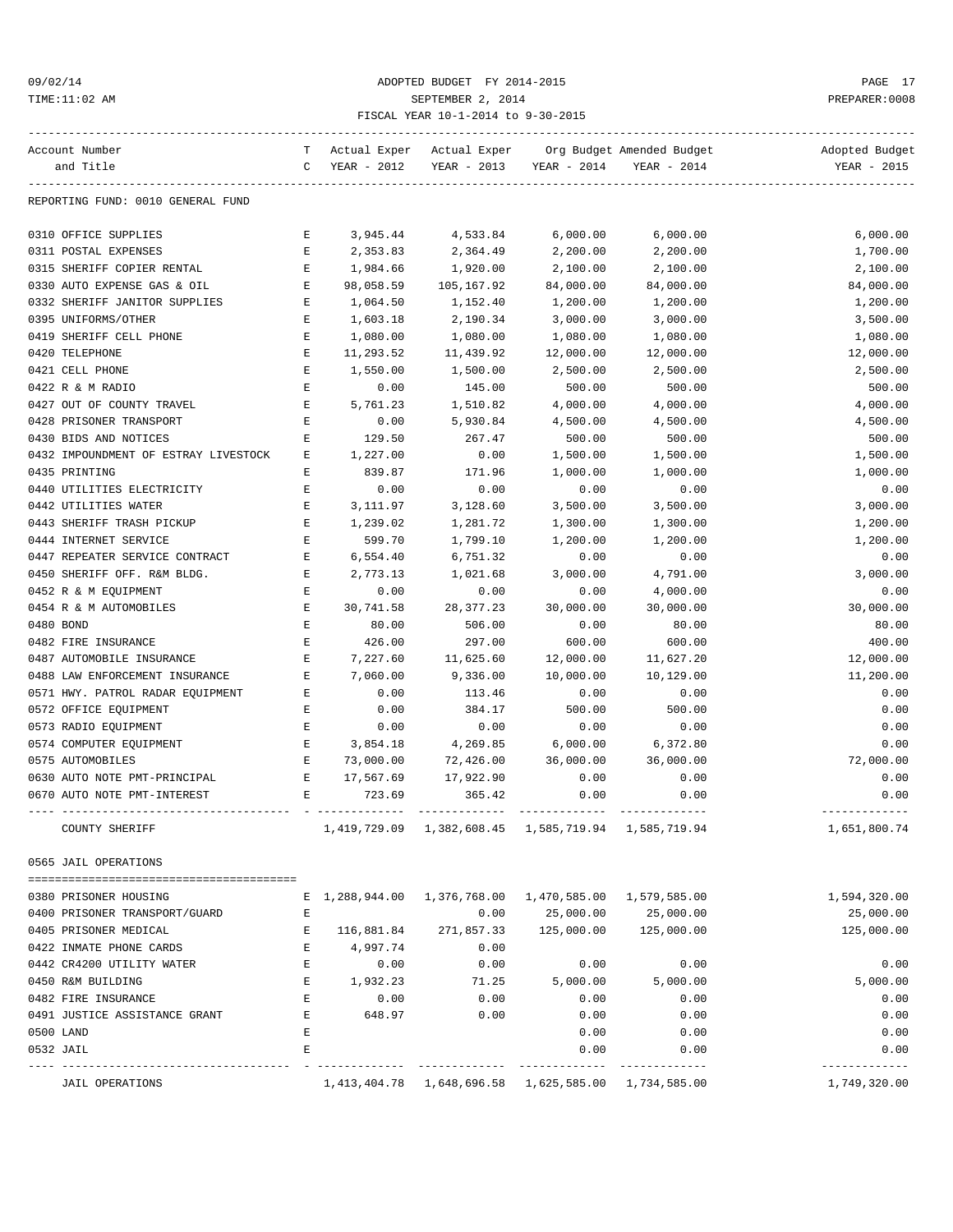| 9/02/14 |  |
|---------|--|
|         |  |

#### 09/02/14 ADOPTED BUDGET FY 2014-2015 PAGE 18 TIME:11:02 AM SEPTEMBER 2, 2014 PREPARER:0008 FISCAL YEAR 10-1-2014 to 9-30-2015

| Account Number                            |              |                  |                                                     |                    | T Actual Exper Actual Exper Org Budget Amended Budget | Adopted Budget        |
|-------------------------------------------|--------------|------------------|-----------------------------------------------------|--------------------|-------------------------------------------------------|-----------------------|
| and Title                                 |              | $C$ YEAR - 2012  |                                                     |                    | YEAR - 2013 YEAR - 2014 YEAR - 2014                   | YEAR - 2015           |
| REPORTING FUND: 0010 GENERAL FUND         |              |                  |                                                     |                    |                                                       |                       |
| 0570 ADULT PROBATION                      |              |                  |                                                     |                    |                                                       |                       |
|                                           |              |                  |                                                     |                    |                                                       |                       |
| 0420 TELEPHONE                            | E            | 2,131.79         | 2,052.42                                            |                    | 2,300.00 2,300.00                                     | 2,300.00              |
| 0421 TELEPHONE SYSTEM INSTALLATION        | E            | 0.00             | 0.00                                                | 0.00               | 0.00                                                  | 0.00                  |
| 0452 R & M EQUIPMENT                      |              | 0.00             | 0.00                                                | 0.00               | 0.00                                                  | 0.00                  |
| 0572 OFFICE EQUIPMENT                     |              | 0.00             | 0.00                                                | 0.00               | 0.00                                                  | 0.00<br>-----------   |
| ADULT PROBATION                           |              |                  | 2, 131.79 2, 052.42 2, 300.00 2, 300.00             |                    |                                                       | 2,300.00              |
| 0573 BOND SUPERVISION                     |              |                  |                                                     |                    |                                                       |                       |
| 0103 SALARY-BOND SUPERVISOR               | Ε            |                  | 0.00                                                |                    | 33,000.00 32,140.00                                   | 33,990.00             |
| 0201 SOCIAL SECURITY TAXES                | Е            |                  | 0.00                                                | 2,046.00           | 2,046.00                                              | 2,107.38              |
| 0202 GROUP HEALTH INSURANCE               | Е            |                  | 0.00                                                | 7,860.00           | 7,860.00                                              | 8,330.00              |
| 0203 RETIREMENT                           | E            |                  | 0.00                                                | 3,643.20           | 3,643.20                                              | 3,738.90              |
| 0204 WORKERS' COMPENSATION                | Ε            |                  | 0.00                                                | 212.00             | 212.00                                                | 217.54                |
| 0205 MEDICARE TAX                         | Ε            |                  | 0.00                                                | 478.50             | 478.50                                                | 492.86                |
| 0310 OFFICE SUPPLIES                      | Ε            |                  | 0.00                                                | 300.00             | 360.00                                                | 575.00                |
| 0311 POSTAL EXPENSES                      | Ε            |                  |                                                     | 0.00               | 0.00                                                  | 24.50                 |
| 0313 DRUG TESTING SUPPLIES                | Ε            |                  | 0.00                                                | 2,000.00           | 2,000.00                                              | 500.00                |
| 0340 EVALUATIONS                          | Ε            |                  | 0.00                                                | 100.00             | 100.00                                                | 0.00                  |
| 0353 COMPUTER EXPENSE                     | Ε            |                  | 0.00                                                | 0.00               | 0.00                                                  | 0.00                  |
| 0420 TELEPHONE                            | Ε            |                  |                                                     | 0.00               | 800.00                                                | 840.00                |
| 0453 COMPUTER SOFTWARE                    | F.           |                  |                                                     | 0.00               | 1,000.00                                              | 1,284.00              |
| BOND SUPERVISION                          |              | 0.00             |                                                     | $0.00$ 49,639.70   | 50,639.70                                             | 52,100.18             |
| 0575 JUVENILE PROBATION                   |              |                  |                                                     |                    |                                                       |                       |
|                                           |              |                  |                                                     |                    |                                                       |                       |
| 0225 TRAVEL ALLOWANCE                     | $\mathbf{E}$ | 0.00             | 0.00                                                | 0.00               | 0.00                                                  | 0.00                  |
| 0311 POSTAGE                              | Е            | 0.00             | 0.00                                                | 0.00               | 0.00                                                  | 0.00                  |
| 0408 DETENTION OPERATING COST             | E            |                  | 93,469.97 127,719.98 102,000.00 102,000.00          |                    |                                                       | 120,000.00            |
| 0420 TELEPHONE                            | Е            | 0.00             | 0.00<br>------------------------------              | 0.00               | 0.00<br>-------------                                 | 0.00<br>------------- |
| JUVENILE PROBATION                        |              |                  | 93,469.97    127,719.98    102,000.00    102,000.00 |                    |                                                       | 120,000.00            |
| 0590 HEALTH INSPECTOR                     |              |                  |                                                     |                    |                                                       |                       |
|                                           |              |                  |                                                     |                    |                                                       |                       |
| 0104 SALARIES DEPUTIES                    | Е            | 12,515.75        | 12,893.14                                           | 13,279.88          | 13,279.88                                             | 13,678.28             |
| 0107 SALARY TEMP/EXTRA                    | Ε            | 0.00             | 0.00                                                | 0.00               | 0.00                                                  | 0.00                  |
| 0151 SALARY HEALTH INSPECTOR              | Ε            | 30,291.82        | 31,200.52                                           | 32,136.66          | 32,136.66                                             | 33,100.76             |
| 0201 SOCIAL SECURITY TAXES                | E            | 2,528.72         | 2,661.03                                            | 2,815.83           | 2,799.87                                              | 2,900.30              |
| 0202 GROUP HEALTH & DENTAL INSURANCE      | E            | 10,097.46        | 11,170.38                                           | 11,790.00          | 11,790.00                                             | 12,495.00             |
| 0203 RETIREMENT                           | E            | 4,319.63         | 4,611.66                                            | 5,013.99           | 5,013.99                                              | 5,145.69              |
| 0204 WORKERS' COMPENSATION                | E            | 241.00           | 265.94                                              | 291.00             | 306.96                                                | 296.08                |
| 0205 MEDICARE TAX<br>0310 OFFICE SUPPLIES | E<br>E       | 591.22           | 622.18                                              | 658.54             | 658.54                                                | 678.30                |
| 0311 POSTAL EXPENSE                       | E            | 417.44<br>976.00 | 523.20<br>1,088.00                                  | 700.00<br>1,104.00 | 700.00                                                | 700.00<br>1,127.00    |
| 0315 COPIER RENTAL                        | E            | 390.73           | 417.29                                              | 450.00             | 1,104.00<br>450.00                                    | 450.00                |
| 0330 AUTO EXPENSE GAS & OIL               | Ε            | 1,389.48         | 1,451.32                                            | 1,500.00           | 1,500.00                                              | 1,500.00              |
| 0420 TELEPHONE                            | Ε            | 613.23           | 670.36                                              | 700.00             | 700.00                                                | 750.00                |
| 0427 OUT OF COUNTY TRAVEL                 | E            | 292.16           | 535.72                                              | 900.00             | 900.00                                                | 900.00                |
| 0435 PRINTING                             | E            | 35.40            | 72.45                                               | 100.00             | 100.00                                                | 100.00                |

0453 SOFTWARE MAINTENANCE SAFE E 0.00 300.00 400.00 400.00 400.00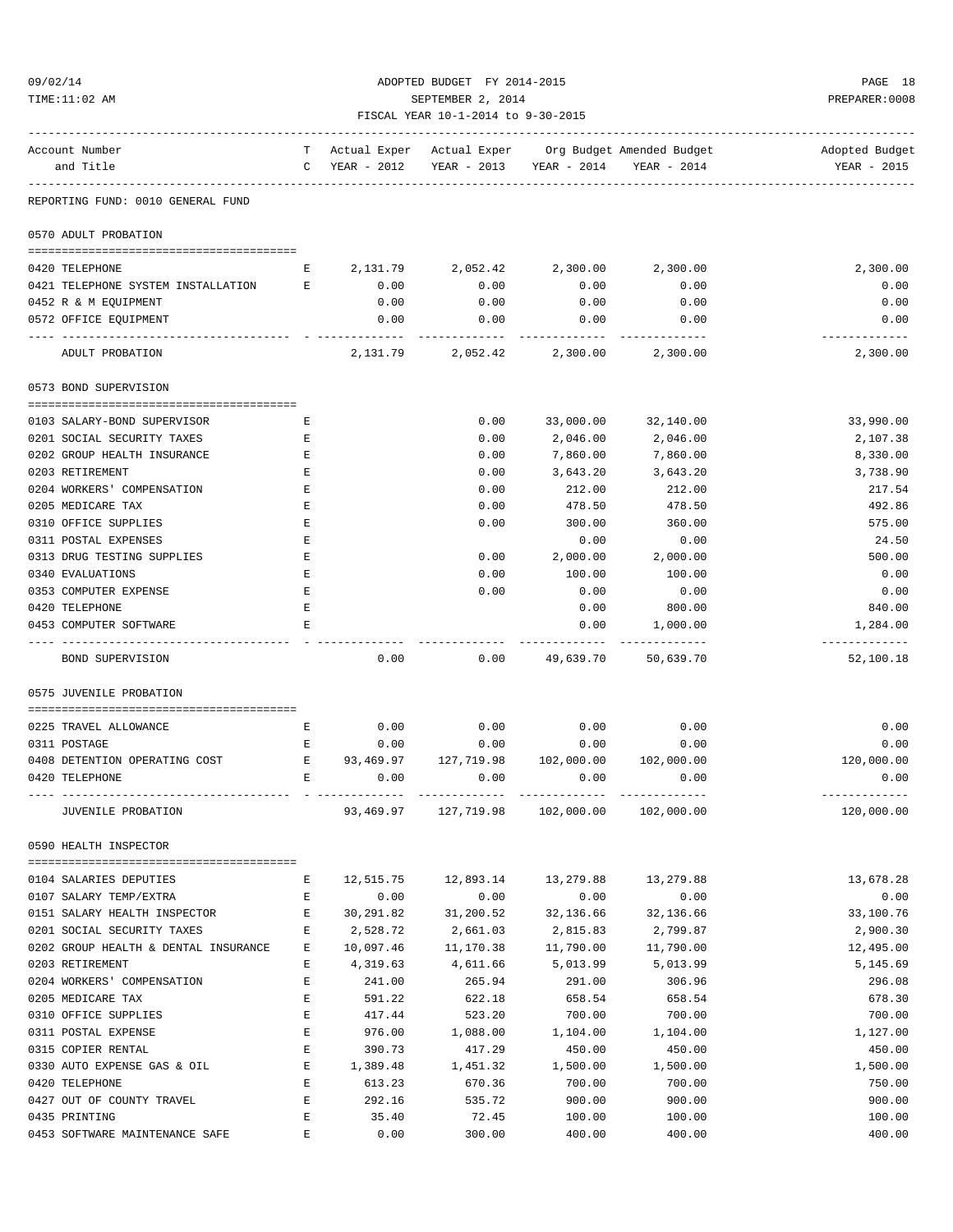#### 09/02/14 ADOPTED BUDGET FY 2014-2015 PAGE 19 TIME:11:02 AM SEPTEMBER 2, 2014 PREPARER:0008 FISCAL YEAR 10-1-2014 to 9-30-2015

| Account Number                                     |                                                |                     |                               |                            | T Actual Exper Actual Exper Org Budget Amended Budget | Adopted Budget            |
|----------------------------------------------------|------------------------------------------------|---------------------|-------------------------------|----------------------------|-------------------------------------------------------|---------------------------|
| and Title                                          |                                                | C YEAR - 2012       |                               |                            | YEAR - 2013 YEAR - 2014 YEAR - 2014                   | YEAR - 2015               |
|                                                    |                                                |                     |                               |                            |                                                       |                           |
| REPORTING FUND: 0010 GENERAL FUND                  |                                                |                     |                               |                            |                                                       |                           |
| 0454 R&M AUTO                                      | Е                                              | 410.78              | 160.65                        | 275.00                     | 275.00                                                | 275.00                    |
| 0467 VISITING HEALTH INSPECTOR                     | E                                              | 0.00                | 0.00                          | 150.00                     | 150.00                                                | 150.00                    |
| 0480 BOND                                          | Е                                              | 0.00                | 0.00                          | 71.00                      | 71.00                                                 | 0.00                      |
| 0481 DUES                                          | E                                              | 0.00                | 0.00                          | 111.00                     | 111.00                                                | 111.00                    |
| 0487 AUTOMOBILE INSURANCE                          | E                                              | 154.00              | 218.00                        | 450.00                     | 368.40                                                | 350.00                    |
| 0572 TESTING EQUIPMENT                             | E                                              | 116.35              | 0.00                          | 150.00                     | 150.00                                                | 150.00                    |
| 0574 COMPUTER EQUIPMENT                            | Е                                              |                     | 0.00                          | 2,000.00                   | 2,081.60                                              | 0.00                      |
| 0575 AUTOMOBILE/PICKUP                             | Е                                              | 0.00                | 16,082.29                     | 0.00                       | 0.00                                                  | 0.00                      |
| HEALTH INSPECTOR                                   |                                                |                     | 65, 381.17 84, 944.13         | 75,046.90                  | 75,046.90                                             | .<br>75,257.41            |
| 0640 COUNTY SERVICES                               |                                                |                     |                               |                            |                                                       |                           |
| 0410 FANNIN CO. CHILDRENS CTR                      | Е                                              | 5,000.00            | 5,000.00                      | 5,000.00                   | 5,000.00                                              | 5,000.00                  |
| 0411 FANNIN CO. WELFARE BOARD                      | E                                              | 6,000.00            | 6,000.00                      | 6,000.00                   | 6,000.00                                              | 6,000.00                  |
| 0412 FANNIN CO. HISTORICAL SOC                     | E                                              | 3,500.00            | 3,500.00                      | 3,500.00                   | 3,500.00                                              | 3,500.00                  |
| 0413 M.H.M.R.                                      | Е                                              | 22,500.00           | 22,500.00                     | 22,500.00                  | 22,500.00                                             | 22,500.00                 |
| 0414 FANNIN COUNTY CRISIS CENTER                   | E                                              | 5,000.00            | 5,000.00                      | 5,000.00                   | 5,000.00                                              | 5,000.00                  |
| 0416 TRI-COUNTY SNAP                               | E                                              | 2,103.00            | 2,103.00                      | 2,103.00                   | 2,103.00                                              | 2,103.00                  |
| 0440 UTILITIES ELECTRICITY                         | E                                              | 11,872.29           | 11,199.40                     | 12,000.00                  | 11,782.00                                             | 10,000.00                 |
| 0441 UTILITIES GAS                                 | E                                              | 812.42              | 1,111.88                      | 1,500.00                   | 1,718.00                                              | 2,000.00                  |
| 0442 UTILITIES WATER                               | E                                              | 2,831.26            | 2,596.50                      | 3,000.00                   | 3,000.00                                              | 3,000.00                  |
| 0443 TRASH PICK-UP                                 | E                                              | 447.67              | 464.40                        | 500.00                     |                                                       | 500.00                    |
|                                                    | $\mathbf{E}$                                   |                     | 0.00                          | 0.00                       | 500.00<br>0.00                                        |                           |
| 0450 R & M BUILDINGS (TDHS)<br>0482 FIRE INSURANCE | $\mathbf{E}$ and $\mathbf{E}$                  | 0.00<br>2,007.00    | 1,760.00                      | 2,000.00                   | 2,000.00                                              | 0.00<br>1,800.00          |
| 0493 DHS PARKING LOT                               | Е                                              | 0.00                |                               |                            |                                                       | 0.00                      |
|                                                    |                                                |                     | 0.00                          | 0.00                       | 0.00                                                  | . <u>.</u>                |
| COUNTY SERVICES                                    |                                                |                     | 62,073.64 61,235.18 63,103.00 |                            | 63,103.00                                             | 61,403.00                 |
| 0641 HEALTH OFFICER                                |                                                |                     |                               |                            |                                                       |                           |
| 0102 SALARY APPOINTED OFFICIAL                     | $\mathbf{E}$ and $\mathbf{E}$ and $\mathbf{E}$ |                     | 2,400.00 2,400.00             |                            | 2,400.00 2,400.00                                     | 2,400.00                  |
| HEALTH OFFICER                                     |                                                | 2,400.00            |                               | 2,400.00 2,400.00 2,400.00 |                                                       | -------------<br>2,400.00 |
| 0645 INDIGENT CARE                                 |                                                |                     |                               |                            |                                                       |                           |
| 0102 SALARY IHC DIRECTOR                           | Е                                              | 31,202.08           | 32,138.08                     | 33,102.34                  | 33,102.34                                             | 34,095.41                 |
| 0107 SALARY ASSISTANT                              | E                                              | 12,515.76           | 12,893.14                     | 13,279.88                  | 13,279.88                                             | 13,678.28                 |
| 0201 SOCIAL SECURITY TAX                           | Ε                                              | 2,237.41            | 2,324.15                      | 2,875.70                   | 2,820.04                                              | 2,961.97                  |
| 0202 GROUP HEALTH INSURANCE                        | E                                              | 10,097.46           | 11,170.38                     | 11,790.00                  | 11,790.00                                             | 12,495.00                 |
| 0203 RETIREMENT                                    | $\mathbf E$                                    | 4, 411.54           | 4,709.94                      | 5,150.28                   | 5,150.28                                              | 5,255.11                  |
| 0204 WORKER'S COMP                                 | E                                              | 249.20              | 275.72                        | 264.38                     | 320.04                                                | 305.75                    |
| 0205 MEDICARE TAX                                  | E                                              | 523.39              | 543.55                        | 672.54                     | 672.54                                                | 692.72                    |
|                                                    |                                                |                     | 64,054.96                     |                            |                                                       | 69, 484. 24               |
| TOTAL SALARY & BENEFITS<br>0310 OFFICE SUPPLIES    | Ε                                              | 61,236.84<br>523.83 |                               | 67, 135. 12                | 67, 135. 12<br>650.00                                 | 650.00                    |
| 0311 POSTAL EXPENSE                                | $\mathbf E$                                    | 229.32              | 524.83<br>188.66              | 650.00<br>300.00           | 300.00                                                | 275.00                    |
| 0330 BIDS & NOTICES                                | E                                              |                     | 112.50                        |                            | 100.00                                                | 125.00                    |
|                                                    | E                                              | 103.50              |                               | 100.00                     |                                                       | 4,800.00                  |
| 0353 COMPUTER EXPENSE<br>0390 SUBSCRIPTIONS        | E                                              | 800.00<br>50.00     | 800.00<br>0.00                | 4,800.00<br>100.00         | 4,800.00<br>100.00                                    | 100.00                    |
| SUBTOTAL OFFICE EXPENSE                            |                                                | 1,706.65            | 1,625.99                      | 5,950.00                   | 5,950.00                                              | 5,950.00                  |
| 0404 COBRA/INSURANCE                               | E                                              | 0.00                | 0.00                          | 0.00                       | 0.00                                                  | 0.00                      |
| 0407 INELIGIBLE IHC EXPENSE                        | E                                              | 0.00                | 0.00                          | 0.00                       | 0.00                                                  | 0.00                      |
|                                                    |                                                |                     |                               |                            |                                                       |                           |

0409 DIABETIC SUPPLIES  $E = 1,496.96$   $1,211.66$   $8,500.00$   $8,500.00$   $8,500.00$   $8,500.00$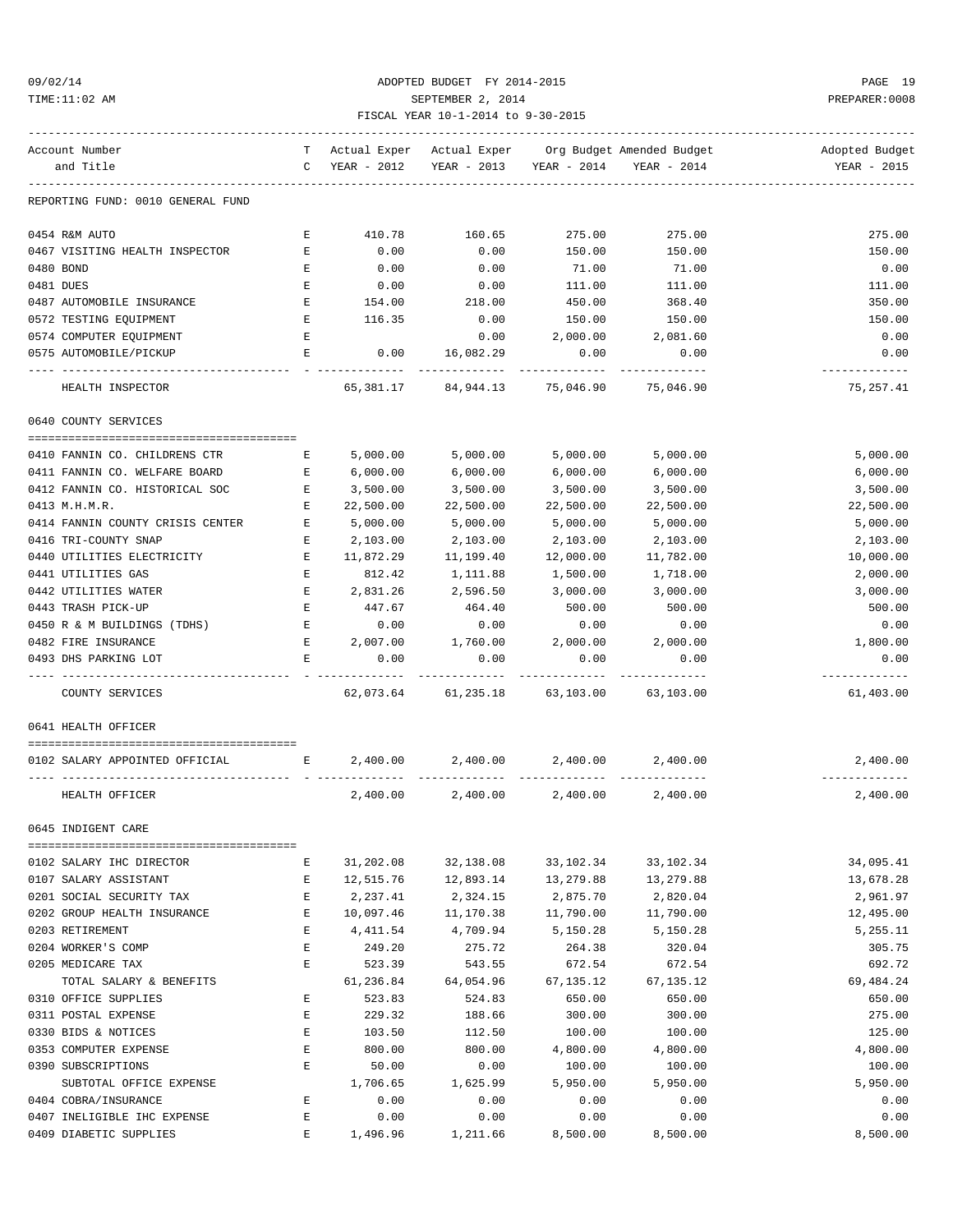#### 09/02/14 ADOPTED BUDGET FY 2014-2015 PAGE 20 TIME:11:02 AM SEPTEMBER 2, 2014 PREPARER:0008 FISCAL YEAR 10-1-2014 to 9-30-2015

| Account Number                       |                               |                                       |                                                |               | T Actual Exper Actual Exper Org Budget Amended Budget | Adopted Budget |
|--------------------------------------|-------------------------------|---------------------------------------|------------------------------------------------|---------------|-------------------------------------------------------|----------------|
| and Title                            |                               | C YEAR - 2012 YEAR - 2013 YEAR - 2014 |                                                |               | YEAR - 2014                                           | YEAR - 2015    |
|                                      |                               |                                       |                                                |               |                                                       |                |
| REPORTING FUND: 0010 GENERAL FUND    |                               |                                       |                                                |               |                                                       |                |
| 0410 CERT. REG. NURSE ANES.          | Е                             | 581.26                                | 0.00                                           | 2,500.00      | 2,500.00                                              | 2,500.00       |
| 0411 PHYSICIAN, NON-EMERGENCY        | E                             |                                       | 10,006.48   10,375.65                          | 45,000.00     | 45,000.00                                             | 45,000.00      |
| 0412 PRESCRIPTIONS, DRUGS            | E                             | 19,821.19                             | 19,103.49                                      | 77,000.00     | 77,000.00                                             | 77,000.00      |
| 0413 HOSPITAL, INPATIENT             | E                             | 69,138.43                             | 26,432.56                                      | 129,000.00    | 129,000.00                                            | 129,000.00     |
| 0414 HOSPITAL, OUTPATIENT            | E                             | 44,447.80                             | 66,078.31                                      | 114,000.00    | 114,000.00                                            | 114,000.00     |
| 0415 LABORATORY/ X-RAY               | E                             | 2,641.40                              | 1,251.79                                       | 13,500.00     | 13,500.00                                             | 13,500.00      |
| 0416 SKILLED NURSING FACILITY        | E                             | 0.00                                  | 0.00                                           | 0.00          | 0.00                                                  | 0.00           |
| 0417 FAMILY PLANNING                 | E                             | 0.00                                  | 0.00                                           | 0.00          | 0.00                                                  | 0.00           |
| 0418 FED. QUALIFIED HEALTH CENTER E  |                               | 4,768.30                              | 4,782.04 12,025.00 12,025.00                   |               |                                                       | 12,025.00      |
| 0419 COUNSELING SERVICE              | Е                             | 0.00                                  | 0.00                                           | 400.00        | 400.00                                                | 0.00           |
| 0420 RURAL HEALTH CLINIC             | E                             | 0.00                                  | 0.00                                           | 2,400.00      | 2,400.00                                              | 2,400.00       |
| 0421 STATE HOSPITAL CONTRACTS        | $\mathbf{E}$                  | 0.00                                  | 0.00                                           | 0.00          | 0.00                                                  | 0.00           |
| 0422 AMBULATORY SURGICAL CENTE       | E                             | 0.00                                  | 0.00                                           | 6,500.00      | 6,500.00                                              | 6,500.00       |
| 0423 MEDICAL EQUIP. PURCHASE         | Е                             | 0.00                                  | 0.00                                           | 1,000.00      | 1,000.00                                              | 1,000.00       |
| TOTAL MEDICAL/IHC                    |                               |                                       |                                                | 411,825.00    | 411,825.00                                            | 411,425.00     |
| 0427 OUT OF COUNTY TRAVEL            | $\mathbf{E}$ and $\mathbf{E}$ | 107.22                                | 0.00                                           | 500.00        | 359.20                                                | 365.00         |
| 0435 PRINTING                        | E                             | 0.00                                  | 0.00                                           | 300.00        | 300.00                                                | 0.00           |
| 0440 TELEPHONE                       |                               | E 1,178.88                            | 1,254.07                                       | 1,300.00      | 1,300.00                                              | 1,400.00       |
| 0441 DSL LINE                        | E                             | 533.64                                | 533.64                                         | 600.00        | 600.00                                                | 600.00         |
| SERVICES & OTHER CHARGES             |                               | 1,819.74 1,787.71                     |                                                | 2,700.00      | 2,559.20                                              | 2,365.00       |
| 0574 COMPUTER EQUIPMENT              |                               | E 0.00                                | 0.00                                           | 1,000.00      | 1,140.80                                              | 0.00           |
| CAPITAL OUTLAY                       |                               | 0.00                                  | 0.00                                           | 1,000.00      | 1,140.80                                              | 0.00           |
|                                      |                               | ----------------                      |                                                |               | ----------- ------------- ------------                | -------------  |
| INDIGENT CARE                        |                               |                                       | 217,665.05  196,704.16  488,610.12  488,610.12 |               |                                                       | 489,224.24     |
| 0646 CO-OP FUND                      |                               |                                       |                                                |               |                                                       |                |
|                                      |                               |                                       |                                                |               |                                                       |                |
| 0409 DIABETIC SUPPLIES               | E                             | 0.00                                  | 0.00                                           | 0.00          | 0.00                                                  | 0.00           |
| 0411 PHYSICIAN                       | E                             | 0.00                                  | 0.00                                           | 0.00          | 0.00                                                  | 0.00           |
| 0412 PRESCRIPTIONS, DRUGS            | E                             | 0.00                                  | 0.00                                           | 0.00          | 0.00                                                  | 0.00           |
| CO-OP FUND                           |                               | 0.00                                  | 0.00                                           | 0.00          | 0.00                                                  | 0.00           |
|                                      |                               |                                       |                                                |               |                                                       |                |
| 0665 COUNTY AGENTS                   |                               |                                       |                                                |               |                                                       |                |
| 0105 SALARY SECRETARY                | Ε                             | 28, 179.58                            | 29,025.10                                      | 29,895.77     | 29,895.77                                             | 30,792.64      |
| 0107 REGULAR-TEMP. PART-TIME         | Ε                             | 0.00                                  | 0.00                                           | 0.00          | 0.00                                                  | 0.00           |
| 0150 CO. AGENTS SALARIES             | Ε                             | 20,606.41                             | 18,283.04                                      | 20,307.00     | 17,107.00                                             | 23,803.40      |
| 0201 SOCIAL SECURITY TAXES           | Ε                             | 3,013.36                              | 2,913.12                                       | 3,112.57      | 3,112.57                                              | 3,384.95       |
| 0202 GROUP HEALTH & DENTAL INSURANCE | Ε                             | 6,731.64                              | 7,446.92                                       | 7,860.00      | 7,860.00                                              | 8,330.00       |
| 0203 RETIREMENT                      | Ε                             | 2,843.48                              | 3,035.76                                       | 3,300.49      | 3,300.49                                              | 3,387.19       |
| 0204 WORKERS' COMPENSATION           | Ε                             | 160.64                                | 321.40                                         | 330.00        | 330.00                                                | 197.07         |
| 0205 MEDICARE TAX                    | Е                             | 704.81                                | 681.30                                         | 728.02        | 728.02                                                | 791.64         |
| 0310 OFFICE SUPPLIES                 | E                             | 1,230.48                              | 1,134.93                                       | 1,100.00      | 1,100.00                                              | 1,100.00       |
| 0311 POSTAL EXPENSE                  | $\mathbf E$                   | 295.00                                | 240.00                                         | 400.00        | 400.00                                                | 300.00         |
| 0315 COPIER RENTAL                   | Ε                             | 1,679.35                              | 1,710.67                                       | 1,800.00      | 1,800.00                                              | 1,500.00       |
| 0335 PROGRAM SUPPLIES                | Ε                             | 499.05                                | 503.78                                         | 500.00        | 440.00                                                | 500.00         |
| 0420 TELEPHONE                       | Ε                             |                                       | 0.00                                           | 2,200.00      | 2,200.00                                              | 1,900.00       |
| 0421 CELL PHONE ALLOWANCE            | Ε                             | 1,090.50                              | 950.00                                         | 1,200.00      | 1,200.00                                              | 1,200.00       |
| 0422 CABLE INTERNET                  | Ε                             | 572.44                                | 624.48                                         | 625.00        | 685.00                                                | 672.00         |
| 0427 IN/OUT CO.TRAVEL-AG.            | Ε                             | 6,006.96                              | 1,923.66                                       | 5,000.00      | 5,000.00                                              | 5,000.00       |
| 0428 IN/OUT CO.TRAVEL-F.C.S.         | Ε                             | 3,011.65                              | 3,367.86                                       | 5,000.00      | 5,000.00                                              | 5,000.00       |
| 0572 OFFICE EQUIPMENT                | Е                             | 0.00                                  | 0.00                                           | 0.00          | 0.00                                                  | 0.00           |
| 0574 COMPUTER EQUIPMENT              | E                             |                                       | 500.00                                         | 0.00          | 0.00                                                  | 0.00           |
|                                      |                               |                                       | -------------                                  | ------------- | -------------                                         | -------------  |

COUNTY AGENTS 76,625.35 72,662.02 83,358.85 80,158.85 87,858.89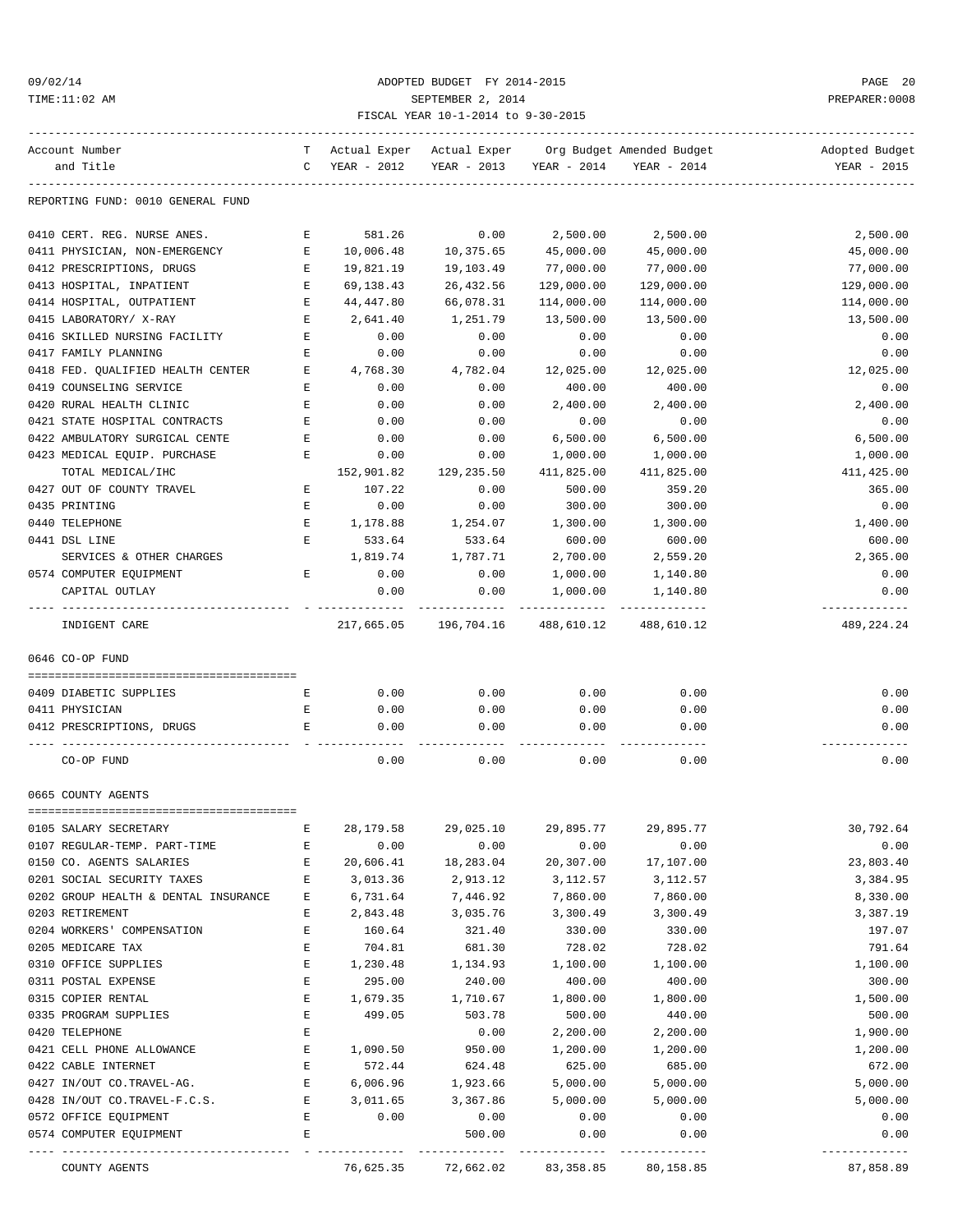#### 09/02/14 ADOPTED BUDGET FY 2014-2015 PAGE 21 TIME:11:02 AM SEPTEMBER 2, 2014 PREPARER:0008 FISCAL YEAR 10-1-2014 to 9-30-2015

| Account Number                      | Т             | Actual Exper | Actual Exper  |                                                                | Org Budget Amended Budget | Adopted Budget |
|-------------------------------------|---------------|--------------|---------------|----------------------------------------------------------------|---------------------------|----------------|
| and Title                           | $\mathcal{C}$ | YEAR - 2012  | $YEAR - 2013$ | YEAR - 2014                                                    | YEAR - 2014               | YEAR - 2015    |
| REPORTING FUND: 0010 GENERAL FUND   |               |              |               |                                                                |                           |                |
| 0696 DONATIONS & ALLOCATIONS        |               |              |               |                                                                |                           |                |
| 0491 SOIL & WATER CONSERVATION      | Е             | 1,000.00     | 1,000.00      | 1,000.00                                                       | 1,000.00                  | 1,000.00       |
| 0492 INDIGENT BURIAL                | $\mathbf{E}$  | 1,500.00     | 725.00        | 2,000.00                                                       | 2,000.00                  | 2,000.00       |
| 0494 FLOOD CONTROL SITE MAINTENANCE | Е             | 0.00         | 0.00          | 0.00                                                           | 0.00                      | 0.00           |
|                                     |               |              |               |                                                                |                           |                |
| DONATIONS & ALLOCATIONS             |               | 2,500.00     | 1,725.00      | 3,000.00                                                       | 3,000.00                  | 3,000.00       |
| GENERAL FUND                        |               |              |               |                                                                |                           |                |
| Income Totals                       |               |              |               | 9, 755, 558.01 10, 223, 857.83 11, 338, 597.54 11, 338, 597.54 |                           | 10,523,091.03  |
| Expense Totals                      |               |              |               | 8,987,168.46 9,316,754.61 11,338,597.54 11,338,597.54          |                           | 10,523,091.03  |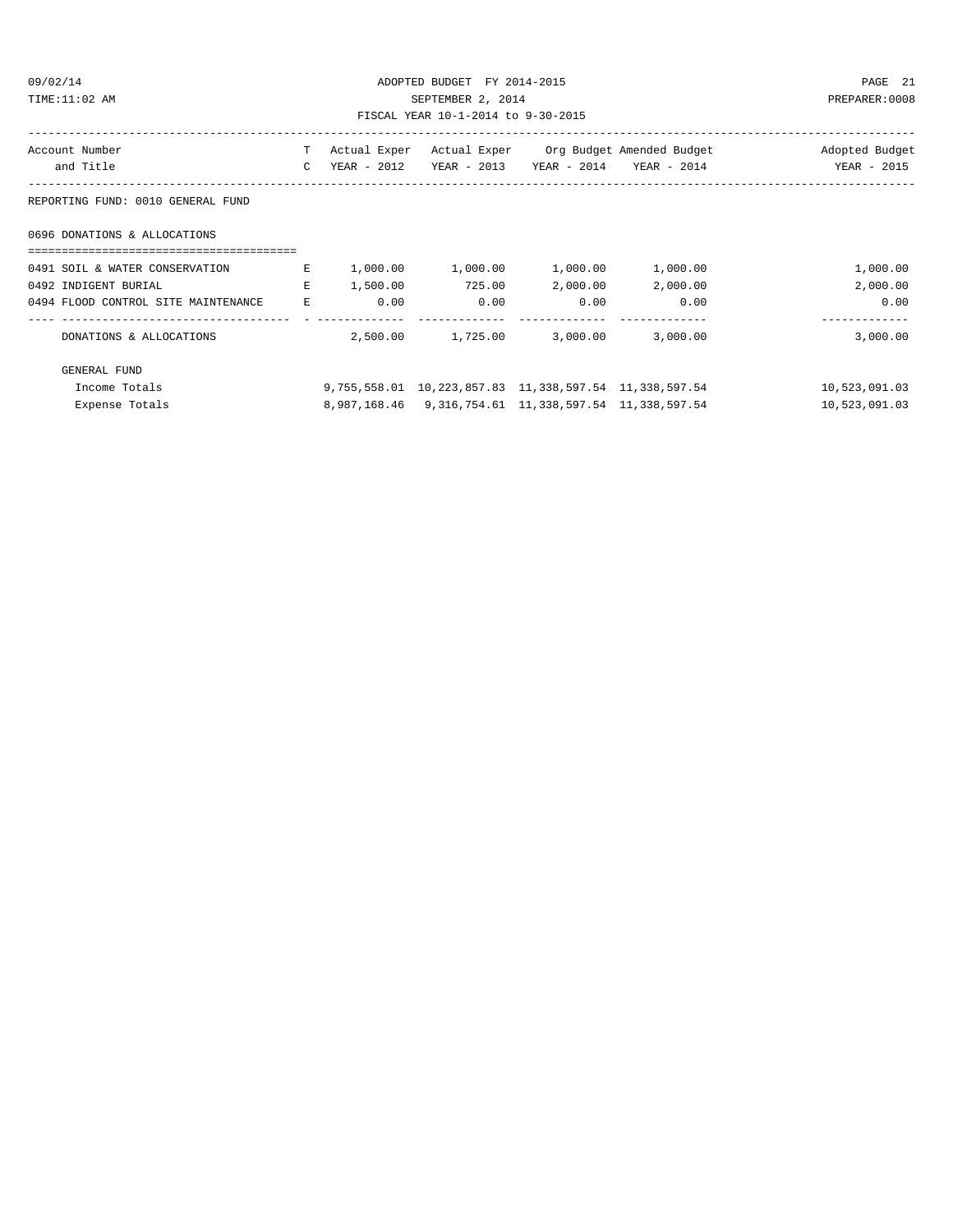#### 09/02/14 ADOPTED BUDGET FY 2014-2015 PAGE 22 TIME:11:02 AM SEPTEMBER 2, 2014 PREPARER:0008

### FISCAL YEAR 10-1-2014 to 9-30-2015 ------------------------------------------------------------------------------------------------------------------------------------

| Account Number |                                          |              |               | T Actual Exper Actual Exper Org Budget Amended Budget |                        |                            | Adopted Budget             |
|----------------|------------------------------------------|--------------|---------------|-------------------------------------------------------|------------------------|----------------------------|----------------------------|
|                | and Title                                |              | C YEAR - 2012 | YEAR - 2013                                           | YEAR - 2014            | YEAR - 2014                | YEAR - 2015                |
|                | REPORTING FUND: 0011 COURTHOUSE SECURITY |              |               |                                                       |                        |                            |                            |
|                | 0300 CASH                                |              |               |                                                       |                        |                            |                            |
|                | 0111 BEGINNING CASH BALANCE              | I            |               | 0.00                                                  | 9,975.00               | 9,975.00<br>----------     | 20,000.00                  |
|                | CASH                                     |              | 0.00          | 0.00                                                  | 9,975.00               | 9,975.00                   | -------------<br>20,000.00 |
|                | 0340 FEES OF OFFICE                      |              |               |                                                       |                        |                            |                            |
|                |                                          |              |               |                                                       |                        |                            |                            |
|                | 0600 COUNTY CLERK FEES                   | $\mathbb{I}$ | 7,071.31      |                                                       | 9,210.07 9,000.00      | 9,000.00                   | 9,000.00                   |
|                | 0650 DISTRICT CLERK FEES                 | $\mathbb{I}$ | 2,855.91      | 3,116.10                                              | 3,500.00               | 3,500.00                   | 4,000.00                   |
|                | 0651 JUSTICE OF PEACE FEES               | $\mathbf{I}$ | 3,866.02      | 4,017.00                                              | 4,000.00<br>__________ | 4,000.00<br>__________     | 4,000.00<br>-------------  |
|                | FEES OF OFFICE                           |              | 13,793.24     | 16,343.17                                             | 16,500.00              | 16,500.00                  | 17,000.00                  |
|                | 0360 INTEREST EARNINGS                   |              |               |                                                       |                        |                            |                            |
|                | 0100 INTEREST EARNINGS                   | I            | 41.21         | 36.80                                                 | 50.00                  | 50.00<br>--------          | 50.00<br>--------          |
|                | INTEREST EARNINGS                        |              | 41.21         | 36.80                                                 | 50.00                  | 50.00                      | 50.00                      |
|                | 0510 COURTHOUSE SECURITY EQUIP           |              |               |                                                       |                        |                            |                            |
|                | 0571 EQUIPMENT                           | Е            | 2,205.00      | 15,104.00                                             | 18,115.00              | 18,115.00                  | 27,640.00                  |
|                | COURTHOUSE SECURITY EQUIP                |              | 2,205.00      | 15,104.00                                             | 18,115.00              | -------------<br>18,115.00 | -------------<br>27,640.00 |
|                | 0560 BAILIFF                             |              |               |                                                       |                        |                            |                            |
|                | 0130 SALARY/BAILIFF                      | E            | 299.78        | 0.00                                                  | 7,000.00               | 7,000.00                   | 7,000.00                   |
|                | 0201 SOCIAL SECURITY                     | $\mathbf E$  | 18.27         | 0.00                                                  | 430.00                 | 430.00                     | 430.00                     |
|                | 0203 RETIREMENT                          | E            | 30.54         | 0.00                                                  | 686.00                 | 686.00                     | 686.00                     |
|                | 0204 WORKER'S COMPENSATION               | $\mathbf E$  | 0.00          | 0.00                                                  | 193.00                 | 193.00                     | 193.00                     |
|                | 0205 MEDICARE                            | E            | 4.28          | 0.00                                                  | 101.00                 | 101.00                     | 101.00                     |
|                | 0427 BAILIFF CONT.ED./OUT OF COUNTY      | Е            | 0.00          | 0.00                                                  | 0.00<br>-------        | 0.00<br>----------         | 1,000.00<br>-------------  |
|                | BAILIFF                                  |              | 352.87        | 0.00                                                  | 8,410.00               | 8,410.00                   | 9,410.00                   |
|                | COURTHOUSE SECURITY                      |              |               |                                                       |                        |                            |                            |
|                | Income Totals                            |              | 13,834.45     | 16,379.97                                             | 26,525.00              | 26,525.00                  | 37,050.00                  |
|                | Expense Totals                           |              | 2,557.87      | 15,104.00                                             | 26,525.00              | 26,525.00                  | 37,050.00                  |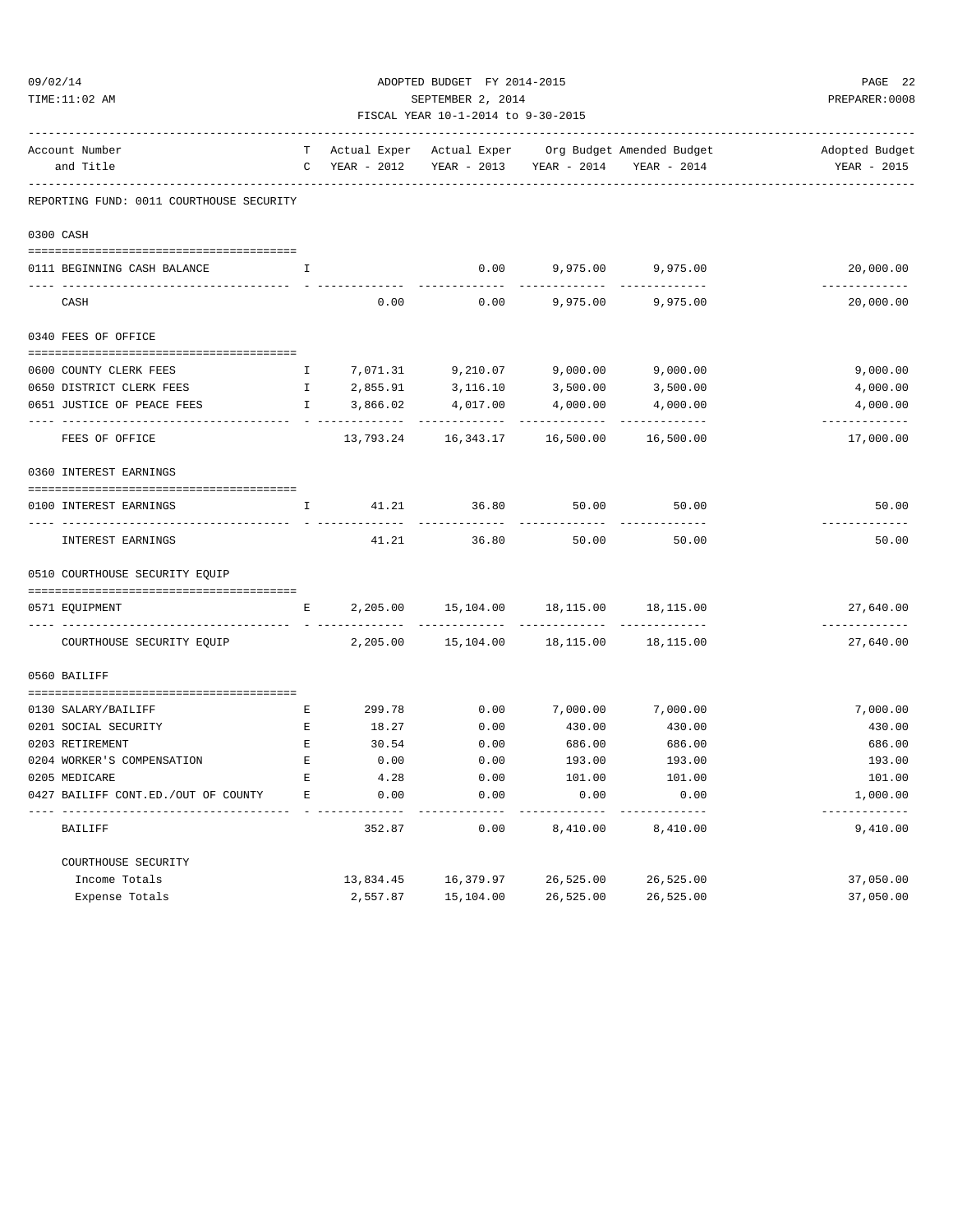#### ADOPTED BUDGET FY 2014-2015 PAGE 23 TIME:11:02 AM SEPTEMBER 2, 2014 PREPARER:0008

| FISCAL YEAR 10-1-2014 to 9-30-2015                            |                                            |        |                                                                             |                                            |                   |                                                                          |  |
|---------------------------------------------------------------|--------------------------------------------|--------|-----------------------------------------------------------------------------|--------------------------------------------|-------------------|--------------------------------------------------------------------------|--|
| Account Number                                                |                                            |        |                                                                             |                                            |                   | T Actual Exper Actual Exper Org Budget Amended Budget And Moopted Budget |  |
| and Title                                                     |                                            |        | C YEAR - 2012 YEAR - 2013 YEAR - 2014 YEAR - 2014                           |                                            |                   | YEAR - 2015                                                              |  |
| REPORTING FUND: 0012 CO.CLK.VITAL STAT.FEE                    |                                            |        |                                                                             |                                            |                   |                                                                          |  |
| 0300 CASH                                                     |                                            |        |                                                                             |                                            |                   |                                                                          |  |
| 0112 BEGINNING CASH BALANCE                                   | I                                          |        | 0.00                                                                        |                                            | 2,000.00 2,000.00 | 2,000.00                                                                 |  |
| CASH                                                          |                                            | 0.00   |                                                                             | -----------<br>$0.00$ 2,000.00 2,000.00    |                   | ------------<br>2,000.00                                                 |  |
| 0360 INTEREST EARNINGS                                        |                                            |        |                                                                             |                                            |                   |                                                                          |  |
| 0100 INTEREST EARNINGS<br>------------------------------- - - | . The contract of the state $\mathbf I$ is |        | 6.28 5.37 5.00                                                              |                                            | 5.00              | 5.00                                                                     |  |
| INTEREST EARNINGS                                             |                                            | 6.28   | 5.37                                                                        | ------------<br>5.00                       | 5.00              | 5.00                                                                     |  |
| 0370 MISCELLANEOUS INCOME                                     |                                            |        |                                                                             |                                            |                   |                                                                          |  |
| 0134 CO.CLK.VITAL STAT.FEE                                    | <b>The Community of The Time</b>           |        | 708.00 795.00 1,005.00 1,005.00                                             | ------------------------------             |                   | 1,005.00                                                                 |  |
| MISCELLANEOUS INCOME                                          |                                            | 708.00 |                                                                             | 795.00 1,005.00 1,005.00                   |                   | -------------<br>1,005.00                                                |  |
| 0403 CO.CLK. VITAL STATS.                                     |                                            |        |                                                                             |                                            |                   |                                                                          |  |
| 0310 OFFICE SUPPLIES                                          | Е                                          |        | $0.00$ $1,609.00$ $2,010.00$ $2,010.00$                                     |                                            |                   | 2,010.00                                                                 |  |
| 0427 OUT OF COUNTY TRAVEL                                     | Е                                          |        | 0.00                                                                        | 1,000.00 1,000.00                          |                   | 1,000.00                                                                 |  |
| 0574 COMPUTER EQUIPMENT                                       | E.                                         |        | 1,271.03                                                                    | 0.00                                       | 0.00              | 0.00                                                                     |  |
| CO.CLK. VITAL STATS.                                          |                                            | 0.00   | ----------                                                                  | ------------<br>2,880.03 3,010.00 3,010.00 | -------------     | _____________<br>3,010.00                                                |  |
| CO.CLK.VITAL STAT.FEE                                         |                                            |        |                                                                             |                                            |                   |                                                                          |  |
| Income Totals                                                 |                                            |        | $714.28 \qquad \qquad 800.37 \qquad \qquad 3,010.00 \qquad \qquad 3,010.00$ |                                            |                   | 3,010.00                                                                 |  |
| Expense Totals                                                |                                            | 0.00   | 2,880.03                                                                    | 3,010.00                                   | 3,010.00          | 3,010.00                                                                 |  |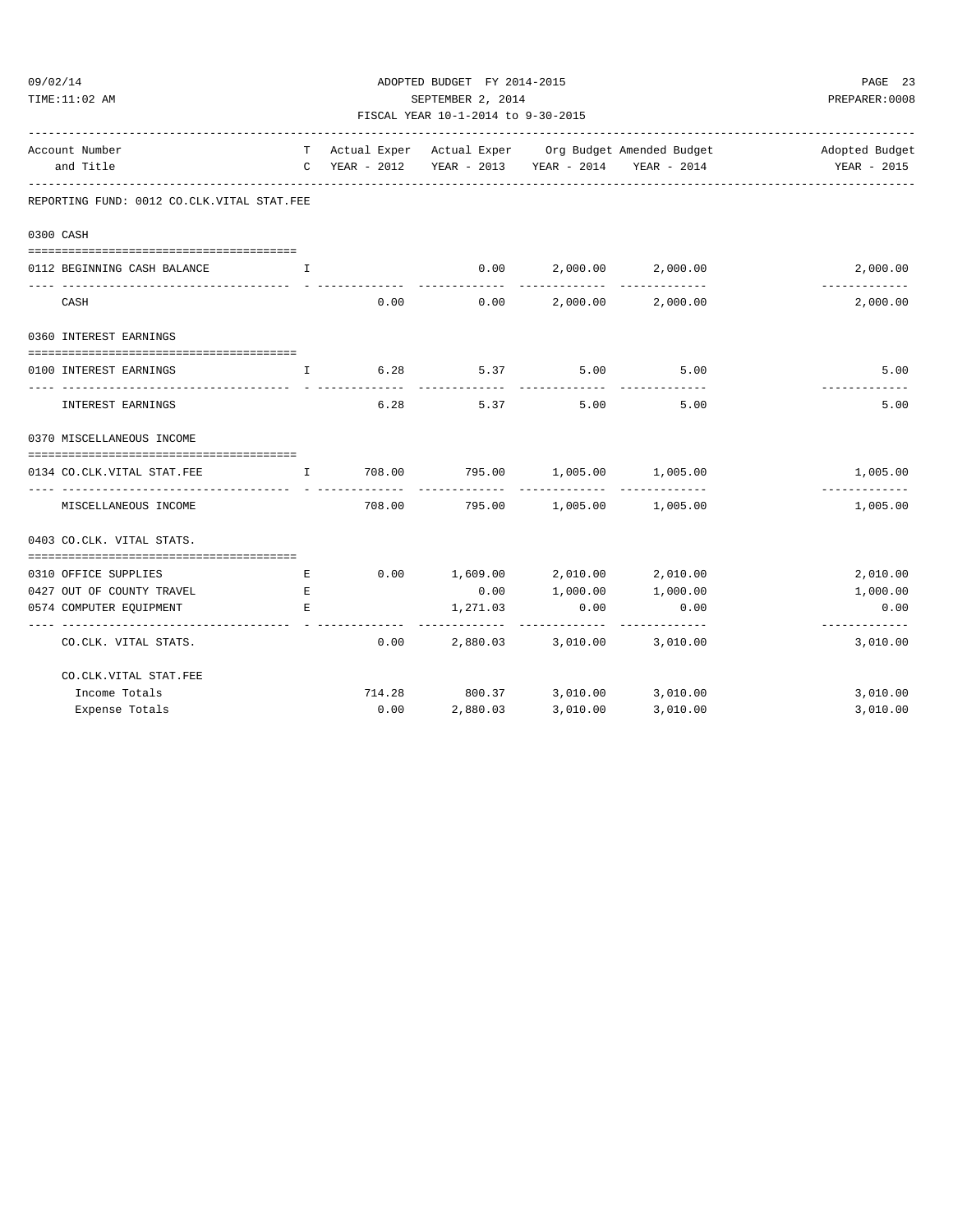#### ADOPTED BUDGET FY 2014-2015 PAGE 24 TIME:11:02 AM SEPTEMBER 2, 2014 PREPARER:0008 FISCAL YEAR 10-1-2014 to 9-30-2015

| Account Number                                                          |                                     |             |                                        |             |                              | T Actual Exper Actual Exper Org Budget Amended Budget North Adopted Budget |
|-------------------------------------------------------------------------|-------------------------------------|-------------|----------------------------------------|-------------|------------------------------|----------------------------------------------------------------------------|
| and Title                                                               |                                     |             |                                        |             |                              | C YEAR - 2012 YEAR - 2013 YEAR - 2014 YEAR - 2014 YEAR - 2015              |
| REPORTING FUND: 0013 BAIL BONDS TRUST FUND                              |                                     |             |                                        |             |                              |                                                                            |
| 0300 CASH                                                               |                                     |             |                                        |             |                              |                                                                            |
|                                                                         |                                     |             |                                        |             |                              |                                                                            |
| 0113 BEGINNING CASH BALANCE                                             | <b>The Community of The Table 1</b> |             |                                        |             | $0.00$ 0.00<br>------------- | 0.00<br>-------------                                                      |
| CASH                                                                    |                                     |             | $0.00$ $0.00$ $0.00$ $0.00$            |             | 0.00                         | 0.00                                                                       |
| 0345 BONDS                                                              |                                     |             |                                        |             |                              |                                                                            |
| 0113 SURETY BAIL BOND FEE $\qquad \qquad$ 1 9,990.00 8,565.00 0.00 0.00 |                                     |             |                                        |             |                              | 0.00<br>-------------                                                      |
| <b>BONDS</b>                                                            |                                     |             | 9,990.00 8,565.00 0.00 0.00            |             |                              | 0.00                                                                       |
| 0370 MISCELLANEOUS                                                      |                                     |             |                                        |             |                              |                                                                            |
| 0130 REFUNDS & MISCELLANEOUS 1 0,650.00- 9,000.00- 0.00 0.00            |                                     |             |                                        |             |                              | 0.00                                                                       |
| 0132 TEMPORARY BOND SECURITY THE RESERVE ORDER TO A 2010                |                                     |             |                                        | $0.00$ 0.00 |                              | 0.00                                                                       |
| MISCELLANEOUS                                                           |                                     |             | $10,650.00 -$ 9,000.00- 0.00 0.00 0.00 |             |                              | 0.00                                                                       |
| BAIL BONDS TRUST FUND                                                   |                                     |             |                                        |             |                              |                                                                            |
| Income Totals                                                           |                                     |             | $660.00 - 435.00 - 0.00$ 0.00          |             |                              | 0.00                                                                       |
| Expense Totals                                                          |                                     | $0.00$ 0.00 |                                        | 0.00        | 0.00                         | 0.00                                                                       |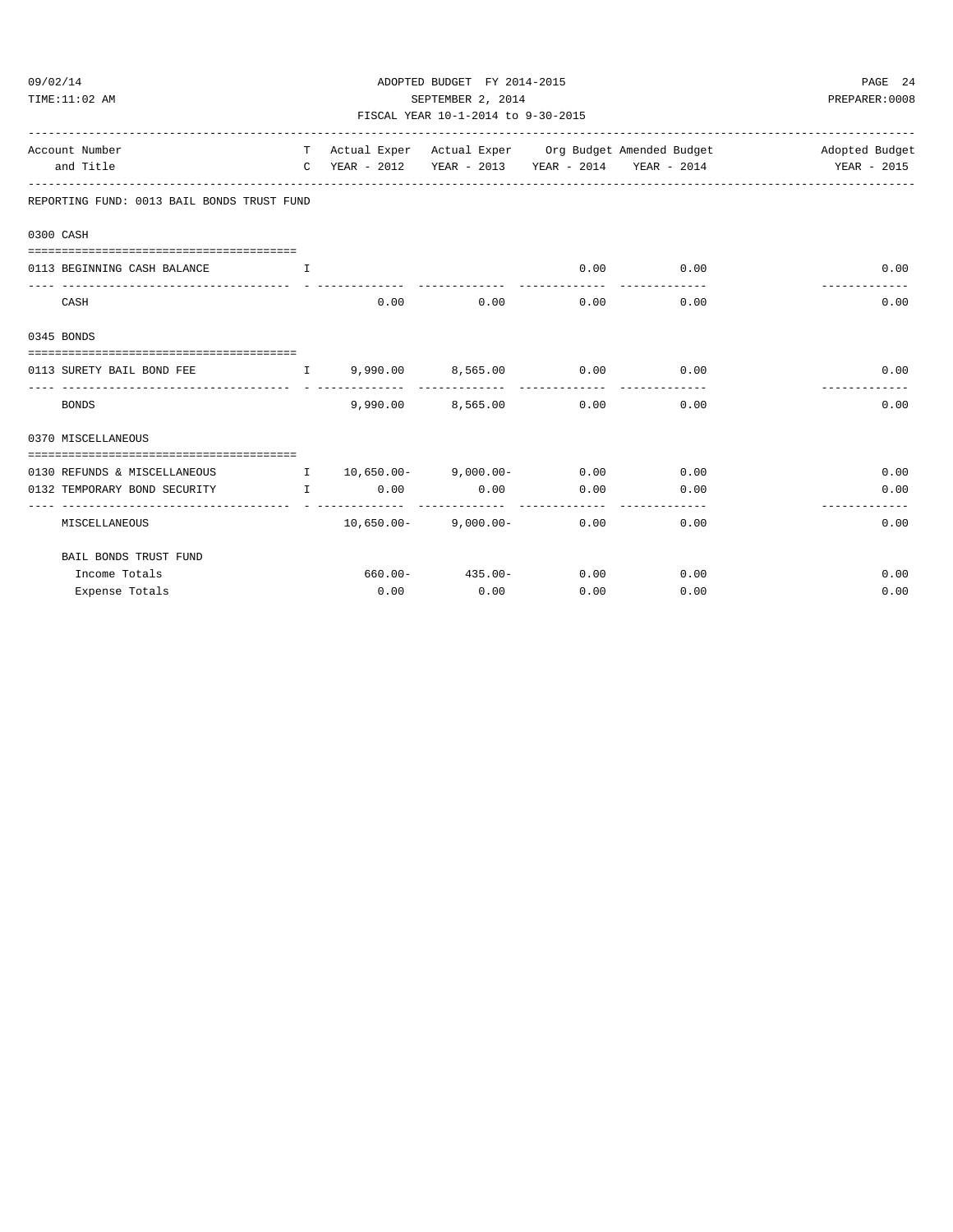| 09/02/14<br>TIME:11:02 AM                                                                        | ADOPTED BUDGET FY 2014-2015<br>SEPTEMBER 2, 2014 | PAGE 25<br>PREPARER: 0008                   |                                                   |                                                                            |
|--------------------------------------------------------------------------------------------------|--------------------------------------------------|---------------------------------------------|---------------------------------------------------|----------------------------------------------------------------------------|
|                                                                                                  |                                                  | FISCAL YEAR 10-1-2014 to 9-30-2015          |                                                   |                                                                            |
| Account Number                                                                                   |                                                  |                                             |                                                   | T Actual Exper Actual Exper Org Budget Amended Budget North Adopted Budget |
| and Title                                                                                        |                                                  |                                             | C YEAR - 2012 YEAR - 2013 YEAR - 2014 YEAR - 2014 | YEAR - 2015                                                                |
| REPORTING FUND: 0014 JUSTICE CT.BLDG.SECURITY                                                    |                                                  |                                             |                                                   |                                                                            |
| 0370 MISCELLANEOUS INCOME                                                                        |                                                  |                                             |                                                   |                                                                            |
| 0168 JUSTICE CT.BLDG.SEC.FEE $1, 264.71$ 1,315.94 1,200.00 1,200.00                              |                                                  |                                             |                                                   | 1,200.00<br>_____________________                                          |
| MISCELLANEOUS INCOME                                                                             |                                                  | $1,264.71$ $1,315.94$ $1,200.00$ $1,200.00$ |                                                   | 1,200.00                                                                   |
| 0435 JUSTICE CT.BLDG.EXP.                                                                        |                                                  |                                             |                                                   |                                                                            |
| 0320 SECURITY EXPENSE<br>and the state of the state of the Basic                                 |                                                  | $0.00$ $0.00$ $1,200.00$ $1,200.00$         |                                                   | 1,200.00<br>-------------                                                  |
| JUSTICE CT.BLDG.EXP.                                                                             |                                                  | 0.00                                        | $0.00$ 1,200.00 1,200.00                          | 1,200.00                                                                   |
| JUSTICE CT.BLDG.SECURITY                                                                         |                                                  |                                             |                                                   |                                                                            |
| Income Totals                                                                                    |                                                  | 1,264.71   1,315.94   1,200.00   1,200.00   |                                                   | 1,200.00                                                                   |
| Expense Totals $\begin{bmatrix} 1 & 200 & 0 & 0 \\ 0 & 0 & 0 & 0 \\ 0 & 0 & 0 & 0 \end{bmatrix}$ |                                                  |                                             |                                                   | 1 200 00                                                                   |

Income Totals 1,264.71 1,315.94 1,200.00 1,200.00 1,200.00 Expense Totals 0.00 0.00 1,200.00 1,200.00 1,200.00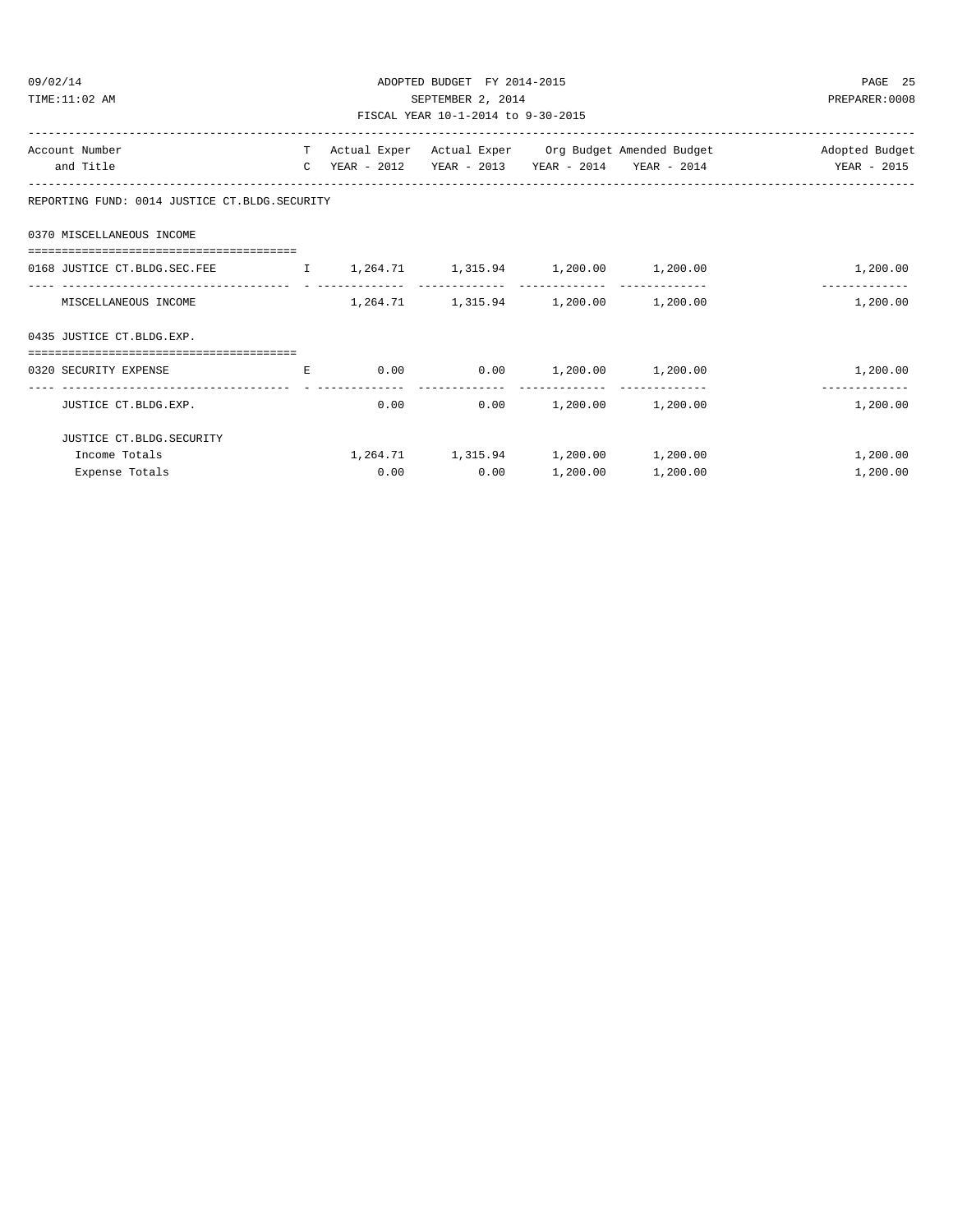#### ADOPTED BUDGET FY 2014-2015 PAGE 26 TIME:11:02 AM SEPTEMBER 2, 2014 PREPARER:0008 FISCAL YEAR 10-1-2014 to 9-30-2015

| Account Number<br>and Title                      |              |        |                               |                          | T Actual Exper Actual Exper Org Budget Amended Budget<br>C YEAR - $2012$ YEAR - $2013$ YEAR - $2014$ YEAR - $2014$ | Adopted Budget<br>YEAR - 2015 |  |
|--------------------------------------------------|--------------|--------|-------------------------------|--------------------------|--------------------------------------------------------------------------------------------------------------------|-------------------------------|--|
| REPORTING FUND: 0016 CO.JUDGE EXCESS SUPP.       |              |        |                               |                          |                                                                                                                    |                               |  |
| 0300 CASH                                        |              |        |                               |                          |                                                                                                                    |                               |  |
|                                                  |              |        |                               |                          |                                                                                                                    |                               |  |
| 0116 BEGINNING CASH BALANCE                      | $\mathbf{I}$ |        |                               | $0.00$ 1,000.00 1,000.00 |                                                                                                                    | 1,000.00<br>-------------     |  |
| CASH                                             |              | 0.00   |                               | $0.00$ 1,000.00 1,000.00 |                                                                                                                    | 1,000.00                      |  |
| 0370 MISCELLANEOUS INCOME                        |              |        |                               |                          |                                                                                                                    |                               |  |
| 0149 CO. JUDGE EXCESS SUPP. T 974.48 0.00 500.00 |              |        |                               |                          | 500.00                                                                                                             | 500.00                        |  |
| MISCELLANEOUS INCOME                             |              | 974.48 | 0.00                          | 500.00                   | 500.00                                                                                                             | 500.00                        |  |
| 0400 CO. JUDGE EXCESS SUPP.                      |              |        |                               |                          |                                                                                                                    |                               |  |
|                                                  |              |        |                               |                          |                                                                                                                    |                               |  |
| 0310 OFFICE SUPPLIES                             | Е            | 0.00   | 0.00                          | 300.00                   | 300.00                                                                                                             | 300.00                        |  |
| 0427 OUT OF COUNTY TRAVEL                        | E.           | 0.00   | 0.00                          | 500.00                   | 500.00                                                                                                             | 500.00                        |  |
| 0572 OFFICE EQUIPMENT                            | E.           | 535.00 | 0.00                          | 400.00                   | 400.00                                                                                                             | 400.00                        |  |
| 0590 COUNTY JUDGE BOOKS                          | E.           | 168.00 | 91.00<br>. <u>.</u>           | 300.00<br>------------   | 300.00<br>-------------                                                                                            | 300.00<br>-----------         |  |
| CO. JUDGE EXCESS SUPP.                           |              | 703.00 | 91.00                         |                          | 1,500.00 1,500.00                                                                                                  | 1,500.00                      |  |
| CO.JUDGE EXCESS SUPP.                            |              |        |                               |                          |                                                                                                                    |                               |  |
| Income Totals                                    |              |        | 974.48 0.00 1,500.00 1,500.00 |                          |                                                                                                                    | 1,500.00                      |  |
| Expense Totals                                   |              | 703.00 | 91.00                         | 1,500.00                 | 1,500.00                                                                                                           | 1,500.00                      |  |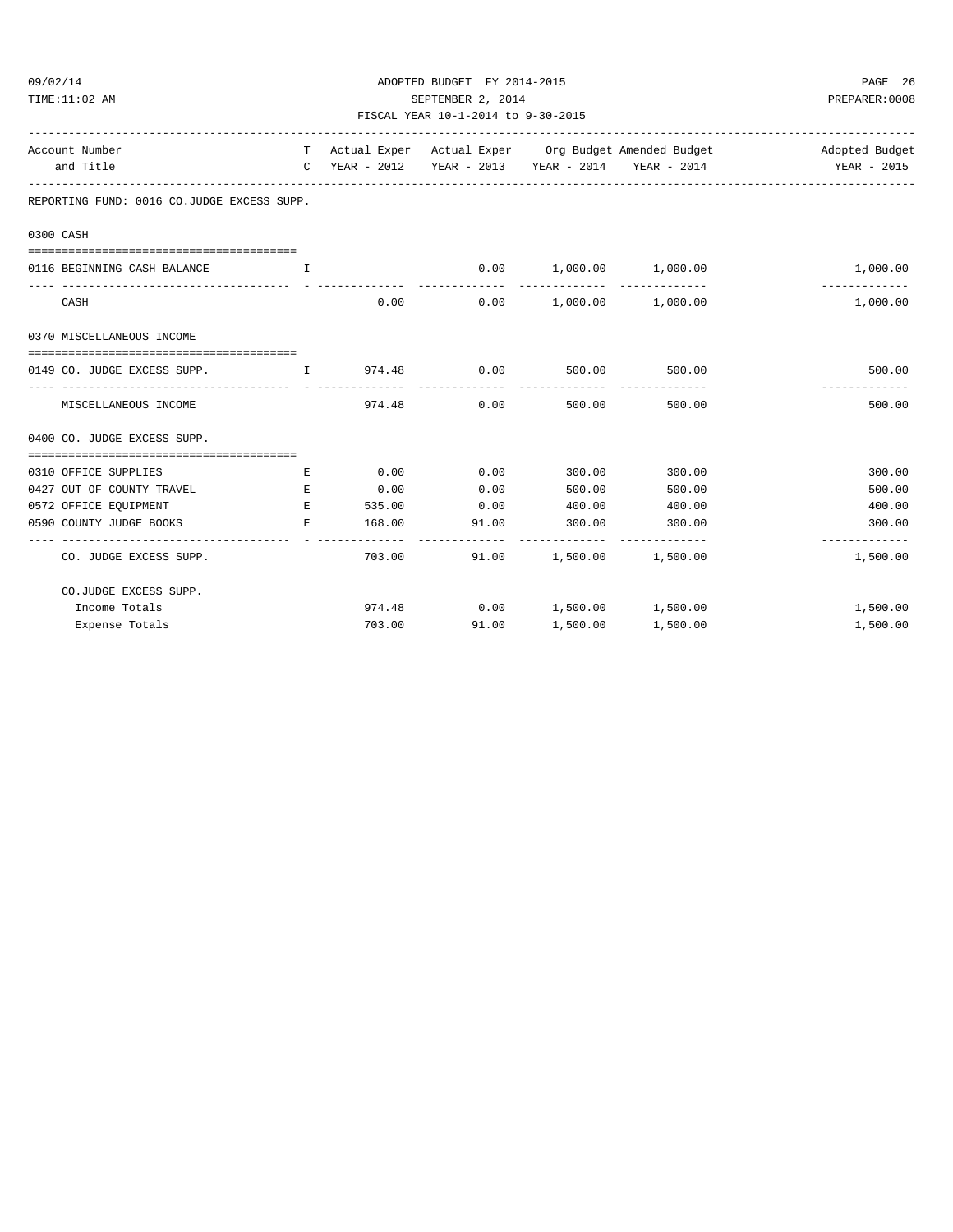| TIME:11:02 AM                                        |                                                                          | SEPTEMBER 2, 2014                  | PREPARER: 0008                                    |                                    |               |                           |
|------------------------------------------------------|--------------------------------------------------------------------------|------------------------------------|---------------------------------------------------|------------------------------------|---------------|---------------------------|
|                                                      |                                                                          | FISCAL YEAR 10-1-2014 to 9-30-2015 |                                                   |                                    |               |                           |
| Account Number                                       | T Actual Exper Actual Exper Org Budget Amended Budget And Adopted Budget |                                    |                                                   |                                    |               |                           |
| and Title                                            |                                                                          |                                    | C YEAR - 2012 YEAR - 2013 YEAR - 2014 YEAR - 2014 |                                    |               | YEAR - 2015               |
| REPORTING FUND: 0017 PROBATE JUDGES EDUCATION        |                                                                          |                                    |                                                   |                                    |               |                           |
| 0300 CASH                                            |                                                                          |                                    |                                                   |                                    |               |                           |
| 0117 BEGINNING CASH BALANCE                          | $\mathbf{I}$ . The set of $\mathbf{I}$                                   |                                    |                                                   | 0.00 500.00 500.00<br>------------ | ------------- | 1,000.00                  |
| CASH                                                 |                                                                          | 0.00                               | 0.00                                              | 500.00                             | 500.00        | -------------<br>1,000.00 |
| 0340 FEES OF OFFICE                                  |                                                                          |                                    |                                                   |                                    |               |                           |
| 0131 PROBATE JUDGES EDUCATION 1 518.90 690.00 600.00 |                                                                          |                                    | --------------                                    |                                    | 600.00        | 600.00                    |
| FEES OF OFFICE                                       |                                                                          |                                    | 518.90 690.00 600.00                              |                                    | 600.00        | -----------<br>600.00     |
| 0370 MISCELLANEOUS                                   |                                                                          |                                    |                                                   |                                    |               |                           |
| 0130 REFUNDS & MISCELLANEOUS                         |                                                                          |                                    | $I = 0.00$ 725.55 0.00                            |                                    | 0.00          | 0.00<br>-------------     |
| MISCELLANEOUS                                        |                                                                          |                                    | $0.00$ 725.55 0.00 0.00                           |                                    |               | 0.00                      |
| 0400 PROBATE JUDGES EDUCATION                        |                                                                          |                                    |                                                   |                                    |               |                           |
| 0427 OUT OF COUNTY TRAVEL                            |                                                                          |                                    | $E = 1,101.36$ $400.00$ $1,100.00$ $1,100.00$     |                                    |               | 1,600.00                  |
| PROBATE JUDGES EDUCATION                             |                                                                          |                                    | 1,101.36 400.00 1,100.00 1,100.00                 |                                    |               | ------------<br>1,600.00  |
| PROBATE JUDGES EDUCATION                             |                                                                          |                                    |                                                   |                                    |               |                           |
| Income Totals                                        |                                                                          |                                    | 518.90   1,415.55   1,100.00   1,100.00           |                                    |               | 1,600.00                  |

Expense Totals 1,100.00 1,101.36 400.00 1,100.00 1,100.00 1,100.00 1,600.00

09/02/14 ADOPTED BUDGET FY 2014-2015 PAGE 27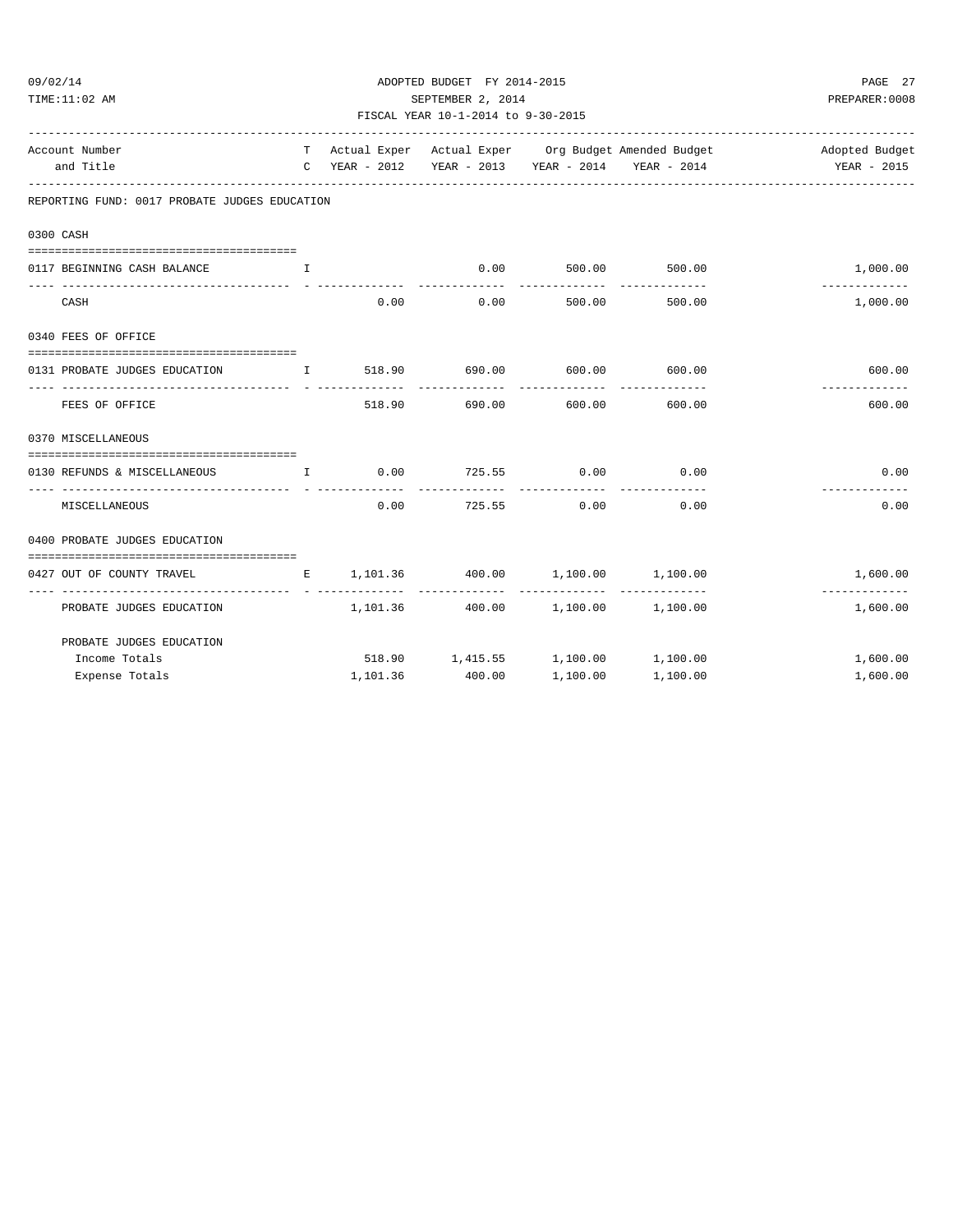| TIME:11:02 AM |                                                                                |                                                | SEPTEMBER 2, 2014 |                                                   | PREPARER: 0008             |                                                       |                               |  |  |  |
|---------------|--------------------------------------------------------------------------------|------------------------------------------------|-------------------|---------------------------------------------------|----------------------------|-------------------------------------------------------|-------------------------------|--|--|--|
|               | FISCAL YEAR 10-1-2014 to 9-30-2015                                             |                                                |                   |                                                   |                            |                                                       |                               |  |  |  |
|               | Account Number<br>and Title                                                    |                                                |                   | C YEAR - 2012 YEAR - 2013 YEAR - 2014 YEAR - 2014 |                            | T Actual Exper Actual Exper Org Budget Amended Budget | Adopted Budget<br>YEAR - 2015 |  |  |  |
|               | REPORTING FUND: 0018 CO.CLERK RECORD MNGMT.                                    |                                                |                   |                                                   |                            |                                                       |                               |  |  |  |
|               |                                                                                |                                                |                   |                                                   |                            |                                                       |                               |  |  |  |
|               | 0300 CASH                                                                      |                                                |                   |                                                   |                            |                                                       |                               |  |  |  |
|               | 0118 BEGINNING CASH BALANCE                                                    |                                                | I 0.00            | $0.00$ 39,596.82 39,596.82                        |                            |                                                       | 31,315.70                     |  |  |  |
|               | CASH                                                                           |                                                | 0.00              |                                                   | $0.00$ 39,596.82 39,596.82 | ------------ -------------                            | -------------<br>31, 315.70   |  |  |  |
|               | 0360 INTEREST EARNINGS                                                         |                                                |                   |                                                   |                            |                                                       |                               |  |  |  |
|               | 0100 INTEREST EARNINGS<br>$\mathbf{I}$ and $\mathbf{I}$ and $\mathbf{I}$       |                                                | 61.05             | 41.63 50.00                                       |                            | 50.00                                                 | 50.00                         |  |  |  |
|               | INTEREST EARNINGS                                                              |                                                | 61.05             | 41.63                                             | 50.00                      | 50.00                                                 | ----------<br>50.00           |  |  |  |
|               | 0370 MISCELLANEOUS INCOME                                                      |                                                |                   |                                                   |                            |                                                       |                               |  |  |  |
|               | 0130 REFUNDS & MISCELLANEOUS<br>$\mathbf{I}$ and $\mathbf{I}$ and $\mathbf{I}$ |                                                |                   | $0.00$ $0.00$ $0.00$ $0.00$ $0.00$                |                            |                                                       | 0.00                          |  |  |  |
|               | 0133 CO.CLERK PRESERVE REC FEE                                                 | $\mathbf{I}$ and $\mathbf{I}$ and $\mathbf{I}$ |                   | 52,395.79 59,984.33                               |                            | 50,000.00 50,000.00                                   | 50,000.00                     |  |  |  |
|               | MISCELLANEOUS INCOME                                                           |                                                |                   | 52,395.79 59,984.33                               |                            | 50,000.00 50,000.00                                   | -------------<br>50,000.00    |  |  |  |
|               | 0402 CO. CLERK RECORD MNGMT.                                                   |                                                |                   |                                                   |                            |                                                       |                               |  |  |  |
|               | 0103 SALARY ASSISTANT                                                          | $\mathbf{E}$                                   |                   | 31,927.74 32,885.58                               | 33,872.19                  | 33,872.19                                             | 34,888.36                     |  |  |  |
|               | 0107 SALARY TEMP/EXTRA                                                         | E                                              |                   | 1,376.10 6,390.54                                 | 6,700.36                   | 6,651.66                                              | 0.00                          |  |  |  |
|               | 0201 SOCIAL SECURITY TAXES                                                     | E                                              | 1,605.81          | 2,030.41                                          | 2,515.50                   | 2,515.50                                              | 2,180.52                      |  |  |  |
|               | 0202 GROUP HEALTH INSURANCE                                                    | E                                              | 6,731.64          | 7,446.94                                          | 7,860.00                   | 7,860.00                                              | 8,330.00                      |  |  |  |
|               | 0203 RETIREMENT                                                                | Е                                              | 3,361.95          | 4,107.93                                          | 4,479.21                   | 4,479.21                                              | 3,837.72                      |  |  |  |
|               | 0204 WORKERS COMPENSATION                                                      | $\mathbf{E}% _{0}$                             | 182.00            | 201.36                                            | 231.26                     | 279.96                                                | 223.28                        |  |  |  |
|               | 0205 MEDICARE TAX                                                              | Е                                              | 375.68            | 474.80                                            | 588.30                     | 588.30                                                | 505.82                        |  |  |  |
|               | 0310 OFFICE SUPPLIES                                                           | Е                                              | 725.44            | 597.28                                            | 800.00                     | 800.00                                                | 800.00                        |  |  |  |
|               | 0312 IMAGING SYSTEM                                                            | Е                                              | 21,000.00         | 21,000.00                                         | 21,000.00 21,000.00        |                                                       | 21,000.00                     |  |  |  |
|               | 0315 COPIER MAINTENANCE                                                        | Е                                              | 247.20            | 247.20                                            | 250.00                     | 250.00                                                | 250.00                        |  |  |  |
|               | 0420 TELEPHONE                                                                 | E                                              | 655.93            | 698.81                                            | 700.00                     | 700.00                                                | 700.00                        |  |  |  |
|               | 0437 DIGITAL IMAGING OF MICROFILM                                              | E                                              |                   | 18,000.00                                         | 0.00                       | 0.00                                                  | 0.00                          |  |  |  |
|               | 0453 COMPUTER SOFTWARE                                                         | Е                                              |                   | 0.00                                              | 3,650.00                   | 3,650.00                                              | 3,650.00                      |  |  |  |
|               | 0490 CO. CLERK MISCELLANEOUS                                                   | E                                              | 6,240.00          | 0.00                                              | 5,000.00                   | 4,918.40                                              | 5,000.00                      |  |  |  |
|               | 0574 COMPUTER EQUIPMENT<br>------------                                        | Ε                                              | 0.00              | 0.00                                              | 2,000.00                   | 2,081.60<br>-------------                             | 0.00<br>-------------         |  |  |  |
|               | CO. CLERK RECORD MNGMT.                                                        |                                                | 74,429.49         | 94,080.85                                         | 89,646.82                  | 89,646.82                                             | 81,365.70                     |  |  |  |
|               | CO. CLERK RECORD MNGMT.                                                        |                                                |                   |                                                   |                            |                                                       |                               |  |  |  |
|               | Income Totals                                                                  |                                                | 52,456.84         | 60,025.96                                         | 89,646.82                  | 89,646.82                                             | 81,365.70                     |  |  |  |
|               | Expense Totals                                                                 |                                                | 74,429.49         | 94,080.85                                         | 89,646.82                  | 89,646.82                                             | 81,365.70                     |  |  |  |

09/02/14 ADOPTED BUDGET FY 2014-2015 PAGE 28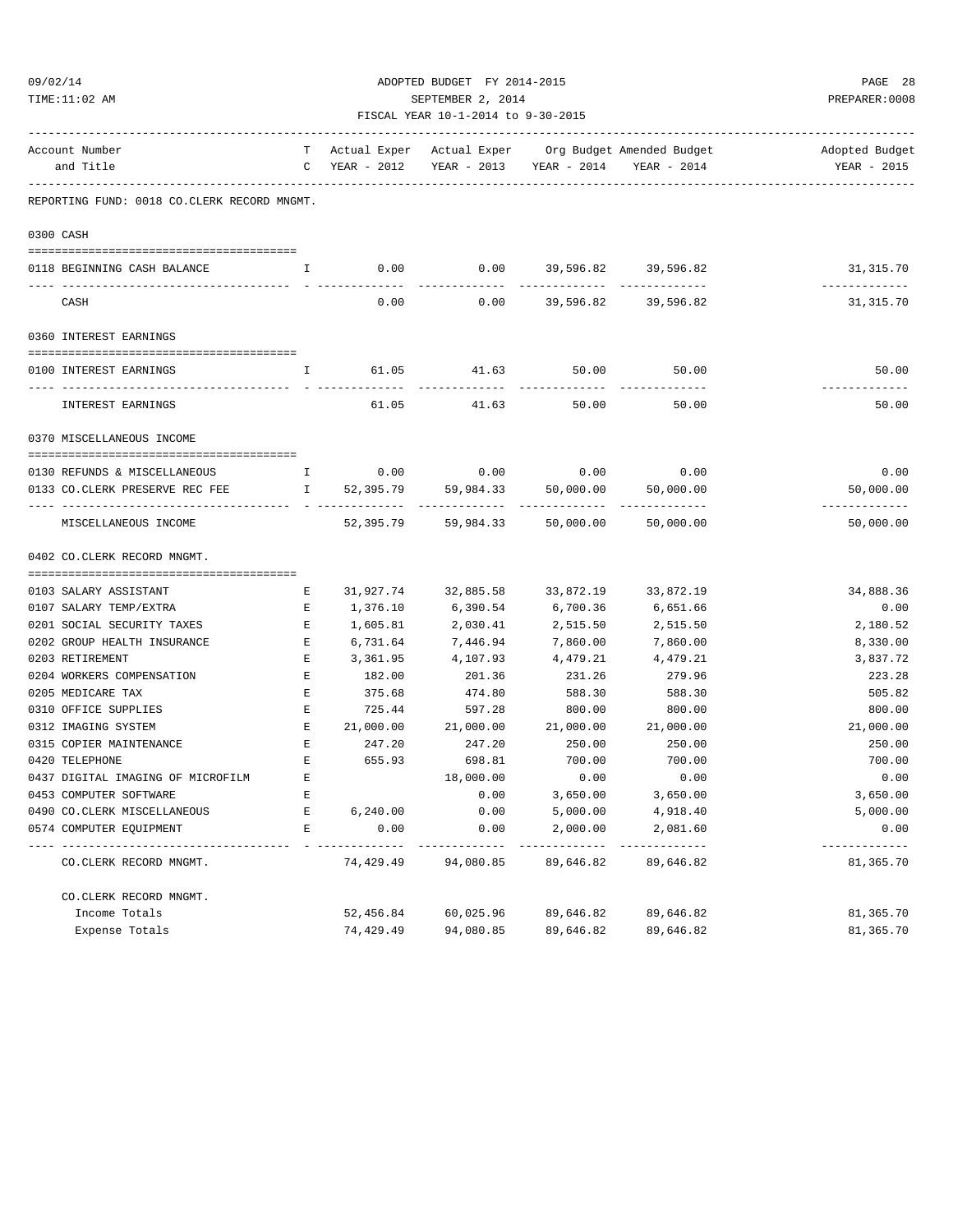| 02/14 |  |
|-------|--|
|       |  |

## 09/02/14 ADOPTED BUDGET FY 2014-2015 PAGE 29 TIME:11:02 AM SEPTEMBER 2, 2014 PREPARER:0008 FISCAL YEAR 10-1-2014 to 9-30-2015

| Account Number<br>and Title                  |                               | C YEAR - 2012 |                                            | YEAR - 2013 YEAR - 2014    | T Actual Exper Actual Exper Org Budget Amended Budget<br>YEAR - 2014 | Adopted Budget<br>YEAR - 2015 |
|----------------------------------------------|-------------------------------|---------------|--------------------------------------------|----------------------------|----------------------------------------------------------------------|-------------------------------|
| REPORTING FUND: 0019 DIST.CLK.RECORDS MNGMT. |                               |               |                                            |                            |                                                                      |                               |
| 0300 CASH                                    |                               |               |                                            |                            |                                                                      |                               |
|                                              |                               |               |                                            |                            |                                                                      |                               |
| 0119 BEGINNING CASH BALANCE                  | T.                            |               | 0.00                                       | -----------                | 2,000.00 2,000.00<br>-------------                                   | 8,000.00<br>------------      |
| CASH                                         |                               | 0.00          | 0.00                                       | 2,000.00 2,000.00          |                                                                      | 8,000.00                      |
| 0360 INTEREST EARNINGS                       |                               |               |                                            |                            |                                                                      |                               |
|                                              |                               |               |                                            |                            |                                                                      |                               |
| 0100 INTEREST EARNINGS                       | $\mathbf{I}$                  |               | $9.79$ $3.72$                              | 10.00                      | 10.00                                                                | 8.64                          |
| INTEREST EARNINGS                            |                               | 9.79          | 3.72                                       | 10.00                      | 10.00                                                                | 8.64                          |
| 0370 MISCELLEANEOUS INCOME                   |                               |               |                                            |                            |                                                                      |                               |
|                                              |                               |               |                                            |                            |                                                                      |                               |
| 0136 DIST.CLK.PRES.REC.FEE                   | $\mathbf{I}$ and $\mathbf{I}$ | 3,070.59      | 2,724.72<br>------------------------------ |                            | 3,000.00 3,000.00<br>______________                                  | 3,000.00<br>-------------     |
| MISCELLEANEOUS INCOME                        |                               | 3,070.59      |                                            | 2,724.72 3,000.00 3,000.00 |                                                                      | 3,000.00                      |
| 0450 DIST.CLERK REC. MNGMT.                  |                               |               |                                            |                            |                                                                      |                               |
| 0107 SALARY TEMP/EXTRA                       | $\mathbf E$                   | 0.00          | 0.00                                       | 0.00                       | 0.00                                                                 | 9,204.00                      |
| 0201 SOCIAL SECURITY TAXES                   | E                             | 0.00          | 0.00                                       | 0.00                       | 0.00                                                                 | 575.65                        |
| 0203 RETIREMENT                              | $\mathbf E$                   |               |                                            | 0.00                       | 0.00                                                                 | 1,016.12                      |
| 0204 WORKERS COMPENSATION                    | $\mathbf E$                   |               |                                            | 0.00                       | 0.00                                                                 | 58.91                         |
| 0205 MEDICARE TAX                            | E                             | 0.00          | 0.00                                       | 0.00                       | 0.00                                                                 | 118.96                        |
| 0310 OFFICE SUPPLIES                         | Е                             | 0.00          | 279.72                                     | 10.00                      | 10.00                                                                | 35.00                         |
| 0400 RECORDS STORAGE SHELVING                | E                             |               | 0.00                                       | 5,000.00                   | 4,609.51                                                             | 0.00                          |
| 0435 PRINTING                                | E                             | 0.00          | 0.00                                       | 0.00                       | 0.00                                                                 | 0.00                          |
| 0572 OFFICE EOUIPMENT                        | E.                            | 1,544.10      | 207.12                                     | 0.00                       | 390.49                                                               | 0.00<br>-----------           |
| DIST. CLERK REC. MNGMT.                      |                               | 1,544.10      | 486.84                                     | 5,010.00                   | 5,010.00                                                             | 11,008.64                     |
| DIST.CLK.RECORDS MNGMT.                      |                               |               |                                            |                            |                                                                      |                               |
| Income Totals                                |                               |               | 3,080.38 2,728.44 5,010.00                 |                            | 5,010.00                                                             | 11,008.64                     |
| Expense Totals                               |                               | 1,544.10      | 486.84                                     | 5,010.00                   | 5,010.00                                                             | 11,008.64                     |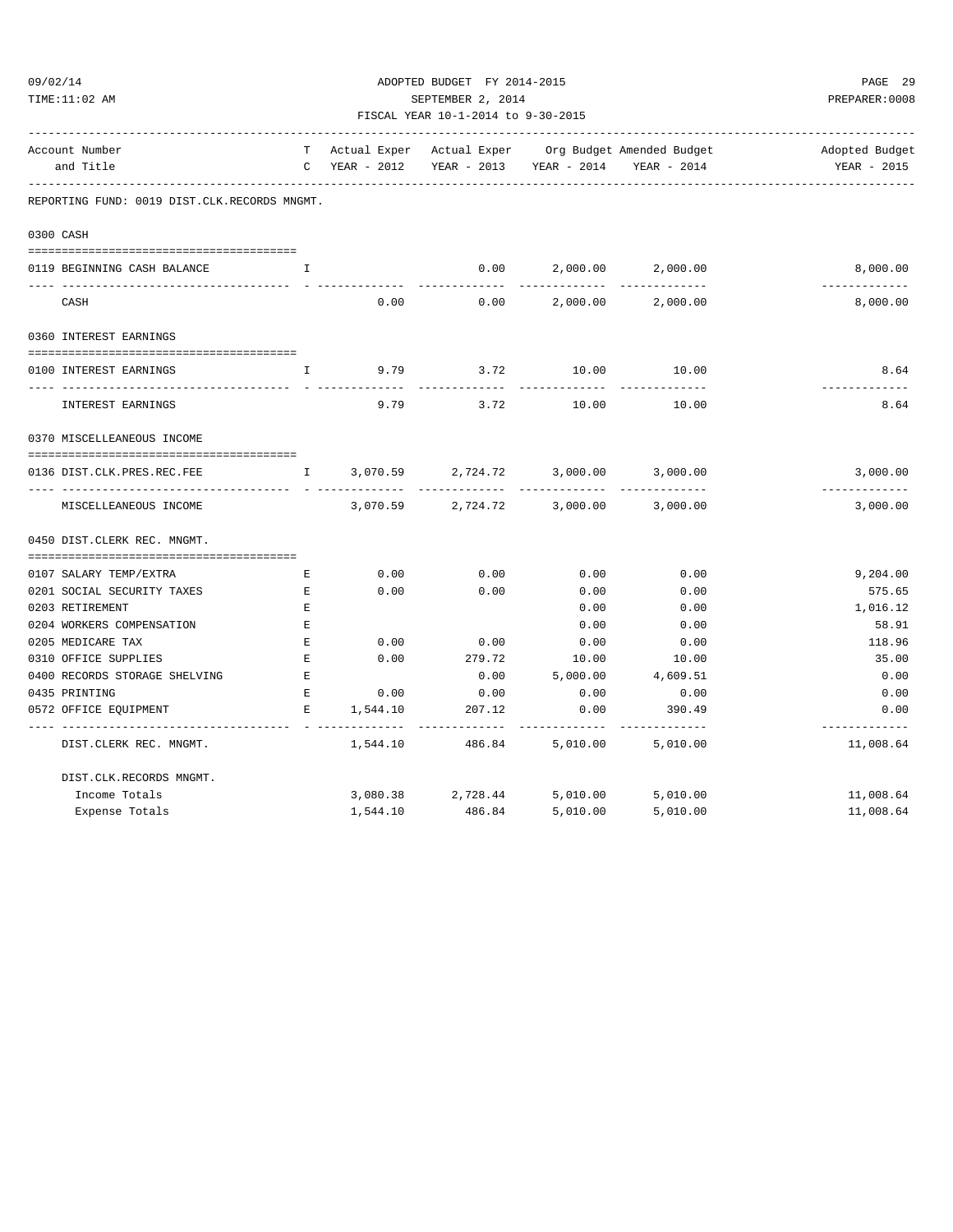| TIME:11:02 AM<br>SEPTEMBER 2, 2014<br>FISCAL YEAR 10-1-2014 to 9-30-2015 |                                                                 |             |                           |                                     | PREPARER:0008             |                            |
|--------------------------------------------------------------------------|-----------------------------------------------------------------|-------------|---------------------------|-------------------------------------|---------------------------|----------------------------|
| Account Number                                                           |                                                                 |             | Actual Exper Actual Exper |                                     | Org Budget Amended Budget | Adopted Budget             |
| and Title                                                                | C                                                               | YEAR - 2012 |                           | YEAR - 2013 YEAR - 2014 YEAR - 2014 | -----------------         | YEAR - 2015                |
| REPORTING FUND: 0020 COUNTY OFFICES REC.MNGMT.                           |                                                                 |             |                           |                                     |                           |                            |
| 0300 CASH                                                                |                                                                 |             |                           |                                     |                           |                            |
| 0120 BEGINNING CASH BALANCE                                              | $\mathbf{I}$                                                    |             | 0.00                      | 0.00                                | 0.00                      | 12,631.01                  |
| CASH                                                                     |                                                                 | 0.00        | 0.00                      | $- - - - -$                         | $0.00$ 0.00               | ------------<br>12,631.01  |
| 0360 INTEREST EARNINGS                                                   |                                                                 |             |                           |                                     |                           |                            |
| 0100 INTEREST EARNINGS                                                   | $\mathbf{I}$                                                    | 23.24       | 26.43                     | 30.00                               | 30.00                     | 40.00                      |
| -- ---------------<br>INTEREST EARNINGS                                  |                                                                 | 23.24       | 26.43                     | $- - - - - -$<br>30.00              | -------------<br>30.00    | -------------<br>40.00     |
| 0370 MISCELLENEOUS INCOME                                                |                                                                 |             |                           |                                     |                           |                            |
|                                                                          |                                                                 |             |                           |                                     |                           |                            |
| 0135 CO.OFFICE REC.MNGMT.FEE                                             | $\mathbf{I}$ and $\mathbf{I}$ and $\mathbf{I}$ and $\mathbf{I}$ | 16,250.85   | 20,659.21                 |                                     | 18,000.00 18,000.00       | 18,000.00                  |
| MISCELLENEOUS INCOME                                                     |                                                                 | 16,250.85   |                           | 20,659.21 18,000.00                 | 18,000.00                 | -------------<br>18,000.00 |
| 0449 COUNTY OFFICES REC.MNGMT.                                           |                                                                 |             |                           |                                     |                           |                            |
|                                                                          |                                                                 |             |                           |                                     |                           |                            |
| 0103 SALARY ASSISTANT                                                    | E                                                               | 0.00        | 0.00                      | 0.00                                | 0.00                      | 0.00                       |
| 0107 SALARY TEMP./EXTRA                                                  | E                                                               | 3,892.38    | 3,875.17                  | 4,466.90                            | 4,466.90                  | 6,901.37                   |
| 0201 SOCIAL SECURITY TAXES                                               | E                                                               | 241.28      | 240.19                    | 276.95                              | 271.59                    | 575.65                     |
| 0202 GROUP HEALTH INSURANCE                                              | E                                                               | 0.00        | 0.00                      | 0.00                                | 0.00                      | 0.00                       |
| 0203 RETIREMENT                                                          | E                                                               | 392.70      | 406.12                    | 493.15                              | 493.15                    | 1,016.12                   |
| 0204 WORKERS COMPENSATION                                                | $\mathbf E$                                                     | 22.92       | 25.38                     | 25.46                               | 30.82                     | 58.91                      |
| 0205 MEDICARE TAX                                                        | $F_{\rm c}$                                                     | 56.38       | 56.24                     | 64.77                               | 64.77                     | 118.96                     |
| 0310 OFFICE SUPPLIES                                                     | E                                                               | 0.00        | 479.67                    | 500.00                              | 500.00                    | 500.00                     |
| 0350 RECORDS DISPOSAL                                                    | $\mathbf{E}$                                                    |             |                           | 0.00                                | 900.00                    | 2,000.00                   |
| 0400 RECORDS STORAGE SHELVING                                            | $\mathbf{E}$ and $\mathbf{E}$                                   | 924.00      | 27.49 2,000.00            |                                     | 2,000.00                  | 2,000.00                   |
| 0460 EQUIPMENT RENTAL                                                    | $\mathbf{E}$                                                    | 0.00        | 0.00                      | 500.00                              | 500.00                    | 500.00                     |
| 0574 COMPUTER EQUIPMENT                                                  | E                                                               | 4,812.27    | 1,291.84                  | 9,702.77                            | 8,802.77                  | 17,000.00                  |
| COUNTY OFFICES REC.MNGMT.                                                |                                                                 | 10,341.93   | 6,402.10                  | 18,030.00                           | 18,030.00                 | -------------<br>30,671.01 |
| COUNTY OFFICES REC.MNGMT.                                                |                                                                 |             |                           |                                     |                           |                            |
| Income Totals                                                            |                                                                 | 16,274.09   | 20,685.64                 | 18,030.00                           | 18,030.00                 | 30,671.01                  |

Expense Totals 10,341.93 6,402.10 18,030.00 18,030.00 30,671.01

09/02/14 ADOPTED BUDGET FY 2014-2015 PAGE 30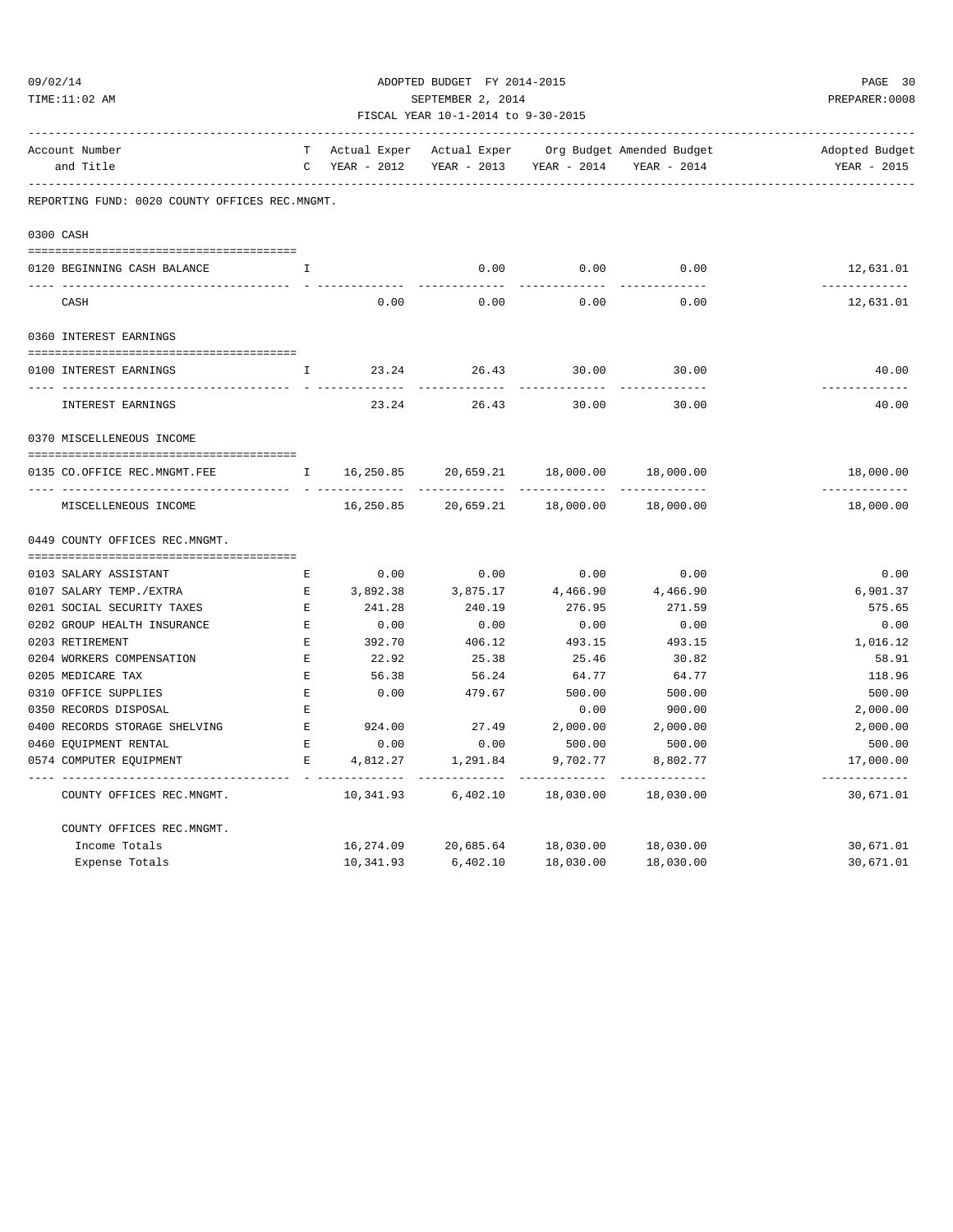## ADOPTED BUDGET FY 2014-2015 PAGE 31 TIME:11:02 AM SEPTEMBER 2, 2014 PREPARER:0008 FISCAL YEAR 10-1-2014 to 9-30-2015

| Account Number<br>and Title                                               |                                                                                                                                                                                                                                                                                                  | T Actual Exper<br>C YEAR - 2012 |                                                        | YEAR - 2013 YEAR - 2014 | Actual Exper Org Budget Amended Budget<br>YEAR - 2014 | Adopted Budget<br>YEAR - 2015 |
|---------------------------------------------------------------------------|--------------------------------------------------------------------------------------------------------------------------------------------------------------------------------------------------------------------------------------------------------------------------------------------------|---------------------------------|--------------------------------------------------------|-------------------------|-------------------------------------------------------|-------------------------------|
| REPORTING FUND: 0021 FANNIN CO. R & B #1 FUND                             |                                                                                                                                                                                                                                                                                                  |                                 |                                                        |                         |                                                       |                               |
| 0300 TOTAL REV/TRANSFERS                                                  |                                                                                                                                                                                                                                                                                                  |                                 |                                                        |                         |                                                       |                               |
| 0121 BEGINNING CASH BALANCE                                               |                                                                                                                                                                                                                                                                                                  |                                 | $I$ 0.00 0.00 0.00 89,920.54 89,920.54<br>. <u>.</u> . |                         | ------------ -------------                            | 85,000.00                     |
| TOTAL REV/TRANSFERS                                                       |                                                                                                                                                                                                                                                                                                  | 0.00                            |                                                        |                         | $0.00$ 89,920.54 89,920.54                            | ------------<br>85,000.00     |
| 0310 PROPERTY TAXES                                                       |                                                                                                                                                                                                                                                                                                  |                                 |                                                        |                         |                                                       |                               |
| 0110 CURRENT TAXES                                                        |                                                                                                                                                                                                                                                                                                  |                                 | I 339,720.34 337,580.96 344,189.00 344,189.00          |                         |                                                       | 352,041.09                    |
| 0120 DELINQUENT TAXES                                                     |                                                                                                                                                                                                                                                                                                  | 1 7,903.41 12,001.48            |                                                        | 8,000.00                | 8,000.00                                              | 9,000.00<br>-------------     |
| PROPERTY TAXES                                                            |                                                                                                                                                                                                                                                                                                  |                                 | 347,623.75 349,582.44 352,189.00 352,189.00            |                         |                                                       | 361,041.09                    |
| 0318 OTHER TAXES                                                          |                                                                                                                                                                                                                                                                                                  |                                 |                                                        |                         |                                                       |                               |
| 0120 PAY N LIEU TAX/GRASSLAND                                             | $\mathbf{I}$ and $\mathbf{I}$ and $\mathbf{I}$ and $\mathbf{I}$ and $\mathbf{I}$ and $\mathbf{I}$ and $\mathbf{I}$ and $\mathbf{I}$ and $\mathbf{I}$ and $\mathbf{I}$ and $\mathbf{I}$ and $\mathbf{I}$ and $\mathbf{I}$ and $\mathbf{I}$ and $\mathbf{I}$ and $\mathbf{I}$ and $\mathbf{I}$ and | 995.90                          |                                                        |                         | 2,139.40 1,000.00 1,000.00                            | 1,400.00                      |
| 0121 PAY N LIEU TAX/UTRWD                                                 |                                                                                                                                                                                                                                                                                                  | $1$ 2, 261.17                   | 0.00                                                   | 2,000.00                | 2,000.00                                              | 0.00                          |
| 0160 SALES TAX REVENUES                                                   |                                                                                                                                                                                                                                                                                                  | $I = 33,994.27$                 | 32,141.78                                              |                         | 31,000.00 31,000.00                                   | 33,170.98<br>-------------    |
| OTHER TAXES                                                               |                                                                                                                                                                                                                                                                                                  |                                 | 37, 251.34 34, 281.18 34, 000.00 34, 000.00            |                         |                                                       | 34,570.98                     |
| 0321 FEES OF TAX COLLECTOR                                                |                                                                                                                                                                                                                                                                                                  |                                 |                                                        |                         |                                                       |                               |
| 0200 CAR REGISTRATION/SALES TAX 1 91,827.76 90,553.17 90,000.00 90,000.00 |                                                                                                                                                                                                                                                                                                  |                                 |                                                        |                         |                                                       | 90,000.00                     |
| 0300 COUNTY'S ADDITIONAL \$10                                             |                                                                                                                                                                                                                                                                                                  |                                 | I 70,804.43 70,691.64 60,000.00 60,000.00              |                         |                                                       | 60,000.00                     |
| 0301 CAR SALES TAX                                                        |                                                                                                                                                                                                                                                                                                  | 0.00                            | 0.00<br>____________                                   | 0.00<br>-------------   | 0.00                                                  | 0.00<br>-----------           |
| FEES OF TAX COLLECTOR                                                     |                                                                                                                                                                                                                                                                                                  |                                 | 162,632.19   161,244.81   150,000.00   150,000.00      |                         |                                                       | 150,000.00                    |
| 0330 GRANTS                                                               |                                                                                                                                                                                                                                                                                                  |                                 |                                                        |                         |                                                       |                               |
| 0200 FEMA GRANT                                                           | $\mathbf{I}$                                                                                                                                                                                                                                                                                     | 0.00                            | 0.00                                                   | 0.00                    | 0.00                                                  | 0.00                          |
| 0220 CETRZ GRANT                                                          | Ι.                                                                                                                                                                                                                                                                                               |                                 |                                                        | 0.00                    | 55,752.25                                             | 0.00                          |
| 0400 NAT. RES. CONS. SERV. GRANT                                          | $\mathbb{I}$                                                                                                                                                                                                                                                                                     | 0.00                            | 0.00                                                   | 0.00                    | 0.00                                                  | 0.00                          |
| 0600 TDRA GRANT                                                           | $\mathbf I$                                                                                                                                                                                                                                                                                      | 0.00                            | 0.00                                                   | 0.00                    | 0.00                                                  | 0.00                          |
| GRANTS                                                                    |                                                                                                                                                                                                                                                                                                  | 0.00                            | 0.00                                                   | 0.00                    | 55,752.25                                             | 0.00                          |
| 0350 FINES                                                                |                                                                                                                                                                                                                                                                                                  |                                 |                                                        |                         |                                                       |                               |
| 0403 COUNTY CLERK FINES                                                   | I.                                                                                                                                                                                                                                                                                               |                                 | 16,602.35 18,627.29                                    | 13,500.00               | 13,500.00                                             | 13,000.00                     |
| 0450 DISTRICT CLERK FINES                                                 | $\mathbf{I}$                                                                                                                                                                                                                                                                                     | 13,715.52                       | 18,125.96                                              | 13,500.00               | 13,500.00                                             | 13,500.00                     |
| 0455 J. P. #1 FINES                                                       | $\mathbb{I}$                                                                                                                                                                                                                                                                                     | 11,227.31                       | 10,664.67                                              | 11,000.00               | 11,000.00                                             | 10,000.00                     |
| 0456 J. P. #2 FINES                                                       | $\mathbf{I}$                                                                                                                                                                                                                                                                                     | 1,385.96                        | 1,513.11                                               | 1,800.00                | 1,800.00                                              | 1,300.00                      |
| 0457 J. P. #3 FINES                                                       | $\mathbf{I}$                                                                                                                                                                                                                                                                                     | 655.97                          | 777.53                                                 | 700.00                  | 700.00<br>------------                                | 800.00<br>----------          |
| FINES                                                                     |                                                                                                                                                                                                                                                                                                  | 43,587.11                       | 49,708.56                                              | 40,500.00               | 40,500.00                                             | 38,600.00                     |
| 0360 INTEREST EARNINGS                                                    |                                                                                                                                                                                                                                                                                                  |                                 |                                                        |                         |                                                       |                               |
| 0100 INTEREST EARNINGS                                                    | I.                                                                                                                                                                                                                                                                                               | ----------                      | 234.82 115.94<br>------------                          | 200.00<br>------------  | 200.00<br>---------                                   | 175.00<br>-----------         |
| INTEREST EARNINGS                                                         |                                                                                                                                                                                                                                                                                                  | 234.82                          | 115.94                                                 | 200.00                  | 200.00                                                | 175.00                        |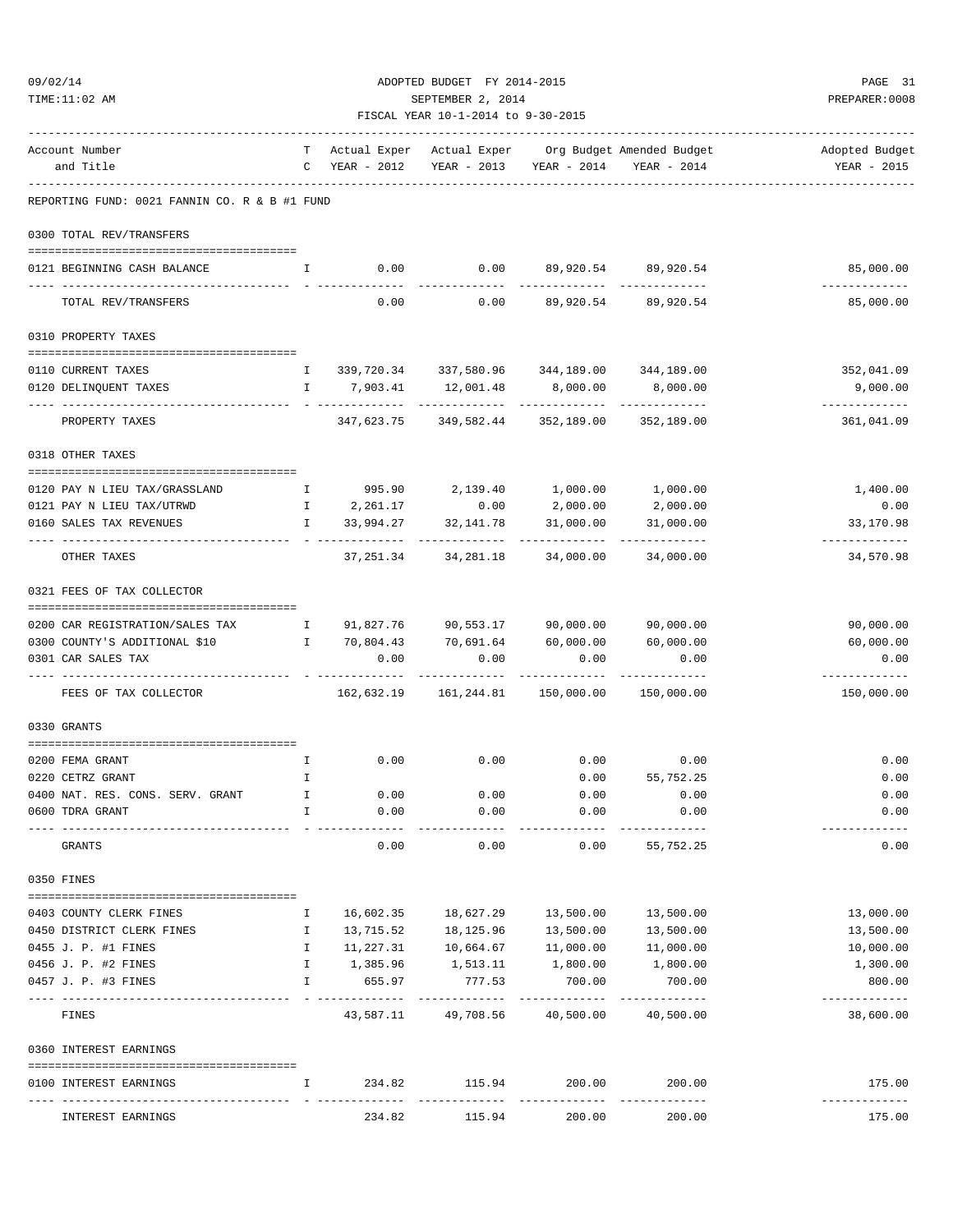| TIME:11:02 AM                                                        |              | SEPTEMBER 2, 2014<br>FISCAL YEAR 10-1-2014 to 9-30-2015 | PREPARER:0008                                     |                       |                                                       |                               |
|----------------------------------------------------------------------|--------------|---------------------------------------------------------|---------------------------------------------------|-----------------------|-------------------------------------------------------|-------------------------------|
| Account Number<br>and Title                                          |              |                                                         | C YEAR - 2012 YEAR - 2013 YEAR - 2014 YEAR - 2014 |                       | T Actual Exper Actual Exper Org Budget Amended Budget | Adopted Budget<br>YEAR - 2015 |
| REPORTING FUND: 0021 FANNIN CO. R & B #1 FUND                        |              |                                                         |                                                   |                       |                                                       |                               |
| 0364 SALE OF EQUIPMENT                                               |              |                                                         |                                                   |                       |                                                       |                               |
| 0162 LAND/BUILDING                                                   | $\mathbb{I}$ |                                                         | $0.00$ 0.00                                       |                       | $0.00$ 0.00                                           | 0.00                          |
| 0163 SALE OF EQUIPMENT                                               | $\mathbf{I}$ |                                                         | $0.00$ $44,650.00$                                | 0.00                  | 0.00                                                  | 5,000.00                      |
| SALE OF EQUIPMENT                                                    |              | 0.00                                                    | -------------<br>44,650.00                        | -------------<br>0.00 | 0.00                                                  | .<br>5,000.00                 |
| 0370 MISCELLANEOUS REVENUES                                          |              |                                                         |                                                   |                       |                                                       |                               |
|                                                                      |              |                                                         |                                                   |                       |                                                       |                               |
| 0100 PROPERTY LEASE                                                  | $\mathbf{I}$ |                                                         | $0.00$ $0.00$ $0.00$ $0.00$                       |                       | 0.00                                                  | 0.00                          |
| 0120 STATE LATERAL ROAD                                              |              |                                                         | I 8,915.03 9,162.59                               | 9,000.00              | 9,000.00                                              | 9,500.00                      |
| 0125 TDT. WEIGHT FEES                                                |              |                                                         | 10,315.97 14,190.15                               | 16,000.00             | 16,000.00                                             | 18,000.00                     |
| 0130 REFUNDS & MISCELLANEOUS                                         |              | I 515.00                                                | 4,485.41<br>0.00                                  | 0.00                  | 0.00                                                  | 0.00                          |
| 0140 PROCEEDS OF LOAN<br>0145 REIMBURSEMENT OF MATERIALS 1 13,967.55 | $\mathbf{I}$ | 0.00                                                    | 9,846.26                                          | 0.00<br>12,558.97     | 0.00<br>12,558.97                                     | 0.00<br>10,000.00             |
| MISCELLANEOUS REVENUES                                               |              |                                                         | 33, 713.55 37, 684.41 37, 558.97 37, 558.97       |                       |                                                       | .<br>37,500.00                |
| 0509 CONTINGENCY                                                     |              |                                                         |                                                   |                       |                                                       |                               |
| 0475 CONTINGENCY                                                     | E            |                                                         | 0.00<br>0.00                                      | 0.00                  | 0.00                                                  | 0.00                          |
|                                                                      |              |                                                         | -----------                                       | ------------          | ------------                                          |                               |
| CONTINGENCY                                                          |              | 0.00                                                    | 0.00                                              | 0.00                  | 0.00                                                  | 0.00                          |
| 0621 ROAD & BRIDGE 1                                                 |              |                                                         |                                                   |                       |                                                       |                               |
|                                                                      |              |                                                         |                                                   |                       |                                                       |                               |
| 0100 COMPENSATION PAY                                                | Е            | 0.00                                                    | 125.08                                            | 0.00                  | 0.00                                                  | 0.00                          |
| 0101 SALARY ELECTED OFFICIAL B E 45,676.28                           |              |                                                         | 47,046.74                                         |                       | 48, 458.07 48, 458.07                                 | 49,911.81                     |
| 0105 SALARY SECRETARY                                                | E            | 0.00                                                    | 0.00                                              | 0.00                  | 0.00                                                  | 0.00                          |
| 0106 SALARY PRECINCT EMPLOYEES                                       | $\mathbf{E}$ |                                                         | 171,993.41 167,969.54                             | 151,239.07            | 148,761.41                                            | 155,776.24                    |
| 0107 REGULAR-TEMP. PART-TIME                                         |              | E 0.00                                                  | 0.00                                              | 0.00                  | 0.00                                                  | 0.00                          |
| 0108 SALARY-FOREMAN                                                  | E            |                                                         | 34,096.40 35,119.24 36,172.73 36,172.73           |                       |                                                       | 37,257.91                     |
| TOTAL SALARIES                                                       |              | 251,766.09                                              | 250,260.60                                        | 235,869.87            | 233,392.21                                            | 242,945.96                    |
| 0201 SOCIAL SECURITY TAXES                                           | Е            | 15,102.45                                               | 14,808.66                                         | 14,623.93             | 14,623.93                                             | 15,099.85                     |
| 0202 GROUP HEALTH INSURANCE                                          | Ε            | 53, 575.20                                              | 56,600.42                                         | 55,020.00             | 55,020.00                                             | 58,310.00                     |
| 0203 RETIREMENT                                                      | E            | 25,403.30                                               | 26, 166.63                                        | 26,040.03             | 26,040.03                                             | 26,724.06                     |
| 0204 WORKERS' COMPENSATION                                           | E            | 10,927.72                                               | 12,204.58                                         | 10,791.30             | 12,014.96                                             | 11,148.58                     |
| 0205 MEDICARE TAX                                                    | E            | 3,531.74                                                | 3,463.76                                          | 3,420.11              | 3,420.11                                              | 3,531.42                      |
| 0206 UNEMPLOYMENT EXPENSE                                            | E            | 0.00                                                    | 0.00                                              | 0.00                  | 0.00                                                  | 0.00                          |
| TOTAL EMPLOYEE BENEFITS                                              |              | 108,540.41                                              | 113,244.05                                        | 109,895.37            | 111, 119.03                                           | 114,813.91                    |
| 0314 EMPLOYEE PHYSICALS                                              | E            | 0.00                                                    | 0.00                                              | 200.00                | 200.00                                                | 200.00                        |
| 0340 SHOP SUPPLIES<br>0341 R & B MAT. ROCK & GRAVEL                  | E<br>E       | 3,013.57<br>69,875.94                                   | 2,912.37<br>70,345.91                             | 3,500.00<br>91,087.50 | 3,500.00<br>91,087.50                                 | 3,000.00<br>88,730.60         |
|                                                                      |              |                                                         |                                                   |                       |                                                       |                               |

0342 R & B MAT. CULVERTS E 13,744.22 17,379.00 20,000.00 20,000.00 20,000.00 0343 R & B MAT. HARDWRE & LUMB  $E = 531.97$  2,253.19  $4,000.00$  3,320.40 2,000.00 2,000.00 0344 R & B MAT ASPHALT /RD OIL B 29,078.45 42,218.56 46,500.00 46,500.00 46,500.00 46,500.00 0345 CHEMICALS E 0.00 0.00 0.00 0.00 0.00 0346 CETRZ EXPENDITURES E 1 E 2000 E 2000 E 2000 E 2000 E 2000 E 2000 E 2000 E 2000 E 2000 E 2000 E 2000 E 200 0350 DEBRIS REMOVAL E 0.00 0.00 0.00 0.00 0.00 TOTAL R&B MATERIAL 116,244.15 135,109.03 165,287.50 221,610.15 160,430.60 0400 LEGAL FEES E 0.00 0.00 0.00 0.00 0.00 0420 UTILITY TELEPHONE  $E$  444.64 493.76 600.00 600.00 600.00 600.00 600.00 0421 CELL PHONE ALLOWANCE E 600.00 600.00 600.00 600.00 600.00 0423 INTERNET SERVICE E 0.00 0.00 969.40

09/02/14 ADOPTED BUDGET FY 2014-2015 PAGE 32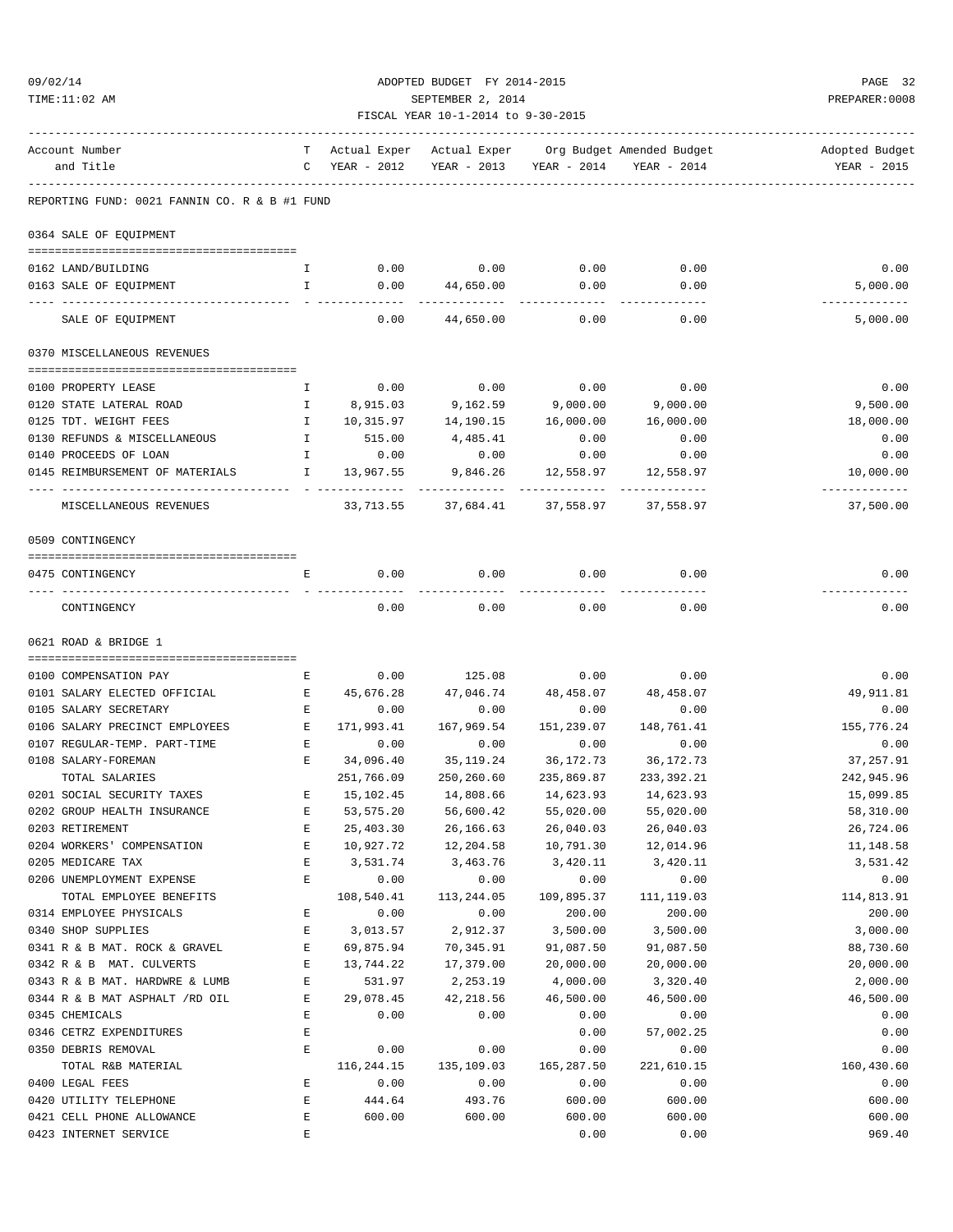## 09/02/14 ADOPTED BUDGET FY 2014-2015 PAGE 33 TIME:11:02 AM SEPTEMBER 2, 2014 PREPARER:0008 FISCAL YEAR 10-1-2014 to 9-30-2015

| Account Number                                                   | T.                                                                                             |                |                                                 |                | Actual Exper Actual Exper Org Budget Amended Budget | Adopted Budget              |
|------------------------------------------------------------------|------------------------------------------------------------------------------------------------|----------------|-------------------------------------------------|----------------|-----------------------------------------------------|-----------------------------|
| and Title                                                        |                                                                                                | C YEAR - 2012  |                                                 |                | YEAR - 2013 YEAR - 2014 YEAR - 2014                 | YEAR - 2015                 |
|                                                                  |                                                                                                |                |                                                 |                |                                                     |                             |
| REPORTING FUND: 0021 FANNIN CO. R & B #1 FUND                    |                                                                                                |                |                                                 |                |                                                     |                             |
| 0427 OUT OF COUNTY TRAVEL                                        | E                                                                                              | 975.55         | 734.02                                          | 1,500.00       | 1,500.00                                            | 1,500.00                    |
| 0430 BIDS, NOTICES & PERMITS                                     | $\mathbf{E}$                                                                                   | 649.50         | 614.28                                          | 800.00         | 800.00                                              | 800.00                      |
| 0435 PRINTING                                                    | E                                                                                              | 24.00          | 0.00                                            | 100.00         | 100.00                                              | 100.00                      |
| 0440 UTILITY ELECTRICITY                                         | $\mathbf{E}$                                                                                   | 1,379.43       | 1,440.90                                        | 2,300.00       | 2,300.00                                            | 2,300.00                    |
| 0442 UTILITY WATER                                               | E                                                                                              | 204.49         | 205.06                                          | 300.00         | 300.00                                              | 300.00                      |
| 0443 TRASH DUMPSTER PICKUP                                       | E                                                                                              | 888.09         | 924.00                                          | 1,200.00       | 1,200.00                                            | 1,200.00                    |
| 0447 REPEATER SERVICE CONTRACT                                   | Е                                                                                              |                | 0.00                                            | 558.97         | 558.97                                              | 575.73                      |
| 0450 R & M BUILDING                                              | $\mathbf{E}% _{t}\left  \mathbf{1}\right\rangle =\mathbf{1}_{t}\left  \mathbf{1}\right\rangle$ | 215.00         | 15.00                                           | 300.00         | 300.00                                              | 300.00                      |
| 0453 COMPUTER SOFTWARE                                           | $\mathbf E$                                                                                    |                | 0.00                                            | 912.50         | 912.50                                              | 912.50                      |
| 0457 R & M MACHINERY GAS & OIL                                   | Е                                                                                              | 50,806.47      | 55,725.40                                       | 51,000.00      | 51,000.00                                           | 51,000.00                   |
| 0458 R & M MACHINERY PARTS                                       | E                                                                                              | 25,015.82      | 31,183.93                                       | 30,000.00      | 30,000.00                                           | 30,000.00                   |
| 0459 R & M MACH. TIRES & TUBES                                   | E                                                                                              | 2,776.00       | 6,280.28                                        | 10,000.00      | 10,000.00                                           | 10,000.00                   |
| 0460 EQUIPMENT RENTAL/LEASE<br>$\mathbf{E}$ and $\mathbf{E}$     |                                                                                                | 0.00           | 0.00                                            | 0.00           | 0.00                                                | 0.00                        |
| 0480 BOND                                                        | $\mathbf{E}$                                                                                   | 37.50          | 215.50                                          | 37.50          | 37.50                                               | 0.00                        |
| 0482 INSURANCE                                                   | $\mathbf{E}$                                                                                   | 4,151.85       | 4,359.60                                        | 4,500.00       | 5,179.60                                            | 4,500.00                    |
| 0485 PRISONER SUPPLIES                                           | Е                                                                                              | 550.40         | 0.00                                            | 0.00           | 0.00                                                | 0.00                        |
| 0488 FANNIN RURAL RAIL DISTRICT<br>$\mathbf{E}$ and $\mathbf{E}$ |                                                                                                | 0.00           | 0.00                                            | 0.00           | 0.00                                                | 0.00                        |
| 0490 MISCELLANEOUS                                               | E                                                                                              | 106.02         | 328.11                                          | 1,000.00       | 1,000.00                                            | 1,000.00                    |
| 0491 SOIL & WATER CONSERVATION                                   | Е                                                                                              | 250.00         | 250.00                                          | 250.00         | 250.00                                              | 250.00                      |
| 0492 TDRA FLOOD CASH MATCH                                       | Е                                                                                              | 0.00           | 0.00                                            | 0.00           | 0.00                                                | 0.00                        |
| 0494 FLOOD CONTROL SITE MAINTENANCE                              | Е                                                                                              | 5,000.00       | 5.000.00                                        | 5,000.00       | 5,000.00                                            | 5,000.00                    |
| 0495 PIPELINE SALES TAX REIMBURSEMENT                            | Е                                                                                              | 0.00           | 0.00                                            | 0.00           | 0.00                                                | 0.00                        |
| 0496 TCOG HAZARDOUS WASTEMATCH                                   | Е                                                                                              | 0.00           | 479.89                                          | 1,250.00       | 1,250.00                                            | 0.00                        |
| TOTAL SER.& OTHER CHARGES                                        |                                                                                                | 94,074.76      | 108,849.73                                      | 112,208.97     | 112,888.57                                          | 111,907.63                  |
| 0570 COMPUTER EQUIPMENT                                          | Е                                                                                              |                |                                                 | 0.00           | 0.00                                                | 300.00                      |
| 0571 PURCHASE OF MACH./EQUIP.                                    | $\mathbf{E}$                                                                                   | 89,950.00      | 44,000.00                                       | 69,000.00      | 69,000.00                                           | 69,000.00                   |
| 0573 RADIO EQUIPMENT                                             | E                                                                                              | 0.00           | 5,759.80                                        | 0.00           | 0.00                                                | 0.00                        |
| 0575 LAND AND BUILDING                                           | E                                                                                              | 0.00           | 0.00                                            | 0.00           | 0.00                                                | 0.00                        |
| CAPITAL OUTLAY                                                   |                                                                                                | 89,950.00      | 49,759.80                                       | 69,000.00      | 69,000.00                                           | 69,300.00                   |
| 0630 NOTE PAYMENT                                                | $\mathbf{E}$                                                                                   | 0.00           | 0.00                                            | 0.00           | 0.00                                                | 0.00                        |
| 0670 NOTE PAYMENT-INTEREST                                       | E                                                                                              | 0.00           | 0.00                                            | 0.00           | 0.00                                                | 0.00                        |
| 0695 SURVEYING                                                   | Е                                                                                              | 0.00           | 0.00                                            | 0.00           | 0.00                                                | 0.00                        |
| -- ------------<br>ROAD & BRIDGE 1                               |                                                                                                |                | 660, 575.41 657, 223.21 692, 261.71 748, 009.96 |                | ------------- --------------                        | -------------<br>699,398.10 |
| 0625 ADMINISTRATIVE OFFICE R&B #1                                |                                                                                                |                |                                                 |                |                                                     |                             |
| 0105 SALARY SECRETARY                                            | Е                                                                                              | 7,523.10       | 7,748.78                                        | 7,981.27       | 7,981.27                                            | 8,220.70                    |
| 0201 SOCIAL SECURITY TAXES                                       | Е                                                                                              | 352.90         | 363.28                                          | 494.84         | 494.84                                              | 509.68                      |
| 0202 GROUP HEALTH INSURANCE                                      | Е                                                                                              | 1,682.88       | 1,861.40                                        | 1,965.00       | 1,965.00                                            | 2,082.50                    |
| 0203 RETIREMENT                                                  | E                                                                                              | 758.84         | 810.62                                          | 881.13         | 881.13                                              | 904.28                      |
| 0204 WORKERS' COMPENSATION                                       | E                                                                                              | 42.88          | 47.44                                           | 51.08          | 55.08                                               | 52.61                       |
| 0205 MEDICARE TAX                                                | E                                                                                              | 82.70          | 84.80                                           | 115.73         | 115.73                                              | 119.20                      |
| 0310 OFFICE SUPPLIES                                             | E                                                                                              | 47.14          | 17.80                                           | 100.00         | 100.00                                              | 100.00                      |
| 0311 POSTAL EXPENSES                                             | E                                                                                              |                |                                                 |                |                                                     |                             |
| 0353 COMPUTER EXPENSE                                            | E                                                                                              | 0.00<br>693.81 | 0.00<br>335.00                                  | 0.00<br>500.00 | 0.00<br>500.00                                      | 0.00<br>500.00              |
|                                                                  | E                                                                                              | 0.00           |                                                 |                |                                                     |                             |
| 0427 OUT OF COUNTY TRAVEL                                        |                                                                                                |                | 0.00                                            | 0.00           | 0.00                                                | 0.00                        |
| 0480 BOND                                                        | E                                                                                              |                | 0.00                                            | 17.75          | 17.75                                               | 0.00                        |
| 0572 OFFICE EQUIPMENT                                            | Е<br>E                                                                                         | 0.00           | 0.00<br>0.00                                    | 0.00           | 0.00                                                | 0.00<br>0.00                |
| 0574 COMPUTER EQUIPMENT                                          |                                                                                                | 0.00           |                                                 | 0.00           | 0.00<br>$- - - - - -$                               | ------------                |
|                                                                  |                                                                                                |                |                                                 |                |                                                     |                             |

ADMINISTRATIVE OFFICE R&B #1  $11,184.25$   $11,269.12$   $12,106.80$   $12,110.80$   $12,106.80$   $12,106.80$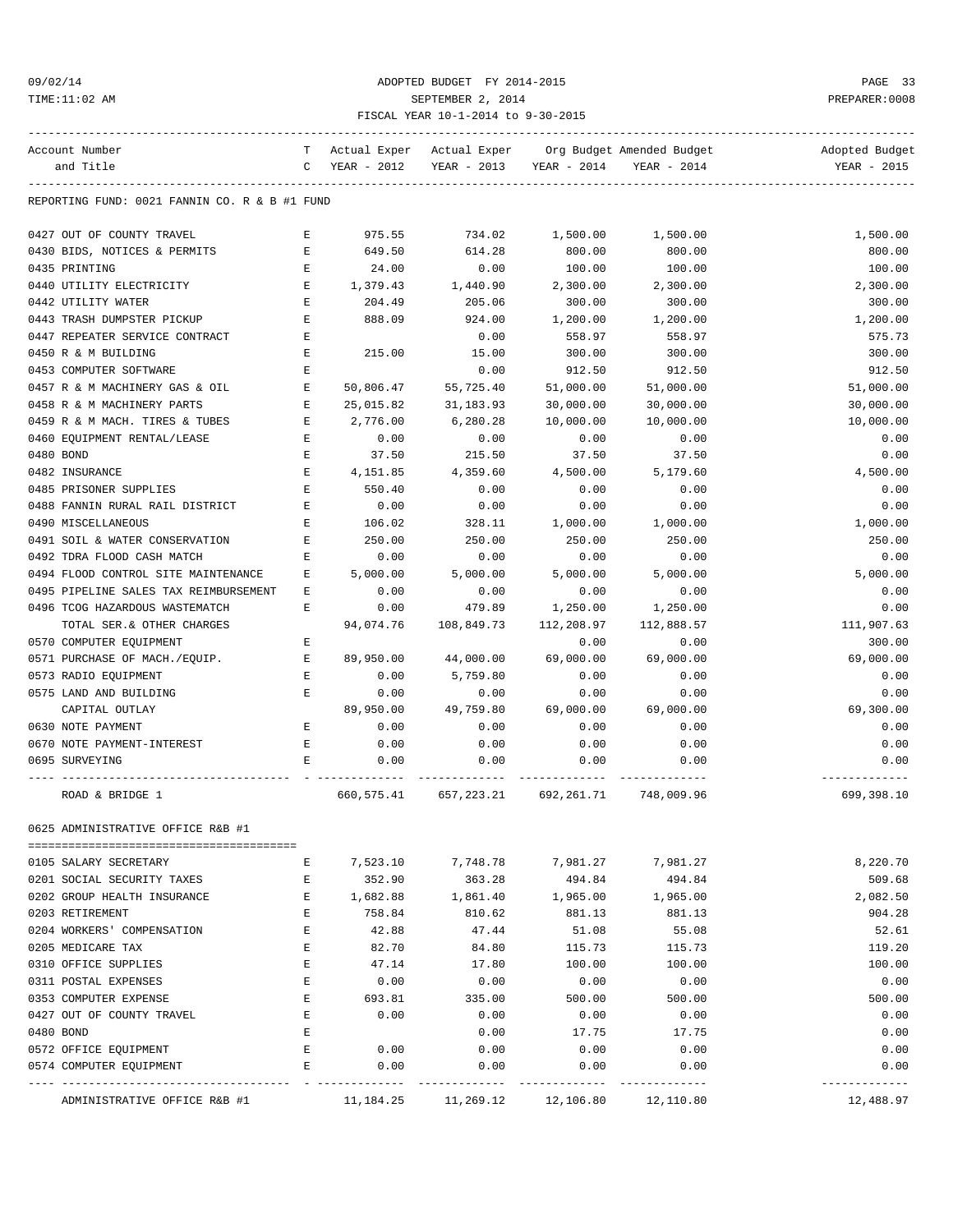09/02/14 ADOPTED BUDGET FY 2014-2015 PAGE 34 TIME:11:02 AM SEPTEMBER 2, 2014 PREPARER:0008 FISCAL YEAR 10-1-2014 to 9-30-2015

# ------------------------------------------------------------------------------------------------------------------------------------ Account Number T Actual Exper Actual Exper Org Budget Amended Budget Adopted Budget

| and Title                                     | C YEAR - 2012 YEAR - 2013 YEAR - 2014 YEAR - 2014 |  | YEAR - 2015 |
|-----------------------------------------------|---------------------------------------------------|--|-------------|
| REPORTING FUND: 0021 FANNIN CO. R & B #1 FUND |                                                   |  |             |

| FANNIN CO. R & B #1 FUND |            |            |            |            |            |
|--------------------------|------------|------------|------------|------------|------------|
| Income Totals            | 625,042.76 | 677.267.34 | 704,368.51 | 760,120.76 | 711,887.07 |
| Expense Totals           | 671,759.66 | 668,492.33 | 704,368.51 | 760,120.76 | 711,887.07 |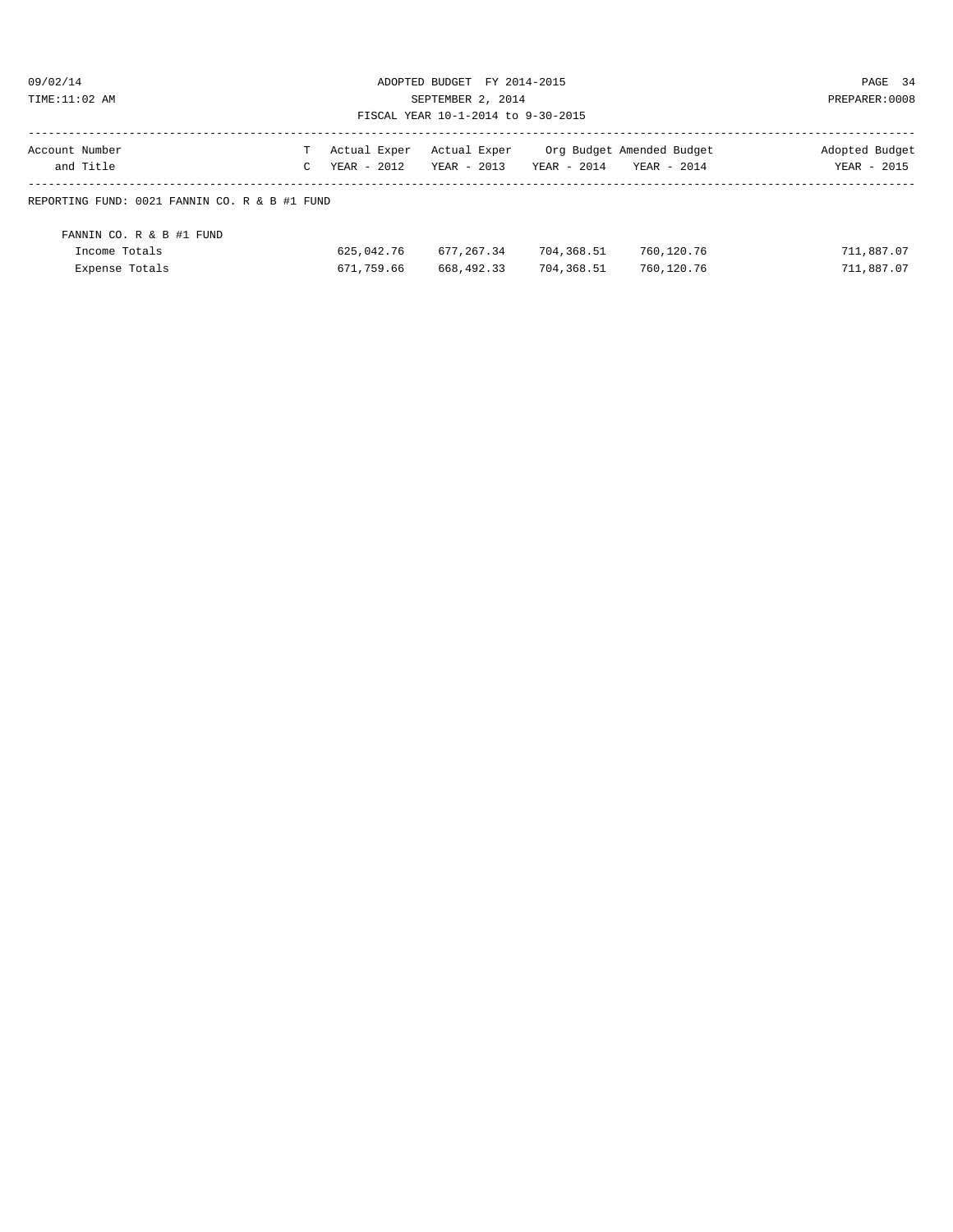ADOPTED BUDGET FY 2014-2015 PAGE 35 TIME:11:02 AM SEPTEMBER 2, 2014 PREPARER:0008 FISCAL YEAR 10-1-2014 to 9-30-2015

| Account Number                                                                                             |                                                                 |                         |                                                 |                            | T Actual Exper Actual Exper Org Budget Amended Budget | Adopted Budget             |
|------------------------------------------------------------------------------------------------------------|-----------------------------------------------------------------|-------------------------|-------------------------------------------------|----------------------------|-------------------------------------------------------|----------------------------|
| and Title                                                                                                  |                                                                 | $C$ YEAR - 2012         |                                                 |                            | YEAR - 2013 YEAR - 2014 YEAR - 2014                   | YEAR - 2015                |
| REPORTING FUND: 0022 FANNIN CO. R & B #2 FUND                                                              |                                                                 |                         |                                                 |                            |                                                       |                            |
| 0300 TOTAL REV/TRANSFERS                                                                                   |                                                                 |                         |                                                 |                            |                                                       |                            |
| 0122 BEGINNING CASH BALANCE                                                                                | $\mathbf{I}$ and $\mathbf{I}$ and $\mathbf{I}$ and $\mathbf{I}$ |                         | $0.00$ $0.00$ $65,087.31$ $65,087.31$           |                            |                                                       | 145,000.00                 |
| TOTAL REV/TRANSFERS                                                                                        |                                                                 | 0.00                    |                                                 | $0.00$ 65,087.31 65,087.31 |                                                       | ------------<br>145,000.00 |
| 0310 PROPERTY TAXES                                                                                        |                                                                 |                         |                                                 |                            |                                                       |                            |
|                                                                                                            |                                                                 |                         |                                                 |                            |                                                       |                            |
| 0110 CURRENT TAXES                                                                                         |                                                                 |                         | I 362,706.95 361,682.89 368,606.00 368,606.00   |                            |                                                       | 377,157.49                 |
| 0120 DELINQUENT TAXES                                                                                      |                                                                 | I 9,735.76              | 12,858.32                                       | 6,000.00                   | 6,000.00                                              | 8,067.62<br>-------------  |
| PROPERTY TAXES                                                                                             |                                                                 |                         | 372, 442.71 374, 541.21 374, 606.00 374, 606.00 |                            |                                                       | 385, 225. 11               |
| 0318 OTHER TAXES                                                                                           |                                                                 |                         |                                                 |                            |                                                       |                            |
| 0120 PAY N LIEU TAX/GRASSLAND 1,067.02 2,292.15 1,000.00 1,000.00                                          |                                                                 |                         |                                                 |                            |                                                       | 1,500.00                   |
| 0121 PAY N LIEU TAX/UTRWD                                                                                  |                                                                 | $I \t 2,422.61 \t 0.00$ |                                                 | 2,000.00 2,000.00          |                                                       | 0.00                       |
| 0160 SALES TAX REVENUES                                                                                    | $\mathbf{I}$ and $\mathbf{I}$ and $\mathbf{I}$ and $\mathbf{I}$ |                         | 36,387.09 34,394.08                             |                            | 34, 175.00 34, 175.00                                 | 34, 477. 12                |
| --------------<br>OTHER TAXES                                                                              |                                                                 |                         | 39,876.72 36,686.23                             |                            | 37,175.00 37,175.00                                   | -------------<br>35,977.12 |
| 0321 FEES OF TAX COLLECTOR                                                                                 |                                                                 |                         |                                                 |                            |                                                       |                            |
|                                                                                                            |                                                                 |                         |                                                 |                            |                                                       | 97,000.00                  |
| 0200 CAR REGISTRATION/SALES TAX 1 98,383.93 97,018.32 97,000.00 97,000.00<br>0300 COUNTY'S ADDITIONAL \$10 |                                                                 |                         | 1 75,859.68 75,738.83 65,000.00 65,000.00       |                            |                                                       | 65,000.00                  |
| 0301 CAR SALES TAX                                                                                         |                                                                 | 0.00                    | 0.00                                            | 0.00                       | 0.00                                                  | 0.00                       |
|                                                                                                            |                                                                 |                         | -------------                                   | _____________              | -------------                                         | -----------                |
| FEES OF TAX COLLECTOR                                                                                      |                                                                 |                         | 174, 243.61 172, 757.15 162, 000.00 162, 000.00 |                            |                                                       | 162,000.00                 |
| 0330 GRANTS                                                                                                |                                                                 |                         |                                                 |                            |                                                       |                            |
|                                                                                                            |                                                                 |                         |                                                 |                            |                                                       |                            |
| 0200 FEMA GRANT<br>0210 DHCF GRANT                                                                         | $\mathbb{I}$<br>$\mathbf{I}$                                    | 0.00<br>0.00            | 0.00<br>0.00                                    | 0.00<br>0.00               | 0.00<br>0.00                                          | 0.00<br>0.00               |
| 0220 CETRZ GRANT                                                                                           | Ι.                                                              | 0.00                    | 0.00                                            | 0.00                       | 55,752.25                                             | 0.00                       |
| 0400 NAT. RES. CONS. SERV. GRANT                                                                           | I                                                               | 0.00                    | 0.00                                            | 0.00                       | 0.00                                                  | 0.00                       |
| 0600 TDRA GRANT                                                                                            |                                                                 | 0.00                    | 0.00                                            | 0.00                       | 0.00                                                  | 0.00                       |
| GRANTS                                                                                                     |                                                                 | 0.00                    | 0.00                                            | 0.00                       | 55,752.25                                             | -----------<br>0.00        |
| 0350 FINES                                                                                                 |                                                                 |                         |                                                 |                            |                                                       |                            |
| 0403 COUNTY CLERK FINES                                                                                    | I.                                                              | 17,787.70               | 19,957.19                                       | 13,500.00                  | 13,500.00                                             | 13,000.00                  |
| 0450 DISTRICT CLERK FINES                                                                                  | I.                                                              | 14,694.71               | 19,420.08                                       | 12,500.00                  | 12,500.00                                             | 13,000.00                  |
| 0455 J. P. #1 FINES                                                                                        | I                                                               | 12,028.89               | 11,426.08                                       | 11,000.00                  | 11,000.00                                             | 10,500.00                  |
| 0456 J. P. #2 FINES                                                                                        | Ι.                                                              | 1,484.90                | 1,621.17                                        | 2,000.00                   | 2,000.00                                              | 1,200.00                   |
| 0457 J. P. #3 FINES                                                                                        | Ι.                                                              | 702.83                  | 833.02                                          | 700.00                     | 700.00                                                | 1,000.00                   |
| FINES                                                                                                      |                                                                 | ---------<br>46,699.03  | .<br>53,257.54                                  | 39,700.00                  | ------------<br>39,700.00                             | -------------<br>38,700.00 |
| 0360 INTEREST EARNINGS                                                                                     |                                                                 |                         |                                                 |                            |                                                       |                            |
|                                                                                                            |                                                                 |                         |                                                 |                            |                                                       |                            |
| 0100 INTEREST EARNINGS                                                                                     | Ι.                                                              | 370.36                  | 298.05                                          | 300.00                     | 300.00                                                | 225.00                     |
| INTEREST EARNINGS                                                                                          |                                                                 | 370.36                  | 298.05                                          | 300.00                     | 300.00                                                | 225.00                     |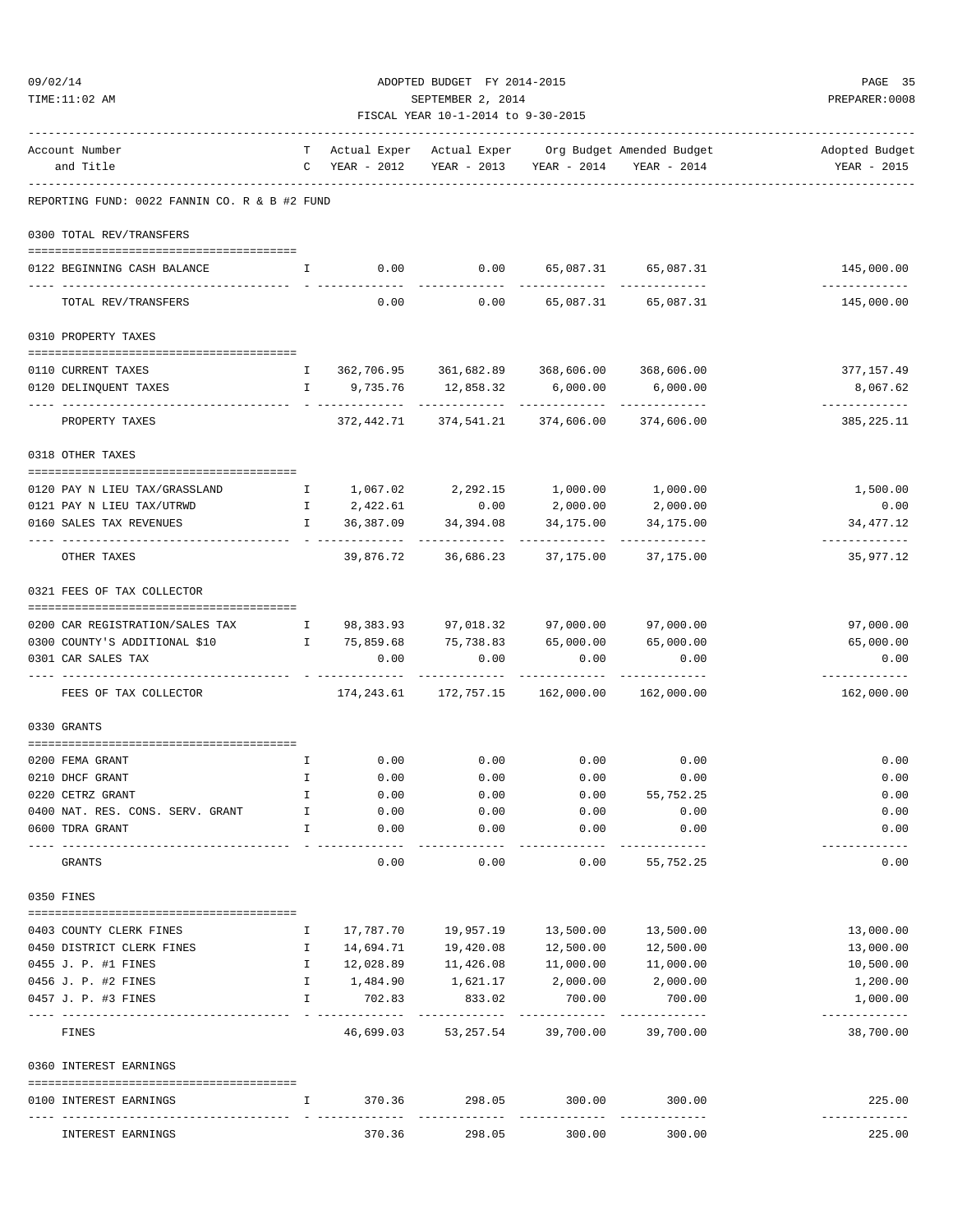| FISCAL YEAR 10-1-2014 to 9-30-2015                                                         |              |                   |                                                   |            |                                                       |                               |  |  |
|--------------------------------------------------------------------------------------------|--------------|-------------------|---------------------------------------------------|------------|-------------------------------------------------------|-------------------------------|--|--|
| Account Number<br>and Title                                                                |              |                   | C YEAR - 2012 YEAR - 2013 YEAR - 2014 YEAR - 2014 |            | T Actual Exper Actual Exper Org Budget Amended Budget | Adopted Budget<br>YEAR - 2015 |  |  |
| REPORTING FUND: 0022 FANNIN CO. R & B #2 FUND                                              |              |                   |                                                   |            |                                                       |                               |  |  |
| 0364 SALE OF EQUIPMENT                                                                     |              |                   |                                                   |            |                                                       |                               |  |  |
| 0163 SALE OF EQUIPMENT                                                                     |              |                   | $I = 31,640.00$ $11,925.00$ $5,000.00$ $5,000.00$ |            |                                                       | 5,000.00                      |  |  |
| SALE OF EQUIPMENT                                                                          |              |                   | 31,640.00   11,925.00   5,000.00   5,000.00       |            |                                                       | -------------<br>5,000.00     |  |  |
| 0370 MISCELLANEOUS REVENUES                                                                |              |                   |                                                   |            |                                                       |                               |  |  |
| 0120 STATE LATERAL ROAD<br>$\mathbf{I}$ and $\mathbf{I}$ and $\mathbf{I}$ and $\mathbf{I}$ |              | 9,551.52 9,816.76 |                                                   | 10,000.00  | 10,000.00                                             | 10,000.00                     |  |  |
| 0125 TDT WEIGHT FEES                                                                       | $\mathbf{I}$ | 11,052.49         | 15,203.27   16,000.00                             |            | 16,000.00                                             | 18,000.00                     |  |  |
| 0130 REFUNDS & MISCELLANEOUS                                                               | $\mathbb{I}$ | 2,376.00          | 5,476.21                                          | 0.00       | 0.00                                                  | 0.00                          |  |  |
| 0140 PROCEEDS OF LOAN                                                                      | $\mathbb{I}$ | 0.00              | 0.00                                              | 0.00       | 0.00                                                  | 0.00                          |  |  |
| 0145 REIMBURSEMENT OF MATERIALS 1 1 7,697.99 7,951.16 10,558.97                            |              |                   |                                                   |            | 10,558.97                                             | 5,000.00                      |  |  |
| 0150 TRENTON HIGH MEADOWS SUBDIVISION I 10,525.00                                          |              |                   | 21,450.00                                         | 18,000.00  | 18,000.00                                             | 15,000.00<br>-------------    |  |  |
| MISCELLANEOUS REVENUES                                                                     |              |                   | 41,203.00 59,897.40 54,558.97 54,558.97           |            |                                                       | 48,000.00                     |  |  |
| 0509 CONTINGENCY                                                                           |              |                   |                                                   |            |                                                       |                               |  |  |
| 0475 CONTINGENCY                                                                           | $E$ and $E$  |                   | $0.00$ $0.00$ $19,087.50$ $17,837.50$             |            |                                                       | 0.00                          |  |  |
| -----------------------------------<br>CONTINGENCY                                         |              | 0.00              | 0.00                                              |            | 19,087.50 17,837.50                                   | 0.00                          |  |  |
| 0622 ROAD & BRIDGE 2                                                                       |              |                   |                                                   |            |                                                       |                               |  |  |
|                                                                                            |              |                   |                                                   |            |                                                       |                               |  |  |
| 0100 COMPENSATION PAY                                                                      | E            | 0.00              | 0.00                                              | 0.00       | 0.00                                                  | 0.00                          |  |  |
| 0101 SALARY ELECTED OFFICIAL                                                               | $\mathbf{E}$ | 45,676.28         | 47,046.74                                         | 48,458.07  | 48,458.07                                             | 49,911.81                     |  |  |
| 0105 SALARY SECRETARY                                                                      | $\mathbf{E}$ | 0.00              | 0.00                                              | 0.00       | 0.00                                                  | 0.00                          |  |  |
| 0106 SALARY PRECINCT EMPLOYEES                                                             | $\mathbf{E}$ | 183,764.09        | 174,416.93                                        | 196,422.71 | 195,180.48                                            | 193, 432.31                   |  |  |
| 0107 REGULAR-TEMP. PART-TIME                                                               | $\mathbf{E}$ | 0.00              | 0.00                                              | 0.00       | 0.00                                                  | 0.00                          |  |  |
| TOTAL SALARIES                                                                             |              | 229,440.37        | 221,463.67                                        | 244,880.78 | 243,638.55                                            | 243, 344. 12                  |  |  |
| 0201 SOCIAL SECURITY TAXES                                                                 | $\mathbf{E}$ | 13,989.73         | 13,515.47                                         | 15,182.61  | 15,176.61                                             | 15,124.54                     |  |  |
| 0202 GROUP HEALTH INSURANCE                                                                | E            | 53,513.64         | 54,888.55                                         | 62,880.00  | 62,880.00                                             | 66,640.00                     |  |  |
| 0203 RETIREMENT                                                                            | Е            | 23,142.67         | 23,166.85                                         | 27,034.84  | 27,034.84                                             | 26,767.85                     |  |  |
| 0204 WORKERS' COMPENSATION                                                                 | Ε            | 9,257.92          | 11,010.98                                         | 11,295.01  | 12,533.24                                             | 11,170.83                     |  |  |
| 0205 MEDICARE TAX                                                                          | E            | 3,271.50          | 3,160.95                                          | 3,550.77   | 3,550.77                                              | 3,537.19                      |  |  |
| 0206 UNEMPLOYMENT EXPENSE                                                                  | E            | 0.00              | 0.00                                              | 0.00       | 0.00                                                  | 0.00                          |  |  |
| TOTAL EMPLOYEE BENEFITS                                                                    |              | 103, 175.46       | 105,742.80                                        | 119,943.23 | 121, 175.46                                           | 123, 240.41                   |  |  |
| 0312 CONTRACT LABOR                                                                        | Ε            | 0.00              | 0.00                                              | 0.00       | 0.00                                                  | 0.00                          |  |  |
| 0314 EMPLOYEE PHYSICALS                                                                    | Ε            | 348.00            | 254.00                                            | 200.00     | 206.00                                                | 200.00                        |  |  |
| 0340 SHOP SUPPLIES                                                                         | Е            | 3,202.44          | 2,242.32                                          | 3,000.00   | 3,000.00                                              | 3,000.00                      |  |  |
| 0341 R & B MAT. ROCK & GRAVEL                                                              | Ε            | 81,574.51         | 70,924.32                                         | 100,000.00 | 100,000.00                                            | 95,000.00                     |  |  |
| 0342 R & B MAT. CULVERTS                                                                   | Е            | 13, 129.82        | 9,903.70                                          | 15,000.00  | 15,000.00                                             | 12,000.00                     |  |  |
| 0343 R & B MAT. HARDWRE & LUMB                                                             | E            | 2,681.31          | 8,949.05                                          | 8,000.00   | 8,000.00                                              | 7,000.00                      |  |  |
| 0344 R & B MAT. ASPHALT/RD OIL                                                             | E            | 911.87            | 2,508.25                                          | 5,000.00   | 5,000.00                                              | 7,000.00                      |  |  |
| 0345 CHEMICALS                                                                             | Е            | 820.00            | 250.00                                            | 2,500.00   | 2,500.00                                              | 1,000.00                      |  |  |
| 0346 CETRZ EXPENDITURES                                                                    | Ε            |                   |                                                   | 0.00       | 57,002.25                                             | 0.00                          |  |  |
| 0350 DEBRIS REMOVAL                                                                        | Е            | 0.00              | 0.00                                              | 0.00       | 0.00                                                  | 0.00                          |  |  |
| 0395 UNIFORMS                                                                              | Е            | 4,071.94          | 2,290.03                                          | 3,000.00   | 3,000.00                                              | 2,600.00                      |  |  |
| TOTAL R&B MATERIALS                                                                        |              | 106,739.89        | 97, 321.67                                        | 136,700.00 | 193,708.25                                            | 127,800.00                    |  |  |
| 0400 LEGAL FEES                                                                            | E            | 0.00              | 0.00                                              | 0.00       | 0.00                                                  | 0.00                          |  |  |

0420 UTILITY TELEPHONE E 1,553.17 1,634.49 1,800.00 1,800.00 1,800.00 0421 CELL PHONE ALLOWANCE E 600.00 600.00 600.00 600.00 600.00 0427 OUT OF COUNTY TRAVEL E 456.27 694.02 650.00 650.00 650.00

09/02/14 ADOPTED BUDGET FY 2014-2015 PAGE 36 TIME:11:02 AM SEPTEMBER 2, 2014 PREPARER:0008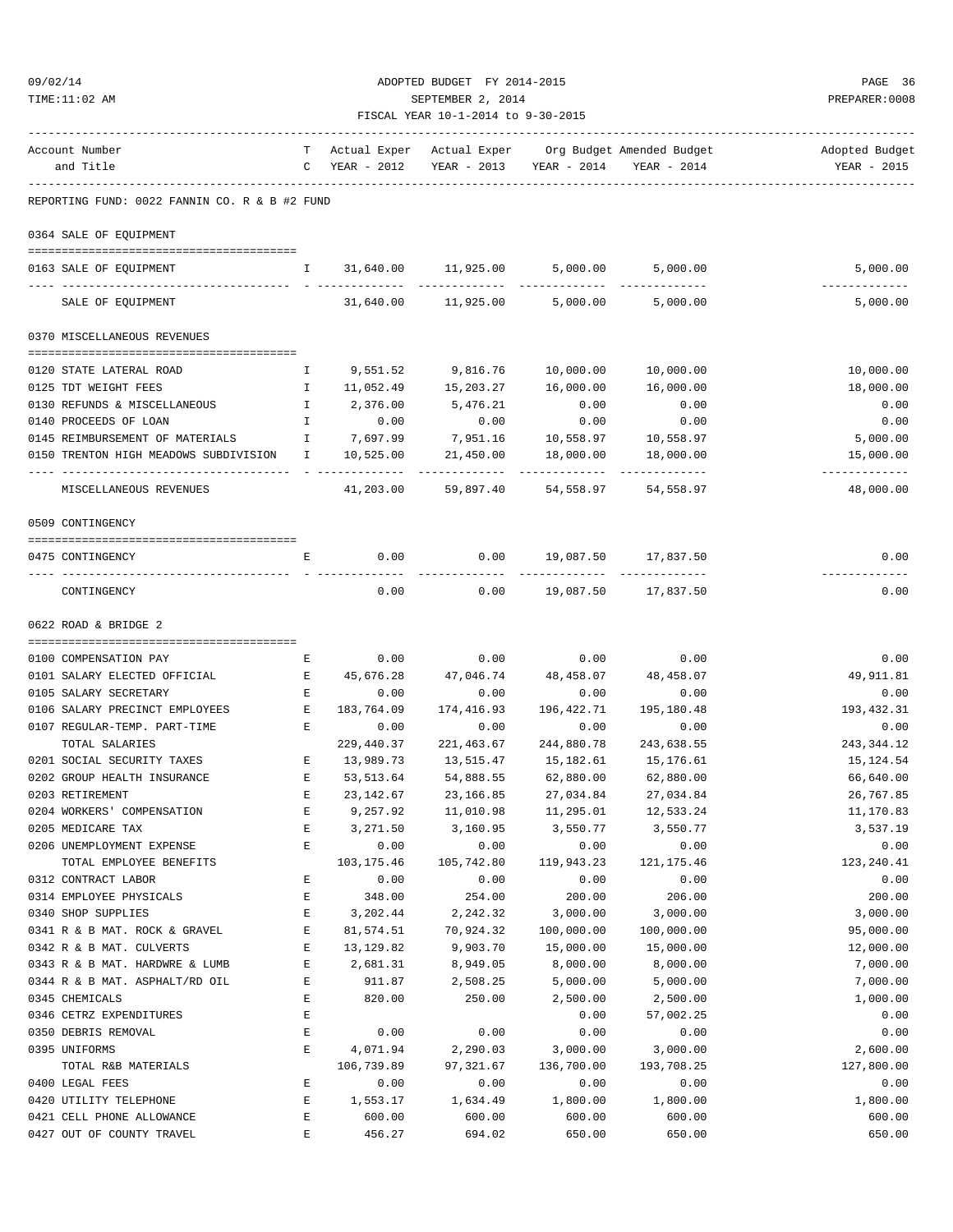## 09/02/14 ADOPTED BUDGET FY 2014-2015 PAGE 37 TIME:11:02 AM SEPTEMBER 2, 2014 PREPARER:0008 FISCAL YEAR 10-1-2014 to 9-30-2015

| Account Number<br>and Title                                                      | T.<br>$\mathsf{C}$                                                                             | YEAR - 2012 |                                  |            | Actual Exper Actual Exper Org Budget Amended Budget<br>YEAR - 2013 YEAR - 2014 YEAR - 2014 | Adopted Budget<br>YEAR - 2015 |
|----------------------------------------------------------------------------------|------------------------------------------------------------------------------------------------|-------------|----------------------------------|------------|--------------------------------------------------------------------------------------------|-------------------------------|
|                                                                                  |                                                                                                |             |                                  |            |                                                                                            |                               |
| REPORTING FUND: 0022 FANNIN CO. R & B #2 FUND                                    |                                                                                                |             |                                  |            |                                                                                            |                               |
| 0430 BIDS, NOTICES & PERMITS                                                     | E                                                                                              | 996.50      | 928.03                           | 1,000.00   | 850.00                                                                                     | 1,000.00                      |
| 0435 PRINTING                                                                    | E                                                                                              | 41.00       | 0.00                             | 100.00     | 100.00                                                                                     | 100.00                        |
| 0440 UTILITY ELECTRICITY                                                         | $\mathbf{E}$                                                                                   | 1,909.32    | 1,852.68                         | 2,000.00   | 2,000.00                                                                                   | 2,000.00                      |
| 0441 UTILITY GAS                                                                 | E                                                                                              | 412.41      | 578.26                           | 600.00     | 750.00                                                                                     | 700.00                        |
| 0442 UTILITY WATER                                                               | E                                                                                              | 768.72      | 780.51                           | 700.00     | 700.00                                                                                     | 700.00                        |
| 0443 TRASH PICKUP                                                                | E                                                                                              | 945.00      | 630.00                           | 1,300.00   | 1,300.00                                                                                   | 1,300.00                      |
| 0447 REPEATER SERVICE CONTRACT                                                   | Е                                                                                              |             | 0.00                             | 558.97     | 558.97                                                                                     | 575.73                        |
| 0450 R&M BUILDING                                                                | $\mathbf{E}$                                                                                   | 319.56      | 284.93                           | 3,500.00   | 3,500.00                                                                                   | 2,000.00                      |
| 0453 COMPUTER SOFTWARE                                                           | E                                                                                              |             | 0.00                             | 912.50     | 912.50                                                                                     | 0.00                          |
| 0457 R & M MACHINERY GAS & OIL                                                   | Е                                                                                              | 69,049.02   | 65,537.47                        | 80,000.00  | 80,000.00                                                                                  | 80,000.00                     |
| 0458 R & M MACHINERY PARTS                                                       | Е                                                                                              | 25,911.53   | 23,030.95                        | 21,050.00  | 24,550.00                                                                                  | 20,000.00                     |
| 0459 R & M MACH. TIRES & TUBES<br><b>Expanding Expanding Expanding Expanding</b> |                                                                                                | 11,742.83   | 11,872.50                        | 13,500.00  | 13,500.00                                                                                  | 13,000.00                     |
| 0460 EQUIPMENT RENTAL/LEASE                                                      | $\mathbf{E}$                                                                                   | 0.00        | 0.00                             | 400.00     | 400.00                                                                                     | 0.00                          |
| 0480 BOND                                                                        | $\mathbf{E}$                                                                                   | 37.50       | 37.50                            | 37.50      | 37.50                                                                                      | 178.00                        |
| 0482 INSURANCE                                                                   | $\mathbf{E}$                                                                                   | 8,203.52    | 7,999.94                         | 8,500.00   | 8,500.00                                                                                   | 8,500.00                      |
| 0485 PRISONER SUPPLIES                                                           | E                                                                                              | 0.00        | 0.00                             | 0.00       | 0.00                                                                                       | 0.00                          |
| 0488 FANNIN RURAL RAIL DISTRICT                                                  | E                                                                                              | 0.00        | 0.00                             | 0.00       | 0.00                                                                                       | 0.00                          |
| 0490 MISCELLANEOUS                                                               | E                                                                                              | 458.76      | 616.16                           | 1,000.00   | 1,000.00                                                                                   | 1,000.00                      |
| 0491 SOIL & WATER CONSERVATION                                                   | $\mathbf{E}% _{t}\left  \mathbf{1}\right\rangle =\mathbf{1}_{t}\left  \mathbf{1}\right\rangle$ | 250.00      | 250.00                           | 250.00     | 250.00                                                                                     | 250.00                        |
| 0492 TDRA FLOOD CASH MATCH                                                       | E                                                                                              | 0.00        | 0.00                             | 0.00       | 0.00                                                                                       | 0.00                          |
| 0493 TRENTON HIGH MEADOWS SUBDIVISION                                            | Е                                                                                              | 4,871.10    | 12,530.98                        | 10,000.00  | 10,000.00                                                                                  | 7,500.00                      |
| 0494 FLOOD CONTROL SITE MAINTENANCE                                              | Е                                                                                              | 4,000.00    | 4,000.00                         | 4,000.00   | 4,000.00                                                                                   | 4,000.00                      |
| 0495 PIPELINE SALES TAX REIMBURSEMENT                                            | Е                                                                                              | 0.00        | 0.00                             | 0.00       | 0.00                                                                                       | 0.00                          |
| 0496 TCOG HAZARDOUS WASTEMATCH                                                   | Е                                                                                              | 0.00        | 479.89                           | 1,250.00   | 1,250.00                                                                                   | 0.00                          |
| TOTAL SER.& OTHER CHARGES                                                        |                                                                                                | 132,526.21  | 134,338.31                       | 153,708.97 | 157,208.97                                                                                 | 145,853.73                    |
| 0562 LAND/BUILDING                                                               | $\mathbf{E}$                                                                                   | 0.00        | 0.00                             | 0.00       | 0.00                                                                                       | 0.00                          |
| 0570 COMPUTER EQUIPMENT                                                          | Е                                                                                              |             |                                  | 0.00       | 0.00                                                                                       | 2,400.00                      |
| 0571 PURCHASE OF MACH./EQUIP. E                                                  |                                                                                                |             | 92,077.49 212,513.30             | 50,000.00  | 46,500.00                                                                                  | 165,000.00                    |
| 0573 RADIO EQUIPMENT                                                             | E                                                                                              | 0.00        | 8,569.46                         | 2,000.00   | 2,000.00                                                                                   | 0.00                          |
| 0574 DPS FORENSIC EQUIPMENT                                                      | $\mathbf{E}$                                                                                   | 0.00        | 0.00                             | 0.00       | 0.00                                                                                       | 0.00                          |
| 0580 PRECINCT BRIDGE                                                             | E                                                                                              | 0.00        | 0.00                             | 0.00       | 0.00                                                                                       | 0.00                          |
| CAPITAL OUTLAY                                                                   |                                                                                                |             | 92,077.49 221,082.76             | 52,000.00  | 48,500.00                                                                                  | 167,400.00<br>-------------   |
| ROAD & BRIDGE 2                                                                  |                                                                                                |             | 663,959.42 779,949.21 707,232.98 |            | 764,231.23                                                                                 | 807,638.26                    |
| 0625 ADMINISTRATIVE OFFICE R&B #2                                                |                                                                                                |             |                                  |            |                                                                                            |                               |
| 0105 SALARY SECRETARY                                                            | Ε                                                                                              | 7,523.10    | 7,748.78                         | 7,981.27   | 7,981.27                                                                                   | 8,220.70                      |
| 0201 SOCIAL SECURITY TAXES                                                       | E                                                                                              | 352.86      | 363.32                           | 494.84     | 494.84                                                                                     | 509.68                        |
| 0202 GROUP HEALTH INSURANCE                                                      | Ε                                                                                              | 1,682.92    | 1,861.84                         | 1,965.00   | 1,965.00                                                                                   | 2,082.50                      |
| 0203 RETIREMENT                                                                  | E                                                                                              | 759.24      | 810.42                           | 881.13     | 881.13                                                                                     | 904.28                        |
| 0204 WORKERS' COMPENSATION                                                       | E                                                                                              | 42.88       | 47.44                            | 51.08      | 55.08                                                                                      | 52.61                         |
| 0205 MEDICARE TAX                                                                | E                                                                                              | 82.44       | 85.04                            | 115.73     | 115.73                                                                                     | 119.20                        |
| 0310 OFFICE SUPPLIES                                                             | E                                                                                              | 84.53       | 0.00                             | 100.00     | 100.00                                                                                     | 100.00                        |
| 0311 POSTAL EXPENSES                                                             | E                                                                                              | 0.00        | 0.00                             | 0.00       | 0.00                                                                                       | 0.00                          |
| 0353 COMPUTER EXPENSE                                                            | E                                                                                              | 693.81      | 335.00                           | 500.00     | 500.00                                                                                     | 500.00                        |
| 0427 OUT OF COUNTY TRAVEL                                                        | E                                                                                              | 0.00        | 0.00                             | 0.00       | 0.00                                                                                       | 0.00                          |
| 0480 BOND                                                                        | E                                                                                              |             | 0.00                             | 17.75      | 17.75                                                                                      | 0.00                          |
| 0572 OFFICE EQUIPMENT                                                            | Ε                                                                                              | 0.00        | 0.00                             | 0.00       | 0.00                                                                                       | 0.00                          |
| 0574 COMPUTER EQUIPMENT                                                          | E                                                                                              | 0.00        | 0.00                             | 0.00       | 0.00                                                                                       | 0.00                          |
|                                                                                  |                                                                                                |             |                                  |            | ---------                                                                                  | . <u>.</u> .                  |

ADMINISTRATIVE OFFICE R&B #2 11,221.78 11,251.84 12,106.80 12,110.80 12,488.97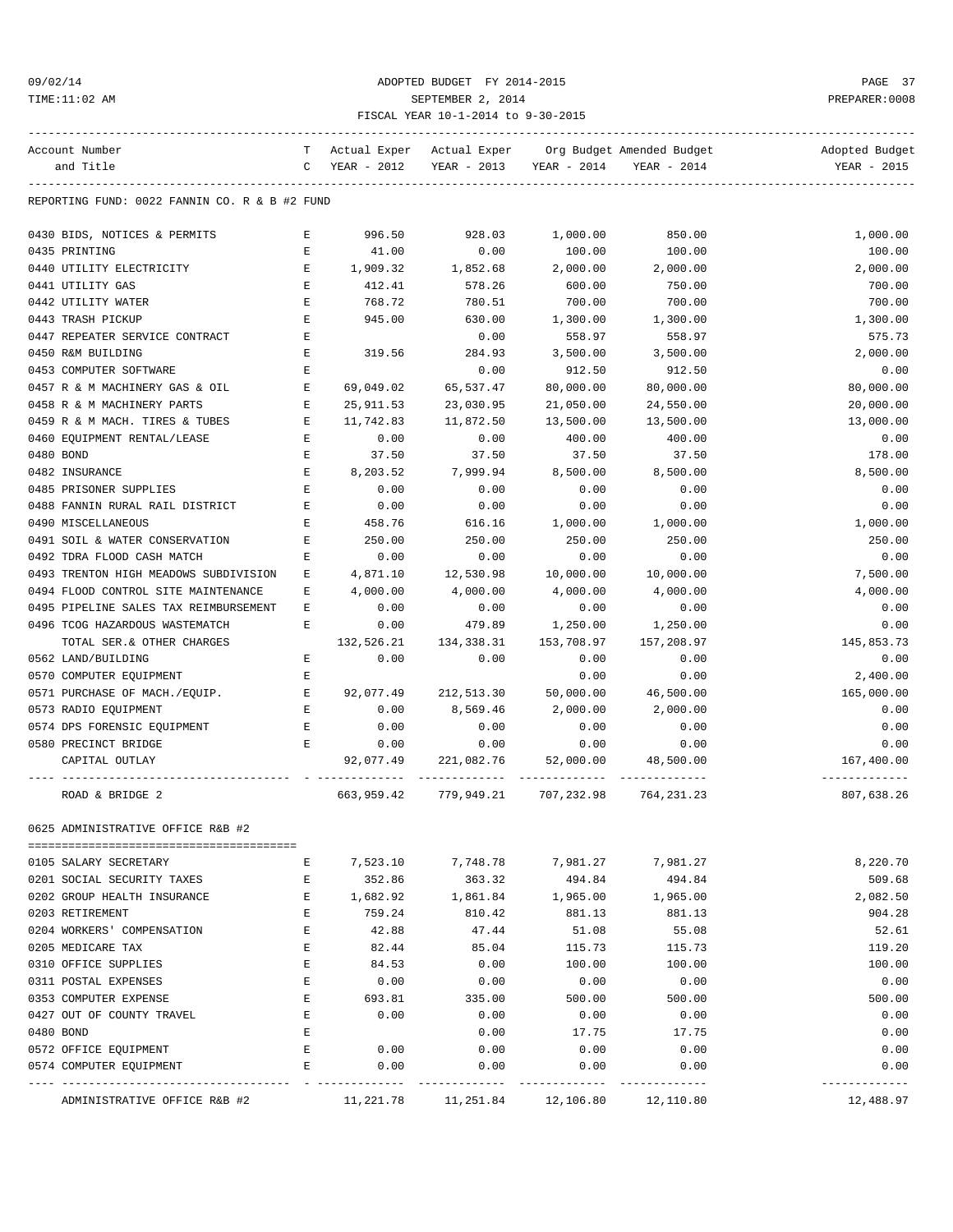09/02/14 ADOPTED BUDGET FY 2014-2015 PAGE 38 TIME:11:02 AM SEPTEMBER 2, 2014 PREPARER:0008

## FISCAL YEAR 10-1-2014 to 9-30-2015

| Account Number                                |  | Actual Exper Actual Exper             | Org Budget Amended Budget | Adopted Budget |
|-----------------------------------------------|--|---------------------------------------|---------------------------|----------------|
| and Title                                     |  | C YEAR - 2012 YEAR - 2013 YEAR - 2014 | YEAR - 2014               | YEAR - 2015    |
| REPORTING FUND: 0022 FANNIN CO. R & B #2 FUND |  |                                       |                           |                |

## FANNIN CO. R & B #2 FUND Income Totals 706,475.43 709,362.58 738,427.28 794,179.53 820,127.23 Expense Totals 675,181.20 791,201.05 738,427.28 794,179.53 820,127.23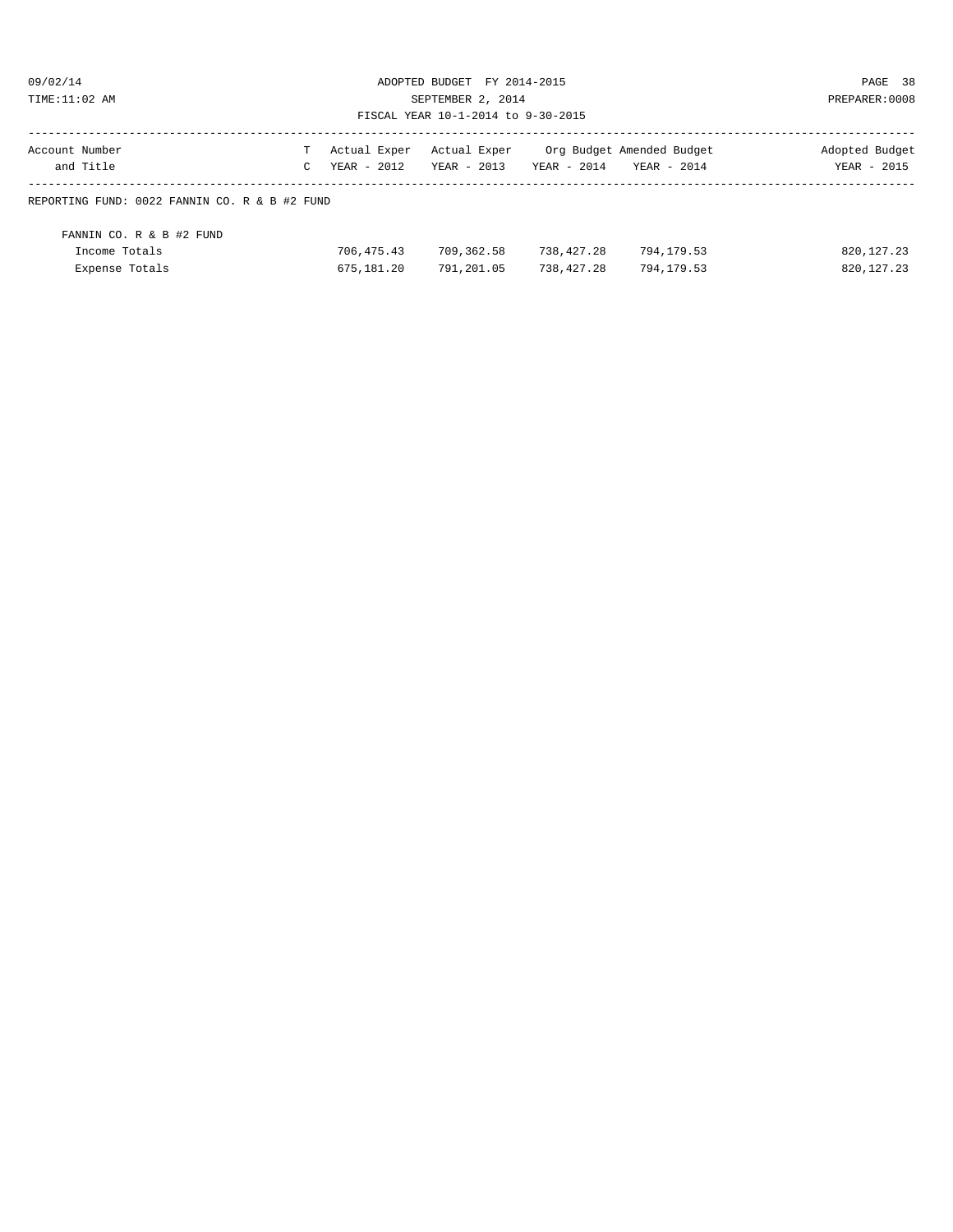|                                                                                                              |                    |              | FISCAL YEAR 10-1-2014 to 9-30-2015                                                       |                                     |                                                     |                             |
|--------------------------------------------------------------------------------------------------------------|--------------------|--------------|------------------------------------------------------------------------------------------|-------------------------------------|-----------------------------------------------------|-----------------------------|
| Account Number                                                                                               | T.                 |              |                                                                                          |                                     | Actual Exper Actual Exper Org Budget Amended Budget | Adopted Budget              |
| and Title                                                                                                    | $\mathsf{C}$       | YEAR - 2012  |                                                                                          | YEAR - 2013 YEAR - 2014 YEAR - 2014 |                                                     | YEAR - 2015                 |
| REPORTING FUND: 0023 FANNIN CO. R & B #3 FUND                                                                |                    |              |                                                                                          |                                     |                                                     |                             |
| 0205 SHORT-TERM LOAN                                                                                         |                    |              |                                                                                          |                                     |                                                     |                             |
| 0571 SHORT-TERM LOAN/EQUIPMENT E                                                                             |                    |              | $0.00$ $0.00$ $0.00$ $0.00$ $0.00$                                                       |                                     |                                                     | 0.00                        |
| SHORT-TERM LOAN                                                                                              |                    | 0.00         | 0.00                                                                                     | 0.00                                | 0.00                                                | 0.00                        |
| 0300 CASH                                                                                                    |                    |              |                                                                                          |                                     |                                                     |                             |
| 0123 BEGINNING CASH BALANCE                                                                                  | $\mathbf{I}$       | 0.00         |                                                                                          | $0.00$ 150,000.00 150,000.00        |                                                     | 185,000.00                  |
| CASH                                                                                                         |                    | 0.00         | -----------<br>0.00                                                                      |                                     | 150,000.00 150,000.00                               | -------------<br>185,000.00 |
| 0310 PROPERTY TAXES                                                                                          |                    |              |                                                                                          |                                     |                                                     |                             |
|                                                                                                              |                    |              |                                                                                          |                                     |                                                     |                             |
| 0110 CURRENT TAXES<br>0120 DELINQUENT TAXES                                                                  |                    |              | 1 549,979.19 546,515.76 555,213.00 555,213.00<br>1 12,794.96 19,429.49 7,621.68 7,621.68 |                                     |                                                     | 569,720.73                  |
|                                                                                                              |                    |              | -------------                                                                            | ______________                      | --------------                                      | 11,079.75<br>------------   |
| PROPERTY TAXES                                                                                               |                    |              | 562,774.15 565,945.25 562,834.68 562,834.68                                              |                                     |                                                     | 580,800.48                  |
| 0318 OTHER TAXES                                                                                             |                    |              |                                                                                          |                                     |                                                     |                             |
| 0120 PAY N LIEU TAX/GRASSLAND                                                                                |                    |              | $1, 612.29$ $3, 463.53$ $1, 500.00$ $1, 500.00$                                          |                                     |                                                     | 2,200.00                    |
| 0121 PAY N LIEU TAX/UTRWD                                                                                    |                    | I 3,660.66   | 0.00                                                                                     |                                     | 2,000.00 2,000.00                                   | 0.00                        |
| 0160 SALES TAX REVENUES                                                                                      | $\mathbf{I}$       | 54,951.91    | 51,940.61                                                                                | 50,641.00                           | 50,641.00                                           | 51,890.73                   |
| OTHER TAXES                                                                                                  |                    |              | 60,224.86 55,404.14                                                                      | 54,141.00                           | 54,141.00                                           | -----------<br>54,090.73    |
| 0321 FEES OF TAX COLLECTOR                                                                                   |                    |              |                                                                                          |                                     |                                                     |                             |
|                                                                                                              |                    |              |                                                                                          |                                     |                                                     |                             |
| 0200 CAR REGISTRATION/SALES TAX 148,614.15 146,598.09 145,000.00 145,000.00<br>0300 COUNTY'S ADDITIONAL \$10 |                    |              | $I = 114,673.92$ $114,443.87$ $100,000.00$ $100,000.00$                                  |                                     |                                                     | 150,000.00<br>100,000.00    |
| 0301 CAR SALES TAX                                                                                           |                    | 0.00         | 0.00                                                                                     | 0.00                                | 0.00                                                | 0.00                        |
| FEES OF TAX COLLECTOR                                                                                        |                    | ------------ | -------------<br>263, 288.07 261, 041.96 245, 000.00                                     | --------------                      | --------------<br>245,000.00                        | -------------<br>250,000.00 |
| 0330 GRANTS                                                                                                  |                    |              |                                                                                          |                                     |                                                     |                             |
|                                                                                                              |                    |              |                                                                                          |                                     |                                                     |                             |
| 0200 FEMA GRANT                                                                                              | I.                 | 0.00         | 0.00                                                                                     | 0.00                                | 0.00                                                | 0.00                        |
| 0220 CETRZ GRANT                                                                                             | Ι.                 |              |                                                                                          | 0.00                                | 55,752.25                                           | 0.00                        |
| 0400 NAT. RES. CONS. SERV. GRANT<br>0600 TDRA GRANT                                                          | $\mathbf{I}$<br>I. | 0.00<br>0.00 | 0.00<br>0.00                                                                             | 0.00<br>0.00                        | 0.00<br>0.00                                        | 0.00<br>0.00                |
|                                                                                                              |                    |              |                                                                                          |                                     |                                                     |                             |
| GRANTS                                                                                                       |                    | 0.00         | 0.00                                                                                     | 0.00                                | 55,752.25                                           | 0.00                        |
| 0350 FINES                                                                                                   |                    |              |                                                                                          |                                     |                                                     |                             |
| 0403 COUNTY CLERK FINES                                                                                      | Ι.                 | 26,877.81    | 30,156.00                                                                                | 22,500.00                           | 22,500.00                                           | 22,000.00                   |
| 0450 DISTRICT CLERK FINES                                                                                    | Ι.                 | 22,204.27    | 29,344.44                                                                                | 19,000.00                           | 19,000.00                                           | 19,000.00                   |
| 0455 J. P. #1 FINES                                                                                          | Ι.                 | 18,176.07    | 17,265.18                                                                                | 15,000.00                           | 15,000.00                                           | 15,000.00                   |
| 0456 J. P. #2 FINES                                                                                          | I.                 | 2,243.72     | 2,449.60                                                                                 | 2,500.00                            | 2,500.00                                            | 2,000.00                    |
| 0457 J. P. #3 FINES                                                                                          | I.                 | 1,061.94     | 1,258.75                                                                                 | 1,000.00                            | 1,000.00                                            | 1,200.00                    |
| FINES                                                                                                        |                    | 70,563.81    | 80,473.97                                                                                | -----------<br>60,000.00            | -----------<br>60,000.00                            | . <u>.</u> .<br>59,200.00   |

09/02/14 ADOPTED BUDGET FY 2014-2015 PAGE 39 TIME:11:02 AM SEPTEMBER 2, 2014 PREPARER:0008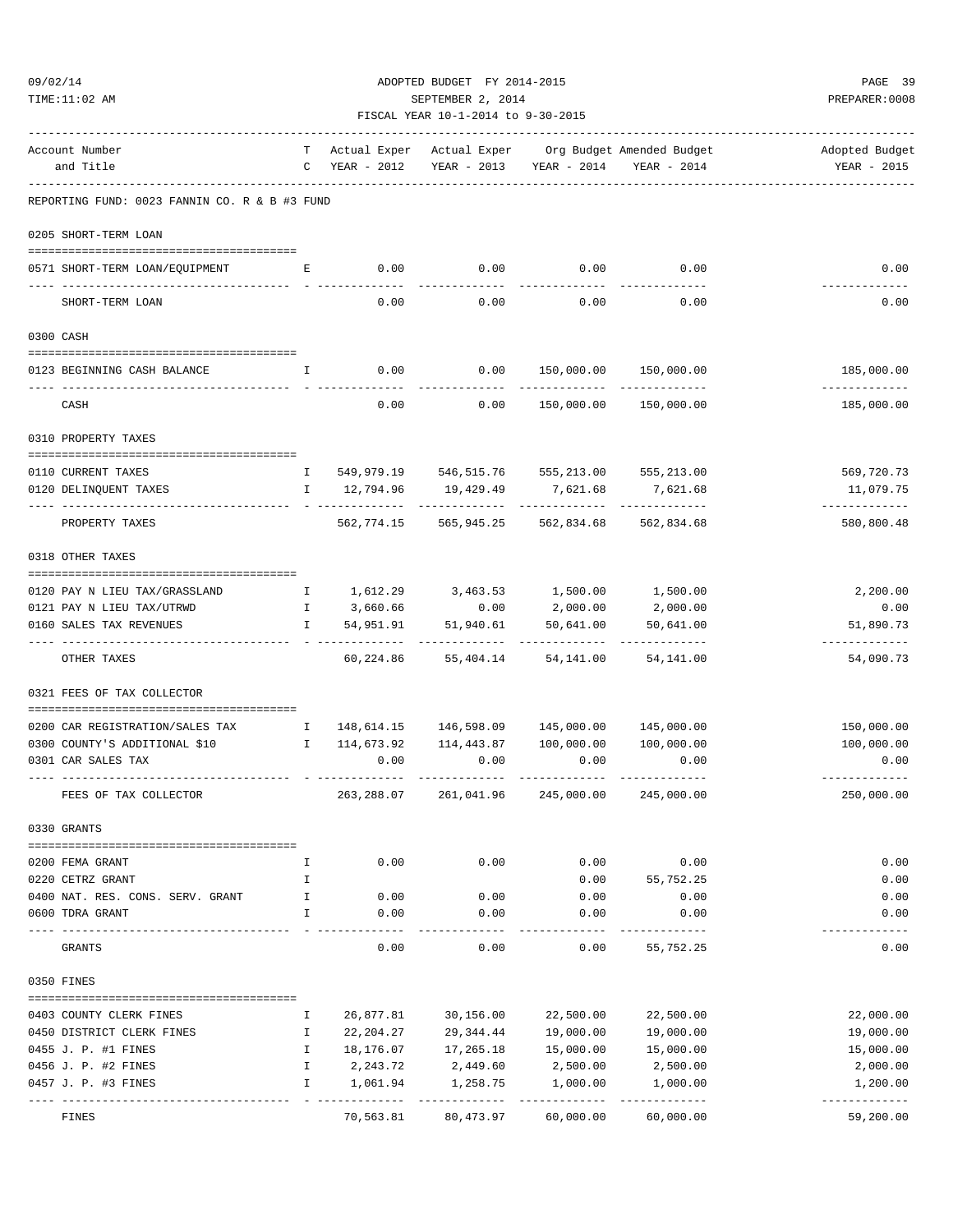|                                                                                                 |              |            | FISCAL YEAR 10-1-2014 to 9-30-2015       |                                |                                                       |                            |
|-------------------------------------------------------------------------------------------------|--------------|------------|------------------------------------------|--------------------------------|-------------------------------------------------------|----------------------------|
| Account Number                                                                                  |              |            |                                          |                                | T Actual Exper Actual Exper Org Budget Amended Budget | Adopted Budget             |
| and Title                                                                                       |              |            | C YEAR - 2012 YEAR - 2013 YEAR - 2014    |                                | YEAR - 2014                                           | YEAR - 2015                |
| REPORTING FUND: 0023 FANNIN CO. R & B #3 FUND                                                   |              |            |                                          |                                |                                                       |                            |
| 0360 INTEREST EARNINGS                                                                          |              |            |                                          |                                |                                                       |                            |
| 0100 INTEREST EARNINGS                                                                          |              |            | $I$ 350.77 302.34 340.00 340.00          |                                |                                                       | 325.00                     |
| INTEREST EARNINGS                                                                               |              |            | 350.77 302.34 340.00 340.00              |                                |                                                       | 325.00                     |
| 0364 SALE OF ASSETS                                                                             |              |            |                                          |                                |                                                       |                            |
| 0162 LAND/BUILDING                                                                              |              |            | $I \t 0.00 \t 0.00 \t 0.00 \t 0.00$ 0.00 |                                |                                                       | 0.00                       |
| 0163 SALE OF EQUIPMENT                                                                          | $\mathbf{I}$ |            | 71,750.00 42,850.00 15,000.00 15,000.00  |                                |                                                       | 0.00                       |
| SALE OF ASSETS                                                                                  |              |            | 71,750.00 42,850.00 15,000.00 15,000.00  |                                |                                                       | ----------<br>0.00         |
| 0370 MISCELLANEOUS REVENUES                                                                     |              |            |                                          |                                |                                                       |                            |
| 0120 STATE LATERAL ROAD                                                                         |              |            | I 14,432.69 14,833.47 15,000.00          |                                | 15,000.00                                             | 16,000.00                  |
| 0125 TDT WEIGHT FEES                                                                            | $\mathbb{I}$ | 16,700.71  | 22,972.69 20,000.00                      |                                | 20,000.00                                             | 28,000.00                  |
| 0130 REFUNDS & MISCELLANEOUS I                                                                  |              | 5,073.75   | 3,892.60                                 | 5,000.00                       | 5,000.00                                              | 5,000.00                   |
| 0139 RESTITUTION                                                                                | $\mathbb{I}$ | 0.00       | 0.00                                     | 0.00                           | 0.00                                                  | 0.00                       |
| 0140 PROCEEDS OF LOANS                                                                          |              | I 0.00     | 0.00                                     | 0.00                           | 0.00                                                  | 0.00                       |
| 0145 REIMBURSEMENT OF MATERIALS I                                                               |              | 30,354.08  | 17,952.67                                | 15,558.97                      | 15,558.97                                             | 7,500.00                   |
| MISCELLANEOUS REVENUES                                                                          |              |            | 66,561.23 59,651.43 55,558.97 55,558.97  |                                |                                                       | -------------<br>56,500.00 |
| 0509 CONTINGENCY                                                                                |              |            |                                          |                                |                                                       |                            |
| 0475 CONTINGENCY                                                                                | E            | 0.00       |                                          | $0.00$ 59,087.50 45,837.50     |                                                       | 20,000.00                  |
| CONTINGENCY                                                                                     |              |            | . _ _ _ _ _ _ _ _ _<br>0.00<br>0.00      | ------------------------------ | 59,087.50 45,837.50                                   | -------------<br>20,000.00 |
| 0623 ROAD & BRIDGE 3                                                                            |              |            |                                          |                                |                                                       |                            |
|                                                                                                 |              |            | 0.00                                     | 0.00                           | 0.00                                                  |                            |
| 0100 COMPENSATION PAY<br>0101 SALARY ELECTED OFFICIAL B 45,676.28 47,046.85 48,458.07 48,458.07 | $\mathbf{E}$ |            |                                          |                                | 0.00                                                  | 0.00<br>49,911.81          |
| 0105 SALARY SECRETARY                                                                           | E            | 17,104.38  | 11,797.42                                | 7,768.88                       | 7,768.88                                              | 8,001.95                   |
| 0106 SALARY PRECINCT EMPLOYEES                                                                  | Е            | 248,005.96 | 249,631.57                               | 262,828.11                     | 261,666.73                                            | 246, 412.30                |
| 0107 REGULAR-TEMP. PART-TIME                                                                    | E            | 20,955.84  | 10,449.76                                | 11,656.32                      | 11,656.32                                             | 18,000.00                  |
| TOTAL SALARIES                                                                                  |              | 331,742.46 | 318,925.60                               | 330,711.38                     | 329,550.00                                            | 322, 326.06                |
| 0201 SOCIAL SECURITY TAXES                                                                      | Е            | 20,370.94  | 19,480.21                                | 20,504.11                      | 20,504.11                                             | 19,612.59                  |
| 0202 GROUP HEALTH INSURANCE                                                                     | Е            | 74,048.04  | 75, 325.27                               | 78,600.00                      | 78,600.00                                             | 83,300.00                  |
| 0203 RETIREMENT                                                                                 | Е            | 31,360.36  | 32, 255.54                               | 36,722.19                      | 36,722.19                                             | 34,730.54                  |
| 0204 WORKERS' COMPENSATION                                                                      | Е            | 13,440.01  | 17,171.22                                | 15,708.38                      | 16,865.76                                             | 14,821.23                  |
| 0205 MEDICARE TAX                                                                               | E            | 4,764.30   | 4,556.13                                 | 4,795.32                       | 4,795.32                                              | 4,586.82                   |
| 0206 UNEMPLOYMENT EXPENSE                                                                       | Е            | 0.00       | 0.00                                     | 900.00                         | 900.00                                                | 900.00                     |
| TOTAL EMPLOYEE BENEFITS                                                                         |              | 143,983.65 | 148,788.37                               | 157,230.00                     | 158,387.38                                            | 157,951.18                 |
| 0314 EMPLOYEE PHYSICALS                                                                         | Е            | 0.00       | 206.00                                   | 180.00                         | 206.00                                                | 200.00                     |
| 0315 COPIER EXPENSE                                                                             | Е            | 378.89     | 438.33                                   | 450.00                         | 450.00                                                | 450.00                     |
| 0340 SHOP SUPPLIES                                                                              | Ε            | 2,132.20   | 4,678.09                                 | 4,000.00                       | 7,134.34                                              | 6,000.00                   |
| 0341 R & B MAT. ROCK & GRAVEL                                                                   | Ε            | 125,307.50 | 97,366.37                                | 110,000.00                     | 110,000.00                                            | 135,000.00                 |
| 0342 R & B MAT. CULVERTS                                                                        | Е            | 25,720.02  | 15,753.53                                | 20,000.00                      | 21, 191.92                                            | 20,000.00                  |
| 0343 R & B MAT. HARDWRE & LUMB                                                                  | Е            | 1,559.37   | 7,299.54                                 | 9,000.00                       | 7,808.08                                              | 5,000.00                   |

0344 R & B MAT. ASPHALT/RD OIL E 18,469.56 10,513.89 50,000.00 50,000.00 60,000.00 0345 CHEMICALS E 0.00 0.00 0.00 0.00 3,000.00 0346 CETRZ EXPENDITURES E 0.00 57,002.25 0.00

09/02/14 ADOPTED BUDGET FY 2014-2015 PAGE 40 TIME:11:02 AM SEPTEMBER 2, 2014 PREPARER:0008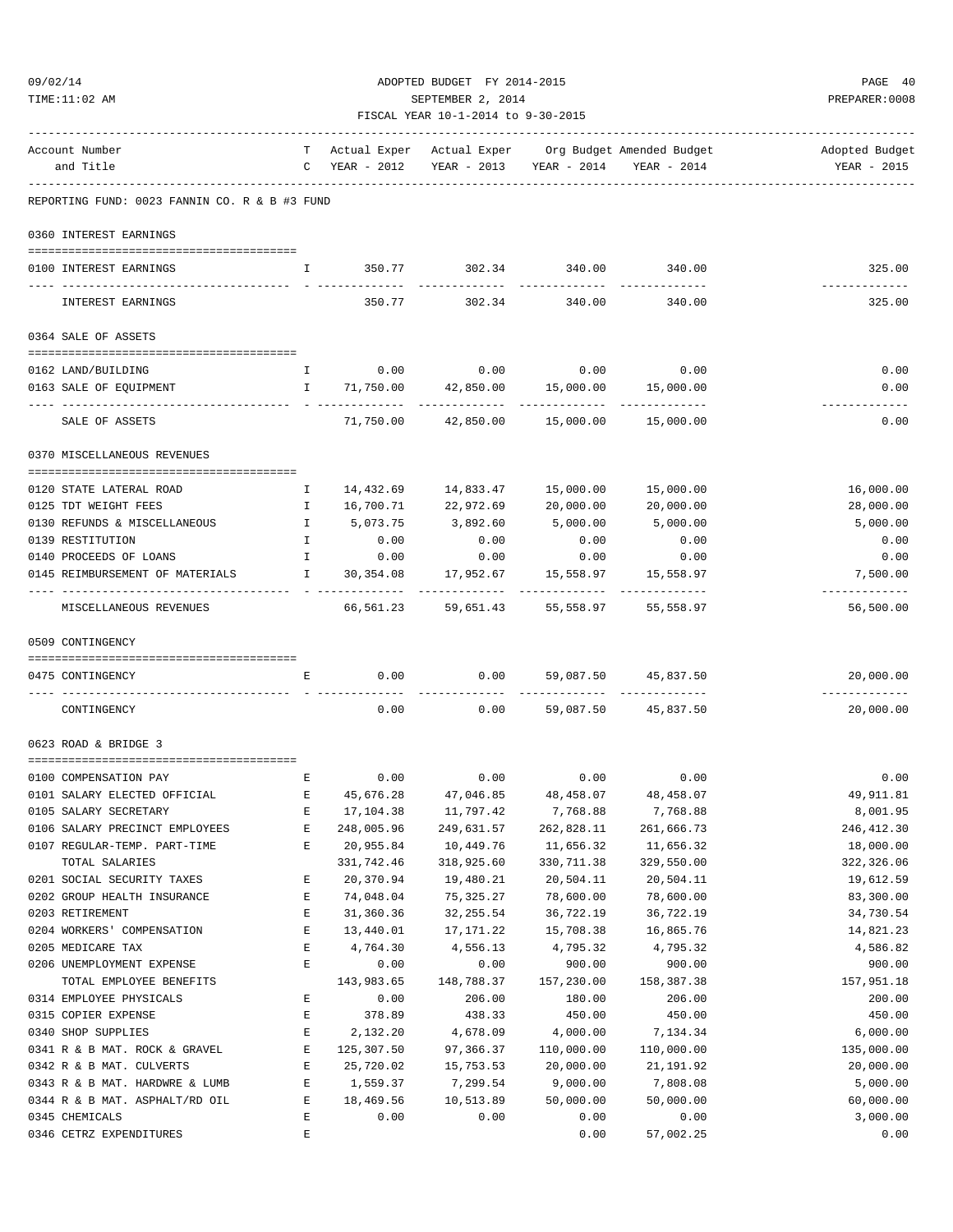## 09/02/14 ADOPTED BUDGET FY 2014-2015 PAGE 41 TIME:11:02 AM SEPTEMBER 2, 2014 PREPARER:0008 FISCAL YEAR 10-1-2014 to 9-30-2015

| Account Number                                                                                                                                                                                                                                                                                                                                                                                             | T.                 |                                                      |                     |                     | Actual Exper Actual Exper Org Budget Amended Budget | Adopted Budget |
|------------------------------------------------------------------------------------------------------------------------------------------------------------------------------------------------------------------------------------------------------------------------------------------------------------------------------------------------------------------------------------------------------------|--------------------|------------------------------------------------------|---------------------|---------------------|-----------------------------------------------------|----------------|
| and Title                                                                                                                                                                                                                                                                                                                                                                                                  | $\mathsf{C}$       | YEAR - 2012                                          |                     |                     | YEAR - 2013 YEAR - 2014 YEAR - 2014                 | YEAR - 2015    |
| REPORTING FUND: 0023 FANNIN CO. R & B #3 FUND                                                                                                                                                                                                                                                                                                                                                              |                    |                                                      |                     |                     |                                                     |                |
|                                                                                                                                                                                                                                                                                                                                                                                                            |                    |                                                      |                     |                     |                                                     |                |
| 0350 DEBRIS REMOVAL                                                                                                                                                                                                                                                                                                                                                                                        | Е                  | 20,708.52                                            | 10,563.79           | 15,000.00           | 14,949.00                                           | 8,000.00       |
| 0395 UNIFORMS                                                                                                                                                                                                                                                                                                                                                                                              | E                  | 7,546.50                                             | 7,620.09            | 8,000.00            | 8,000.00                                            | 6,500.00       |
| TOTAL R&B MATERIALS                                                                                                                                                                                                                                                                                                                                                                                        |                    | 201,822.56                                           | 154,439.63          | 216,630.00          | 276,741.59                                          | 244,150.00     |
| 0400 LEGAL FEES                                                                                                                                                                                                                                                                                                                                                                                            | $\mathbf{E}$       | 0.00                                                 | 0.00                | 0.00                | 0.00                                                | 0.00           |
| 0420 UTILITY TELEPHONE                                                                                                                                                                                                                                                                                                                                                                                     | E                  | 2,108.46                                             | 2,533.10            | 2,500.00            | 2,800.00                                            | 3,000.00       |
| 0421 INTERNET SERVICE                                                                                                                                                                                                                                                                                                                                                                                      | E                  | 910.80                                               | 917.76              | 1,200.00            | 1,200.00                                            | 1,200.00       |
| 0423 CELL PHONE ALLOWANCE                                                                                                                                                                                                                                                                                                                                                                                  | $\mathbf{E}$       | 600.00                                               | 300.00              | 600.00              | 600.00                                              | 600.00         |
| 0427 OUT OF COUNTY TRAVEL                                                                                                                                                                                                                                                                                                                                                                                  | $\mathbf{E}% _{0}$ | 50.00                                                | 1,238.64            | 1,500.00            | 1,500.00                                            | 4,500.00       |
| 0430 BIDS, NOTICES & PERMITS                                                                                                                                                                                                                                                                                                                                                                               | $\mathbf{E}$       | 1,153.50                                             | 756.28              | 1,000.00            | 1,000.00                                            | 1,000.00       |
| 0435 PRINTING                                                                                                                                                                                                                                                                                                                                                                                              | E                  | 0.00                                                 | 42.00               | 100.00              | 100.00                                              | 100.00         |
| 0440 UTILITY ELECTRICITY                                                                                                                                                                                                                                                                                                                                                                                   | $\mathbf{E}$       | 2,439.75                                             | 2,205.66            | 2,600.00            | 2,600.00                                            | 2,600.00       |
| 0441 UTILITY GAS                                                                                                                                                                                                                                                                                                                                                                                           | E                  | 796.00                                               | 584.75              | 1,000.00            | 625.00                                              | 1,000.00       |
| 0442 UTILITY WATER                                                                                                                                                                                                                                                                                                                                                                                         | E                  | 326.09                                               | 327.56              | 400.00              | 475.00                                              | 750.00         |
| 0443 TRASH DUMPSTER PICKUP                                                                                                                                                                                                                                                                                                                                                                                 | Е                  | 888.09                                               | 924.00              | 1,000.00            | 1,000.00                                            | 1,000.00       |
| 0447 REPEATER SERVICE CONTRACT                                                                                                                                                                                                                                                                                                                                                                             | $\mathbf{E}% _{0}$ |                                                      | 0.00                | 558.97              | 558.97                                              | 650.00         |
| 0450 R&M BUILDING                                                                                                                                                                                                                                                                                                                                                                                          | $\mathbf{E}$       | 40.00                                                | 695.15              | 1,000.00            | 1,000.00                                            | 2,500.00       |
| 0453 COMPUTER SOFTWARE                                                                                                                                                                                                                                                                                                                                                                                     | Е                  |                                                      | 0.00                | 912.50              | 912.50                                              | 1,000.00       |
| 0457 R & M MACHINERY GAS & OIL                                                                                                                                                                                                                                                                                                                                                                             | E                  | 145,598.69                                           | 136,953.93          | 155,000.00          | 136,539.59                                          | 144,200.00     |
| 0458 R & M MACHINERY PARTS                                                                                                                                                                                                                                                                                                                                                                                 | E                  | 91,682.45                                            | 60,651.37           | 72,000.00           | 105,803.73                                          | 72,000.00      |
| 0459 R & M MACH. TIRES & TUBES                                                                                                                                                                                                                                                                                                                                                                             | $\mathbf E$        | 18,314.81                                            | 25,750.01           | 25,000.00           | 25,000.00                                           | 25,000.00      |
| 0460 EOUIPMENT RENTAL/LEASE                                                                                                                                                                                                                                                                                                                                                                                | E                  | 0.00                                                 | 0.00                | 1,000.00            | 0.00                                                | 5,000.00       |
| 0480 BOND                                                                                                                                                                                                                                                                                                                                                                                                  | $\mathbf{E}% _{0}$ | 37.50                                                | 215.00              | 37.50               | 150.00                                              | 150.00         |
| 0482 INSURANCE                                                                                                                                                                                                                                                                                                                                                                                             | E                  | 6,956.52                                             | 6,578.93            | 8,500.00            | 8,500.00                                            | 8,500.00       |
| 0485 PRISONER SUPPLIES                                                                                                                                                                                                                                                                                                                                                                                     | E                  | 2,688.19                                             | 3,427.07            | 4,200.00            | 75.28                                               | 0.00           |
| 0488 FANNIN RURAL RAIL DISTRICT                                                                                                                                                                                                                                                                                                                                                                            | $\mathbf{E}$       | 0.00                                                 | 0.00                | 0.00                | 0.00                                                | 0.00           |
| 0490 MISCELLANEOUS                                                                                                                                                                                                                                                                                                                                                                                         | $\mathbf{E}$       | 1,641.47                                             | 888.43              | 1,000.00            | 196.56                                              | 1,500.00       |
| 0491 SOIL & WATER CONSERVATION                                                                                                                                                                                                                                                                                                                                                                             | E                  | 250.00                                               | 250.00              | 250.00              | 250.00                                              | 250.00         |
| 0492 TDRA FLOOD CASH MATCH                                                                                                                                                                                                                                                                                                                                                                                 | Е                  | 0.00                                                 | 0.00                | 0.00                | 0.00                                                | 0.00           |
| 0494 FLOOD CONTROL SITE MAINTENANCE                                                                                                                                                                                                                                                                                                                                                                        | Е                  | 0.00                                                 | 0.00                | 0.00                | 0.00                                                | 0.00           |
| 0495 PIPELINE SALES TAX REIMBURSEMENT                                                                                                                                                                                                                                                                                                                                                                      | Е                  | 0.00                                                 | 0.00                | 0.00                | 0.00                                                | 0.00           |
| 0496 TCOG HAZARDOUS WASTEMATCH                                                                                                                                                                                                                                                                                                                                                                             | Е                  | 0.00                                                 | 479.89              | 1,250.00            | 1,250.00                                            | 0.00           |
| TOTAL SER.& OTHER CHARGES                                                                                                                                                                                                                                                                                                                                                                                  |                    | 276,482.32                                           | 245,719.53          | 282,608.97          | 292,136.63                                          | 276,500.00     |
| 0562 LAND/BUILDING                                                                                                                                                                                                                                                                                                                                                                                         | E                  | 0.00                                                 | 0.00                | 0.00                | 0.00                                                | 0.00           |
| 0570 COMPUTER EQUIPMENT                                                                                                                                                                                                                                                                                                                                                                                    | E                  |                                                      |                     | 0.00                | 0.00                                                | 0.00           |
| 0571 PURCHASE OF MACH./EOUIP.                                                                                                                                                                                                                                                                                                                                                                              |                    | E 31,282.36 65,944.19                                |                     | 80,000.00           | 81,781.40                                           | 150,000.00     |
| 0572 OFFICE EQUIPMENT                                                                                                                                                                                                                                                                                                                                                                                      |                    | E 0.00                                               | 0.00                | 2,500.00            | 2,081.60                                            | 1,500.00       |
| 0573 RADIO EQUIPMENT                                                                                                                                                                                                                                                                                                                                                                                       | Е                  | 549.80                                               | 12,857.48           | 2,000.00            | 0.00                                                | 1,000.00       |
| 0574 DPS FORENSIC EOUIPMENT                                                                                                                                                                                                                                                                                                                                                                                | $\mathbf{E}$       | 0.00                                                 | 0.00                | 0.00                | 0.00                                                | 0.00           |
| 0575 LAND/BUILDING                                                                                                                                                                                                                                                                                                                                                                                         | E                  | 0.00                                                 | 0.00                | 0.00                | 0.00                                                | 0.00           |
| 0580 PRECINCT BRIDGE                                                                                                                                                                                                                                                                                                                                                                                       | E                  | 0.00                                                 | 0.00                | 0.00                | 0.00                                                | 0.00           |
| CAPITAL OUTLAY                                                                                                                                                                                                                                                                                                                                                                                             |                    |                                                      | 31,832.16 78,801.67 | 84,500.00 83,863.00 |                                                     | 152,500.00     |
| 0630 NOTE PAYMENT-PRINCIPAL                                                                                                                                                                                                                                                                                                                                                                                | $\mathbf{E}$       | 35,941.50                                            | 0.00                | 0.00                | 0.00                                                | 0.00           |
| 0670 NOTE PAYMENT-INTEREST                                                                                                                                                                                                                                                                                                                                                                                 |                    | E 724.35                                             | 0.00                | 0.00                | 0.00                                                | 0.00           |
|                                                                                                                                                                                                                                                                                                                                                                                                            |                    |                                                      |                     |                     | ------------------------------                      | -------------  |
| ROAD & BRIDGE 3                                                                                                                                                                                                                                                                                                                                                                                            |                    | 1,022,529.00  946,674.80  1,071,680.35  1,140,678.60 |                     |                     |                                                     | 1,153,427.24   |
| 0625 ADMINISTRATIVE OFFICE R&B #3                                                                                                                                                                                                                                                                                                                                                                          |                    |                                                      |                     |                     |                                                     |                |
| $\hskip-20pt\hskip-2pt\hskip-2pt\hskip-2pt\hskip-2pt\hskip-2pt\hskip-2pt\hskip-2pt\hskip-2pt\hskip-2pt\hskip-2pt\hskip-2pt\hskip-2pt\hskip-2pt\hskip-2pt\hskip-2pt\hskip-2pt\hskip-2pt\hskip-2pt\hskip-2pt\hskip-2pt\hskip-2pt\hskip-2pt\hskip-2pt\hskip-2pt\hskip-2pt\hskip-2pt\hskip-2pt\hskip-2pt\hskip-2pt\hskip-2pt\hskip-2pt\hskip-2pt\hskip-2pt\hskip-2pt\hskip-2pt\hskip$<br>0105 SALARY SECRETARY | Е                  | 7,523.10                                             | 7,748.78            | 7,981.27            | 7,981.27                                            | 8,220.70       |
| 0201 SOCIAL SECURITY TAXES                                                                                                                                                                                                                                                                                                                                                                                 | $\mathbf{E}$       | 352.86                                               | 363.32              | 494.84              | 494.84                                              | 509.68         |
| 0202 GROUP HEALTH INSURANCE                                                                                                                                                                                                                                                                                                                                                                                | E                  | 1,682.92                                             | 1,861.84            | 1,965.00            | 1,965.00                                            | 2,082.50       |
| 0203 RETIREMENT                                                                                                                                                                                                                                                                                                                                                                                            | $\mathbf{E}$       | 759.24                                               | 810.42              | 881.13              | 881.13                                              | 904.28         |
|                                                                                                                                                                                                                                                                                                                                                                                                            | $\mathbf E$        | 42.88                                                | 47.44               | 51.08               |                                                     | 52.61          |
| 0204 WORKERS' COMPENSATION<br>0205 MEDICARE TAX                                                                                                                                                                                                                                                                                                                                                            | $\mathbf{E}$       | 82.44                                                | 85.04               | 115.73              | 55.08<br>115.73                                     | 119.20         |
|                                                                                                                                                                                                                                                                                                                                                                                                            |                    |                                                      |                     |                     |                                                     |                |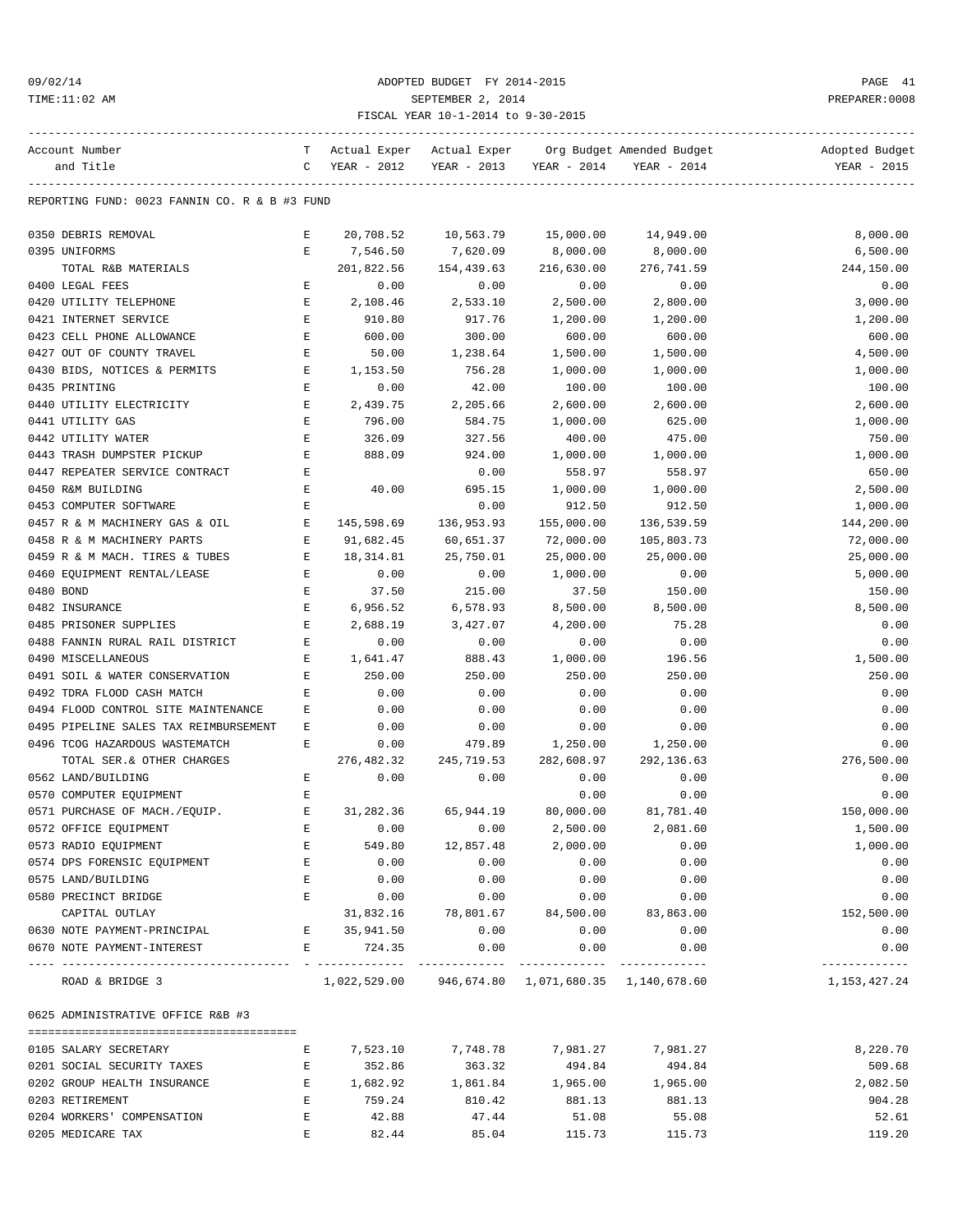## 09/02/14 ADOPTED BUDGET FY 2014-2015 PAGE 42 TIME:11:02 AM SEPTEMBER 2, 2014 PREPARER:0008 FISCAL YEAR 10-1-2014 to 9-30-2015

| Account Number                                | T             | Actual Exper |                                                        |        | Actual Exper Org Budget Amended Budget | Adopted Budget |
|-----------------------------------------------|---------------|--------------|--------------------------------------------------------|--------|----------------------------------------|----------------|
| and Title                                     | $\mathcal{C}$ | YEAR - 2012  | YEAR - 2013                                            |        | YEAR - 2014 YEAR - 2014                | YEAR - 2015    |
| REPORTING FUND: 0023 FANNIN CO. R & B #3 FUND |               |              |                                                        |        |                                        |                |
| 0310 OFFICE SUPPLIES                          |               | 33.68        | 13.46                                                  | 100.00 | 100.00                                 | 100.00         |
| 0311 POSTAL EXPENSES                          | E.            | 0.00         | 0.00                                                   | 0.00   | 0.00                                   | 0.00           |
| 0353 COMPUTER EXPENSE                         | E.            | 693.81       | 335.00                                                 | 500.00 | 500.00                                 | 500.00         |
| 0427 OUT OF COUNTY TRAVEL                     | E             | 0.00         | 0.00                                                   | 0.00   | 0.00                                   | 0.00           |
| 0480 BOND                                     | Е.            |              | 0.00                                                   | 17.75  | 17.75                                  | 0.00           |
| 0572 OFFICE EQUIPMENT                         | E.            | 0.00         | 0.00                                                   | 0.00   | 0.00                                   | 0.00           |
| 0574 COMPUTER EQUIPMENT                       | E.            | 0.00         | 0.00                                                   | 0.00   | 0.00                                   | 0.00           |
| ADMINISTRATIVE OFFICE R&B #3                  |               |              | $11,170.93$ $11,265.30$ $12,106.80$                    |        | 12,110.80                              | 12,488.97      |
| FANNIN CO. R & B #3 FUND                      |               |              |                                                        |        |                                        |                |
| Income Totals                                 |               |              | 1,095,512.89  1,065,669.09  1,142,874.65  1,198,626.90 |        |                                        | 1,185,916.21   |
| Expense Totals                                |               | 1,033,699.93 | 957,940.10                                             |        | 1, 142, 874. 65 1, 198, 626. 90        | 1,185,916.21   |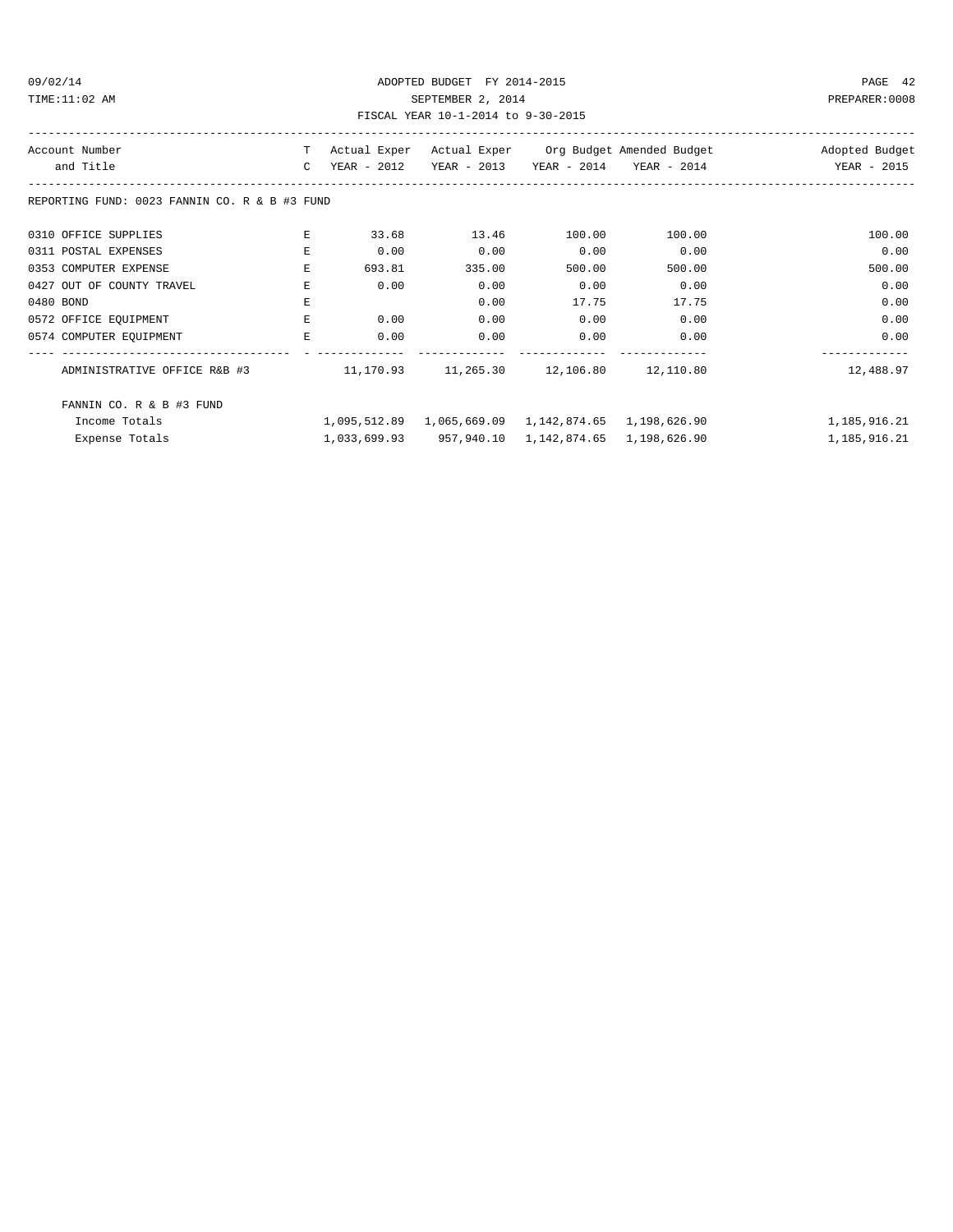## ADOPTED BUDGET FY 2014-2015 PAGE 43 TIME:11:02 AM SEPTEMBER 2, 2014 PREPARER:0008 FISCAL YEAR 10-1-2014 to 9-30-2015

| T Actual Exper Actual Exper Org Budget Amended Budget<br>Account Number<br>Adopted Budget<br>$C$ YEAR - 2012<br>YEAR - 2013 YEAR - 2014 YEAR - 2014<br>YEAR - 2015<br>and Title<br>REPORTING FUND: 0024 FANNIN CO. R & B#4 FUND<br>0300 TOTAL REV/TRANSFERS<br>0.00<br>$0.00$ $160,000.00$ $160,000.00$<br>73,500.00<br>0124 BEGINNING CASH BALANCE<br>$\mathbf{I}$ and $\mathbf{I}$ and $\mathbf{I}$<br>0.00<br>$0.00$ $160,000.00$ $160,000.00$<br>73,500.00<br>TOTAL TRANSFERS<br>-----------<br>$0.00$ $160,000.00$ $160,000.00$<br>73,500.00<br>TOTAL REV/TRANSFERS<br>0.00<br>0310 PROPERTY TAXES<br>I 291,210.95 289,377.02 295,199.00 295,199.00<br>301,888.06<br>0110 CURRENT TAXES<br>I 6,774.90 10,287.78 6,000.00 6,000.00<br>0120 DELINQUENT TAXES<br>8,000.00<br>-------------<br>297,985.85 299,664.80 301,199.00<br>309,888.06<br>PROPERTY TAXES<br>301,199.00<br>0318 OTHER TAXES<br>0120 PAY N LIEU TAX/GRASSLAND 1 853.71 1,833.93 1,750.00 1,750.00<br>1,200.00<br>0121 PAY N LIEU TAX/UTRWD<br>$I = 1,938.30$ 0.00<br>1,500.00 1,500.00<br>0.00<br>27,559.52<br>27,359.00<br>0160 SALES TAX REVENUES<br>I 29,126.18<br>27,359.00<br>27,458.11<br>- -------------<br>-------------<br>-----------<br>.<br>-------------<br>31,918.19 29,393.45 30,609.00 30,609.00<br>28,658.11<br>OTHER TAXES<br>0321 FEES OF TAX COLLECTOR<br>0200 CAR REGISTRATION/SALES TAX 1 78,715.50 77,622.89 85,000.00 85,000.00<br>82,000.00<br>0300 COUNTY'S ADDITIONAL \$10 1 60,694.14<br>60,597.49<br>52,000.00<br>52,000.00<br>50,000.00<br>0301 CAR SALES TAX<br>0.00<br>0.00<br>0.00<br>0.00<br>0.00<br>-------------<br>139,409.64 138,220.38 137,000.00 137,000.00<br>132,000.00<br>FEES OF TAX COLLECTOR<br>0330 GRANTS<br>$0.00$ 0.00<br>0.00<br>0.00<br>0.00<br>0200 FEMA GRANT<br>$\mathbf{I}$<br>0.00<br>0220 CETRZ GRANT<br>55,752.25<br>0.00<br>Ι.<br>0.00<br>0.00<br>0.00<br>0.00<br>0.00<br>0400 NAT. RES. CONS. SERV. GRANT<br>I<br>0.00<br>0.00<br>0.00<br>0.00<br>0.00<br>0600 TDRA GRANT<br>------------<br>0.00<br>0.00<br>0.00<br>55,752.25<br>0.00<br>GRANTS<br>0350 FINES<br>0403 COUNTY CLERK FINES<br>14,231.67<br>15,967.46<br>13,000.00<br>13,000.00<br>11,000.00<br>I.<br>0450 DISTRICT CLERK FINES<br>11,757.05<br>15,537.76<br>12,000.00<br>10,000.00<br>$\mathbf{I}$<br>12,000.00<br>0455 J. P. #1 FINES<br>9,624.16<br>9,141.85<br>8,000.00<br>8,000.00<br>8,000.00<br>I.<br>0456 J. P. #2 FINES<br>1,188.07 1,297.09<br>1,500.00<br>1,500.00<br>1,000.00<br>I<br>0457 J. P. #3 FINES<br>562.31<br>666.50<br>600.00<br>600.00<br>700.00<br>Ι.<br>. <u>.</u> .<br>-------------<br>----------<br>-------------<br>30,700.00<br>FINES<br>37,363.26<br>42,610.66<br>35,100.00<br>35,100.00<br>0360 INTEREST EARNINGS<br>330.22<br>350.00<br>273.48<br>350.00<br>157.85<br>0100 INTEREST EARNING<br>Ι.<br>---------<br>157.85<br>330.22<br>273.48<br>350.00<br>350.00<br>INTEREST EARNINGS |  |  |  |  |
|-------------------------------------------------------------------------------------------------------------------------------------------------------------------------------------------------------------------------------------------------------------------------------------------------------------------------------------------------------------------------------------------------------------------------------------------------------------------------------------------------------------------------------------------------------------------------------------------------------------------------------------------------------------------------------------------------------------------------------------------------------------------------------------------------------------------------------------------------------------------------------------------------------------------------------------------------------------------------------------------------------------------------------------------------------------------------------------------------------------------------------------------------------------------------------------------------------------------------------------------------------------------------------------------------------------------------------------------------------------------------------------------------------------------------------------------------------------------------------------------------------------------------------------------------------------------------------------------------------------------------------------------------------------------------------------------------------------------------------------------------------------------------------------------------------------------------------------------------------------------------------------------------------------------------------------------------------------------------------------------------------------------------------------------------------------------------------------------------------------------------------------------------------------------------------------------------------------------------------------------------------------------------------------------------------------------------------------------------------------------------------------------------------------------------------------------------------------------------------------------------------------------------------------------------------------------------------------------------------------------------------------------------------------------------------------------------------------------------------------------------------------------------------------------------------------------------------------------------------------------------------------------------------------------------|--|--|--|--|
|                                                                                                                                                                                                                                                                                                                                                                                                                                                                                                                                                                                                                                                                                                                                                                                                                                                                                                                                                                                                                                                                                                                                                                                                                                                                                                                                                                                                                                                                                                                                                                                                                                                                                                                                                                                                                                                                                                                                                                                                                                                                                                                                                                                                                                                                                                                                                                                                                                                                                                                                                                                                                                                                                                                                                                                                                                                                                                                         |  |  |  |  |
|                                                                                                                                                                                                                                                                                                                                                                                                                                                                                                                                                                                                                                                                                                                                                                                                                                                                                                                                                                                                                                                                                                                                                                                                                                                                                                                                                                                                                                                                                                                                                                                                                                                                                                                                                                                                                                                                                                                                                                                                                                                                                                                                                                                                                                                                                                                                                                                                                                                                                                                                                                                                                                                                                                                                                                                                                                                                                                                         |  |  |  |  |
|                                                                                                                                                                                                                                                                                                                                                                                                                                                                                                                                                                                                                                                                                                                                                                                                                                                                                                                                                                                                                                                                                                                                                                                                                                                                                                                                                                                                                                                                                                                                                                                                                                                                                                                                                                                                                                                                                                                                                                                                                                                                                                                                                                                                                                                                                                                                                                                                                                                                                                                                                                                                                                                                                                                                                                                                                                                                                                                         |  |  |  |  |
|                                                                                                                                                                                                                                                                                                                                                                                                                                                                                                                                                                                                                                                                                                                                                                                                                                                                                                                                                                                                                                                                                                                                                                                                                                                                                                                                                                                                                                                                                                                                                                                                                                                                                                                                                                                                                                                                                                                                                                                                                                                                                                                                                                                                                                                                                                                                                                                                                                                                                                                                                                                                                                                                                                                                                                                                                                                                                                                         |  |  |  |  |
|                                                                                                                                                                                                                                                                                                                                                                                                                                                                                                                                                                                                                                                                                                                                                                                                                                                                                                                                                                                                                                                                                                                                                                                                                                                                                                                                                                                                                                                                                                                                                                                                                                                                                                                                                                                                                                                                                                                                                                                                                                                                                                                                                                                                                                                                                                                                                                                                                                                                                                                                                                                                                                                                                                                                                                                                                                                                                                                         |  |  |  |  |
|                                                                                                                                                                                                                                                                                                                                                                                                                                                                                                                                                                                                                                                                                                                                                                                                                                                                                                                                                                                                                                                                                                                                                                                                                                                                                                                                                                                                                                                                                                                                                                                                                                                                                                                                                                                                                                                                                                                                                                                                                                                                                                                                                                                                                                                                                                                                                                                                                                                                                                                                                                                                                                                                                                                                                                                                                                                                                                                         |  |  |  |  |
|                                                                                                                                                                                                                                                                                                                                                                                                                                                                                                                                                                                                                                                                                                                                                                                                                                                                                                                                                                                                                                                                                                                                                                                                                                                                                                                                                                                                                                                                                                                                                                                                                                                                                                                                                                                                                                                                                                                                                                                                                                                                                                                                                                                                                                                                                                                                                                                                                                                                                                                                                                                                                                                                                                                                                                                                                                                                                                                         |  |  |  |  |
|                                                                                                                                                                                                                                                                                                                                                                                                                                                                                                                                                                                                                                                                                                                                                                                                                                                                                                                                                                                                                                                                                                                                                                                                                                                                                                                                                                                                                                                                                                                                                                                                                                                                                                                                                                                                                                                                                                                                                                                                                                                                                                                                                                                                                                                                                                                                                                                                                                                                                                                                                                                                                                                                                                                                                                                                                                                                                                                         |  |  |  |  |
|                                                                                                                                                                                                                                                                                                                                                                                                                                                                                                                                                                                                                                                                                                                                                                                                                                                                                                                                                                                                                                                                                                                                                                                                                                                                                                                                                                                                                                                                                                                                                                                                                                                                                                                                                                                                                                                                                                                                                                                                                                                                                                                                                                                                                                                                                                                                                                                                                                                                                                                                                                                                                                                                                                                                                                                                                                                                                                                         |  |  |  |  |
|                                                                                                                                                                                                                                                                                                                                                                                                                                                                                                                                                                                                                                                                                                                                                                                                                                                                                                                                                                                                                                                                                                                                                                                                                                                                                                                                                                                                                                                                                                                                                                                                                                                                                                                                                                                                                                                                                                                                                                                                                                                                                                                                                                                                                                                                                                                                                                                                                                                                                                                                                                                                                                                                                                                                                                                                                                                                                                                         |  |  |  |  |
|                                                                                                                                                                                                                                                                                                                                                                                                                                                                                                                                                                                                                                                                                                                                                                                                                                                                                                                                                                                                                                                                                                                                                                                                                                                                                                                                                                                                                                                                                                                                                                                                                                                                                                                                                                                                                                                                                                                                                                                                                                                                                                                                                                                                                                                                                                                                                                                                                                                                                                                                                                                                                                                                                                                                                                                                                                                                                                                         |  |  |  |  |
|                                                                                                                                                                                                                                                                                                                                                                                                                                                                                                                                                                                                                                                                                                                                                                                                                                                                                                                                                                                                                                                                                                                                                                                                                                                                                                                                                                                                                                                                                                                                                                                                                                                                                                                                                                                                                                                                                                                                                                                                                                                                                                                                                                                                                                                                                                                                                                                                                                                                                                                                                                                                                                                                                                                                                                                                                                                                                                                         |  |  |  |  |
|                                                                                                                                                                                                                                                                                                                                                                                                                                                                                                                                                                                                                                                                                                                                                                                                                                                                                                                                                                                                                                                                                                                                                                                                                                                                                                                                                                                                                                                                                                                                                                                                                                                                                                                                                                                                                                                                                                                                                                                                                                                                                                                                                                                                                                                                                                                                                                                                                                                                                                                                                                                                                                                                                                                                                                                                                                                                                                                         |  |  |  |  |
|                                                                                                                                                                                                                                                                                                                                                                                                                                                                                                                                                                                                                                                                                                                                                                                                                                                                                                                                                                                                                                                                                                                                                                                                                                                                                                                                                                                                                                                                                                                                                                                                                                                                                                                                                                                                                                                                                                                                                                                                                                                                                                                                                                                                                                                                                                                                                                                                                                                                                                                                                                                                                                                                                                                                                                                                                                                                                                                         |  |  |  |  |
|                                                                                                                                                                                                                                                                                                                                                                                                                                                                                                                                                                                                                                                                                                                                                                                                                                                                                                                                                                                                                                                                                                                                                                                                                                                                                                                                                                                                                                                                                                                                                                                                                                                                                                                                                                                                                                                                                                                                                                                                                                                                                                                                                                                                                                                                                                                                                                                                                                                                                                                                                                                                                                                                                                                                                                                                                                                                                                                         |  |  |  |  |
|                                                                                                                                                                                                                                                                                                                                                                                                                                                                                                                                                                                                                                                                                                                                                                                                                                                                                                                                                                                                                                                                                                                                                                                                                                                                                                                                                                                                                                                                                                                                                                                                                                                                                                                                                                                                                                                                                                                                                                                                                                                                                                                                                                                                                                                                                                                                                                                                                                                                                                                                                                                                                                                                                                                                                                                                                                                                                                                         |  |  |  |  |
|                                                                                                                                                                                                                                                                                                                                                                                                                                                                                                                                                                                                                                                                                                                                                                                                                                                                                                                                                                                                                                                                                                                                                                                                                                                                                                                                                                                                                                                                                                                                                                                                                                                                                                                                                                                                                                                                                                                                                                                                                                                                                                                                                                                                                                                                                                                                                                                                                                                                                                                                                                                                                                                                                                                                                                                                                                                                                                                         |  |  |  |  |
|                                                                                                                                                                                                                                                                                                                                                                                                                                                                                                                                                                                                                                                                                                                                                                                                                                                                                                                                                                                                                                                                                                                                                                                                                                                                                                                                                                                                                                                                                                                                                                                                                                                                                                                                                                                                                                                                                                                                                                                                                                                                                                                                                                                                                                                                                                                                                                                                                                                                                                                                                                                                                                                                                                                                                                                                                                                                                                                         |  |  |  |  |
|                                                                                                                                                                                                                                                                                                                                                                                                                                                                                                                                                                                                                                                                                                                                                                                                                                                                                                                                                                                                                                                                                                                                                                                                                                                                                                                                                                                                                                                                                                                                                                                                                                                                                                                                                                                                                                                                                                                                                                                                                                                                                                                                                                                                                                                                                                                                                                                                                                                                                                                                                                                                                                                                                                                                                                                                                                                                                                                         |  |  |  |  |
|                                                                                                                                                                                                                                                                                                                                                                                                                                                                                                                                                                                                                                                                                                                                                                                                                                                                                                                                                                                                                                                                                                                                                                                                                                                                                                                                                                                                                                                                                                                                                                                                                                                                                                                                                                                                                                                                                                                                                                                                                                                                                                                                                                                                                                                                                                                                                                                                                                                                                                                                                                                                                                                                                                                                                                                                                                                                                                                         |  |  |  |  |
|                                                                                                                                                                                                                                                                                                                                                                                                                                                                                                                                                                                                                                                                                                                                                                                                                                                                                                                                                                                                                                                                                                                                                                                                                                                                                                                                                                                                                                                                                                                                                                                                                                                                                                                                                                                                                                                                                                                                                                                                                                                                                                                                                                                                                                                                                                                                                                                                                                                                                                                                                                                                                                                                                                                                                                                                                                                                                                                         |  |  |  |  |
|                                                                                                                                                                                                                                                                                                                                                                                                                                                                                                                                                                                                                                                                                                                                                                                                                                                                                                                                                                                                                                                                                                                                                                                                                                                                                                                                                                                                                                                                                                                                                                                                                                                                                                                                                                                                                                                                                                                                                                                                                                                                                                                                                                                                                                                                                                                                                                                                                                                                                                                                                                                                                                                                                                                                                                                                                                                                                                                         |  |  |  |  |
|                                                                                                                                                                                                                                                                                                                                                                                                                                                                                                                                                                                                                                                                                                                                                                                                                                                                                                                                                                                                                                                                                                                                                                                                                                                                                                                                                                                                                                                                                                                                                                                                                                                                                                                                                                                                                                                                                                                                                                                                                                                                                                                                                                                                                                                                                                                                                                                                                                                                                                                                                                                                                                                                                                                                                                                                                                                                                                                         |  |  |  |  |
|                                                                                                                                                                                                                                                                                                                                                                                                                                                                                                                                                                                                                                                                                                                                                                                                                                                                                                                                                                                                                                                                                                                                                                                                                                                                                                                                                                                                                                                                                                                                                                                                                                                                                                                                                                                                                                                                                                                                                                                                                                                                                                                                                                                                                                                                                                                                                                                                                                                                                                                                                                                                                                                                                                                                                                                                                                                                                                                         |  |  |  |  |
|                                                                                                                                                                                                                                                                                                                                                                                                                                                                                                                                                                                                                                                                                                                                                                                                                                                                                                                                                                                                                                                                                                                                                                                                                                                                                                                                                                                                                                                                                                                                                                                                                                                                                                                                                                                                                                                                                                                                                                                                                                                                                                                                                                                                                                                                                                                                                                                                                                                                                                                                                                                                                                                                                                                                                                                                                                                                                                                         |  |  |  |  |
|                                                                                                                                                                                                                                                                                                                                                                                                                                                                                                                                                                                                                                                                                                                                                                                                                                                                                                                                                                                                                                                                                                                                                                                                                                                                                                                                                                                                                                                                                                                                                                                                                                                                                                                                                                                                                                                                                                                                                                                                                                                                                                                                                                                                                                                                                                                                                                                                                                                                                                                                                                                                                                                                                                                                                                                                                                                                                                                         |  |  |  |  |
|                                                                                                                                                                                                                                                                                                                                                                                                                                                                                                                                                                                                                                                                                                                                                                                                                                                                                                                                                                                                                                                                                                                                                                                                                                                                                                                                                                                                                                                                                                                                                                                                                                                                                                                                                                                                                                                                                                                                                                                                                                                                                                                                                                                                                                                                                                                                                                                                                                                                                                                                                                                                                                                                                                                                                                                                                                                                                                                         |  |  |  |  |
|                                                                                                                                                                                                                                                                                                                                                                                                                                                                                                                                                                                                                                                                                                                                                                                                                                                                                                                                                                                                                                                                                                                                                                                                                                                                                                                                                                                                                                                                                                                                                                                                                                                                                                                                                                                                                                                                                                                                                                                                                                                                                                                                                                                                                                                                                                                                                                                                                                                                                                                                                                                                                                                                                                                                                                                                                                                                                                                         |  |  |  |  |
|                                                                                                                                                                                                                                                                                                                                                                                                                                                                                                                                                                                                                                                                                                                                                                                                                                                                                                                                                                                                                                                                                                                                                                                                                                                                                                                                                                                                                                                                                                                                                                                                                                                                                                                                                                                                                                                                                                                                                                                                                                                                                                                                                                                                                                                                                                                                                                                                                                                                                                                                                                                                                                                                                                                                                                                                                                                                                                                         |  |  |  |  |
|                                                                                                                                                                                                                                                                                                                                                                                                                                                                                                                                                                                                                                                                                                                                                                                                                                                                                                                                                                                                                                                                                                                                                                                                                                                                                                                                                                                                                                                                                                                                                                                                                                                                                                                                                                                                                                                                                                                                                                                                                                                                                                                                                                                                                                                                                                                                                                                                                                                                                                                                                                                                                                                                                                                                                                                                                                                                                                                         |  |  |  |  |
|                                                                                                                                                                                                                                                                                                                                                                                                                                                                                                                                                                                                                                                                                                                                                                                                                                                                                                                                                                                                                                                                                                                                                                                                                                                                                                                                                                                                                                                                                                                                                                                                                                                                                                                                                                                                                                                                                                                                                                                                                                                                                                                                                                                                                                                                                                                                                                                                                                                                                                                                                                                                                                                                                                                                                                                                                                                                                                                         |  |  |  |  |
|                                                                                                                                                                                                                                                                                                                                                                                                                                                                                                                                                                                                                                                                                                                                                                                                                                                                                                                                                                                                                                                                                                                                                                                                                                                                                                                                                                                                                                                                                                                                                                                                                                                                                                                                                                                                                                                                                                                                                                                                                                                                                                                                                                                                                                                                                                                                                                                                                                                                                                                                                                                                                                                                                                                                                                                                                                                                                                                         |  |  |  |  |
|                                                                                                                                                                                                                                                                                                                                                                                                                                                                                                                                                                                                                                                                                                                                                                                                                                                                                                                                                                                                                                                                                                                                                                                                                                                                                                                                                                                                                                                                                                                                                                                                                                                                                                                                                                                                                                                                                                                                                                                                                                                                                                                                                                                                                                                                                                                                                                                                                                                                                                                                                                                                                                                                                                                                                                                                                                                                                                                         |  |  |  |  |
|                                                                                                                                                                                                                                                                                                                                                                                                                                                                                                                                                                                                                                                                                                                                                                                                                                                                                                                                                                                                                                                                                                                                                                                                                                                                                                                                                                                                                                                                                                                                                                                                                                                                                                                                                                                                                                                                                                                                                                                                                                                                                                                                                                                                                                                                                                                                                                                                                                                                                                                                                                                                                                                                                                                                                                                                                                                                                                                         |  |  |  |  |
|                                                                                                                                                                                                                                                                                                                                                                                                                                                                                                                                                                                                                                                                                                                                                                                                                                                                                                                                                                                                                                                                                                                                                                                                                                                                                                                                                                                                                                                                                                                                                                                                                                                                                                                                                                                                                                                                                                                                                                                                                                                                                                                                                                                                                                                                                                                                                                                                                                                                                                                                                                                                                                                                                                                                                                                                                                                                                                                         |  |  |  |  |
|                                                                                                                                                                                                                                                                                                                                                                                                                                                                                                                                                                                                                                                                                                                                                                                                                                                                                                                                                                                                                                                                                                                                                                                                                                                                                                                                                                                                                                                                                                                                                                                                                                                                                                                                                                                                                                                                                                                                                                                                                                                                                                                                                                                                                                                                                                                                                                                                                                                                                                                                                                                                                                                                                                                                                                                                                                                                                                                         |  |  |  |  |
|                                                                                                                                                                                                                                                                                                                                                                                                                                                                                                                                                                                                                                                                                                                                                                                                                                                                                                                                                                                                                                                                                                                                                                                                                                                                                                                                                                                                                                                                                                                                                                                                                                                                                                                                                                                                                                                                                                                                                                                                                                                                                                                                                                                                                                                                                                                                                                                                                                                                                                                                                                                                                                                                                                                                                                                                                                                                                                                         |  |  |  |  |
|                                                                                                                                                                                                                                                                                                                                                                                                                                                                                                                                                                                                                                                                                                                                                                                                                                                                                                                                                                                                                                                                                                                                                                                                                                                                                                                                                                                                                                                                                                                                                                                                                                                                                                                                                                                                                                                                                                                                                                                                                                                                                                                                                                                                                                                                                                                                                                                                                                                                                                                                                                                                                                                                                                                                                                                                                                                                                                                         |  |  |  |  |
|                                                                                                                                                                                                                                                                                                                                                                                                                                                                                                                                                                                                                                                                                                                                                                                                                                                                                                                                                                                                                                                                                                                                                                                                                                                                                                                                                                                                                                                                                                                                                                                                                                                                                                                                                                                                                                                                                                                                                                                                                                                                                                                                                                                                                                                                                                                                                                                                                                                                                                                                                                                                                                                                                                                                                                                                                                                                                                                         |  |  |  |  |
|                                                                                                                                                                                                                                                                                                                                                                                                                                                                                                                                                                                                                                                                                                                                                                                                                                                                                                                                                                                                                                                                                                                                                                                                                                                                                                                                                                                                                                                                                                                                                                                                                                                                                                                                                                                                                                                                                                                                                                                                                                                                                                                                                                                                                                                                                                                                                                                                                                                                                                                                                                                                                                                                                                                                                                                                                                                                                                                         |  |  |  |  |
|                                                                                                                                                                                                                                                                                                                                                                                                                                                                                                                                                                                                                                                                                                                                                                                                                                                                                                                                                                                                                                                                                                                                                                                                                                                                                                                                                                                                                                                                                                                                                                                                                                                                                                                                                                                                                                                                                                                                                                                                                                                                                                                                                                                                                                                                                                                                                                                                                                                                                                                                                                                                                                                                                                                                                                                                                                                                                                                         |  |  |  |  |
|                                                                                                                                                                                                                                                                                                                                                                                                                                                                                                                                                                                                                                                                                                                                                                                                                                                                                                                                                                                                                                                                                                                                                                                                                                                                                                                                                                                                                                                                                                                                                                                                                                                                                                                                                                                                                                                                                                                                                                                                                                                                                                                                                                                                                                                                                                                                                                                                                                                                                                                                                                                                                                                                                                                                                                                                                                                                                                                         |  |  |  |  |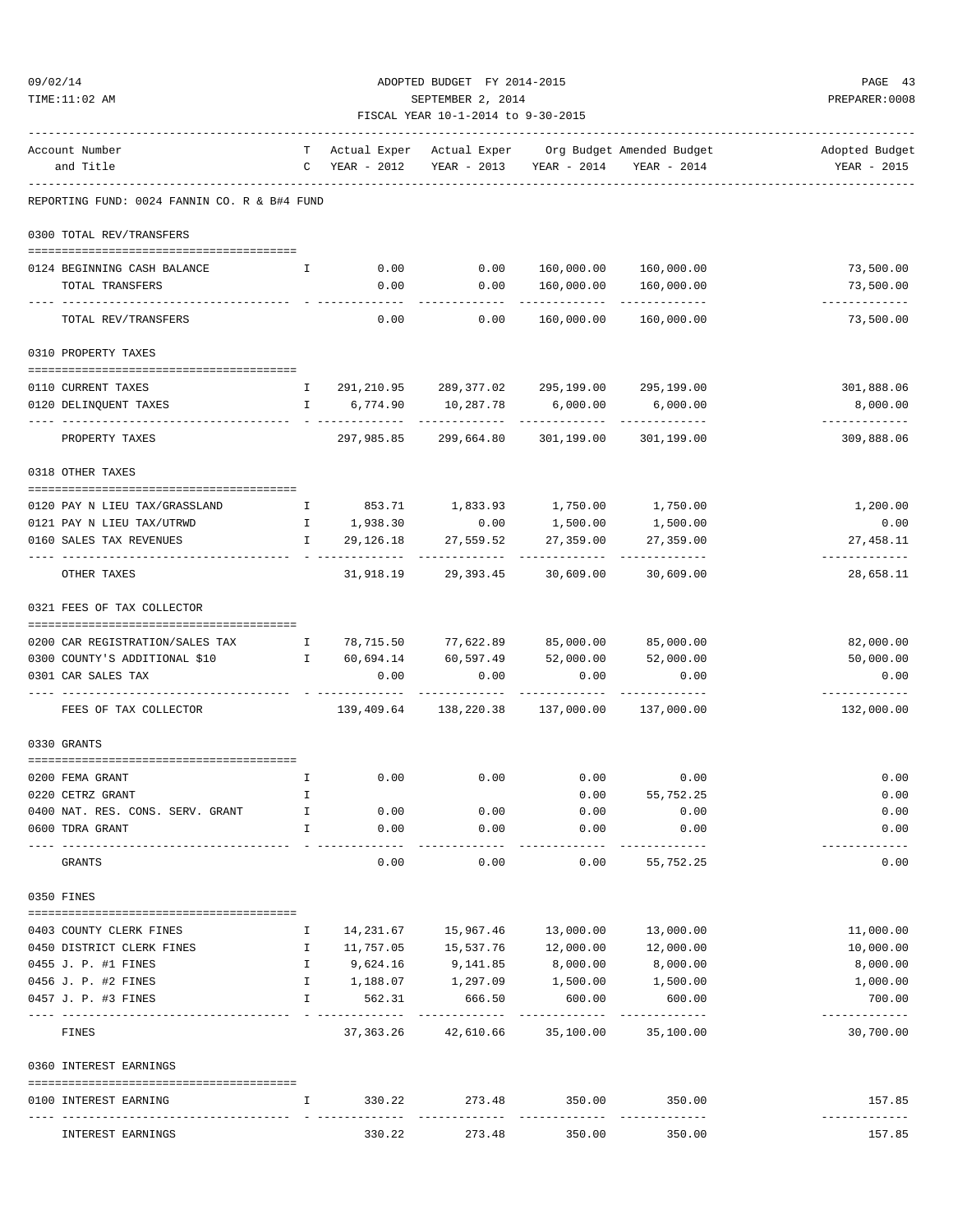| 09/02/14                                                       |  |              | ADOPTED BUDGET FY 2014-2015        | PAGE 44                       |                                     |                                                       |                               |
|----------------------------------------------------------------|--|--------------|------------------------------------|-------------------------------|-------------------------------------|-------------------------------------------------------|-------------------------------|
| TIME:11:02 AM                                                  |  |              | SEPTEMBER 2, 2014                  | PREPARER: 0008                |                                     |                                                       |                               |
|                                                                |  |              | FISCAL YEAR 10-1-2014 to 9-30-2015 |                               |                                     |                                                       |                               |
|                                                                |  |              |                                    |                               |                                     |                                                       |                               |
| Account Number<br>and Title                                    |  |              | C YEAR - 2012                      |                               | YEAR - 2013 YEAR - 2014 YEAR - 2014 | T Actual Exper Actual Exper Org Budget Amended Budget | Adopted Budget<br>YEAR - 2015 |
|                                                                |  |              |                                    |                               |                                     |                                                       |                               |
| REPORTING FUND: 0024 FANNIN CO. R & B#4 FUND                   |  |              |                                    |                               |                                     |                                                       |                               |
| 0364 SALE OF ASSETS                                            |  |              |                                    |                               |                                     |                                                       |                               |
|                                                                |  |              |                                    |                               |                                     |                                                       |                               |
| 0162 LAND/BUILDING                                             |  | $\mathbf{I}$ | 0.00                               | 0.00                          | 0.00                                | 0.00                                                  | 0.00                          |
| 0163 SALE OF EQUIPMENT                                         |  | $\mathbf{I}$ |                                    | 27,105.00 10,320.00           | 0.00                                | 0.00                                                  | 21,000.00<br>-------------    |
| SALE OF ASSETS                                                 |  |              | 27,105.00                          | 10,320.00                     | 0.00                                | 0.00                                                  | 21,000.00                     |
| 0370 MISCELLANEOUS REVENUES                                    |  |              |                                    |                               |                                     |                                                       |                               |
|                                                                |  |              |                                    |                               |                                     |                                                       |                               |
| 0120 STATE LATERAL ROAD                                        |  | Ι.           |                                    | 7,642.03 7,854.24 8,000.00    |                                     | 8,000.00                                              | 8,600.00                      |
| 0125 TDT WEIGHT FEES                                           |  | $\mathbb{I}$ |                                    | 8,842.93 12,163.91            | 10,000.00                           | 10,000.00                                             | 15,000.00                     |
| 0130 REFUNDS & MISCELLANEOUS I                                 |  |              | 900.00                             | 1,965.35                      | 100.00                              | 100.00                                                | 4,200.00                      |
| 0138 SALE OF SCRAP IRON                                        |  | $\mathbb{I}$ | 1,123.20                           | 5,072.80                      | 1,000.00                            | 1,000.00                                              | 0.00                          |
| 0140 PROCEEDS OF LOAN                                          |  | $\mathbb{I}$ | 0.00                               | 0.00                          | 0.00                                | 0.00                                                  | 0.00                          |
| 0145 REIMBURSEMENT OF MATERIALS                                |  | $\mathbb{I}$ | 14,066.13                          | 5,602.46                      | 7,558.97                            | 7,558.97                                              | 8,000.00                      |
| 0147 OFFICE RENTAL                                             |  | $\mathbf{I}$ | 1,650.00<br>.                      | 1,500.00                      | 1,350.00                            | 1,350.00<br>_____________                             | 1,350.00<br>------------      |
| MISCELLANEOUS REVENUES                                         |  |              |                                    | 34, 224. 29 34, 158. 76       | 28,008.97                           | 28,008.97                                             | 37,150.00                     |
| 0509 CONTINGENCY                                               |  |              |                                    |                               |                                     |                                                       |                               |
|                                                                |  |              |                                    |                               |                                     |                                                       |                               |
| 0475 CONTINGENCY                                               |  | E            |                                    | $0.00$ 0.00                   |                                     | 19,965.95 19,965.95                                   | 15,000.00<br>-------------    |
| CONTINGENCY                                                    |  |              | 0.00                               | 0.00                          |                                     | 19,965.95 19,965.95                                   | 15,000.00                     |
| 0624 ROAD & BRIDGE 4                                           |  |              |                                    |                               |                                     |                                                       |                               |
|                                                                |  |              |                                    |                               |                                     |                                                       |                               |
| 0100 COMPENSATION PAY                                          |  | Е            | 0.00                               | 0.00                          | 0.00                                | 0.00                                                  | 0.00                          |
| 0101 SALARY ELECTED OFFICIAL                                   |  | $\mathbf{E}$ | 45,676.28                          | 42,161.10 48,458.07 48,458.07 |                                     |                                                       | 49,911.81                     |
| 0105 SALARY SECRETARY                                          |  | E            | 19,030.55                          | 20,523.99                     | 22,242.83                           | 22,242.83                                             | 22,910.11                     |
| 0106 SALARY PRECINCT EMPLOYEES<br>0107 REGULAR-TEMP. PART-TIME |  | E<br>Е       | 106,772.48<br>32,808.74            | 114,785.42<br>32,967.29       | 147,532.85<br>26,176.80             | 147,532.85<br>26,176.80                               | 146,873.77<br>26,176.80       |
| 0108 LABOR REIMBURSEMENT                                       |  | Е            | 0.00                               | 0.00                          | 0.00                                | 0.00                                                  | 0.00                          |
| TOTAL SALARIES                                                 |  |              | 204, 288.05                        | 210,437.80                    | 244,410.55                          | 244, 410.55                                           | 245,872.49                    |
| 0201 SOCIAL SECURITY TAXES                                     |  | Е            | 12,355.87                          | 12,890.73                     | 15, 153. 45                         | 15, 153. 45                                           | 15,281.19                     |
| 0202 GROUP HEALTH INSURANCE                                    |  | E            | 36,776.88                          | 43,138.02                     | 55,020.00                           | 55,020.00                                             | 58,310.00                     |
| 0203 RETIREMENT                                                |  | Ε            | 17,319.56                          | 18,551.71                     | 26,982.92                           | 26,982.92                                             | 27,045.79                     |
| 0204 WORKERS' COMPENSATION                                     |  | Ε            | 6,038.79                           | 9,249.12                      | 10,211.88                           | 11,314.80                                             | 10,178.02                     |
| 0205 MEDICARE TAX                                              |  | Ε            | 2,889.49                           | 3,014.66                      | 3,543.95                            | 3,543.95                                              | 3,573.83                      |
| 0206 UNEMPLOYMENT EXPENSE                                      |  | Ε            | 0.00                               | 0.00                          | 1,000.00                            | 1,000.00                                              | 1,000.00                      |
| TOTAL EMPLOYEE BENEFITS                                        |  |              | 75,380.59                          | 86,844.24                     | 111,912.20                          | 113,015.12                                            | 115,388.83                    |
| 0310 OFFICE SUPPLIES                                           |  | Ε            | 157.15                             | 189.03                        | 200.00                              | 200.00                                                | 250.00                        |
| 0314 EMPLOYEE PHYSICALS                                        |  | E            | 0.00                               | 103.00                        | 150.00                              | 150.00                                                | 150.00                        |
| 0340 SHOP SUPPLIES                                             |  | Ε            | 2,404.24                           | 679.25                        | 2,000.00                            | 2,000.00                                              | 1,500.00                      |
| 0341 R & B MAT. ROCK & GRAVEL                                  |  | Ε            | 26, 230.17                         | 45,656.28                     | 70,000.00                           | 70,000.00                                             | 60,000.00                     |
| 0342 R & B MAT. CULVERTS                                       |  | E            | 6,236.76                           | 6,241.60                      | 11,000.00                           | 8,518.08                                              | 5,000.00                      |
| 0343 R & B MAT. HARDWRE & LUMB                                 |  | E            | 2,424.55                           | 3,826.80                      | 5,000.00                            | 4,600.00                                              | 2,500.00                      |
| 0344 R & B MAT. ASPHALT/RD OIL                                 |  | Ε            | 44,987.01                          | 40,923.80                     | 30,000.00                           | 30,000.00                                             | 35,000.00                     |
| 0345 CHEMICALS                                                 |  | Е            | 46.75                              | 0.00                          | 500.00                              | 500.00                                                | 300.00                        |
| 0346 CETRZ EXPENDITURES                                        |  | Ε            |                                    |                               | 0.00                                | 57,002.25                                             | 0.00                          |
| 0350 DEBRIS REMOVAL                                            |  | E            | 0.00                               | 0.00                          | 0.00                                | 0.00                                                  | 0.00                          |
| 0395 EMPLOYEE UNIFORMS                                         |  | E            | 4,117.80                           | 2,057.55                      | 2,500.00                            | 2,900.00                                              | 2,500.00                      |

TOTAL R&B MATERIALS 86,604.43 99,677.31 121,350.00 175,870.33 107,200.00 0400 LEGAL FEES E 0.00 0.00 0.00 0.00 0.00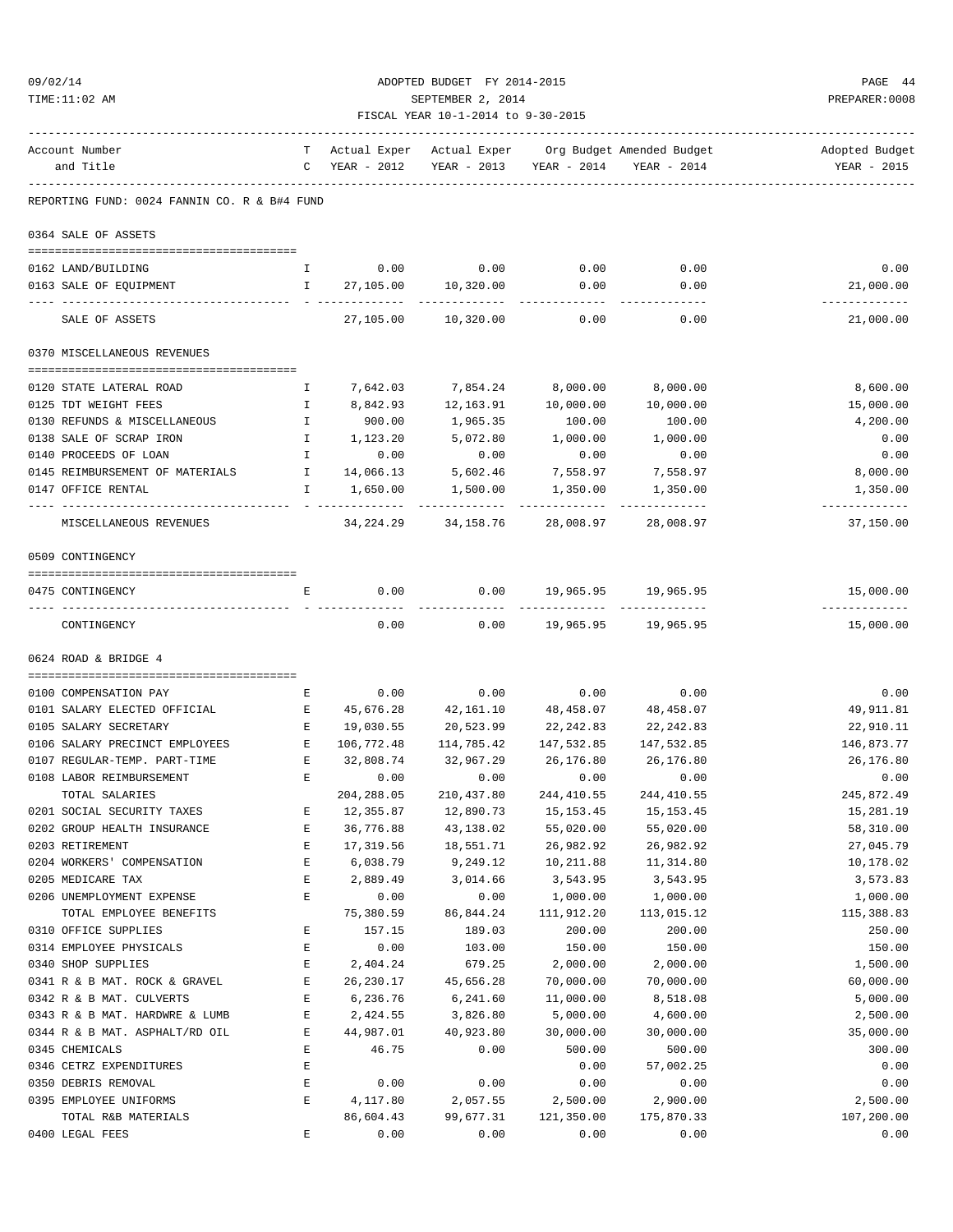# 09/02/14 ADOPTED BUDGET FY 2014-2015 PAGE 45<br>
SEPTEMBER 2, 2014<br>
FISCAL YEAR 10-1-2014 to 9-30-2015 TIME:11:02 AM SEPTEMBER 2, 2014 PREPARER:0008 FISCAL YEAR 10-1-2014 to 9-30-2015

| Account Number<br>and Title                                                      | T.<br>$\mathbf C$                                                                              | YEAR - 2012        |                                             |                   | Actual Exper Actual Exper Org Budget Amended Budget<br>YEAR - 2013 YEAR - 2014 YEAR - 2014 | Adopted Budget<br>YEAR - 2015 |
|----------------------------------------------------------------------------------|------------------------------------------------------------------------------------------------|--------------------|---------------------------------------------|-------------------|--------------------------------------------------------------------------------------------|-------------------------------|
|                                                                                  |                                                                                                |                    |                                             |                   |                                                                                            |                               |
| REPORTING FUND: 0024 FANNIN CO. R & B#4 FUND                                     |                                                                                                |                    |                                             |                   |                                                                                            |                               |
| 0420 UTILITY TELEPHONE                                                           | E                                                                                              |                    | 1,257.52 1,335.48                           | 1,500.00          | 1,500.00                                                                                   | 1,500.00                      |
| 0421 DSL INTERNET                                                                | E                                                                                              | 568.80             | 568.80                                      | 550.00            | 550.00                                                                                     | 550.00                        |
| 0423 CELL PHONE ALLOWANCE                                                        | $\mathbf{E}$                                                                                   |                    | 100.00                                      | 0.00              | 0.00                                                                                       | 400.00                        |
| 0427 OUT OF COUNTY TRAVEL                                                        | E                                                                                              | 1,021.62           | 1,064.69                                    | 2,000.00          | 2,000.00                                                                                   | 1,600.00                      |
| $\mathbf{E}$<br>0430 BIDS, NOTICES & PERMITS                                     |                                                                                                | 810.50             | 660.25                                      | 800.00            | 800.00                                                                                     | 200.00                        |
| 0435 PRINTING                                                                    | Е                                                                                              | 0.00               | 44.56                                       | 100.00            | 100.00                                                                                     | 100.00                        |
| 0440 UTILITY ELECTRICITY                                                         | E                                                                                              | 3,901.87           | 3,917.22                                    | 4,000.00          | 4,000.00                                                                                   | 4,000.00                      |
| 0441 UTILITY GAS                                                                 | $\mathbf{E}$                                                                                   | 310.41             | 442.96                                      | 600.00            | 725.00                                                                                     | 750.00                        |
| 0442 UTILITY WATER                                                               | E                                                                                              | 840.52             | 919.45                                      | 900.00            | 2,300.00                                                                                   | 2,000.00                      |
| 0443 TRASH PICKUP                                                                | $\mathbf{E}% _{t}\left  \mathbf{1}\right\rangle =\mathbf{1}_{t}\left  \mathbf{1}\right\rangle$ | 4,383.73           | 2,635.44                                    | 4,000.00          | 4,000.00                                                                                   | 3,500.00                      |
| 0447 REPEATER SERVICE CONTRACT                                                   | E                                                                                              |                    | 0.00                                        | 558.97            | 558.97                                                                                     | 575.73                        |
| 0450 R&M BUILDING                                                                | E                                                                                              | 498.34             | 240.60                                      | 1,000.00          | 1,000.00                                                                                   | 500.00                        |
| 0453 COMPUTER SOFTWARE                                                           | E                                                                                              |                    | 0.00                                        | 912.50            | 912.50                                                                                     | 0.00                          |
| 0457 R & M MACHINERY GAS & OIL                                                   | $\mathbf{E}$                                                                                   | 57,695.38          | 51,577.41                                   | 58,000.00         | 58,000.00                                                                                  | 55,000.00                     |
| 0458 R & M MACHINERY PARTS                                                       | E                                                                                              | 28,856.95          | 16,533.74                                   | 26,000.00         | 26,000.00                                                                                  | 20,000.00                     |
| 0459 R & M MACH. TIRES & TUBES                                                   | E                                                                                              | 7,230.85           | 5,345.58                                    | 8,000.00          | 8,000.00                                                                                   | 6,000.00                      |
| 0460 EQUIPMENT RENTAL/LEASE                                                      | E                                                                                              | 0.00               | 0.00                                        | 1,000.00          | 1,000.00                                                                                   | 17,103.42                     |
| 0480 BOND                                                                        | $\mathbf{E}% _{t}\left  \mathbf{1}\right\rangle =\mathbf{1}_{t}\left  \mathbf{1}\right\rangle$ | 37.50              | 87.50                                       | 100.00            | 100.00                                                                                     | 178.00                        |
| 0482 INSURANCE                                                                   | $\mathbf{E}$                                                                                   | 6,255.51           | 6,052.93                                    | 6,500.00          | 6,500.00                                                                                   | 6,000.00                      |
| 0485 PRISONER'S SUPPLIES                                                         | E                                                                                              | 2,256.11           | 1,733.25                                    | 3,000.00          | 1,600.00                                                                                   | 500.00                        |
| 0488 FANNIN RURAL RAIL DISTRICT                                                  | E                                                                                              | 0.00               | 0.00                                        | 0.00              | 0.00                                                                                       | 0.00                          |
| 0490 MISCELLANEOUS                                                               | E                                                                                              | 378.52             | 339.30                                      | 500.00            | 500.00                                                                                     | 500.00                        |
| 0491 SOIL & WATER CONSERVATION<br><b>Expanding Expanding Expanding Expanding</b> |                                                                                                | 250.00             | 250.00                                      | 250.00            | 250.00                                                                                     | 250.00                        |
| 0492 TDRA FLOOD CASH MATCH                                                       | E                                                                                              | 0.00               | 0.00                                        | 0.00              | 0.00                                                                                       | 0.00                          |
| 0494 FLOOD CONTROL SITE MAINTENANCE                                              | Е                                                                                              | 0.00               | 0.00                                        | 0.00              | 0.00                                                                                       | 0.00                          |
| 0495 PIPELINE SALES TAX REIMBURSEMENT                                            | Е                                                                                              | 0.00               | 0.00                                        | 0.00              | 0.00                                                                                       | 0.00                          |
| 0496 TCOG HAZARDOUS WASTEMATCH                                                   | Е                                                                                              | 0.00               | 479.89                                      | 1,250.00          | 1,250.00                                                                                   | 0.00                          |
| TOTAL SER. & OTHER CHARGES                                                       |                                                                                                |                    | 116,554.13 94,329.05                        | 121,521.47        | 121,646.47                                                                                 | 121,207.15                    |
| 0570 COMPUTER EQUIPMENT<br>0571 PURCHASE OF MACH./EQUIP.                         | E                                                                                              | E 93,364.99        |                                             | 0.00              | 0.00                                                                                       | 0.00                          |
|                                                                                  |                                                                                                |                    | 24,941.57                                   | 60,000.00         | 60,000.00<br>1,000.00                                                                      | 15,896.58                     |
| 0573 RADIO EQUIPMENT                                                             | $E$ and $E$                                                                                    | 549.80             | 7,669.68                                    | 1,000.00          |                                                                                            | 0.00                          |
| 0575 BUILDING                                                                    | Е                                                                                              | 0.00<br>93, 914.79 | 0.00<br>32,611.25                           | 0.00<br>61,000.00 | 0.00<br>61,000.00                                                                          | 0.00<br>15,896.58             |
| CAPITAL OUTLAY                                                                   |                                                                                                |                    |                                             |                   |                                                                                            | _____________                 |
| ROAD & BRIDGE 4                                                                  |                                                                                                |                    | 576,741.99 523,899.65 660,194.22 715,942.47 |                   |                                                                                            | 605,565.05                    |
| 0625 ADMINISTRATIVE OFFICE R&B #4                                                |                                                                                                |                    |                                             |                   |                                                                                            |                               |
| 0105 SALARY SECRETARY                                                            | Е                                                                                              | 7,523.10           | 7,748.78                                    | 7,981.27          | 7,981.27                                                                                   | 8,220.70                      |
| 0201 SOCIAL SECURITY TAXES                                                       | Е                                                                                              | 352.86             | 363.32                                      | 494.84            | 494.84                                                                                     | 509.68                        |
| 0202 GROUP HEALTH INSURANCE                                                      | Е                                                                                              | 1,682.92           | 1,861.84                                    | 1,965.00          | 1,965.00                                                                                   | 2,082.50                      |
| 0203 RETIREMENT                                                                  | E                                                                                              | 759.24             | 810.42                                      | 881.13            | 881.13                                                                                     | 904.28                        |
| 0204 WORKERS' COMPENSATION                                                       | E                                                                                              | 42.88              | 47.44                                       | 51.08             | 55.08                                                                                      | 52.61                         |
| 0205 MEDICARE TAX                                                                | E                                                                                              | 82.44              | 85.04                                       | 115.73            | 115.73                                                                                     | 119.20                        |
| 0310 OFFICE SUPPLIES                                                             | E                                                                                              | 33.68              | 0.00                                        | 100.00            | 100.00                                                                                     | 100.00                        |
| 0311 POSTAL EXPENSES                                                             | E                                                                                              | 0.00               | 0.00                                        | 0.00              | 0.00                                                                                       | 0.00                          |
| 0353 COMPUTER EXPENSE                                                            | E                                                                                              | 693.81             | 335.00                                      | 500.00            | 500.00                                                                                     | 500.00                        |
| 0427 OUT OF COUNTY TRAVEL                                                        | E                                                                                              | 0.00               | 0.00                                        | 0.00              | 0.00                                                                                       | 0.00                          |
| 0480 BOND                                                                        | E                                                                                              |                    | 0.00                                        | 17.75             | 17.75                                                                                      | 0.00                          |
| 0572 OFFICE EQUIPMENT                                                            | E                                                                                              | 0.00               | 0.00                                        | 0.00              | 0.00                                                                                       | 0.00                          |
| 0574 COMPUTER EQUIPMENT                                                          | F.                                                                                             | 0.00               | 0.00                                        | 0.00              | 0.00                                                                                       | 0.00                          |
|                                                                                  |                                                                                                |                    |                                             | -------------     | -------------                                                                              | -------------                 |

ADMINISTRATIVE OFFICE R&B #4 11,170.93 11,251.84 12,106.80 12,110.80 12,100 12,488.97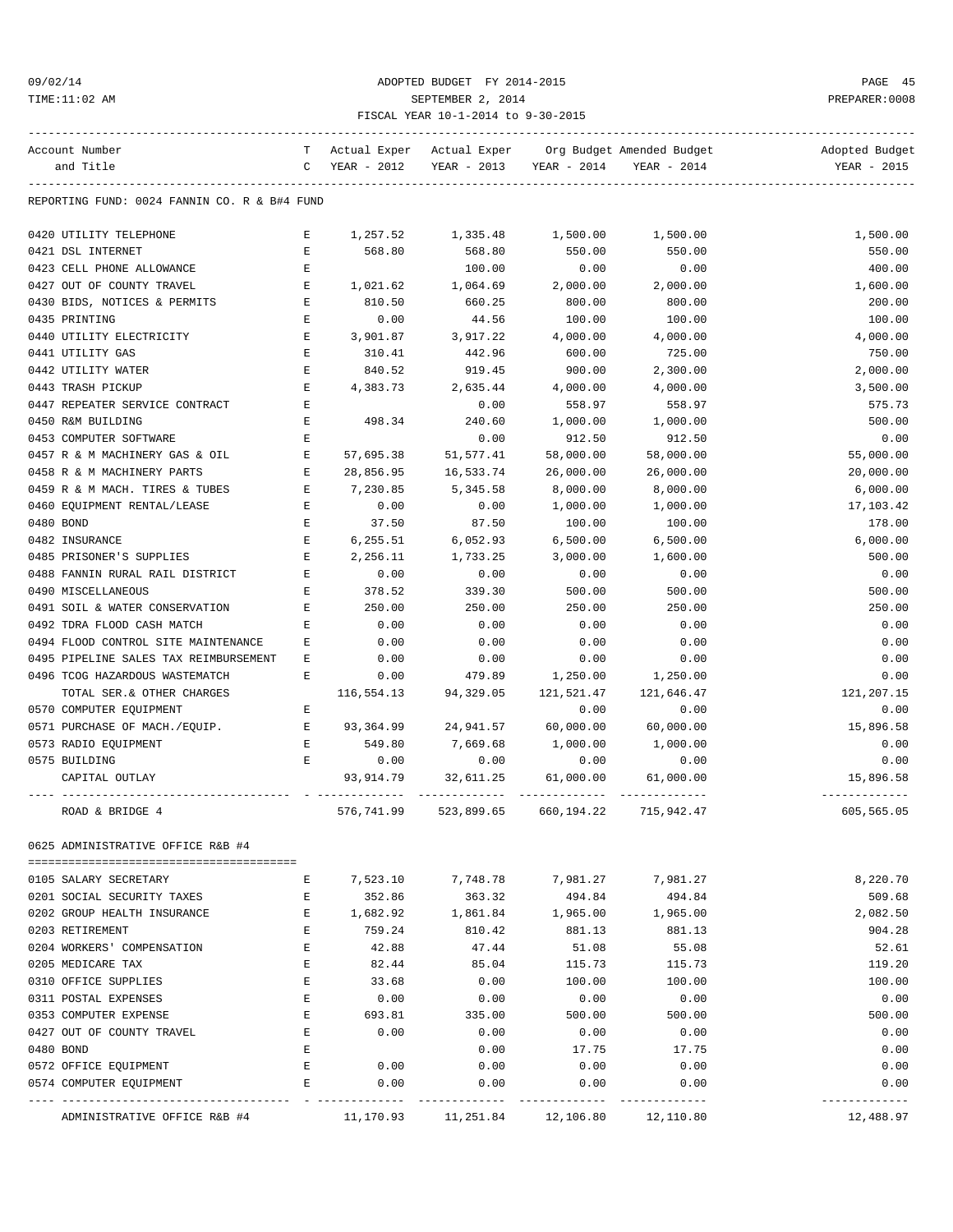09/02/14 ADOPTED BUDGET FY 2014-2015 PAGE 46 TIME:11:02 AM SEPTEMBER 2, 2014 PREPARER:0008 FISCAL YEAR 10-1-2014 to 9-30-2015

## ------------------------------------------------------------------------------------------------------------------------------------ Account Number **T** Actual Exper Actual Exper Org Budget Amended Budget Amended Budget Adopted Budget and Title C YEAR - 2012 YEAR - 2013 YEAR - 2014 YEAR - 2014 YEAR - 2015 ------------------------------------------------------------------------------------------------------------------------------------

## REPORTING FUND: 0024 FANNIN CO. R & B#4 FUND

| FANNIN CO. R & B#4 FUND |            |            |            |            |            |
|-------------------------|------------|------------|------------|------------|------------|
| Income Totals           | 568,336.45 | 554,641.53 | 692,266.97 | 748,019.22 | 633,054.02 |
| Expense Totals          | 587,912.92 | 535,151.49 | 692,266.97 | 748,019.22 | 633,054.02 |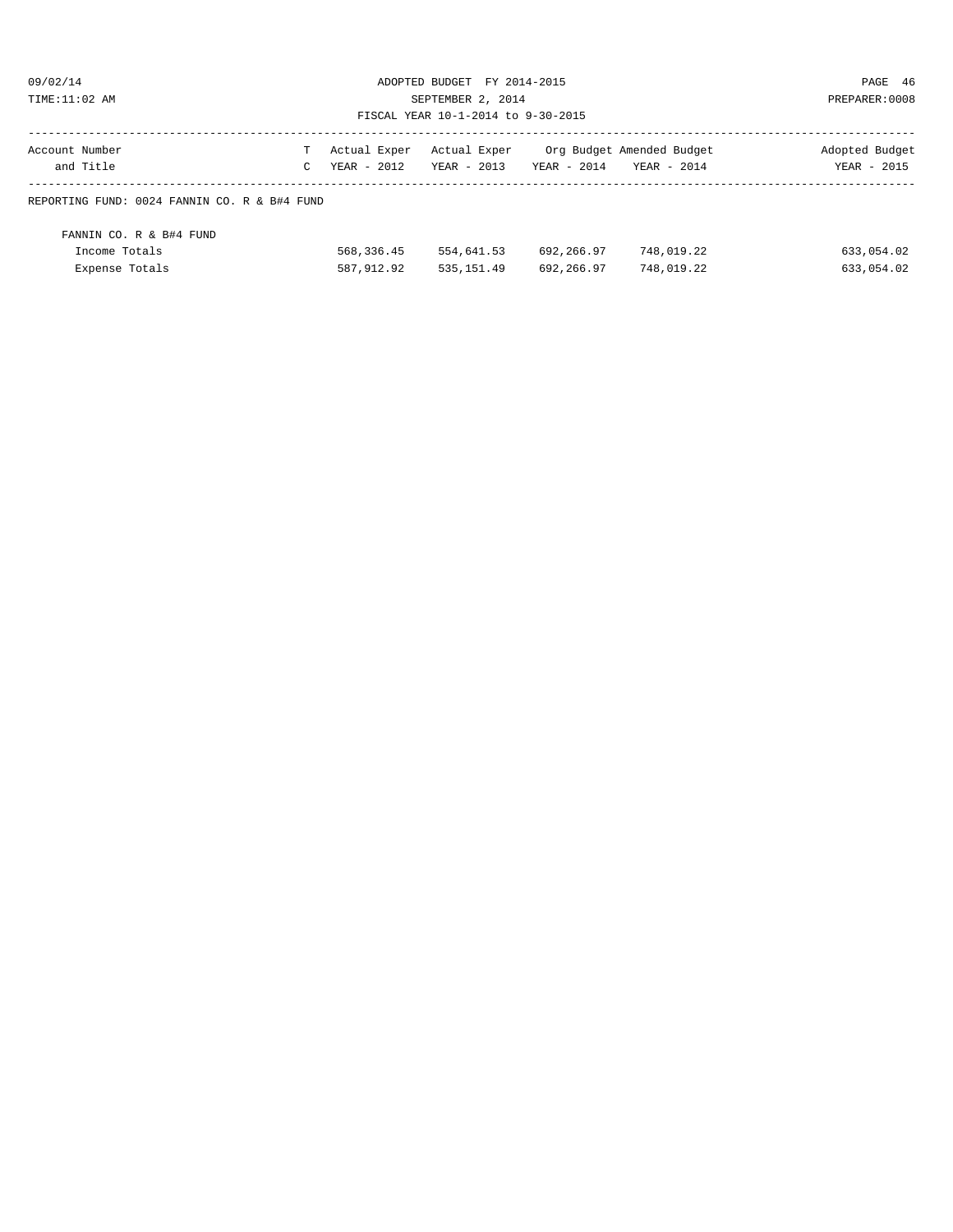## ADOPTED BUDGET FY 2014-2015 PAGE 47 TIME:11:02 AM SEPTEMBER 2, 2014 PREPARER:0008

## FISCAL YEAR 10-1-2014 to 9-30-2015

| Account Number                           |                                             |        |                                |                                    |                                                   | T Actual Exper Actual Exper Org Budget Amended Budget National Adopted Budget |
|------------------------------------------|---------------------------------------------|--------|--------------------------------|------------------------------------|---------------------------------------------------|-------------------------------------------------------------------------------|
| and Title<br>----------                  |                                             |        |                                |                                    | C YEAR - 2012 YEAR - 2013 YEAR - 2014 YEAR - 2014 | YEAR - 2015                                                                   |
| REPORTING FUND: 0025 FANNIN COUNTY BEES  |                                             |        |                                |                                    |                                                   |                                                                               |
| 0300 CASH                                |                                             |        |                                |                                    |                                                   |                                                                               |
|                                          |                                             |        |                                |                                    |                                                   |                                                                               |
| 0125 BEGINNING CASH BALANCE              | . The contract of the state $\mathbf{I}$ is |        |                                | 0.00 875.00 875.00<br>------------ | -------------                                     | 0.00                                                                          |
| CASH                                     |                                             | 0.00   | 0.00                           | 875.00                             | 875.00                                            | 0.00                                                                          |
| 0370 MISC. INCOME                        |                                             |        |                                |                                    |                                                   |                                                                               |
| 0105 SALARY                              |                                             |        | $0.00$ 0.00                    |                                    | $0.00$ 0.00                                       | 0.00                                                                          |
| 0138 SALE OF SCRAP IRON                  |                                             |        | I 750.00 527.20                | 0.00                               | 0.00                                              | 1,200.00                                                                      |
| 0625 DONATIONS                           |                                             | I 0.00 | 0.00                           | 0.00                               | 0.00                                              | 0.00                                                                          |
| MISC.INCOME                              |                                             |        | -------------<br>750.00 527.20 | -----------<br>0.00                | -------------<br>0.00                             | -------------<br>1,200.00                                                     |
| 0625 FANNIN COUNTY BEES                  |                                             |        |                                |                                    |                                                   |                                                                               |
|                                          |                                             |        |                                |                                    |                                                   |                                                                               |
| 0310 OFFICE SUPPLIES                     | E.                                          |        | 125.00 50.00                   | 75.00 75.00                        |                                                   | 500.00                                                                        |
| 0343 ROAD SIGNS                          | E                                           | 600.00 | 400.00                         | 500.00                             | 500.00                                            | 0.00                                                                          |
| 0353 COMPUTER EXPENSE                    | E                                           | 0.00   | 0.00                           | 0.00                               | 0.00                                              | 0.00                                                                          |
| 0427 TRAVEL EXPENSE                      | E                                           | 185.08 | 262.00                         | 300.00                             | 300.00                                            | 700.00                                                                        |
| 0572 OFFICE EOUIPMENT                    | E                                           | 0.00   | 0.00                           | 0.00                               | 0.00                                              | 0.00                                                                          |
| ------------------<br>FANNIN COUNTY BEES |                                             |        | 910.08 712.00 875.00 875.00    |                                    | -------------                                     | -----------<br>1,200.00                                                       |
| FANNIN COUNTY BEES                       |                                             |        |                                |                                    |                                                   |                                                                               |
| Income Totals                            |                                             |        | 750.00 527.20 875.00           |                                    | 875.00                                            | 1,200.00                                                                      |
| Expense Totals                           |                                             | 910.08 | 712.00                         | 875.00                             | 875.00                                            | 1,200.00                                                                      |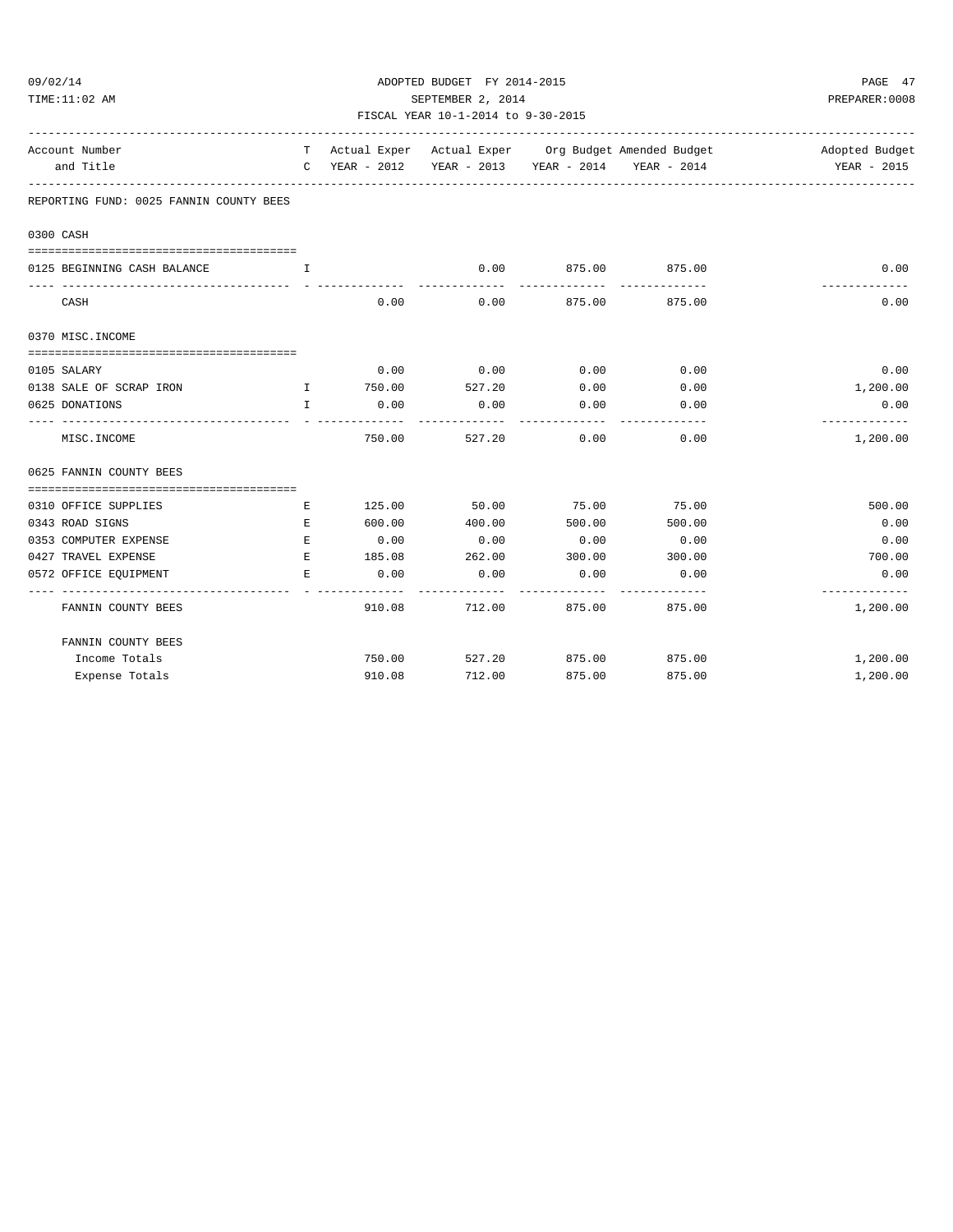| TIME:11:02 AM                                                     |                                                | SEPTEMBER 2, 2014<br>FISCAL YEAR 10-1-2014 to 9-30-2015 | PREPARER:0008                                  |                          |                                                                                                            |                           |
|-------------------------------------------------------------------|------------------------------------------------|---------------------------------------------------------|------------------------------------------------|--------------------------|------------------------------------------------------------------------------------------------------------|---------------------------|
|                                                                   |                                                |                                                         |                                                |                          |                                                                                                            | Adopted Budget            |
| Account Number<br>and Title                                       |                                                |                                                         |                                                |                          | T Actual Exper Actual Exper Org Budget Amended Budget<br>C YEAR - 2012 YEAR - 2013 YEAR - 2014 YEAR - 2014 | YEAR - 2015               |
| REPORTING FUND: 0026 J.P.#1 JUST.CT.TECHNOLOGY                    |                                                |                                                         |                                                |                          |                                                                                                            |                           |
| 0300 CASH                                                         |                                                |                                                         |                                                |                          |                                                                                                            |                           |
|                                                                   |                                                |                                                         |                                                |                          |                                                                                                            |                           |
| 0126 BEGINNING CASH BALANCE                                       | $\mathbf{I}$ and $\mathbf{I}$ and $\mathbf{I}$ |                                                         |                                                | $0.00$ 1,000.00 1,000.00 |                                                                                                            | 1,000.00<br>------------- |
| CASH                                                              |                                                | 0.00                                                    |                                                | $0.00$ 1,000.00 1,000.00 |                                                                                                            | 1,000.00                  |
| 0360 INTEREST EARNINGS                                            |                                                |                                                         |                                                |                          |                                                                                                            |                           |
|                                                                   |                                                |                                                         |                                                |                          |                                                                                                            |                           |
| 0100 INTEREST EARNINGS                                            |                                                |                                                         | $1$ 20.86 $17.62$ 20.00 20.00<br>_____________ |                          | -------------                                                                                              | 20.00<br>------------     |
| INTEREST EARNINGS                                                 |                                                |                                                         | 20.86 17.62 20.00 20.00                        |                          |                                                                                                            | 20.00                     |
| 0370 MISCELLANEOUS INCOME                                         |                                                |                                                         |                                                |                          |                                                                                                            |                           |
| 0455 J.P.#1 TECHNOLOGY FEES T 4,343.76 4,214.95 4,000.00 4,000.00 |                                                |                                                         |                                                |                          |                                                                                                            | 4,000.00                  |
| MISCELLANEOUS INCOME                                              |                                                |                                                         | $4,343.76$ $4,214.95$ $4,000.00$ $4,000.00$    |                          |                                                                                                            | -------------<br>4,000.00 |
| 0455 J.P.#1 TECHNOLOGY EQUIP.                                     |                                                |                                                         |                                                |                          |                                                                                                            |                           |
| 0420 OMNIBASE TELEPHONE LINE                                      |                                                |                                                         | E 601.84 614.51 800.00 955.00                  |                          |                                                                                                            | 800.00                    |
| 0572 OFFICE EQUIPMENT                                             |                                                |                                                         | E 1,631.18 1,066.45 4,220.00 4,065.00          |                          |                                                                                                            | 4,220.00<br>------------- |
| J.P.#1 TECHNOLOGY EQUIP.                                          |                                                |                                                         | 2,233.02 1,680.96 5,020.00 5,020.00            |                          |                                                                                                            | 5,020.00                  |
| J.P.#1 JUST.CT.TECHNOLOGY                                         |                                                |                                                         |                                                |                          |                                                                                                            |                           |
| Income Totals                                                     |                                                |                                                         | 4, 364.62 4, 232.57                            | 5,020.00                 | 5,020.00                                                                                                   | 5,020.00                  |

Expense Totals 2,233.02 1,680.96 5,020.00 5,020.00 5,020.00

# 09/02/14 ADOPTED BUDGET FY 2014-2015 PAGE 48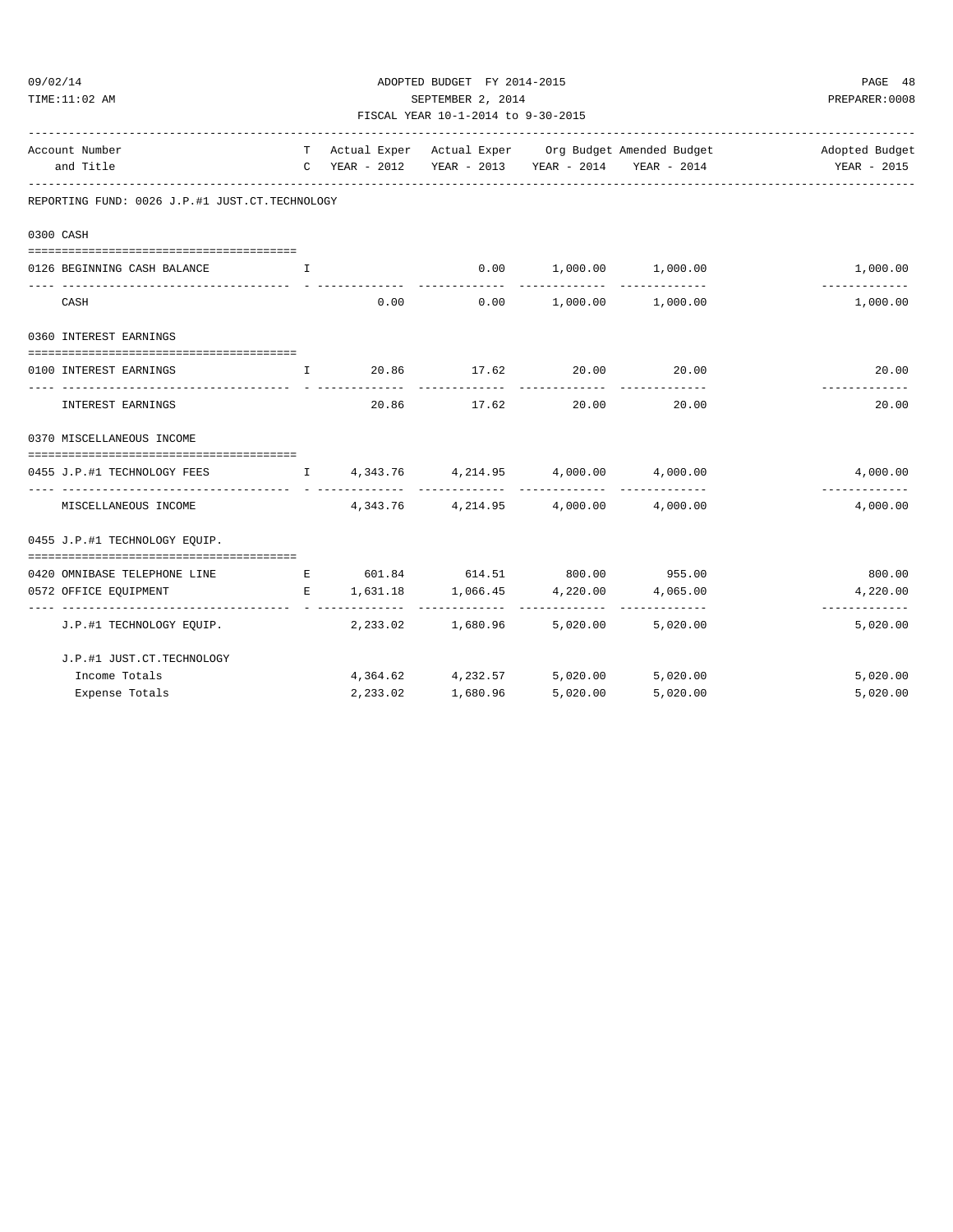| TIME:11:02 AM                                  |        | SEPTEMBER 2, 2014 |                                           |  |             |                                                                               |  |  |  |
|------------------------------------------------|--------|-------------------|-------------------------------------------|--|-------------|-------------------------------------------------------------------------------|--|--|--|
|                                                |        |                   | FISCAL YEAR 10-1-2014 to 9-30-2015        |  |             |                                                                               |  |  |  |
| Account Number                                 |        |                   |                                           |  |             | T Actual Exper Actual Exper Org Budget Amended Budget National Adopted Budget |  |  |  |
| and Title                                      |        |                   |                                           |  |             | C YEAR - 2012 YEAR - 2013 YEAR - 2014 YEAR - 2014 YEAR - 2015                 |  |  |  |
| REPORTING FUND: 0027 J.P.#2 JUST.CT.TECHNOLOGY |        |                   |                                           |  |             |                                                                               |  |  |  |
| 0300 CASH                                      |        |                   |                                           |  |             |                                                                               |  |  |  |
| 0127 BEGINNING CASH                            | $\top$ |                   |                                           |  | $0.00$ 0.00 | 2,000.00                                                                      |  |  |  |
| CASH                                           |        |                   | $0.00$ 0.00 0.00 0.00                     |  |             | -------------<br>2,000.00                                                     |  |  |  |
| 0360 INTEREST EARNINGS                         |        |                   |                                           |  |             |                                                                               |  |  |  |
| 0100 INTEREST EARNINGS                         |        |                   | T 5.36 4.41 5.00 5.00                     |  |             | 7.00<br>-----------                                                           |  |  |  |
| INTEREST EARNINGS                              |        |                   | 5.36 4.41 5.00 5.00                       |  |             | 7.00                                                                          |  |  |  |
| 0370 MISCELLANEOUS INCOME                      |        |                   |                                           |  |             |                                                                               |  |  |  |
| 0456 J.P.#2 TECHNOLOGY FEES                    |        |                   | I 559.55 812.21 1,000.00 1,000.00         |  |             | 1,000.00<br>-------------                                                     |  |  |  |
| MISCELLANEOUS INCOME                           |        |                   | 559.55 812.21 1,000.00 1,000.00           |  |             | 1,000.00                                                                      |  |  |  |
| 0456 TECHNOLOGY EQUIPMENT                      |        |                   |                                           |  |             |                                                                               |  |  |  |
| 0572 OFFICE EQUIPMENT                          |        |                   | E 1,349.53 272.59 1,005.00 1,005.00       |  |             | 3,007.00                                                                      |  |  |  |
| TECHNOLOGY EQUIPMENT                           |        |                   | $1,349.53$ $272.59$ $1,005.00$ $1,005.00$ |  |             | -------------<br>3,007.00                                                     |  |  |  |
| J.P.#2 JUST.CT.TECHNOLOGY                      |        |                   |                                           |  |             |                                                                               |  |  |  |

Income Totals 664.91 564.91 816.62 1,005.00 1,005.00 1,005.00 3,007.00 Expense Totals 1,349.53 272.59 1,005.00 1,005.00 3,007.00

09/02/14 ADOPTED BUDGET FY 2014-2015 PAGE 49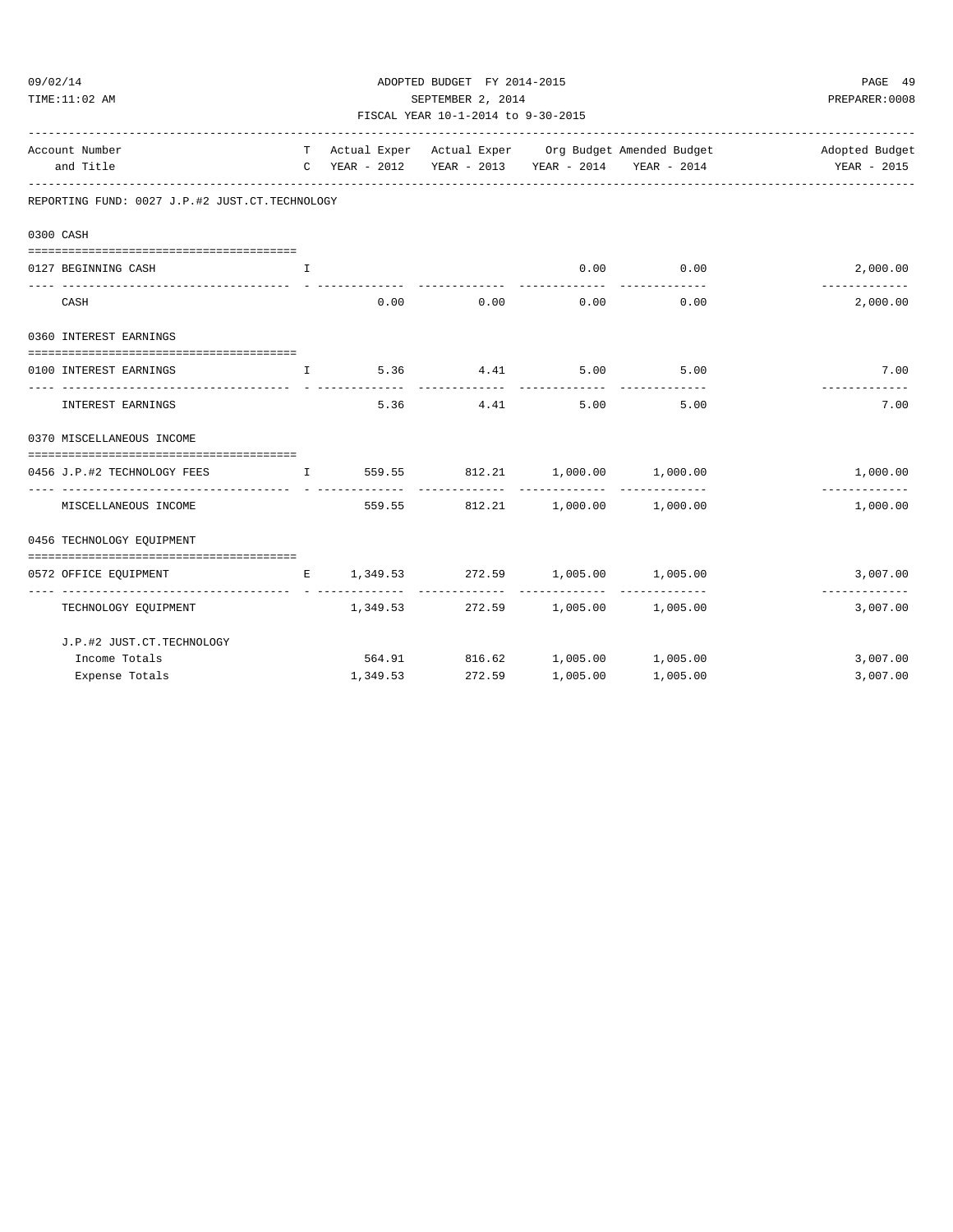| 09/02/14 |  |
|----------|--|
|----------|--|

ADOPTED BUDGET FY 2014-2015 PAGE 50 TIME:11:02 AM SEPTEMBER 2, 2014 PREPARER:0008

| FISCAL YEAR 10-1-2014 to 9-30-2015             |                  |        |                                          |               |                                                   |                                                                          |  |  |
|------------------------------------------------|------------------|--------|------------------------------------------|---------------|---------------------------------------------------|--------------------------------------------------------------------------|--|--|
| Account Number                                 |                  |        |                                          |               | ------------------------------                    | T Actual Exper Actual Exper Org Budget Amended Budget And Adopted Budget |  |  |
| and Title                                      |                  |        |                                          |               | C YEAR - 2012 YEAR - 2013 YEAR - 2014 YEAR - 2014 | YEAR - 2015                                                              |  |  |
| REPORTING FUND: 0028 J.P.#3 JUST.CT.TECHNOLOGY |                  |        |                                          |               |                                                   |                                                                          |  |  |
| 0300 CASH                                      |                  |        |                                          |               |                                                   |                                                                          |  |  |
| 0128 BEGINNINC CASH                            | $\mathbf{L}$     |        |                                          | 0.00          | 0.00                                              | 2,000.00                                                                 |  |  |
|                                                |                  |        |                                          | ----------    | -----------                                       | ------------                                                             |  |  |
| CASH                                           |                  | 0.00   | 0.00                                     |               | 0.00<br>0.00                                      | 2,000.00                                                                 |  |  |
| 0360 INTEREST EARNINGS                         |                  |        |                                          |               |                                                   |                                                                          |  |  |
| 0100 INTEREST EARNINGS                         | T 1.91 1.66 0.00 |        | .                                        |               | 0.00                                              | 0.00                                                                     |  |  |
| INTEREST EARNINGS                              |                  |        | 1.91 1.66                                | 0.00          | 0.00                                              | 0.00                                                                     |  |  |
| 0370 MISCELLANEOUS INCOME                      |                  |        |                                          |               |                                                   |                                                                          |  |  |
|                                                |                  |        |                                          |               |                                                   |                                                                          |  |  |
| 0456 J.P.#3 TECHNOLOGY FEES                    |                  |        | I 252.00 312.00 400.00<br>-------------- | ------------  | 400.00<br>-------------                           | 400.00<br>-----------                                                    |  |  |
| MISCELLANEOUS INCOME                           |                  | 252.00 | 312.00                                   | 400.00        | 400.00                                            | 400.00                                                                   |  |  |
| 0457 TECHNOLOGY EQUIPMENT                      |                  |        |                                          |               |                                                   |                                                                          |  |  |
| 0572 OFFICE EOUIPMENT                          | E.               |        | 0.00<br>0.00                             | ------------- | 400.00 400.00                                     | 2,400.00                                                                 |  |  |
| TECHNOLOGY EQUIPMENT                           |                  | 0.00   | 0.00                                     | 400.00        | -------------<br>400.00                           | -------------<br>2,400.00                                                |  |  |
| J.P.#3 JUST.CT.TECHNOLOGY                      |                  |        |                                          |               |                                                   |                                                                          |  |  |
| Income Totals                                  |                  |        | 253.91 313.66 400.00                     |               | 400.00                                            | 2,400.00                                                                 |  |  |
| Expense Totals                                 |                  | 0.00   | 0.00                                     | 400.00        | 400.00                                            | 2,400.00                                                                 |  |  |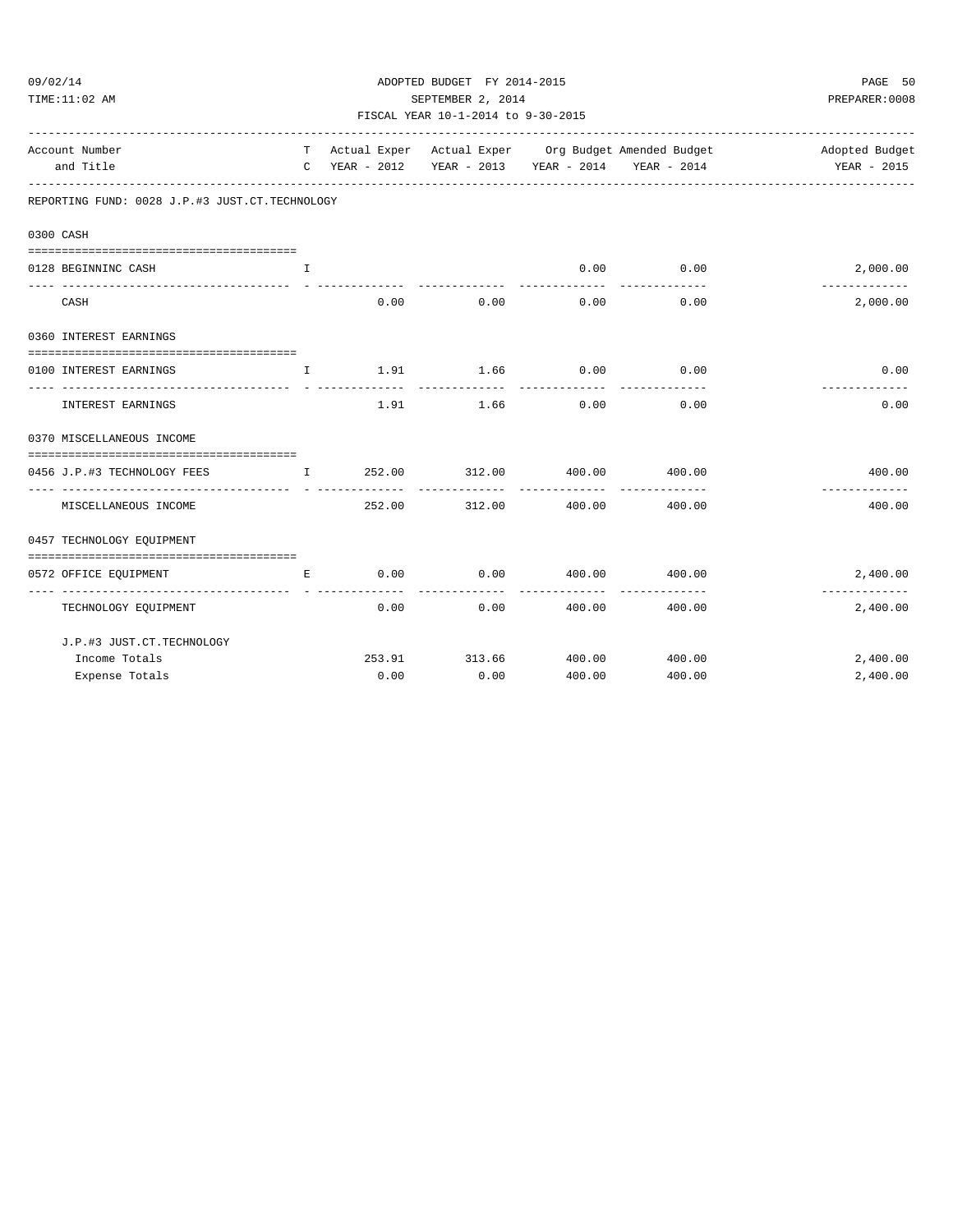## 09/02/14 ADOPTED BUDGET FY 2014-2015 PAGE 51 TIME:11:02 AM SEPTEMBER 2, 2014 PREPARER:0008

| FISCAL YEAR 10-1-2014 to 9-30-2015                                        |                                       |                                           |                                          |        |                                                   |                                                                                         |  |  |  |
|---------------------------------------------------------------------------|---------------------------------------|-------------------------------------------|------------------------------------------|--------|---------------------------------------------------|-----------------------------------------------------------------------------------------|--|--|--|
| Account Number<br>and Title                                               |                                       |                                           |                                          |        | C YEAR - 2012 YEAR - 2013 YEAR - 2014 YEAR - 2014 | T Actual Exper Actual Exper Org Budget Amended Budget And Adopted Budget<br>YEAR - 2015 |  |  |  |
| REPORTING FUND: 0033 BAIL BONDSMAN APP. FEES                              |                                       |                                           |                                          |        |                                                   |                                                                                         |  |  |  |
| 0300 CASH                                                                 |                                       |                                           |                                          |        |                                                   |                                                                                         |  |  |  |
|                                                                           |                                       |                                           |                                          |        |                                                   |                                                                                         |  |  |  |
| 0133 BEGINNING CASH BALANCE                                               | and the contract of the Table         |                                           |                                          |        | $0.00$ 0.00                                       | 2,000.00                                                                                |  |  |  |
| CASH                                                                      |                                       | 0.00                                      | 0.00                                     | 0.00   | 0.00                                              | -------------<br>2,000.00                                                               |  |  |  |
| 0340 BAIL BOND APPLICATION FEE                                            |                                       |                                           |                                          |        |                                                   |                                                                                         |  |  |  |
| 0480 APPLICATION FEE<br>, and the contract of the contract $\mathbf{I}$ . |                                       | 500.00                                    | 0.00                                     | 500.00 | 500.00                                            | 500.00                                                                                  |  |  |  |
| BAIL BOND APPLICATION FEE                                                 |                                       | -------------  - --------------<br>500.00 | 0.00                                     | 500.00 | 500.00                                            | ----------<br>500.00                                                                    |  |  |  |
| 0498 BAIL BONDSMAN EXP.                                                   |                                       |                                           |                                          |        |                                                   |                                                                                         |  |  |  |
| 0310 OFFICE SUPPLIES                                                      | <b>Example 2</b>                      |                                           | $0.00$ $0.00$ $100.00$ $100.00$ $100.00$ |        |                                                   | 200.00                                                                                  |  |  |  |
| 0427 OUT OF COUNTY TRAVEL                                                 | the contract of the contract of the R | 397.60                                    | 765.64 400.00                            |        | 400.00                                            | 2,300.00                                                                                |  |  |  |
| BAIL BONDSMAN EXP.                                                        |                                       |                                           | 397.60 765.64                            | 500.00 | 500.00                                            | -------------<br>2,500.00                                                               |  |  |  |
| BAIL BONDSMAN APP. FEES                                                   |                                       |                                           |                                          |        |                                                   |                                                                                         |  |  |  |
| Income Totals                                                             |                                       | 500.00                                    | 0.00                                     | 500.00 | 500.00                                            | 2,500.00                                                                                |  |  |  |
| Expense Totals                                                            |                                       | 397.60                                    | 765.64                                   | 500.00 | 500.00                                            | 2,500.00                                                                                |  |  |  |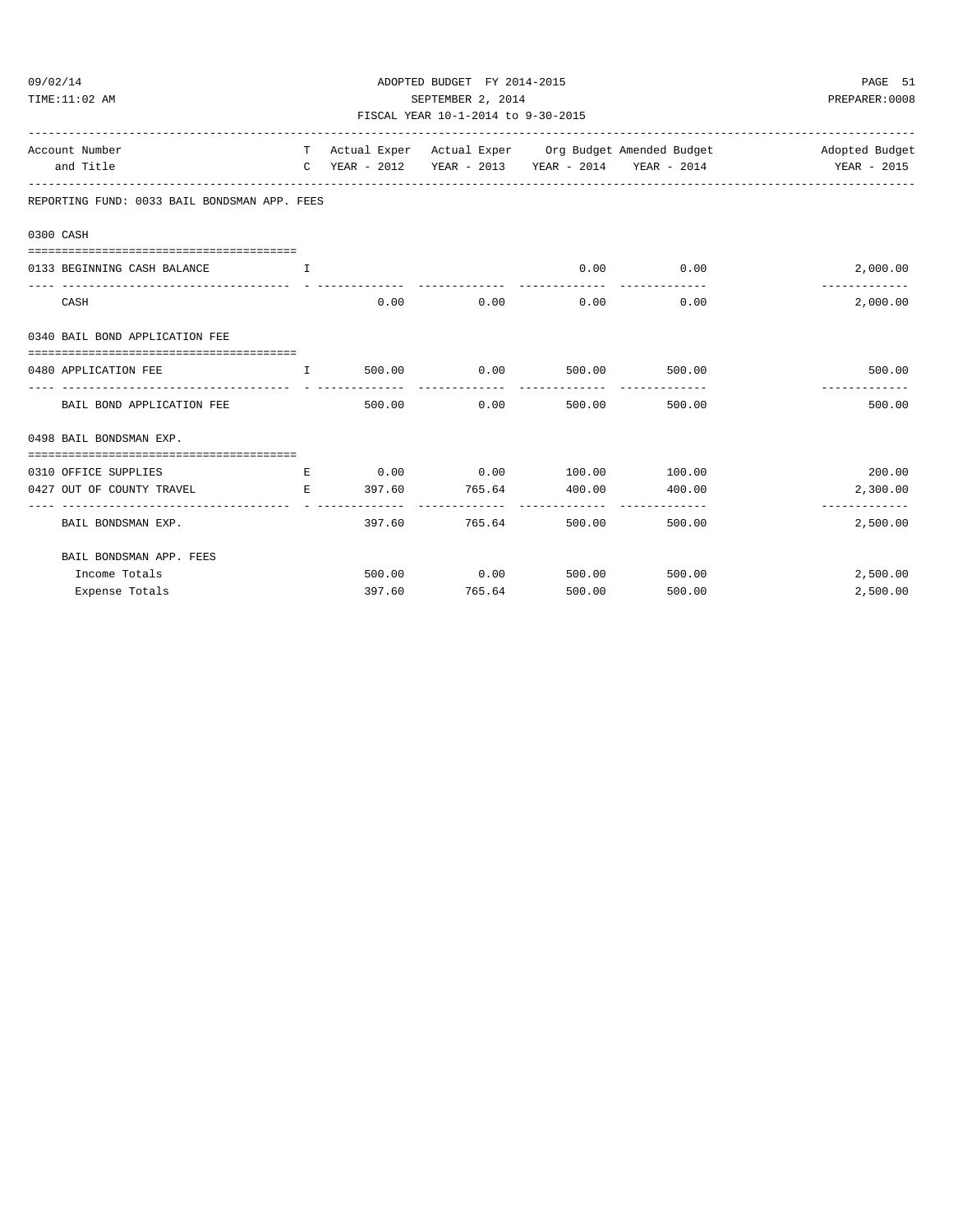| 09/02/14 |  |
|----------|--|
|----------|--|

## ADOPTED BUDGET FY 2014-2015 PAGE 52 TIME:11:02 AM SEPTEMBER 2, 2014 PREPARER:0008 FISCAL YEAR 10-1-2014 to 9-30-2015

| Account Number                                                                    |  |                                             |          |                                     | T Actual Exper Actual Exper Org Budget Amended Budget North Adopted Budget |
|-----------------------------------------------------------------------------------|--|---------------------------------------------|----------|-------------------------------------|----------------------------------------------------------------------------|
| and Title                                                                         |  |                                             |          |                                     | C YEAR - 2012 YEAR - 2013 YEAR - 2014 YEAR - 2014 YEAR - 2015              |
| REPORTING FUND: 0034 DISTRICT CT.RECORDS ARCHIVE                                  |  |                                             |          |                                     |                                                                            |
| 0360 INTEREST INCOME                                                              |  |                                             |          |                                     |                                                                            |
|                                                                                   |  |                                             |          |                                     |                                                                            |
| 0100 INTEREST INCOME<br><b>The Community of The Time</b>                          |  | $3.63$ $3.27$ 0.00 0.00                     |          |                                     | 0.00                                                                       |
| INTEREST INCOME                                                                   |  | $3.63$ $3.27$ 0.00 0.00                     |          |                                     | 0.00                                                                       |
| 0370 MISCELLANEOUS INCOME                                                         |  |                                             |          |                                     |                                                                            |
|                                                                                   |  |                                             |          |                                     |                                                                            |
| 0450 DISTRICT CT.RECORDS ARCHIVE FEE 1 2,333.39 2,020.54 2,000.00 2,000.00        |  |                                             |          |                                     | 2,000.00                                                                   |
| MISCELLANEOUS INCOME                                                              |  | $2,333.39$ $2,020.54$ $2,000.00$ $2,000.00$ |          |                                     | 2,000.00                                                                   |
| 0450 DISTRICT CT.RECORDS ARCHIVE EQUIPME                                          |  |                                             |          |                                     |                                                                            |
| 0572 OFFICE EQUIPMENT<br><b>Experimental Control Control Experimental Control</b> |  |                                             |          | $0.00$ $0.00$ $2,000.00$ $2,000.00$ | 2,000.00                                                                   |
| DISTRICT CT.RECORDS ARCHIVE EQUIPME $0.00$ 0.00 0.00 2,000.00 2,000.00            |  |                                             |          |                                     | -------------<br>2,000.00                                                  |
| DISTRICT CT.RECORDS ARCHIVE                                                       |  |                                             |          |                                     |                                                                            |
| Income Totals                                                                     |  | $2,337.02$ $2,023.81$ $2,000.00$ $2,000.00$ |          |                                     | 2,000.00                                                                   |
| Expense Totals                                                                    |  | $0.00$ 0.00                                 | 2,000.00 | 2,000.00                            | 2,000.00                                                                   |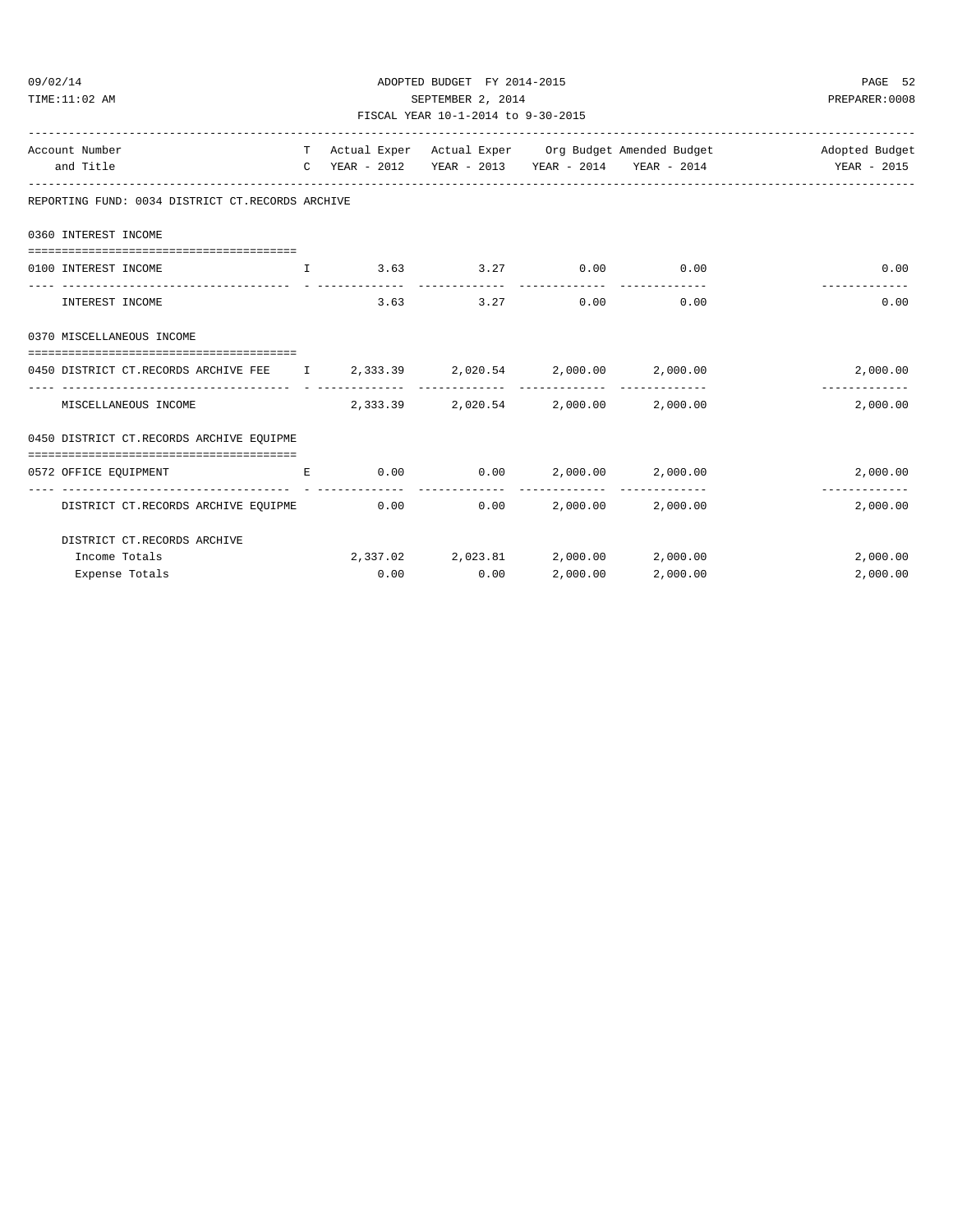| 09/02/14<br>TIME:11:02 AM                                             | ADOPTED BUDGET FY 2014-2015<br>SEPTEMBER 2, 2014<br>FISCAL YEAR 10-1-2014 to 9-30-2015 |                |                                                     |                                       |                                                   |                                                                                        |  |  |
|-----------------------------------------------------------------------|----------------------------------------------------------------------------------------|----------------|-----------------------------------------------------|---------------------------------------|---------------------------------------------------|----------------------------------------------------------------------------------------|--|--|
| Account Number                                                        |                                                                                        |                |                                                     |                                       |                                                   | T Actual Exper Actual Exper Org Budget Amended Budget Actual Experience Adopted Budget |  |  |
| and Title                                                             |                                                                                        |                |                                                     |                                       | C YEAR - 2012 YEAR - 2013 YEAR - 2014 YEAR - 2014 | YEAR - 2015                                                                            |  |  |
| REPORTING FUND: 0035 LAW LIBRARY FUND                                 |                                                                                        |                |                                                     |                                       |                                                   |                                                                                        |  |  |
| 0340 FEES OF OFFICE                                                   |                                                                                        |                |                                                     |                                       |                                                   |                                                                                        |  |  |
|                                                                       |                                                                                        |                | $I = 5,074.28$ $5,891.72$ $5,000.00$ $5,000.00$     |                                       |                                                   | 5,000.00                                                                               |  |  |
| 0403 COUNTY CLERK FEES                                                |                                                                                        |                |                                                     |                                       |                                                   |                                                                                        |  |  |
| 0450 DISTRICT CLERK FEES                                              |                                                                                        |                | $I = 10,283.35$ $11,169.48$ $10,000.00$ $10,000.00$ |                                       |                                                   | 10,000.00<br>-------------                                                             |  |  |
| FEES OF OFFICE                                                        |                                                                                        |                | 15,357.63  17,061.20  15,000.00  15,000.00          |                                       |                                                   | 15,000.00                                                                              |  |  |
| 0360 INTEREST EARNINGS                                                |                                                                                        |                |                                                     |                                       |                                                   |                                                                                        |  |  |
| 0100 INTEREST EARNINGS<br>. The contract of the state $\mathbf{I}$ is |                                                                                        |                | $26.48$ $25.83$ $30.00$ $30.00$                     |                                       |                                                   | 30.00                                                                                  |  |  |
| INTEREST EARNINGS                                                     |                                                                                        | -------------- | --------------<br>26.48<br>25.83                    | -------------- -------------<br>30.00 | 30.00                                             | 30.00                                                                                  |  |  |
| 0475 COUNTY & DISTRICT ATTNY.                                         |                                                                                        |                |                                                     |                                       |                                                   |                                                                                        |  |  |
| 0310 OFFICE SUPPLIES                                                  | Е                                                                                      | 0.00           | 0.00                                                | 2,000.00 2,000.00                     |                                                   | 2,000.00                                                                               |  |  |
| 0421 ONLINE LEGAL RESEARCH                                            |                                                                                        | E 7,832.46     | 0.00                                                | 0.00                                  | 0.00                                              | 0.00                                                                                   |  |  |
| 0453 R&M COMPUTER                                                     | E                                                                                      | 0.00           | 0.00                                                | $3,000.00$ $3,000.00$                 |                                                   | 3,000.00                                                                               |  |  |
| 0590 LAW BOOKS                                                        | E.                                                                                     | 0.00           | 0.00                                                | 10,030.00                             | 10,030.00                                         | 10,030.00                                                                              |  |  |
| ------------<br>COUNTY & DISTRICT ATTNY.                              |                                                                                        | 7,832.46       |                                                     | $0.00$ 15,030.00 15,030.00            |                                                   | -------------<br>15,030.00                                                             |  |  |
| LAW LIBRARY FUND                                                      |                                                                                        |                |                                                     |                                       |                                                   |                                                                                        |  |  |
| Income Totals                                                         |                                                                                        |                | 15,384.11  17,087.03  15,030.00  15,030.00          |                                       |                                                   | 15,030.00                                                                              |  |  |

Expense Totals 7,832.46 0.00 15,030.00 15,030.00 15,030.00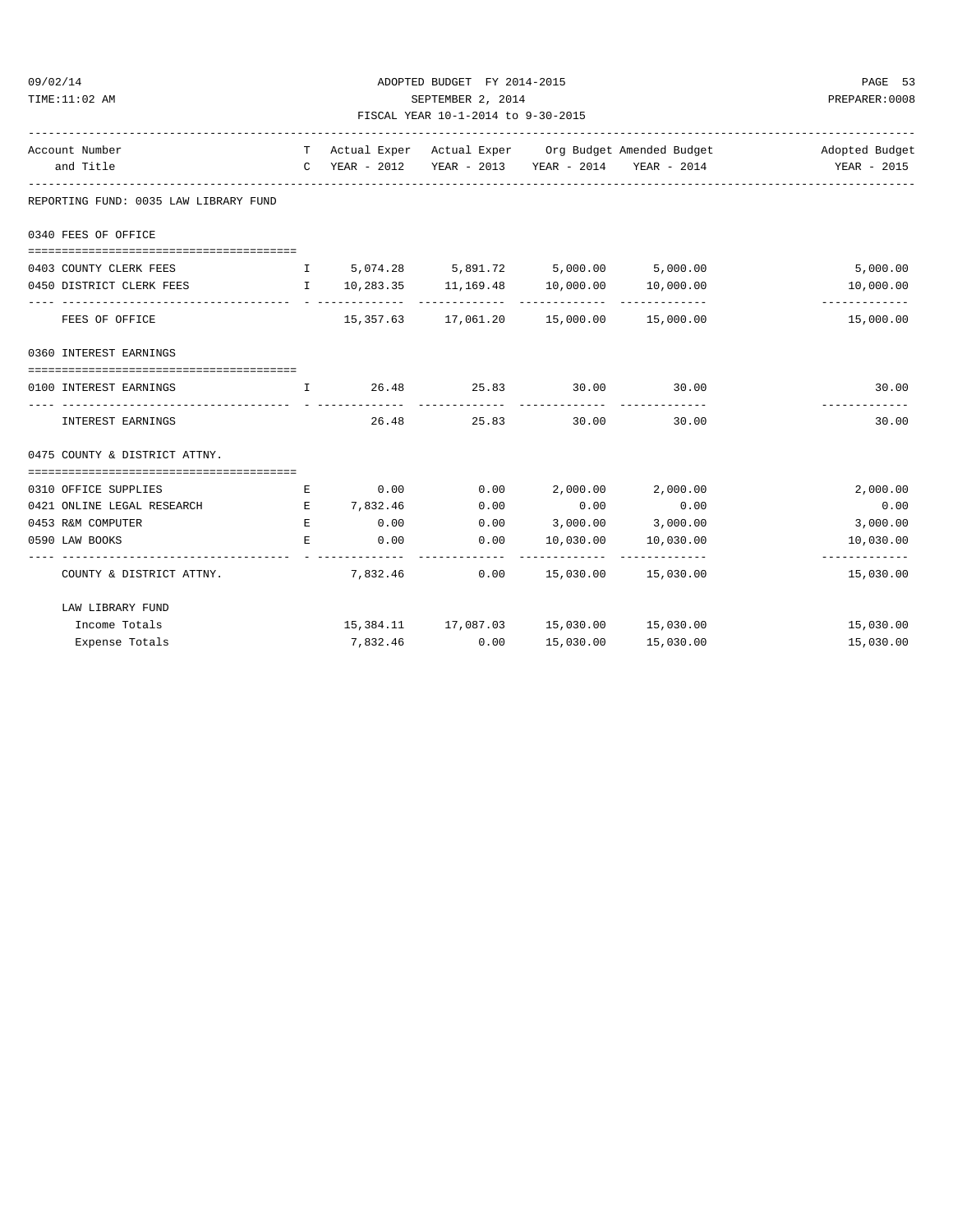|                                                                               |              | FISCAL YEAR 10-1-2014 to 9-30-2015 |                                                 |                            |                                                       |                           |
|-------------------------------------------------------------------------------|--------------|------------------------------------|-------------------------------------------------|----------------------------|-------------------------------------------------------|---------------------------|
| Account Number                                                                |              |                                    |                                                 |                            | T Actual Exper Actual Exper Org Budget Amended Budget | Adopted Budget            |
| and Title                                                                     | C            |                                    | YEAR - 2012 YEAR - 2013 YEAR - 2014 YEAR - 2014 | ------------------------   |                                                       | YEAR - 2015               |
| REPORTING FUND: 0036 D.A. FEE ACCOUNT FUND                                    |              |                                    |                                                 |                            |                                                       |                           |
| 0300 CASH                                                                     |              |                                    |                                                 |                            |                                                       |                           |
| 0136 BEGINNING CASH BALANCE-D.A.FEE I                                         |              | 0.00                               |                                                 | $0.00$ 17,500.00 17,500.00 |                                                       | 1,000.00                  |
| 0236 BEGINNING CASH BALANCE-SEIZURE                                           | $\mathbb{I}$ | 0.00                               | 0.00                                            | 14,000.00                  | 14,000.00                                             | 13,500.00                 |
|                                                                               |              |                                    | . <u>.</u>                                      |                            |                                                       | -------------             |
| CASH                                                                          |              | 0.00                               | 0.00                                            |                            | 31,500.00 31,500.00                                   | 14,500.00                 |
| 0340 FEES OF OFFICE                                                           |              |                                    |                                                 |                            |                                                       |                           |
| 0475 DISTRICT ATTORNEY FEES<br>$\mathbf{I}$ and $\mathbf{I}$ and $\mathbf{I}$ |              |                                    | 8,945.99 7,109.66 7,500.00 7,500.00             |                            |                                                       | 4,500.00                  |
| FEES OF OFFICE                                                                |              |                                    | 8,945.99 7,109.66 7,500.00 7,500.00             |                            |                                                       | -------------<br>4,500.00 |
| 0352 OTHER FORFEITURES                                                        |              |                                    |                                                 |                            |                                                       |                           |
| 0200 CONTRABAND FORFEITURE                                                    |              | $I = 9.904.76$ 0.00 0.00           |                                                 |                            | 0.00                                                  | 0.00                      |
| 0300 D.A. SEIZURE FUND                                                        |              | I 10,953.86 967.09                 |                                                 | 0.00                       | 0.00                                                  | 0.00                      |
| -------------------                                                           |              |                                    |                                                 | -----------                |                                                       |                           |
| OTHER FORFEITURES                                                             |              | 20,858.62                          | 967.09                                          | 0.00                       | 0.00                                                  | 0.00                      |
| 0360 INTEREST EARNINGS                                                        |              |                                    |                                                 |                            |                                                       |                           |
| 0100 INTEREST EARNINGS                                                        |              | I 4.78                             | 6.08                                            | 6.00                       | 6.00                                                  | 1.50                      |
| 0236 INTEREST EARNINGS-SEIZURE FUND I                                         |              | 4.35                               | 6.71                                            | 7.00                       | 7.00                                                  | 1.50                      |
|                                                                               |              |                                    |                                                 |                            |                                                       | . _ _ _ _ _ _ _ _ _       |
| INTEREST EARNINGS                                                             |              | 9.13                               | 12.79                                           | 13.00                      | 13.00                                                 | 3.00                      |
| 0370 MISCELLANEOUS                                                            |              |                                    |                                                 |                            |                                                       |                           |
| 0130 REFUNDS & MISCELLANEOUS                                                  |              | 1, 1, 111. 15 1, 325. 96           |                                                 | 0.00                       | 0.00                                                  | 0.00                      |
| MISCELLANEOUS                                                                 |              |                                    | 1, 111. 15 1, 325. 96                           | ------------<br>0.00       | 0.00                                                  | 0.00                      |
| 0475 DISTRICT ATTORNEY DEPT                                                   |              |                                    |                                                 |                            |                                                       |                           |
|                                                                               |              |                                    |                                                 |                            |                                                       |                           |
| 0107 SALARY SUPPLEMENT                                                        | Е            | 0.00                               | 3,683.42                                        | 17,826.00                  | 17,826.00                                             | 2,192.56                  |
| 0201 SOCIAL SECURITY TAXES                                                    | E            | 0.00                               | 227.80                                          | 1,105.21                   | 1,105.21                                              | 135.94                    |
| 0203 RETIREMENT<br>0204 WORKERS COMPENSATION                                  | E<br>E       | 0.00<br>0.00                       | 385.44<br>0.00                                  | 1,967.99<br>78.85          | 1,967.99<br>78.85                                     | 241.18<br>4.17            |
| 0205 MEDICARE TAX                                                             | E            | 0.00                               | 53.06                                           | 258.48                     | 258.48                                                | 31.79                     |
| 0310 OFFICE SUPPLIES                                                          | E            | 243.96                             | 237.20                                          | 506.00                     | 506.00                                                | 1,000.00                  |
| 0321 CONTINUING EDUCATION                                                     | E            | 0.00                               | 0.00                                            | 750.00                     | 750.00                                                | 200.00                    |
| 0353 COMPUTER EXPENSE                                                         | Ε            | 0.00                               | 0.00                                            | 0.00                       | 0.00                                                  | 0.00                      |
| 0421 INVESTIGATOR/HOT CK. ONLINE                                              | Ε            | 0.00                               | 0.00                                            | 0.00                       | 0.00                                                  | 0.00                      |
| 0490 MISCELLANEOUS                                                            | Е            | 1,563.18                           | 589.48                                          | 123.27                     | 123.27                                                | 1,000.00                  |
| 0499 BANK SERVICE FEES                                                        | Е            |                                    | 425.00                                          | 500.00                     | 500.00                                                | 100.00                    |
| 0572 OFFICE EQUIPMENT                                                         | E            | 404.99                             | 0.00                                            | 0.00                       | 0.00                                                  | 595.86                    |
| 0574 COMPUTER EQUIPMENT                                                       | E            | 0.00                               | 0.00                                            | 1,890.20                   | 1,890.20                                              | 0.00                      |
|                                                                               |              |                                    |                                                 |                            |                                                       |                           |

---- ---------------------------------- - ------------- ------------- ------------- ------------- ------------- DISTRICT ATTORNEY DEPT 2,212.13 5,601.40 25,006.00 25,006.00 5,501.50

## 09/02/14 ADOPTED BUDGET FY 2014-2015 PAGE 54 TIME:11:02 AM SEPTEMBER 2, 2014 PREPARER:0008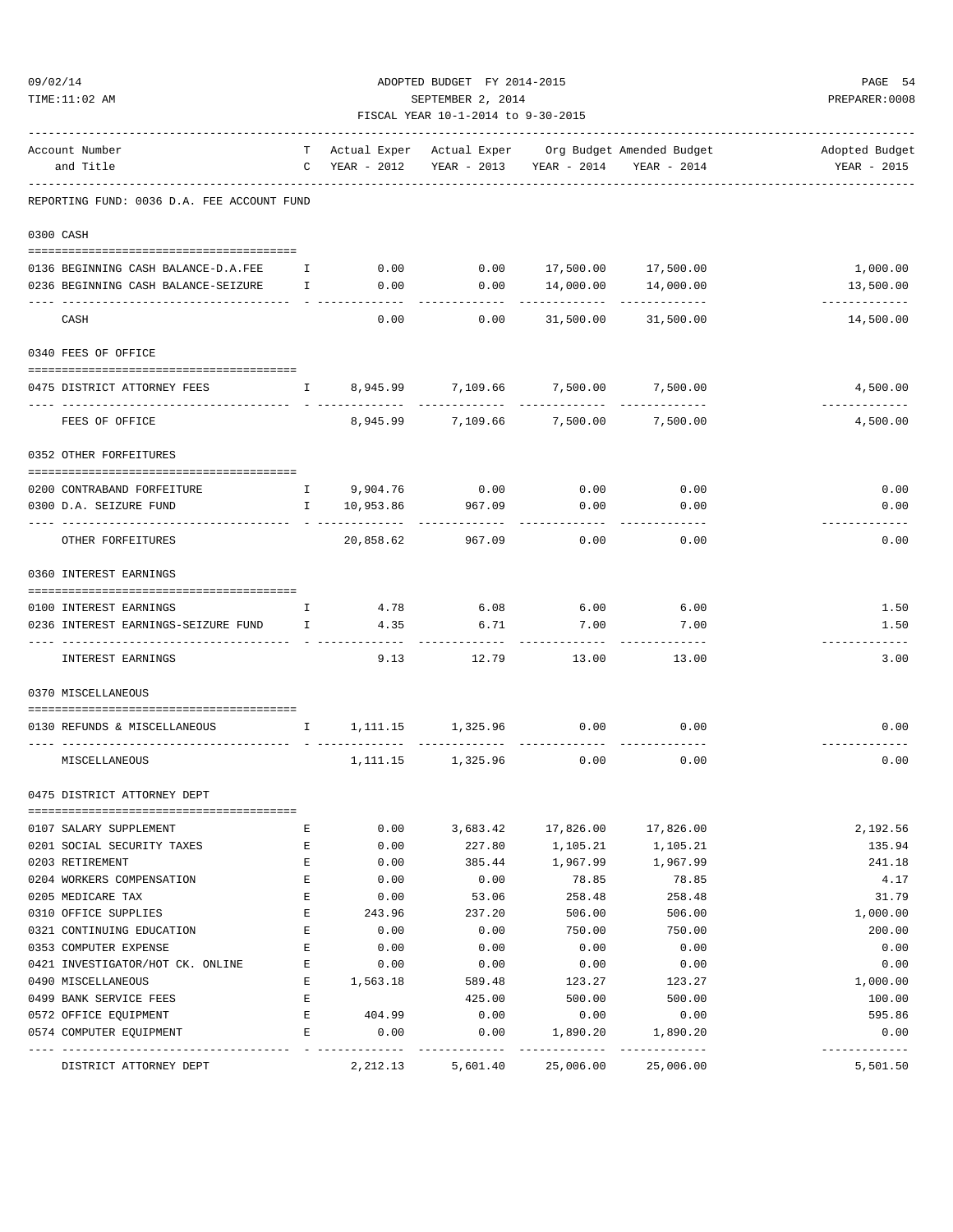# 09/02/14 ADOPTED BUDGET FY 2014-2015 PAGE 55 TIME:11:02 AM SEPTEMBER 2, 2014 PREPARER:0008

FISCAL YEAR 10-1-2014 to 9-30-2015

| Account Number<br>and Title                |    |          |          |                                             |           | T Actual Exper Actual Exper Org Budget Amended Budget North Adopted Budget |
|--------------------------------------------|----|----------|----------|---------------------------------------------|-----------|----------------------------------------------------------------------------|
| REPORTING FUND: 0036 D.A. FEE ACCOUNT FUND |    |          |          |                                             |           |                                                                            |
| 0477 D.A. SEIZURE                          |    |          |          |                                             |           |                                                                            |
|                                            |    |          |          |                                             |           |                                                                            |
| 0107 SALARY SUPPLEMENT                     | E  | 0.00     |          | $0.00$ 6,384.61 6,384.61                    |           | 7,722.12                                                                   |
| 0201 SOCIAL SECURITY TAXES                 | Е  |          | 0.00     | 395.85                                      | 395.85    | 478.77                                                                     |
| 0203 RETIREMENT                            | E  |          | 0.00     | 704.86                                      | 704.86    | 849.43                                                                     |
| 0204 WORKERS COMPENSATION                  | E. |          | 0.00     | 8.11                                        | 8.11      | 14.67                                                                      |
| 0205 MEDICARE TAX                          | E. |          | 0.00     | 92.57                                       | 92.57     | 111.97                                                                     |
| 0310 OFFICE SUPPLIES                       | E. | 0.00     | 0.00     | 1,000.00                                    | 1,000.00  | 1,000.00                                                                   |
| 0321 TRAINING                              | Е  | 0.00     | 620.00   | 2,000.00                                    | 2,000.00  | 500.00                                                                     |
| 0470 CIVIL PROCESS                         | Е  | 0.00     | 0.00     | 0.00                                        | 0.00      | 0.00                                                                       |
| 0480 TOWING                                | Е  | 0.00     | 0.00     | 0.00                                        | 0.00      | 499.54                                                                     |
| 0490 MISCELLANEOUS                         | Е  |          |          | $3,279.72$ $2,038.54$ $1,321.00$ $1,321.00$ |           | 1,625.00                                                                   |
| 0499 BANK SERVICE FEES                     | E  |          |          | 100.00 100.00                               | 100.00    | 200.00                                                                     |
| 0572 OFFICE EQUIPMENT                      | E  |          |          | $0.00$ $1,092.27$ $1,000.00$ $1,000.00$     |           | 500.00                                                                     |
| 0574 COMPUTER EQUIPMENT                    | E  | 0.00     |          | $0.00$ $1,000.00$ $1,000.00$                |           | 0.00<br>-------------                                                      |
| D.A. SEIZURE                               |    |          |          | 3, 279.72 3, 850.81 14, 007.00 14, 007.00   |           | 13,501.50                                                                  |
| D.A. FEE ACCOUNT FUND                      |    |          |          |                                             |           |                                                                            |
| Income Totals                              |    |          |          | 30,924.89 9,415.50 39,013.00 39,013.00      |           | 19,003.00                                                                  |
| Expense Totals                             |    | 5,491.85 | 9,452.21 | 39,013.00                                   | 39,013.00 | 19,003.00                                                                  |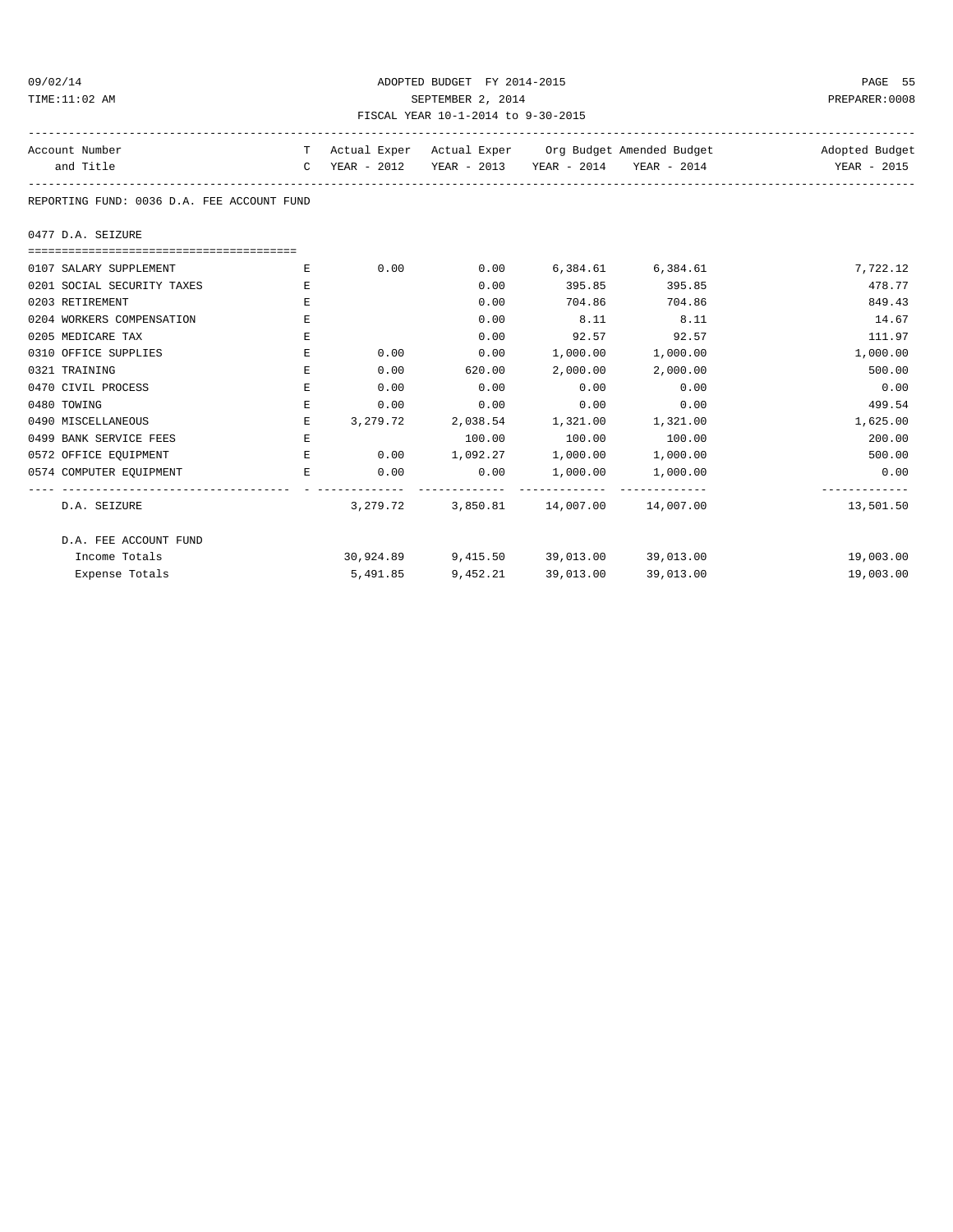# 09/02/14 ADOPTED BUDGET FY 2014-2015 PAGE 56 TIME:11:02 AM SEPTEMBER 2, 2014 PREPARER:0008

## FISCAL YEAR 10-1-2014 to 9-30-2015

| Account Number<br>and Title            | T.<br>$\mathbf{C}$ | Actual Exper<br>YEAR - 2012 | YEAR - 2013 | Actual Exper Org Budget Amended Budget<br>YEAR - 2014 YEAR - 2014 |      | Adopted Budget<br>YEAR - 2015 |
|----------------------------------------|--------------------|-----------------------------|-------------|-------------------------------------------------------------------|------|-------------------------------|
| REPORTING FUND: 0038 IHC CO-OP GIN     |                    |                             |             |                                                                   |      |                               |
| 0360 INTEREST EARNINGS                 |                    |                             |             |                                                                   |      |                               |
| -------------------------------------- |                    |                             |             |                                                                   |      |                               |
| 0100 INTEREST EARNINGS                 | I.                 | 20.39                       | 19.09       | 0.00                                                              | 0.00 | 0.00                          |
| INTEREST EARNINGS                      |                    | 20.39                       | 19.09       | 0.00                                                              | 0.00 | 0.00                          |
| IHC CO-OP GIN                          |                    |                             |             |                                                                   |      |                               |
| Income Totals                          |                    | 20.39                       | 19.09       | 0.00                                                              | 0.00 | 0.00                          |
| Expense Totals                         |                    | 0.00                        | 0.00        | 0.00                                                              | 0.00 | 0.00                          |
|                                        |                    |                             |             |                                                                   |      |                               |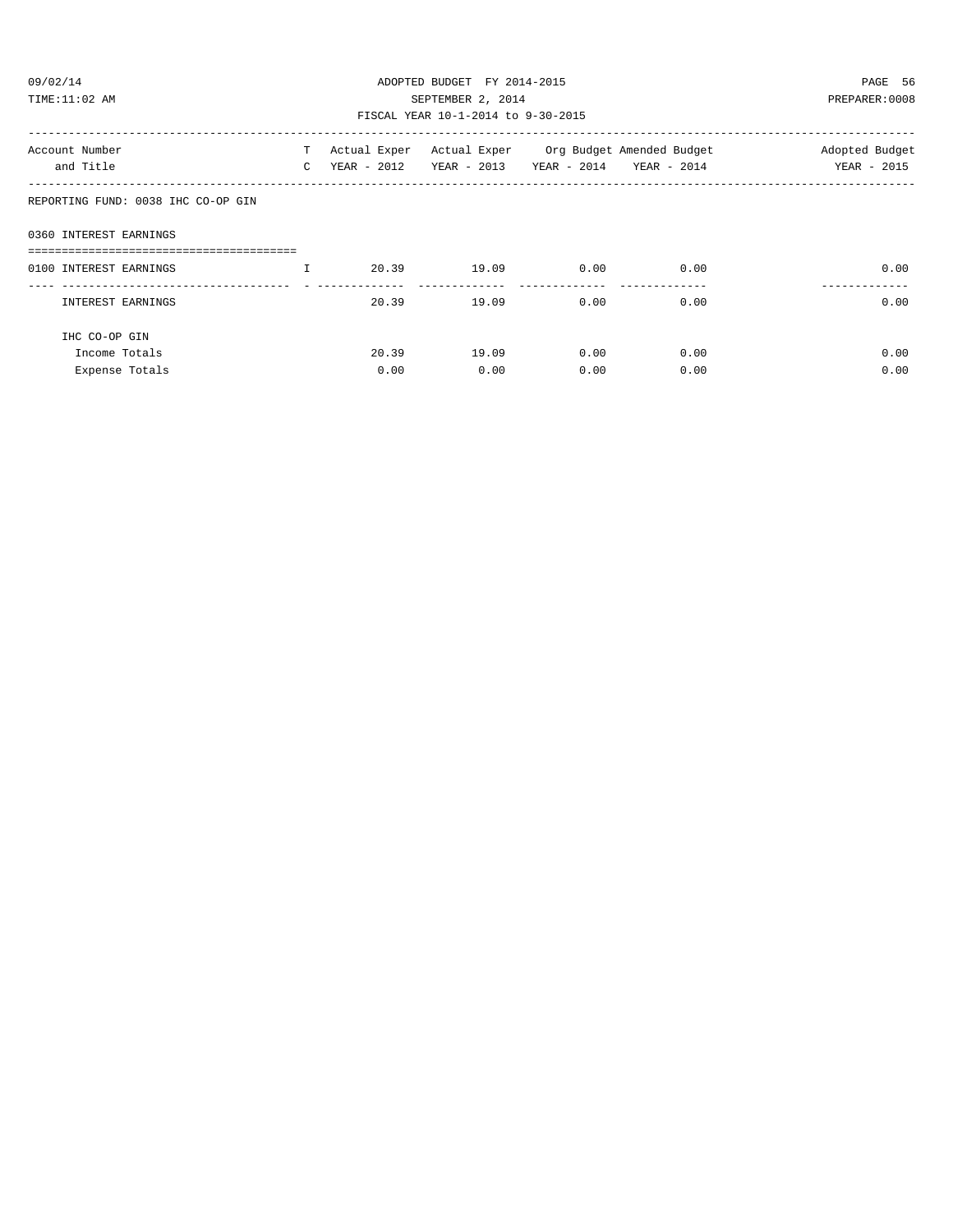## 09/02/14 ADOPTED BUDGET FY 2014-2015 PAGE 57 TIME:11:02 AM SEPTEMBER 2, 2014 PREPARER:0008

| FISCAL YEAR 10-1-2014 to 9-30-2015                                |                               |          |                                                   |                          |                       |                                                                             |  |  |
|-------------------------------------------------------------------|-------------------------------|----------|---------------------------------------------------|--------------------------|-----------------------|-----------------------------------------------------------------------------|--|--|
| Account Number                                                    |                               |          |                                                   |                          |                       | T Actual Exper Actual Exper Org Budget Amended Budget No and Adopted Budget |  |  |
| and Title                                                         |                               |          | C YEAR - 2012 YEAR - 2013 YEAR - 2014 YEAR - 2014 |                          |                       | YEAR - 2015                                                                 |  |  |
| REPORTING FUND: 0039 IHC B.R. COOPER                              |                               |          |                                                   |                          |                       |                                                                             |  |  |
| 0360 INTEREST EARNINGS                                            |                               |          |                                                   |                          |                       |                                                                             |  |  |
| 0100 INTEREST EARNINGS                                            | $\mathbb{T}$                  |          | 7.97 9.68                                         | 10.00                    | 10.00                 | 10.00                                                                       |  |  |
| INTEREST EARNINGS                                                 |                               | 7.97     | 9.68                                              | -----------<br>10.00     | ------------<br>10.00 | -----------<br>10.00                                                        |  |  |
| 0370 MISCELLANEOUS INCOME                                         |                               |          |                                                   |                          |                       |                                                                             |  |  |
| 0150 BONNIE RUTH COOPER TRUST T 1 7,427.70 0.00 1,000.00 1,000.00 |                               |          |                                                   |                          |                       | 2,000.00                                                                    |  |  |
| MISCELLANEOUS INCOME                                              |                               | 7,427.70 |                                                   | $0.00$ 1,000.00 1,000.00 |                       | -------------<br>2,000.00                                                   |  |  |
| 0645 BONNIE RUTH COOPER                                           |                               |          |                                                   |                          |                       |                                                                             |  |  |
| 0404 COBRA/INSURANCE                                              | Е                             | 0.00     | 0.00                                              | 0.00                     | 0.00                  | 0.00                                                                        |  |  |
| 0410 CERT. REG. NURSE ANES.                                       | E                             | 0.00     | 0.00                                              | 0.00                     | 0.00                  | 0.00                                                                        |  |  |
| 0411 PHYSICIAN, NON-EMERGENCY                                     | E                             | 0.00     | 0.00                                              | 0.00                     | 0.00                  | 0.00                                                                        |  |  |
| 0412 PRESCRIPTIONS, DRUGS                                         | Е                             | 0.00     | 135.00                                            | 1,010.00                 | 1,010.00              | 2,010.00                                                                    |  |  |
| 0413 HOSPITAL-INPATIENT                                           | E                             | 0.00     | 0.00                                              | 0.00                     | 0.00                  | 0.00                                                                        |  |  |
| 0414 HOSPITAL, OUTPATIENT                                         | E                             | 0.00     | 0.00                                              | 0.00                     | 0.00                  | 0.00                                                                        |  |  |
| 0415 LABORATORY/X-RAY                                             | E                             | 0.00     | 0.00                                              | 0.00                     | 0.00                  | 0.00                                                                        |  |  |
| 0418 FED.QUALIFIED HEALTH CENTER                                  | $\mathbf{E}$ and $\mathbf{E}$ | 0.00     | 46.73                                             | 0.00                     | 0.00                  | 0.00                                                                        |  |  |
| 0422 AMBULATORY SURGICAL CENTER                                   | E                             | 0.00     | 0.00<br>------------                              | 0.00<br>--------------   | 0.00<br>------------- | 0.00<br>-------------                                                       |  |  |
| BONNIE RUTH COOPER                                                |                               |          | $0.00$ 181.73 1,010.00 1,010.00                   |                          |                       | 2,010.00                                                                    |  |  |
| IHC B.R. COOPER                                                   |                               |          |                                                   |                          |                       |                                                                             |  |  |
| Income Totals                                                     |                               |          | 7,435.67 9.68 1,010.00 1,010.00                   |                          |                       | 2,010.00                                                                    |  |  |
| Expense Totals                                                    |                               | 0.00     | 181.73                                            | 1,010.00                 | 1,010.00              | 2,010.00                                                                    |  |  |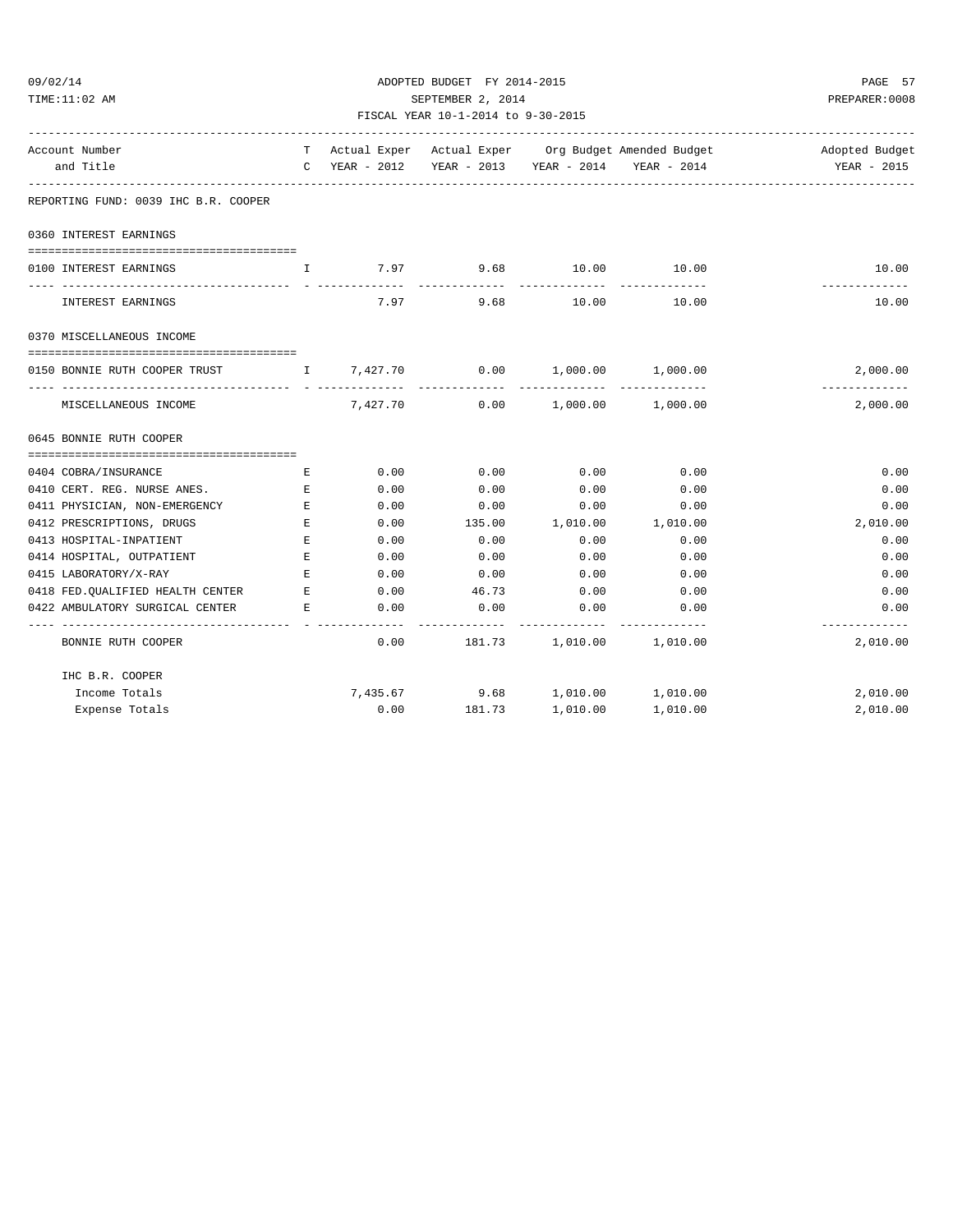| 09/02/14                                                            |                                                                                                                                                                                                                                                                                                  | ADOPTED BUDGET FY 2014-2015 | PAGE 58                             |                                        |          |                                                                          |
|---------------------------------------------------------------------|--------------------------------------------------------------------------------------------------------------------------------------------------------------------------------------------------------------------------------------------------------------------------------------------------|-----------------------------|-------------------------------------|----------------------------------------|----------|--------------------------------------------------------------------------|
| TIME:11:02 AM                                                       |                                                                                                                                                                                                                                                                                                  | SEPTEMBER 2, 2014           | PREPARER: 0008                      |                                        |          |                                                                          |
|                                                                     |                                                                                                                                                                                                                                                                                                  |                             | FISCAL YEAR 10-1-2014 to 9-30-2015  |                                        |          |                                                                          |
| Account Number                                                      |                                                                                                                                                                                                                                                                                                  |                             |                                     |                                        |          | T Actual Exper Actual Exper Org Budget Amended Budget And Adopted Budget |
| and Title                                                           |                                                                                                                                                                                                                                                                                                  |                             |                                     |                                        |          | C YEAR - 2012 YEAR - 2013 YEAR - 2014 YEAR - 2014 YEAR - 2015            |
| REPORTING FUND: 0040 NAACHO                                         |                                                                                                                                                                                                                                                                                                  |                             |                                     |                                        |          |                                                                          |
| 0300 CASH                                                           |                                                                                                                                                                                                                                                                                                  |                             |                                     |                                        |          |                                                                          |
|                                                                     |                                                                                                                                                                                                                                                                                                  |                             |                                     |                                        |          |                                                                          |
| 0110 UNENCUMBERED FUND BALANCE T 1 0.00 0.00 0.00 8,000.00 8,000.00 |                                                                                                                                                                                                                                                                                                  |                             |                                     | ----------- ------------- ------------ |          | 8,000.00<br>-------------                                                |
| CASH                                                                |                                                                                                                                                                                                                                                                                                  | 0.00                        |                                     | $0.00$ $8,000.00$ $8,000.00$           |          | 8,000.00                                                                 |
| 0330 GRANT INCOME                                                   |                                                                                                                                                                                                                                                                                                  |                             |                                     |                                        |          |                                                                          |
| 0410 NAACHO GRANT INCOME                                            | $\mathbf{I}$ and $\mathbf{I}$ and $\mathbf{I}$ and $\mathbf{I}$ and $\mathbf{I}$ and $\mathbf{I}$ and $\mathbf{I}$ and $\mathbf{I}$ and $\mathbf{I}$ and $\mathbf{I}$ and $\mathbf{I}$ and $\mathbf{I}$ and $\mathbf{I}$ and $\mathbf{I}$ and $\mathbf{I}$ and $\mathbf{I}$ and $\mathbf{I}$ and |                             | $0.00$ $4,000.00$                   | $0.00$ 0.00                            |          | 0.00                                                                     |
| 0415 NAACHO 12 GRANT                                                | $\mathbb{I}$ and $\mathbb{I}$ and $\mathbb{I}$ and $\mathbb{I}$ and $\mathbb{I}$ and $\mathbb{I}$ and $\mathbb{I}$ and $\mathbb{I}$ and $\mathbb{I}$ and $\mathbb{I}$ and $\mathbb{I}$ and $\mathbb{I}$ and $\mathbb{I}$ and $\mathbb{I}$ and $\mathbb{I}$ and $\mathbb{I}$ and $\mathbb{I}$ and | 5,000.00                    |                                     |                                        |          |                                                                          |
| GRANT INCOME                                                        |                                                                                                                                                                                                                                                                                                  |                             | 5,000.00 4,000.00                   | 0.00                                   | 0.00     | 0.00                                                                     |
| 0411 NACCHO                                                         |                                                                                                                                                                                                                                                                                                  |                             |                                     |                                        |          |                                                                          |
|                                                                     |                                                                                                                                                                                                                                                                                                  |                             |                                     |                                        |          |                                                                          |
| 0310 OFFICE SUPPLIES                                                | $\mathbf{E}$ and $\mathbf{E}$                                                                                                                                                                                                                                                                    |                             | 1,430.92 802.96 8,000.00 5,000.00   |                                        |          | 5,000.00                                                                 |
| 0427 OUT OF COUNTY TRAVEL<br><b>Experience of the Experience</b>    |                                                                                                                                                                                                                                                                                                  |                             | 2,050.45 2,236.27                   | 0.00                                   | 3,000.00 | 3,000.00                                                                 |
| 0574 COMPUTER EQUIPMENT                                             | E.                                                                                                                                                                                                                                                                                               | 0.00<br>--------------      | 0.00<br>--------------              | 0.00<br>-------------- --------------  | 0.00     | 0.00<br>-------------                                                    |
| NACCHO                                                              |                                                                                                                                                                                                                                                                                                  |                             | 3,481.37 3,039.23 8,000.00 8,000.00 |                                        |          | 8,000.00                                                                 |
| NAACHO                                                              |                                                                                                                                                                                                                                                                                                  |                             |                                     |                                        |          |                                                                          |
| Income Totals                                                       |                                                                                                                                                                                                                                                                                                  |                             | 5,000.00 4,000.00                   | 8,000.00 8,000.00                      |          | 8,000.00                                                                 |
| Expense Totals                                                      |                                                                                                                                                                                                                                                                                                  | 3,481.37                    | 3,039.23                            | 8,000.00                               | 8,000.00 | 8,000.00                                                                 |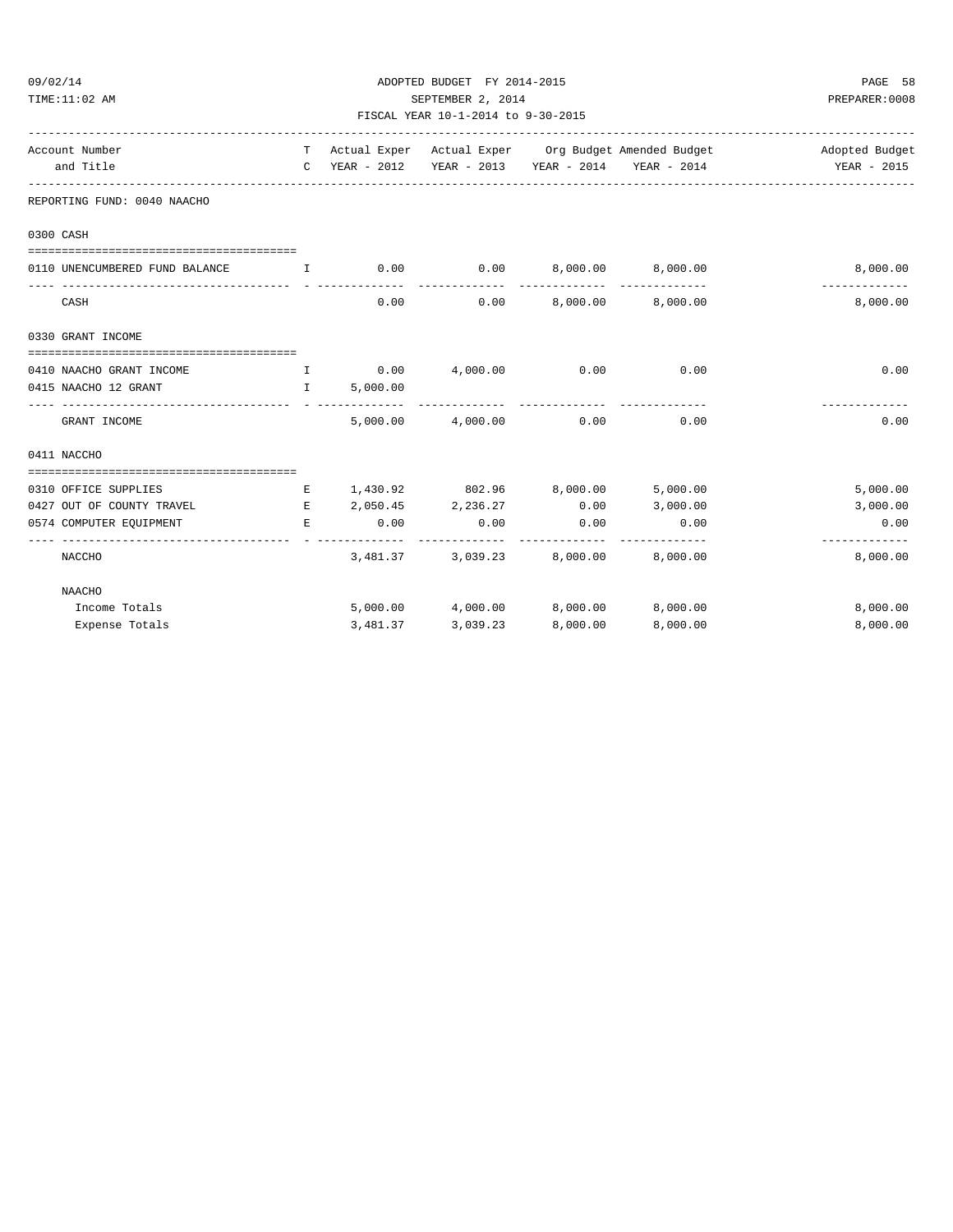| 09/02/14<br>TIME:11:02 AM                   |                     | ADOPTED BUDGET FY 2014-2015<br>SEPTEMBER 2, 2014<br>FISCAL YEAR 10-1-2014 to 9-30-2015 |                                         | PAGE 59<br>PREPARER: 0008 |                                                                                                        |                               |
|---------------------------------------------|---------------------|----------------------------------------------------------------------------------------|-----------------------------------------|---------------------------|--------------------------------------------------------------------------------------------------------|-------------------------------|
| Account Number<br>and Title                 | T.<br>$\mathcal{C}$ |                                                                                        |                                         |                           | Actual Exper Actual Exper Org Budget Amended Budget<br>YEAR - 2012 YEAR - 2013 YEAR - 2014 YEAR - 2014 | Adopted Budget<br>YEAR - 2015 |
| REPORTING FUND: 0042 HAZARD MITIGATION PLAN |                     |                                                                                        |                                         |                           |                                                                                                        |                               |
| 0330 GRANT INCOME                           |                     |                                                                                        |                                         |                           |                                                                                                        |                               |
| 0477 HAZARD MITIGATION DR-1999 T            |                     |                                                                                        | $0.00$ $114.71$ $45,000.00$ $45,000.00$ |                           |                                                                                                        | 23,700.00                     |
| GRANT INCOME                                |                     | 0.00                                                                                   | 114.71                                  |                           | 45,000.00 45,000.00                                                                                    | 23,700.00                     |
| 0477 HAZARD MITIGATION GRANT                |                     |                                                                                        |                                         |                           |                                                                                                        |                               |
|                                             |                     |                                                                                        |                                         |                           |                                                                                                        |                               |
| 0310 OFFICE SUPPLIES                        | E.                  |                                                                                        |                                         | 100.74 4,000.00 2,940.00  |                                                                                                        | 3,700.00                      |
| 0415 CONSULTANT                             | Е                   |                                                                                        | 0.00                                    | 40,000.00                 | 40,000.00                                                                                              | 20,000.00                     |
| 0427 TRAVEL AND TRAINING                    | E.                  |                                                                                        |                                         | $0.00$ 1,000.00           | 1,000.00                                                                                               | 0.00                          |
| 0574 COMPUTER EQUIPMENT                     | F.                  |                                                                                        |                                         | 0.00                      | 1,060.00                                                                                               | 0.00<br>-------------         |
| HAZARD MITIGATION GRANT                     |                     | 0.00                                                                                   | 100.74                                  |                           | 45,000.00 45,000.00                                                                                    | 23,700.00                     |
| HAZARD MITIGATION PLAN                      |                     |                                                                                        |                                         |                           |                                                                                                        |                               |
| Income Totals                               |                     | 0.00                                                                                   | 114.71 45,000.00 45,000.00              |                           |                                                                                                        | 23,700.00                     |
| Expense Totals                              |                     | 0.00                                                                                   | 100.74                                  | 45,000.00                 | 45,000.00                                                                                              | 23,700.00                     |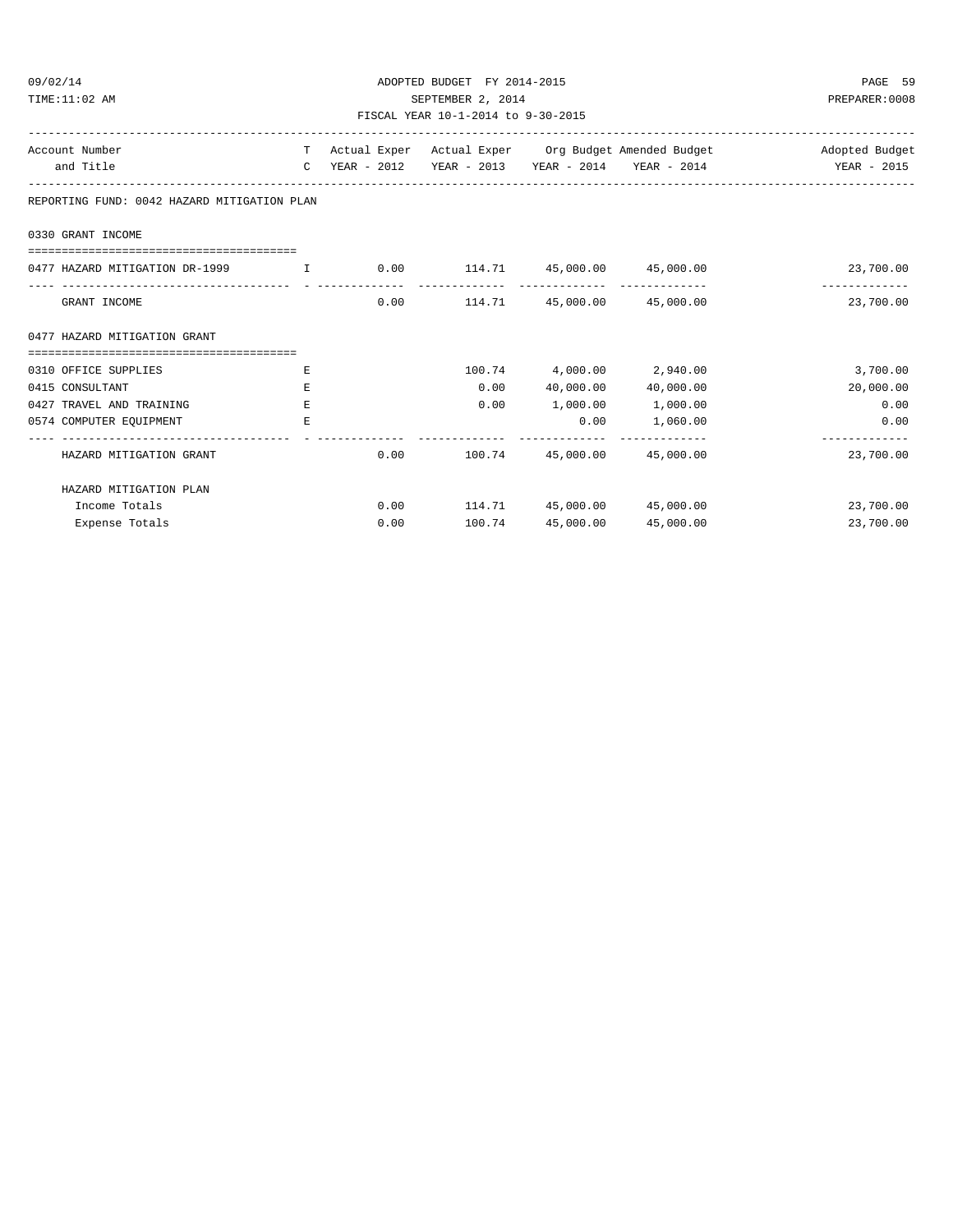## 09/02/14 ADOPTED BUDGET FY 2014-2015 PAGE 60 TIME:11:02 AM SEPTEMBER 2, 2014 PREPARER:0008 FISCAL YEAR 10-1-2014 to 9-30-2015

| Account Number                         |                                                |                     |                                          |                                    |                | T Actual Exper Actual Exper Org Budget Amended Budget New York Adopted Budget |
|----------------------------------------|------------------------------------------------|---------------------|------------------------------------------|------------------------------------|----------------|-------------------------------------------------------------------------------|
| and Title                              |                                                |                     |                                          |                                    |                | C YEAR - 2012 YEAR - 2013 YEAR - 2014 YEAR - 2014 YEAR - 2015                 |
| REPORTING FUND: 0044 HOMELAND SECURITY |                                                |                     |                                          |                                    |                |                                                                               |
| 0330 GRANTS                            |                                                |                     |                                          |                                    |                |                                                                               |
| 0412 2005-HOMELAND SECURITY            | $\mathbf{I}$ and $\mathbf{I}$ and $\mathbf{I}$ | 0.00                | 0.00                                     | 0.00                               | 0.00           | 0.00                                                                          |
| 0413 2006-HOMELAND SECURITY            | $\mathbb T$                                    | 0.00                | 0.00                                     | 0.00                               | 0.00           | 0.00                                                                          |
| 0414 2007 HOMELAND SECURITY            | $\mathbb{E}[\mathbf{X}]$                       | 0.00                | 0.00                                     | 0.00                               | 0.00           | 0.00                                                                          |
| 0415 2008 HOMELAND SECURITY            | $\mathbb{I}$                                   | 0.00                | 0.00                                     | 0.00                               | 0.00           | 0.00                                                                          |
| 0416 2009 HOMELAND SECURITY            |                                                | I 70,173.10         | 0.00                                     | 0.00                               | 0.00           | 0.00                                                                          |
| 0417 2010 HOMELAND SECURITY            |                                                | I 41,165.00         | 0.00                                     | 0.00                               | 0.00           | 0.00                                                                          |
| 0418 2011 HOMELAND SECURITY            |                                                |                     | I 0.00 27,071.26                         | 0.00                               | 0.00           | 0.00                                                                          |
| 0419 2012 HOMELAND SECURITY            | $\mathbb{Z}^{\mathbb{Z}}$ .                    |                     |                                          | 4, 212. 27 19, 196. 60 19, 196. 60 |                | 0.00                                                                          |
| 0420 2013 HOMELAND SECURITY            | $\mathbf{I}$                                   |                     |                                          | 0.00                               | 21,833.00      | 0.00                                                                          |
| GRANTS                                 |                                                |                     | 111,338.10 31,283.53 19,196.60 41,029.60 |                                    |                | -------------<br>0.00                                                         |
| 0412 HOMELAND SECURITY                 |                                                |                     |                                          |                                    |                |                                                                               |
| 0572 2005 EQUIPMENT                    |                                                | 0.00<br>$E$ and $E$ | 0.00                                     | 0.00                               | 0.00           | 0.00                                                                          |
| 0573 2006-EQUIPMENT                    | E                                              | 0.00                | 0.00                                     | 0.00                               | 0.00           | 0.00                                                                          |
| 0574 2007 EQUIPMENT                    | E                                              | 0.00                | 0.00                                     | 0.00                               | 0.00           | 0.00                                                                          |
| 0575 2008 EQUIPMENT                    | E                                              | 0.00                | 0.00                                     | 0.00                               | 0.00           | 0.00                                                                          |
| 0576 2009 EQUIPMENT                    | $\mathbf{E}$                                   | 70,173.10           | 0.00                                     | 0.00                               | 0.00           | 0.00                                                                          |
| 0577 2010 EOUIPMENT                    |                                                | E 41,165.00         | 0.00                                     | 0.00                               | 0.00           | 0.00                                                                          |
| 0578 2011 EQUIPMENT                    |                                                |                     | E 0.00 52,965.75                         |                                    | 0.00<br>0.00   | 0.00                                                                          |
| 0579 2012 EQUIPMENT                    | $\mathbf{E}$                                   |                     | 7,044.07  19,196.60  19,196.60           |                                    |                | 0.00                                                                          |
| 0580 2013 EOUIPMENT                    | E.                                             |                     |                                          |                                    | 0.00 21,833.00 | 0.00                                                                          |
| HOMELAND SECURITY                      |                                                |                     | 111,338.10 60,009.82 19,196.60 41,029.60 |                                    |                | -------------<br>0.00                                                         |
| HOMELAND SECURITY                      |                                                |                     |                                          |                                    |                |                                                                               |
| Income Totals                          |                                                |                     | 111,338.10 31,283.53 19,196.60 41,029.60 |                                    |                | 0.00                                                                          |
| Expense Totals                         |                                                |                     | 111,338.10 60,009.82 19,196.60 41,029.60 |                                    |                | 0.00                                                                          |
|                                        |                                                |                     |                                          |                                    |                |                                                                               |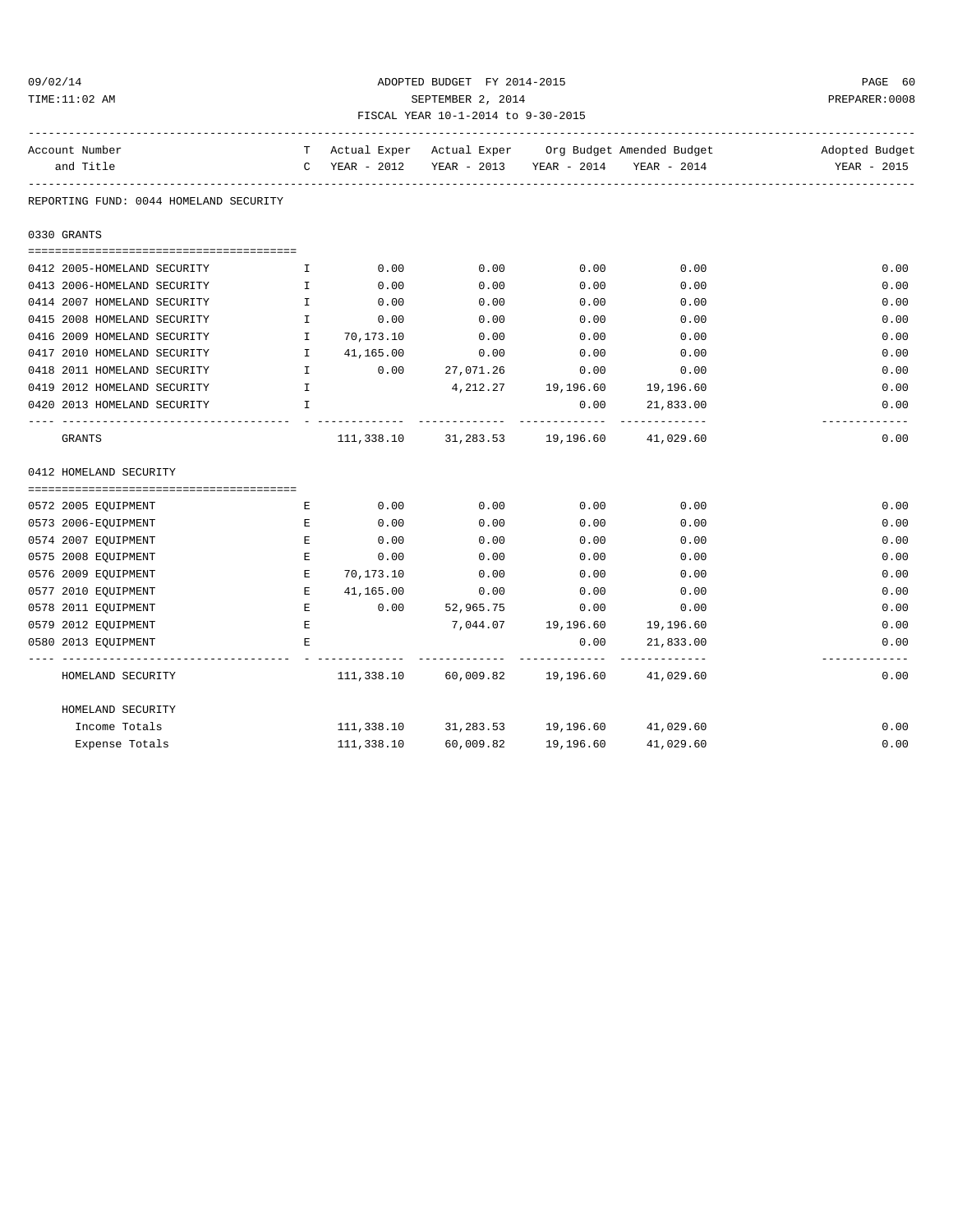| 09/02/14<br>TIME:11:02 AM             |    | ADOPTED BUDGET FY 2014-2015<br>SEPTEMBER 2, 2014<br>FISCAL YEAR 10-1-2014 to 9-30-2015 | PAGE 61<br>PREPARER: 0008         |              |                                                               |                                                                          |
|---------------------------------------|----|----------------------------------------------------------------------------------------|-----------------------------------|--------------|---------------------------------------------------------------|--------------------------------------------------------------------------|
| Account Number<br>and Title           |    |                                                                                        |                                   |              | C YEAR - 2012 YEAR - 2013 YEAR - 2014 YEAR - 2014 YEAR - 2015 | T Actual Exper Actual Exper Org Budget Amended Budget And Adopted Budget |
| REPORTING FUND: 0045 CHAPTER 19 FUNDS |    |                                                                                        |                                   |              |                                                               |                                                                          |
| 0330 GRANT INCOME                     |    |                                                                                        |                                   |              |                                                               |                                                                          |
| 0403 CHAPTER 19 FUNDS                 |    | I 976.75 1,760.02 6,500.00 8,565.95                                                    |                                   |              |                                                               | 4,900.00                                                                 |
| GRANT INCOME                          |    |                                                                                        | 976.75 1,760.02 6,500.00 8,565.95 |              |                                                               | -------------<br>4,900.00                                                |
| 0403 CHAPTER 19 FUNDS                 |    |                                                                                        |                                   |              |                                                               |                                                                          |
|                                       |    |                                                                                        |                                   |              |                                                               |                                                                          |
| 0103 SALARY                           | E  | 68.88                                                                                  | 206.63 2,000.00 1,000.00          |              |                                                               | 2,000.00                                                                 |
| 0201 SOCIAL SECURITY                  | E  | 0.00                                                                                   | 4.16                              | 125.00       | 51.00                                                         | 150.00                                                                   |
| 0204 WORKERS COMPENSATION             | E  | 0.00                                                                                   | 0.00                              | 0.00         | 0.00                                                          | 0.00                                                                     |
| 0205 MEDICARE TAX                     | E. | 0.00                                                                                   |                                   | $0.97$ 35.00 | 12.00                                                         | 55.00                                                                    |
| 0310 OFFICE SUPPLIES                  | E. | 0.00                                                                                   | 0.00                              | 1,340.00     | 449.22                                                        | 745.00                                                                   |
| 0427 OUT OF COUNTY TRAVEL             | Е  |                                                                                        | 812.87 1,548.26                   | 1,500.00     | 901.40                                                        | 1,500.00                                                                 |
| 0572 OFFICE EQUIPMENT                 | E. | 0.00                                                                                   | 0.00                              | 500.00       | 0.00                                                          | 450.00                                                                   |
| 0573 ELECTION EQUIPMENT               | Е  |                                                                                        |                                   | 0.00         | 6,152.33                                                      | 0.00                                                                     |
| 0574 COMPUTER EQUIPMENT               | E  | 0.00                                                                                   | 0.00                              | 1,000.00     | 0.00                                                          | 0.00<br>-------------                                                    |
| CHAPTER 19 FUNDS                      |    |                                                                                        | 881.75 1,760.02 6,500.00 8,565.95 |              |                                                               | 4,900.00                                                                 |
| CHAPTER 19 FUNDS                      |    |                                                                                        |                                   |              |                                                               |                                                                          |
| Income Totals                         |    |                                                                                        | 976.75 1,760.02 6,500.00 8,565.95 |              |                                                               | 4,900.00                                                                 |
| Expense Totals                        |    | 881.75                                                                                 | 1,760.02                          | 6,500.00     | 8,565.95                                                      | 4,900.00                                                                 |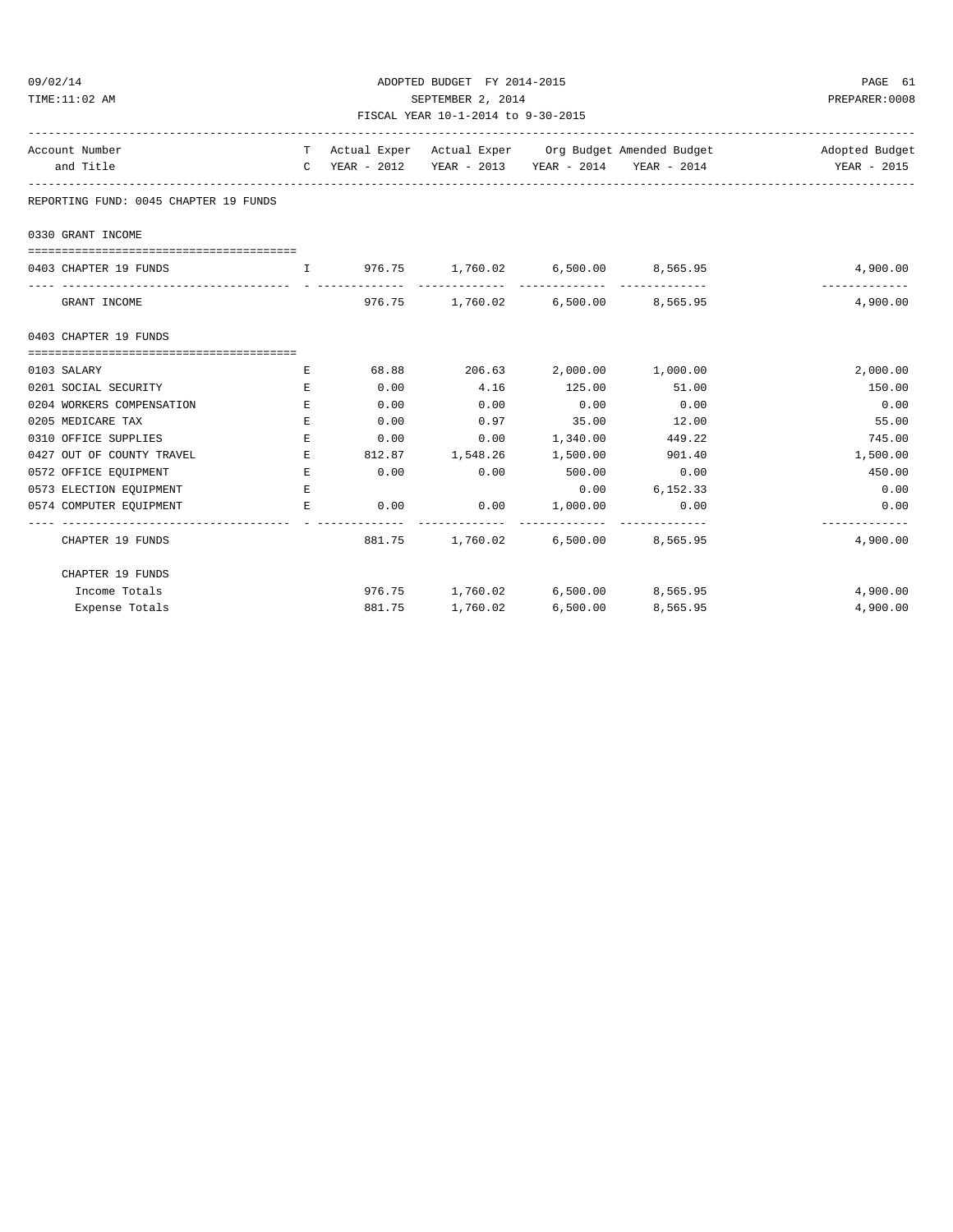| TIME:11:02 AM                                                               |              | SEPTEMBER 2, 2014 | PREPARER: 0008                               |                                   |            |                                                                          |  |  |
|-----------------------------------------------------------------------------|--------------|-------------------|----------------------------------------------|-----------------------------------|------------|--------------------------------------------------------------------------|--|--|
| FISCAL YEAR 10-1-2014 to 9-30-2015                                          |              |                   |                                              |                                   |            |                                                                          |  |  |
| Account Number                                                              |              |                   |                                              |                                   |            | T Actual Exper Actual Exper Org Budget Amended Budget And Adopted Budget |  |  |
| and Title                                                                   |              |                   |                                              |                                   |            | C YEAR - 2012 YEAR - 2013 YEAR - 2014 YEAR - 2014 YEAR - 2015            |  |  |
| REPORTING FUND: 0046 SAFE ROOM REIMBURSEMENT PROGRAM                        |              |                   |                                              |                                   |            |                                                                          |  |  |
| 0300 CASH                                                                   |              |                   |                                              |                                   |            |                                                                          |  |  |
| 0146 BEGINNING CASH BALANCE<br>$\mathbf{T}$ and $\mathbf{T}$                |              |                   |                                              | $0.00$ 2,700.00 2,700.00          |            | 1,200.00                                                                 |  |  |
| CASH                                                                        |              | 0.00              |                                              | $0.00$ 2,700.00 2,700.00          |            | -------------<br>1,200.00                                                |  |  |
| 0330 GRANT INCOME                                                           |              |                   |                                              |                                   |            |                                                                          |  |  |
| 0475 SAFE ROOM REIMBURSEMENT DR-4029 I 0.00 70,174.19 198,000.00 198,000.00 |              |                   |                                              |                                   |            | 116,691.00                                                               |  |  |
| 0476 ADMINISTRATIVE FEE                                                     | $\mathbf{I}$ |                   |                                              | 3,400.00 6,600.00 6,600.00        |            | 1,500.00                                                                 |  |  |
| GRANT INCOME                                                                |              |                   | $0.00$ $73,574.19$ $204,600.00$ $204,600.00$ |                                   |            | -------------<br>118,191.00                                              |  |  |
| 0475 SAFE ROOM REIMBURSEMENT PROGRAM                                        |              |                   |                                              |                                   |            |                                                                          |  |  |
| 0310 OFFICE SUPPLIES                                                        | Е            |                   | $0.00$ 1,110.40 5,700.00 5,277.60            |                                   |            | 0.00                                                                     |  |  |
| 0314 SAFE ROOM REIMBURSEMENT FRAME                                          |              |                   |                                              | 70,174.19  198,000.00  198,000.00 |            | 116,691.00                                                               |  |  |
| 0427 OUT OF COUNTY TRAVEL                                                   | Е            |                   | 292.50                                       | 600.00                            | 600.00     | 600.00                                                                   |  |  |
| 0574 COMPUTER EQUIPMENT                                                     | E            | 0.00              | 0.00                                         | 3,000.00 3,422.40                 |            | 2,100.00                                                                 |  |  |
| SAFE ROOM REIMBURSEMENT PROGRAM                                             |              |                   | $0.00$ $71,577.09$ $207,300.00$ $207,300.00$ |                                   |            | -------------<br>119,391.00                                              |  |  |
| SAFE ROOM REIMBURSEMENT PROGRAM                                             |              |                   |                                              |                                   |            |                                                                          |  |  |
| Income Totals                                                               |              | 0.00              | 73,574.19 207,300.00                         |                                   | 207,300.00 | 119,391.00                                                               |  |  |
| Expense Totals                                                              |              | 0.00              | 71,577.09                                    | 207,300.00                        | 207,300.00 | 119,391.00                                                               |  |  |

09/02/14 ADOPTED BUDGET FY 2014-2015 PAGE 62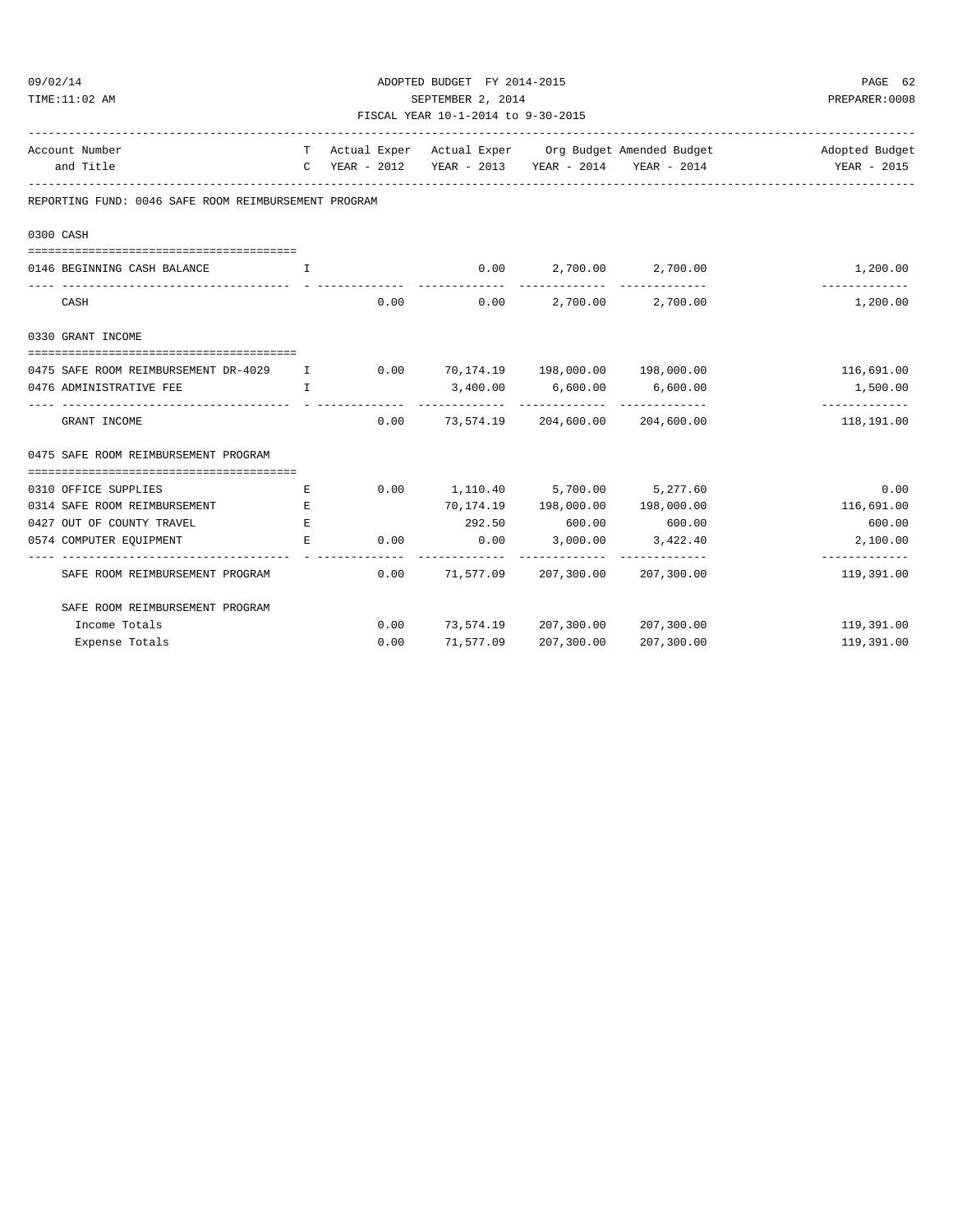## ADOPTED BUDGET FY 2014-2015 PAGE 63 TIME:11:02 AM SEPTEMBER 2, 2014 PREPARER:0008 FISCAL YEAR 10-1-2014 to 9-30-2015

|           | Account Number<br>and Title                                      |                            |      |                                                |  |                                            | T Actual Exper Actual Exper Org Budget Amended Budget Network and Adopted Budget<br>C YEAR - 2012 YEAR - 2013 YEAR - 2014 YEAR - 2014 YEAR - 2015 |  |  |
|-----------|------------------------------------------------------------------|----------------------------|------|------------------------------------------------|--|--------------------------------------------|---------------------------------------------------------------------------------------------------------------------------------------------------|--|--|
|           | REPORTING FUND: 0048 ELECTION EQUIPMENT FUND                     |                            |      |                                                |  |                                            |                                                                                                                                                   |  |  |
| 0300 CASH |                                                                  |                            |      |                                                |  |                                            |                                                                                                                                                   |  |  |
|           |                                                                  |                            |      |                                                |  |                                            |                                                                                                                                                   |  |  |
|           | 0148 BEGINNING CASH BALANCE                                      | and the state of the Table |      |                                                |  | $0.00$ 11,400.00 11,400.00                 | 12,600.00<br>-------------                                                                                                                        |  |  |
|           | CASH                                                             |                            | 0.00 | $0.00$ $11.400.00$ $11.400.00$                 |  |                                            | 12,600.00                                                                                                                                         |  |  |
|           | 0340 INCOME                                                      |                            |      |                                                |  |                                            |                                                                                                                                                   |  |  |
|           |                                                                  |                            |      |                                                |  |                                            |                                                                                                                                                   |  |  |
|           | 0130 REFUNDS & MISCELLANEOUS $I$ 0.00 0.00 0.00 0.00 0.00        |                            |      |                                                |  |                                            | 0.00                                                                                                                                              |  |  |
|           | 0484 ELECTION REIMBURSEMENT 12,102.50 9,319.50 3,600.00 3,600.00 |                            |      |                                                |  |                                            | 2,400.00<br>-------------                                                                                                                         |  |  |
|           | INCOME                                                           |                            |      | 12,102.50 9,319.50 3,600.00 3,600.00           |  |                                            | 2,400.00                                                                                                                                          |  |  |
|           | 0403 ELECTION EQUIPMENT FUND                                     |                            |      |                                                |  |                                            |                                                                                                                                                   |  |  |
|           |                                                                  |                            |      |                                                |  |                                            |                                                                                                                                                   |  |  |
|           | 0485 LICENSE/SUPPORT                                             |                            |      | $E = 1,150.00$ (0.00 0.00 0.00 0.00            |  |                                            | 0.00                                                                                                                                              |  |  |
|           | 0573 ELECTION EQUIPMENT                                          |                            |      |                                                |  | $E$ 3, 392.82 348.10 15, 000.00 15, 000.00 | 15,000.00<br>-------------                                                                                                                        |  |  |
|           | ELECTION EQUIPMENT FUND                                          |                            |      | $4,542.82$ $348.10$ $15,000.00$ $15,000.00$    |  |                                            | 15,000.00                                                                                                                                         |  |  |
|           | ELECTION EOUIPMENT FUND                                          |                            |      |                                                |  |                                            |                                                                                                                                                   |  |  |
|           | Income Totals                                                    |                            |      | $12,102.50$ $9,319.50$ $15,000.00$ $15,000.00$ |  |                                            | 15,000.00                                                                                                                                         |  |  |

Expense Totals 4,542.82 348.10 15,000.00 15,000.00 15,000.00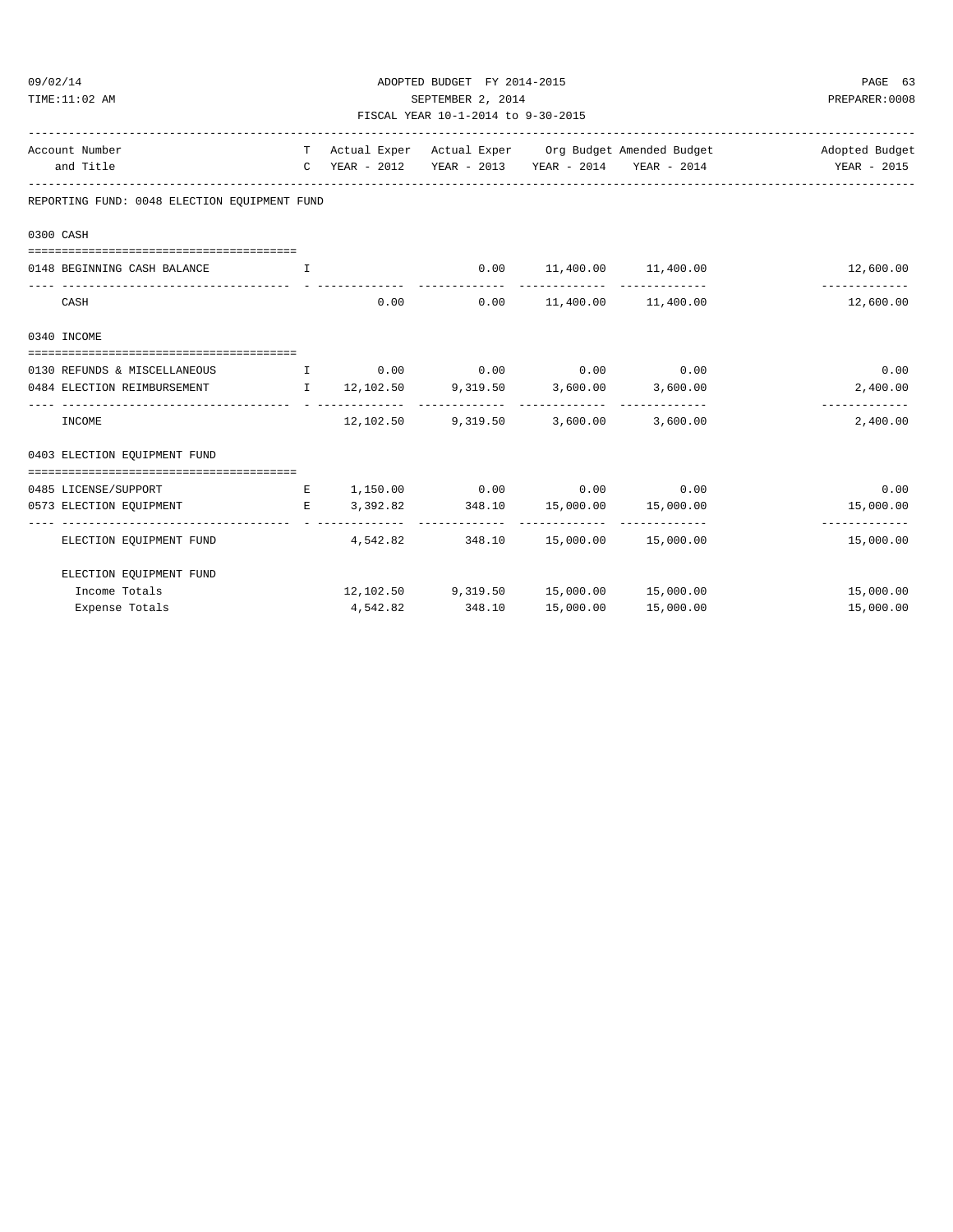| Account Number | T. | Actual Exper | Actual Exper                       | Org Budget Amended Budget | Adopted Budget |         |
|----------------|----|--------------|------------------------------------|---------------------------|----------------|---------|
|                |    |              | FISCAL YEAR 10-1-2014 to 9-30-2015 |                           |                |         |
| TIME:11:02 AM  |    |              | SEPTEMBER 2, 2014                  |                           | PREPARER: 0008 |         |
| 09/02/14       |    |              | ADOPTED BUDGET FY 2014-2015        |                           |                | PAGE 64 |

## BUDGET FY 2014-2015 PAGE 64  $P$ TEMBER 2, 2014 PREPARER:0008 FISCAL YEAR 10-1-2014 to 9-30-2015

| Account Number                                  |  |                             | T Actual Exper Actual Exper Org Budget Amended Budget | Adopted Budget |
|-------------------------------------------------|--|-----------------------------|-------------------------------------------------------|----------------|
| and Title                                       |  | $C$ YEAR - 2012 YEAR - 2013 | YEAR - 2014<br>YEAR - 2014                            | YEAR - 2015    |
| REPORTING FUND: 0051 CO.& DIST.COURT TECHNOLOGY |  |                             |                                                       |                |

| 0370 MISCELLANEOUS INCOME        |              |          |          |          |          |                      |
|----------------------------------|--------------|----------|----------|----------|----------|----------------------|
|                                  |              |          |          |          |          |                      |
| 0440 CO.& DIST.CT.TECHNOLOGY FEE | $\mathbf{I}$ | 1,175.53 | 2,202.17 | 2,000.00 | 2,000.00 | 2,000.00             |
| MISCELLANEOUS INCOME             |              | 1,175.53 | 2,202.17 | 2,000.00 | 2,000.00 | --------<br>2,000.00 |
| 0440 COURT TECHNOLOGY EOUIPMENT  |              |          |          |          |          |                      |
|                                  |              |          |          |          |          |                      |
| OFFICE EQUIPMENT<br>0572         | Ε            | 0.00     | 0.00     | 2,000.00 | 2,000.00 | 2,000.00             |
| COURT TECHNOLOGY EOUIPMENT       |              | 0.00     | 0.00     | 2,000.00 | 2,000.00 | 2,000.00             |
| CO.& DIST.COURT TECHNOLOGY       |              |          |          |          |          |                      |
| Income Totals                    |              | 1,175.53 | 2,202.17 | 2,000.00 | 2,000.00 | 2,000.00             |
| Expense Totals                   |              | 0.00     | 0.00     | 2,000.00 | 2,000.00 | 2,000.00             |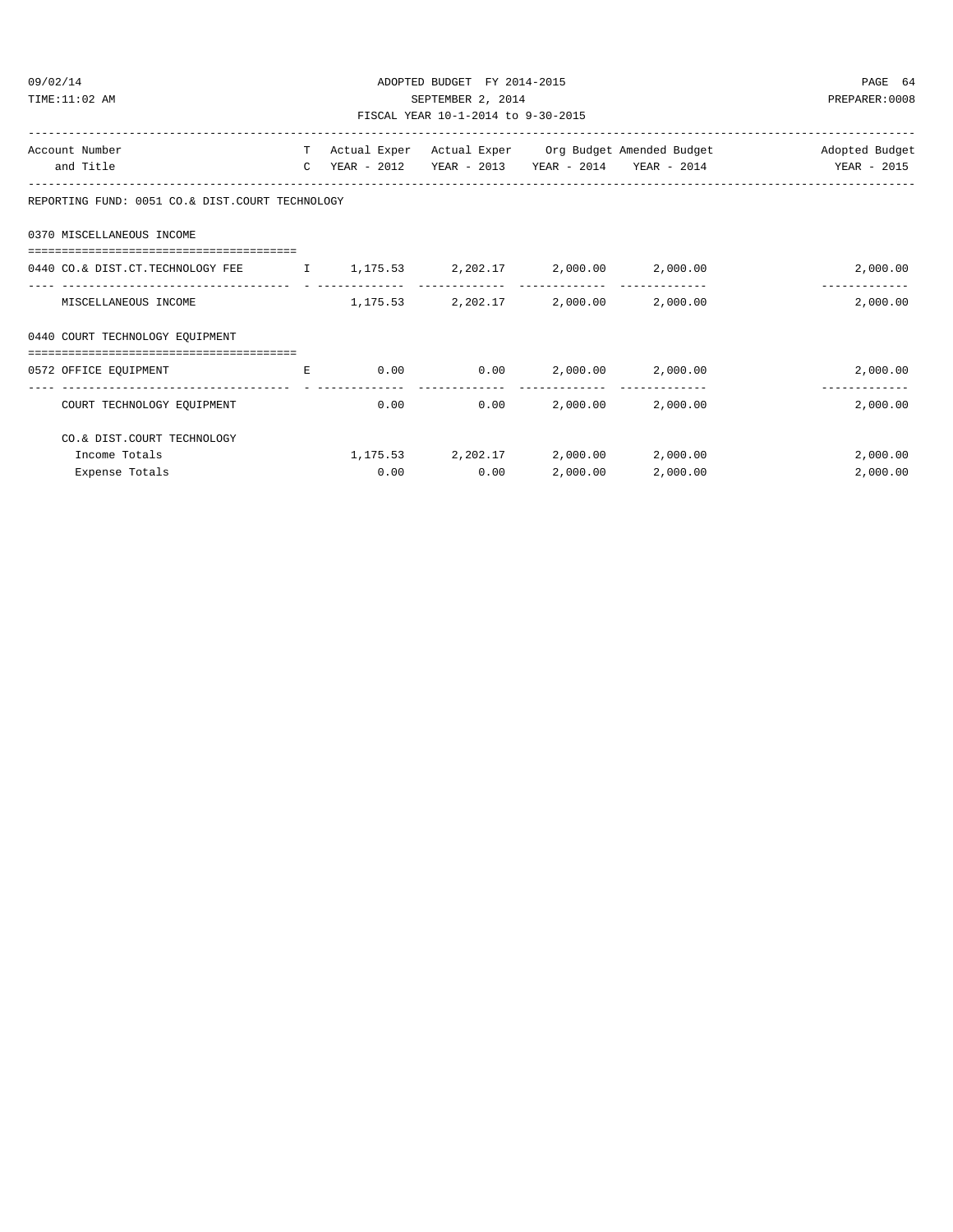### ADOPTED BUDGET FY 2014-2015 PAGE 65 TIME:11:02 AM SEPTEMBER 2, 2014 PREPARER:0008 FISCAL YEAR 10-1-2014 to 9-30-2015

| Account Number                                                            |   |                                             |          |                                                   | T Actual Exper Actual Exper Org Budget Amended Budget And Adopted Budget |
|---------------------------------------------------------------------------|---|---------------------------------------------|----------|---------------------------------------------------|--------------------------------------------------------------------------|
| and Title                                                                 |   |                                             |          | C YEAR - 2012 YEAR - 2013 YEAR - 2014 YEAR - 2014 | YEAR - 2015                                                              |
| REPORTING FUND: 0052 COURT RECORDS PRESERVATION                           |   |                                             |          |                                                   |                                                                          |
| 0360 INTEREST EARNINGS                                                    |   |                                             |          |                                                   |                                                                          |
| 0100 INTEREST EARNINGS<br>. The contract of the state $\mathbf{I}$ is     |   | $5.57$ $5.86$ $0.00$ $0.00$                 |          |                                                   | 11.00                                                                    |
| INTEREST EARNINGS                                                         |   | 5.57                                        |          | 5.86 0.00 0.00                                    | 11.00                                                                    |
| 0370 MISCELLANEOUS INCOME                                                 |   |                                             |          |                                                   |                                                                          |
|                                                                           |   |                                             |          |                                                   |                                                                          |
| 0133 COURT RECORDS PRESERVATION FEE 1 4,639.45 5,176.84 4,000.00 4,000.00 |   |                                             |          |                                                   | 9,000.00                                                                 |
| MISCELLANEOUS INCOME                                                      |   | $4,639.45$ $5,176.84$ $4,000.00$ $4,000.00$ |          |                                                   | 9.000.00                                                                 |
| 0449 COURT RECORDS PRES. EOUIPMENT                                        |   |                                             |          |                                                   |                                                                          |
| -----------------------------------<br>0572 OFFICE EQUIPMENT              | E |                                             |          | $0.00$ $0.00$ $4,000.00$ $4,000.00$               | 9,011.00                                                                 |
| COURT RECORDS PRES. EQUIPMENT                                             |   | $0.00$ and $0.00$                           |          | $0.00$ 4,000.00 4,000.00                          | -------------<br>9.011.00                                                |
| COURT RECORDS PRESERVATION                                                |   |                                             |          |                                                   |                                                                          |
| Income Totals                                                             |   | $4,645.02$ $5,182.70$ $4,000.00$ $4,000.00$ |          |                                                   | 9,011.00                                                                 |
| Expense Totals                                                            |   | $0.00$ 0.00                                 | 4,000.00 | 4,000.00                                          | 9,011.00                                                                 |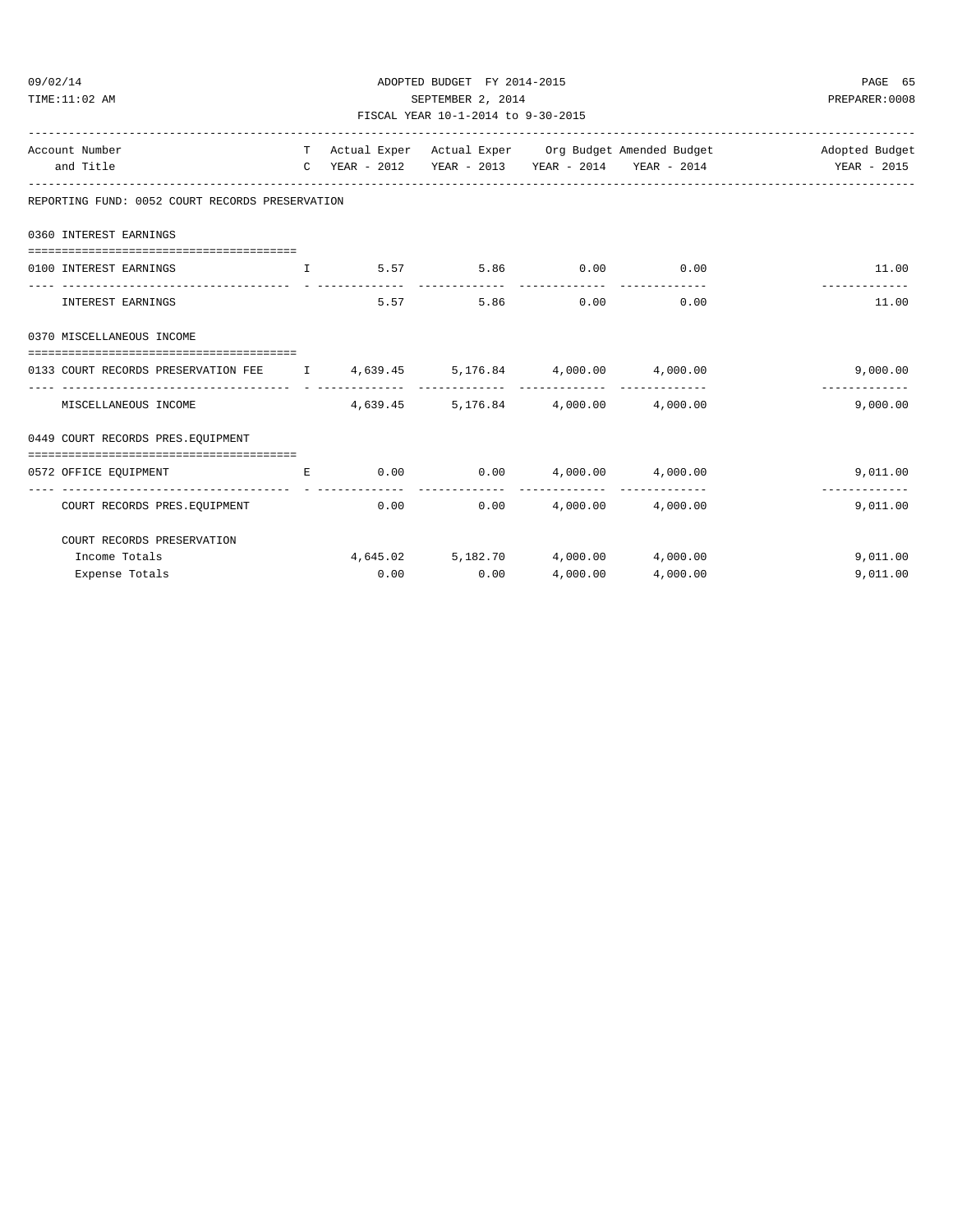| 09/02/14 |  |
|----------|--|
|----------|--|

## ADOPTED BUDGET FY 2014-2015 PAGE 66 TIME:11:02 AM SEPTEMBER 2, 2014 PREPARER:0008

# FISCAL YEAR 10-1-2014 to 9-30-2015 ------------------------------------------------------------------------------------------------------------------------------------

| Account Number                                                            |    |               |      |                              |                                     | T Actual Exper Actual Exper Org Budget Amended Budget And Adopted Budget |
|---------------------------------------------------------------------------|----|---------------|------|------------------------------|-------------------------------------|--------------------------------------------------------------------------|
| and Title                                                                 |    | C YEAR - 2012 |      |                              | YEAR - 2013 YEAR - 2014 YEAR - 2014 | YEAR - 2015                                                              |
| REPORTING FUND: 0053 CO.CLERK RECORDS ARCHIVE                             |    |               |      |                              |                                     |                                                                          |
| 0300 CASH                                                                 |    |               |      |                              |                                     |                                                                          |
| 0153 BEGINNING CASH BALANCE<br>and the state of the Table                 |    |               |      | $0.00$ 5,000.00 5,000.00     |                                     | 5,000.00                                                                 |
| CASH                                                                      |    | 0.00          | 0.00 |                              | 5,000.00 5,000.00                   | 5,000.00                                                                 |
| 0370 MISCELLANEOUS INCOME                                                 |    |               |      |                              |                                     |                                                                          |
| ==================================<br>0133 CO.CLERK RECORDS ARCHIVE FEE T |    |               |      | 5,585.00 20,000.00 20,000.00 |                                     | 20,000.00<br>-------------                                               |
| MISCELLANEOUS INCOME                                                      |    | 0.00          |      | 5,585.00 20,000.00 20,000.00 |                                     | 20,000.00                                                                |
| 0403 CO. CLERK RECORDS ARCHIVE                                            |    |               |      |                              |                                     |                                                                          |
| 0437 DIGITAL IMAGING                                                      | E  |               |      | $0.00$ 7,500.00 7,500.00     |                                     | 7,500.00                                                                 |
| 0490 CO.CLERK MISCELLANEOUS                                               | E. |               | 0.00 | 17,500.00 17,500.00          |                                     | 17,500.00                                                                |
| -----------------------------<br>CO. CLERK RECORDS ARCHIVE                |    | 0.00          | 0.00 |                              | 25,000.00 25,000.00                 | -------------<br>25,000.00                                               |
| CO. CLERK RECORDS ARCHIVE                                                 |    |               |      |                              |                                     |                                                                          |
| Income Totals                                                             |    | 0.00          |      | 5,585.00 25,000.00 25,000.00 |                                     | 25,000.00                                                                |
| Expense Totals                                                            |    | 0.00          | 0.00 | 25,000.00                    | 25,000.00                           | 25,000.00                                                                |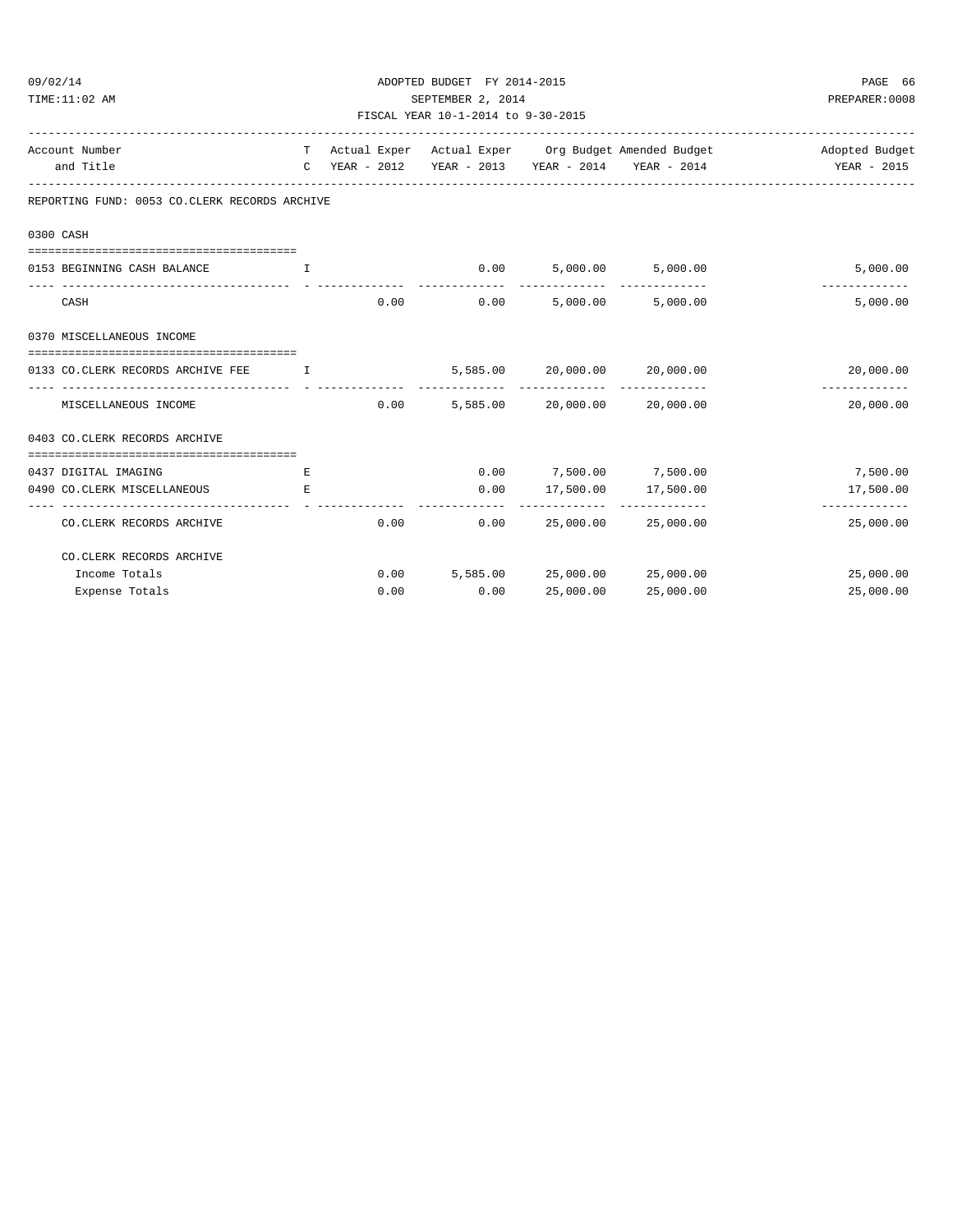| TIME:11:02 AM                                                  |                               | SEPTEMBER 2, 2014<br>FISCAL YEAR 10-1-2014 to 9-30-2015 | PREPARER: 0008           |                      |                                                                                                            |                               |
|----------------------------------------------------------------|-------------------------------|---------------------------------------------------------|--------------------------|----------------------|------------------------------------------------------------------------------------------------------------|-------------------------------|
| Account Number<br>and Title                                    |                               |                                                         |                          |                      | T Actual Exper Actual Exper Org Budget Amended Budget<br>C YEAR - 2012 YEAR - 2013 YEAR - 2014 YEAR - 2014 | Adopted Budget<br>YEAR - 2015 |
| REPORTING FUND: 0055 F.C. LAW ENFORCEMENT EDUCATION            |                               |                                                         |                          |                      |                                                                                                            |                               |
| 0300 CASH                                                      |                               |                                                         |                          |                      |                                                                                                            |                               |
| 0156 BEGINNING CASH BALANCE $I$ 0.00 0.00 109.25 109.25        |                               |                                                         |                          |                      |                                                                                                            | 683.23                        |
| CASH                                                           |                               |                                                         | 0.00                     |                      | $0.00$ 109.25 109.25                                                                                       | -----------<br>683.23         |
| 0360 INTEREST EARNINGS                                         |                               |                                                         |                          |                      |                                                                                                            |                               |
| 0100 INTEREST EARNINGS                                         | $\mathbf{I}$ and $\mathbf{I}$ |                                                         | $1.88$ $1.08$ 0.00       |                      | 0.00                                                                                                       | 0.00                          |
| INTEREST EARNINGS                                              |                               | 1.88                                                    | 1.08                     | ------------<br>0.00 | ------------<br>0.00                                                                                       | .<br>0.00                     |
| 0370 MISCELLANEOUS                                             |                               |                                                         |                          |                      |                                                                                                            |                               |
| 0130 REFUNDS & MISCELLANEOUS $I$ 0.00 0.00 0.00 0.00 0.00 0.00 |                               |                                                         |                          |                      |                                                                                                            | 0.00                          |
| 0160 PEACE OFFICER ALLOCATION I                                |                               | 0.00                                                    | 0.00                     |                      | $0.00$ 0.00                                                                                                | 0.00                          |
| MISCELLANEOUS                                                  |                               | 0.00                                                    | .<br>0.00                | 0.00                 | 0.00                                                                                                       | -------------<br>0.00         |
| 0560 LAW ENFORCEMENT EDUCATION                                 |                               |                                                         |                          |                      |                                                                                                            |                               |
| 0427 OUT OF COUNTY TRAVEL                                      | <b>Example 19</b>             | 983.48                                                  |                          | 211.50 0.00          | 0.00                                                                                                       | 0.00                          |
| 0428 TRAINING & TUITION                                        | E                             | 0.00                                                    | 1,526.40                 | 109.25               | 109.25                                                                                                     | 683.23                        |
| 0435 PRINTING                                                  | E                             | 0.00                                                    | 0.00                     | 0.00                 | 0.00                                                                                                       | 0.00                          |
| 0490 MISCELLANEOUS                                             |                               |                                                         | $E$ 1,635.00 1,674.20    | 0.00                 | 0.00                                                                                                       | 0.00                          |
| LAW ENFORCEMENT EDUCATION                                      |                               |                                                         | 2,618.48 3,412.10 109.25 |                      | 109.25                                                                                                     | -------------<br>683.23       |
| F.C. LAW ENFORCEMENT EDUCATION                                 |                               |                                                         |                          |                      |                                                                                                            |                               |
| Income Totals                                                  |                               |                                                         | 1.88 1.08 109.25 109.25  |                      |                                                                                                            | 683.23                        |
| Expense Totals                                                 |                               |                                                         | 2,618.48 3,412.10        | 109.25               | 109.25                                                                                                     | 683.23                        |

09/02/14 ADOPTED BUDGET FY 2014-2015 PAGE 67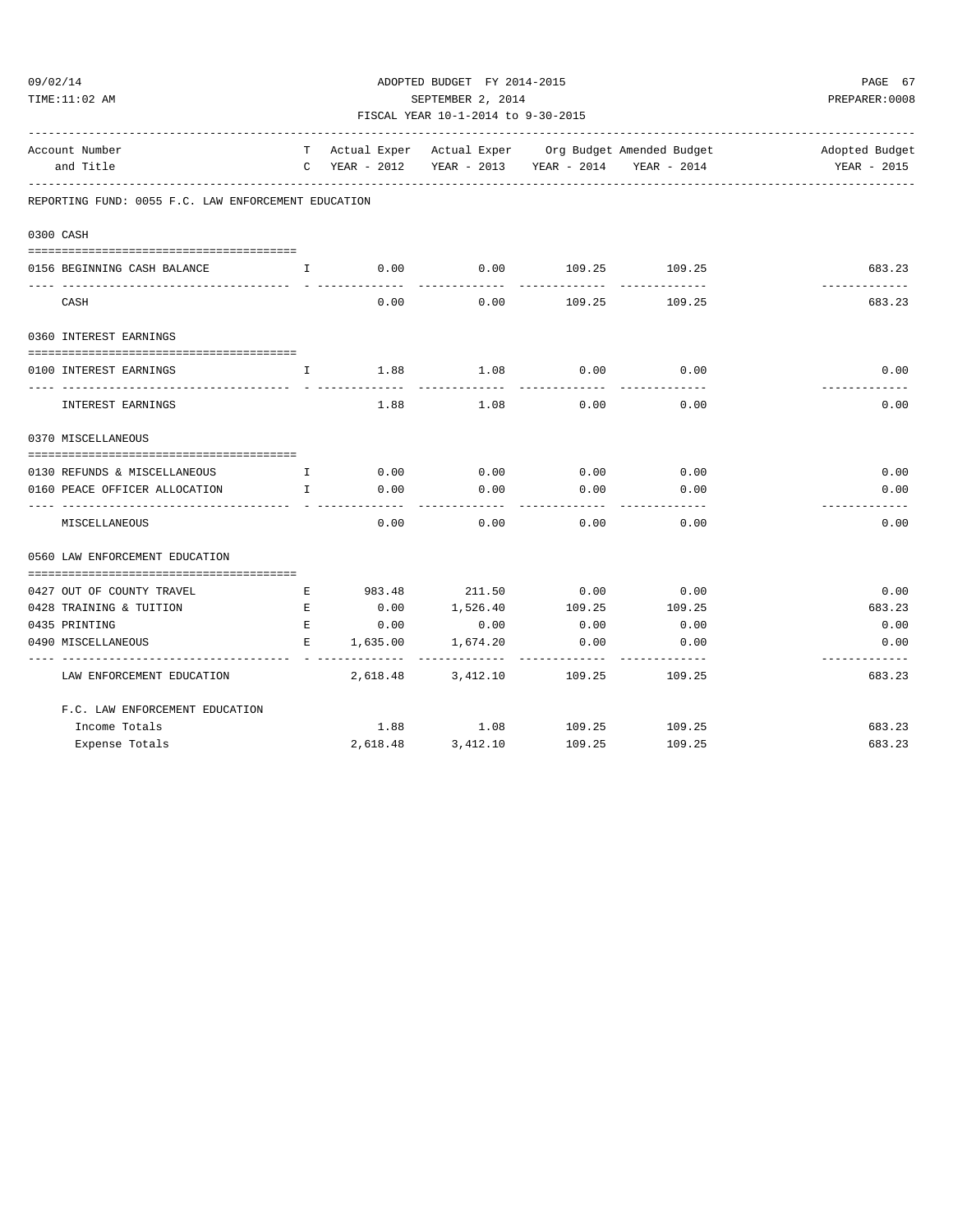| 09/02/14    | TIME:11:02 AM                                                                                                                                                                                                                                                                                                                   |              | ADOPTED BUDGET FY 2014-2015<br>SEPTEMBER 2, 2014<br>FISCAL YEAR 10-1-2014 to 9-30-2015 | PAGE 68<br>PREPARER: 0008             |            |                                                                                                              |                               |
|-------------|---------------------------------------------------------------------------------------------------------------------------------------------------------------------------------------------------------------------------------------------------------------------------------------------------------------------------------|--------------|----------------------------------------------------------------------------------------|---------------------------------------|------------|--------------------------------------------------------------------------------------------------------------|-------------------------------|
|             | Account Number<br>and Title                                                                                                                                                                                                                                                                                                     |              |                                                                                        | C YEAR - 2012 YEAR - 2013 YEAR - 2014 |            | ------------------------------------<br>T Actual Exper Actual Exper Org Budget Amended Budget<br>YEAR - 2014 | Adopted Budget<br>YEAR - 2015 |
|             | REPORTING FUND: 0056 F C SHERIFF FORFEITURE                                                                                                                                                                                                                                                                                     |              |                                                                                        |                                       |            |                                                                                                              |                               |
| 0300 CASH   |                                                                                                                                                                                                                                                                                                                                 |              |                                                                                        |                                       |            |                                                                                                              |                               |
|             |                                                                                                                                                                                                                                                                                                                                 |              |                                                                                        |                                       |            | $0.00$ 35,500.00 35,500.00                                                                                   |                               |
|             | 0156 BEGINNING CASH BALANCE<br>$\mathbf{I}$ and $\mathbf{I}$ and $\mathbf{I}$ and $\mathbf{I}$ and $\mathbf{I}$ and $\mathbf{I}$ and $\mathbf{I}$ and $\mathbf{I}$ and $\mathbf{I}$ and $\mathbf{I}$ and $\mathbf{I}$ and $\mathbf{I}$ and $\mathbf{I}$ and $\mathbf{I}$ and $\mathbf{I}$ and $\mathbf{I}$ and $\mathbf{I}$ and |              |                                                                                        | 0.00                                  |            |                                                                                                              | 39,000.00<br>-------------    |
|             | CASH                                                                                                                                                                                                                                                                                                                            |              | 0.00                                                                                   |                                       |            | $0.00$ 35,500.00 35,500.00                                                                                   | 39,000.00                     |
| 0330 GRANTS |                                                                                                                                                                                                                                                                                                                                 |              |                                                                                        |                                       |            |                                                                                                              |                               |
|             |                                                                                                                                                                                                                                                                                                                                 |              |                                                                                        |                                       |            |                                                                                                              |                               |
|             | 0560 BULLETPROOF VEST PARTNERSHIP 1                                                                                                                                                                                                                                                                                             |              |                                                                                        |                                       | 0.00       | 0.00                                                                                                         | 0.00                          |
|             | GRANTS                                                                                                                                                                                                                                                                                                                          |              | 0.00                                                                                   | 0.00                                  | 0.00       | 0.00                                                                                                         | 0.00                          |
|             |                                                                                                                                                                                                                                                                                                                                 |              |                                                                                        |                                       |            |                                                                                                              |                               |
|             | 0352 OTHER FOREITURES                                                                                                                                                                                                                                                                                                           |              |                                                                                        |                                       |            |                                                                                                              |                               |
|             | 0200 CONTRABAND FOREITURE                                                                                                                                                                                                                                                                                                       | $\mathbf{I}$ | 16,182.86                                                                              | 0.00                                  | 0.00       | 0.00                                                                                                         | 0.00                          |
|             | 0300 PLEA BARGAIN AGREEMENT<br>$\mathbb{I}$ and $\mathbb{I}$                                                                                                                                                                                                                                                                    |              | 20,492.86                                                                              | 0.00                                  | 0.00       | 0.00                                                                                                         | 0.00                          |
|             | ------------<br>OTHER FOREITURES                                                                                                                                                                                                                                                                                                |              | 36,675.72                                                                              | 0.00                                  | 0.00       | 0.00                                                                                                         | 0.00                          |
|             | 0360 INTEREST EARNINGS                                                                                                                                                                                                                                                                                                          |              |                                                                                        |                                       |            |                                                                                                              |                               |
|             | 0100 INTEREST EARNINGS                                                                                                                                                                                                                                                                                                          | $\mathbb{I}$ | 11.89                                                                                  | 14.40                                 | 15.00      | 15.00                                                                                                        | 8.00<br>------------          |
|             | INTEREST EARNINGS                                                                                                                                                                                                                                                                                                               |              | 11.89                                                                                  | -----------<br>14.40                  | .<br>15.00 | ------------<br>15.00                                                                                        | 8.00                          |
|             | 0370 MISCELLANEOUS                                                                                                                                                                                                                                                                                                              |              |                                                                                        |                                       |            |                                                                                                              |                               |
|             | 0130 REFUNDS & MISCELLANEOUS<br>$\mathbf{I}$<br>------------- - -------                                                                                                                                                                                                                                                         |              | 0.00                                                                                   | 0.00                                  | 0.00       | 0.00                                                                                                         | 0.00                          |
|             | MISCELLANEOUS                                                                                                                                                                                                                                                                                                                   |              | 0.00                                                                                   | 0.00                                  | 0.00       | 0.00                                                                                                         | 0.00                          |
|             | 0390 TRANSFERS                                                                                                                                                                                                                                                                                                                  |              |                                                                                        |                                       |            |                                                                                                              |                               |
|             | 0140 TRANSFERS IN                                                                                                                                                                                                                                                                                                               | I            |                                                                                        | 69.28                                 | 0.00       | 0.00                                                                                                         | 0.00                          |
|             | TRANSFERS                                                                                                                                                                                                                                                                                                                       |              | 0.00                                                                                   | 69.28                                 | 0.00       | -----<br>0.00                                                                                                | 0.00                          |
|             |                                                                                                                                                                                                                                                                                                                                 |              |                                                                                        |                                       |            |                                                                                                              |                               |
|             | 0510 PRINTING                                                                                                                                                                                                                                                                                                                   |              |                                                                                        |                                       |            |                                                                                                              |                               |
|             | 0435 PRINTING                                                                                                                                                                                                                                                                                                                   | Е            | 35.40                                                                                  | 0.00                                  |            |                                                                                                              |                               |
|             | PRINTING                                                                                                                                                                                                                                                                                                                        |              | _______________<br>35.40                                                               | -------------<br>0.00                 | 0.00       | 0.00                                                                                                         | -----------<br>0.00           |
|             | 0560 F C SHERIFF FORFEITURE                                                                                                                                                                                                                                                                                                     |              |                                                                                        |                                       |            |                                                                                                              |                               |
|             | 0310 SUPPLIES                                                                                                                                                                                                                                                                                                                   | Е            | 1,115.54                                                                               | 179.91                                | 5,315.00   | 5,315.00                                                                                                     | 2,003.00                      |
|             | 0316 EMPLOYEE AWARDS BANQUET                                                                                                                                                                                                                                                                                                    | Е            | 0.00                                                                                   | 0.00                                  | 0.00       | 0.00                                                                                                         | 0.00                          |
|             | 0395 UNIFORMS/PROT.VESTS                                                                                                                                                                                                                                                                                                        | Ε            |                                                                                        |                                       | 0.00       | 0.00                                                                                                         | 3,500.00                      |
|             | 0427 OUT OF COUNTY TRAVEL                                                                                                                                                                                                                                                                                                       | E            | 0.00                                                                                   | 0.00                                  | 2,000.00   | 2,000.00                                                                                                     | 2,000.00                      |
|             | 0428 TRAINING & TUITION                                                                                                                                                                                                                                                                                                         | E            | 503.28                                                                                 | 37.38                                 | 1,000.00   | 1,000.00                                                                                                     | 1,000.00                      |
|             | 0452 R & M EQUIPMENT                                                                                                                                                                                                                                                                                                            | Ε            | 0.00                                                                                   | 0.00                                  | 3,000.00   | 3,000.00                                                                                                     | 1,355.00                      |
|             | 0454 R&M AUTO                                                                                                                                                                                                                                                                                                                   | E            | 2,058.00                                                                               | 0.00                                  | 5,000.00   | 5,000.00                                                                                                     | 5,000.00                      |
|             | 0495 NARCOTICS INVESTIGATION                                                                                                                                                                                                                                                                                                    | Е            | 3,000.00                                                                               | 0.00                                  | 5,000.00   | 5,000.00                                                                                                     | 5,000.00                      |

0499 BANK SERVICE FEES E 100.00 150.00 200.00 200.00 150.00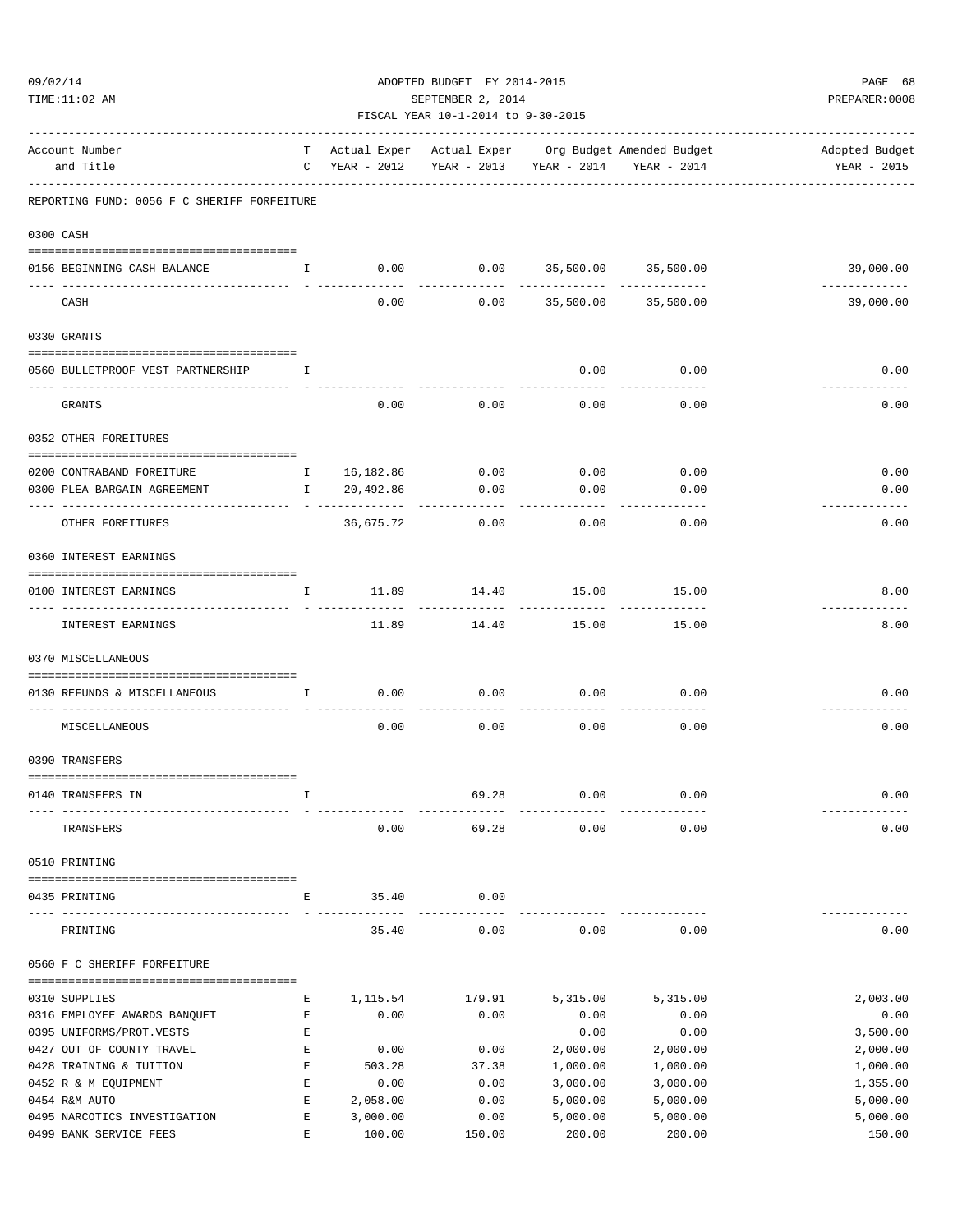### 09/02/14 ADOPTED BUDGET FY 2014-2015 PAGE 69 TIME:11:02 AM SEPTEMBER 2, 2014 PREPARER:0008 FISCAL YEAR 10-1-2014 to 9-30-2015

| Account Number                              | т | Actual Exper | Actual Exper  |               | Org Budget Amended Budget | Adopted Budget |
|---------------------------------------------|---|--------------|---------------|---------------|---------------------------|----------------|
| and Title                                   | C | YEAR - 2012  | $YEAR - 2013$ | $YEAR - 2014$ | YEAR - 2014               | YEAR - 2015    |
| REPORTING FUND: 0056 F C SHERIFF FORFEITURE |   |              |               |               |                           |                |
| 0571 AUTOMOBILES                            | Е | 0.00         | 0.00          | 6,000.00      | 6,000.00                  | 10,000.00      |
| 0572 OFFICE EQUIPMENT                       | E | 0.00         | 473.82        | 2,000.00      | 2,000.00                  | 3,000.00       |
| 0573 TELEPHONE EQUIPMENT                    | E | 0.00         | 0.00          | 0.00          | 0.00                      | 0.00           |
| 0580 INVESTIGATIVE EQUIPMENT                | E | 1,664.27     | 254.59        | 6,000.00      | 6,000.00                  | 6,000.00       |
| F C SHERIFF FORFEITURE                      |   | 8,441.09     | 1,095.70      | 35,515.00     | 35,515.00                 | 39,008.00      |
| F C SHERIFF FORFEITURE                      |   |              |               |               |                           |                |
| Income Totals                               |   | 36,687.61    | 83.68         | 35,515.00     | 35,515.00                 | 39,008.00      |
| Expense Totals                              |   | 8,476.49     | 1,095.70      | 35,515.00     | 35,515.00                 | 39,008.00      |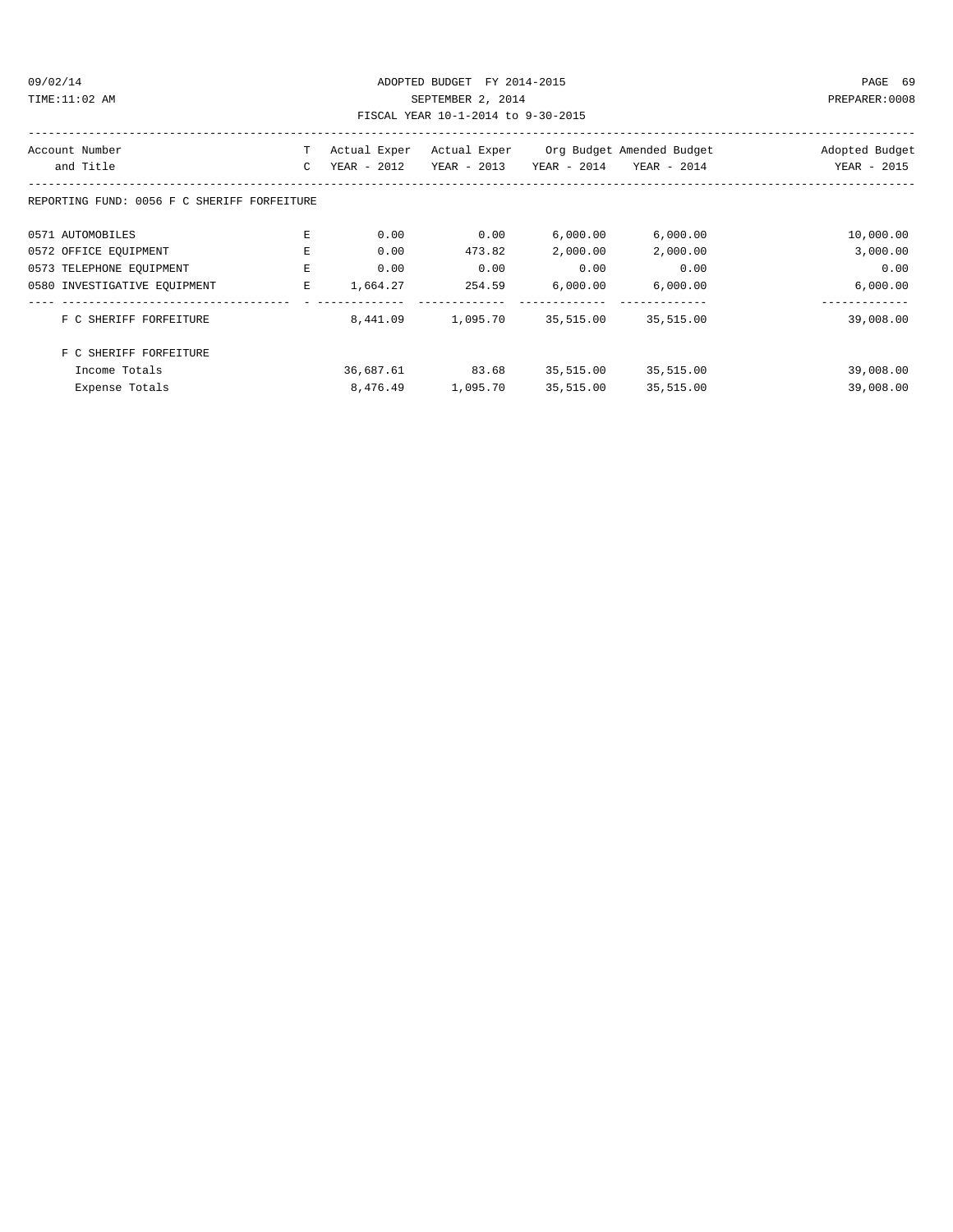| 09/02/14<br>TIME:11:02 AM                                                                 | PAGE 70<br>PREPARER: 0008                                                                                                                    |      |                                             |                            |                     |      |
|-------------------------------------------------------------------------------------------|----------------------------------------------------------------------------------------------------------------------------------------------|------|---------------------------------------------|----------------------------|---------------------|------|
| Account Number<br>and Title                                                               | T Actual Exper Actual Exper Org Budget Amended Budget And Adopted Budget<br>C YEAR - 2012 YEAR - 2013 YEAR - 2014 YEAR - 2014<br>YEAR - 2015 |      |                                             |                            |                     |      |
| REPORTING FUND: 0058 STATUE RESTORATION JAMES BUTLER BON                                  |                                                                                                                                              |      |                                             |                            |                     |      |
| 0300 CASH                                                                                 |                                                                                                                                              |      |                                             |                            |                     |      |
| 0158 BEGINNING CASH BALANCE                                                               | I                                                                                                                                            |      | $0.00$ 11,060.00 11,060.00<br>------------- |                            |                     | 0.00 |
| CASH                                                                                      |                                                                                                                                              | 0.00 | 0.00                                        |                            | 11,060.00 11,060.00 | 0.00 |
| 0370 INCOME                                                                               |                                                                                                                                              |      |                                             |                            |                     |      |
| 0131 RESTORATION DONATIONS<br>and the state of the Table<br>_____________________________ |                                                                                                                                              |      | $12,010.00$ $1,000.00$ $1,000.00$           |                            |                     | 0.00 |
| INCOME                                                                                    |                                                                                                                                              | 0.00 | 12,010.00   1,000.00   1,000.00             |                            |                     | 0.00 |
| 0510 STATUE RESTORATION<br>--------------------------------------                         |                                                                                                                                              |      |                                             |                            |                     |      |
| 0313 RESTORATION EXPENSE<br>-----------------                                             | E.                                                                                                                                           |      | 0.00                                        | 12,060.00 12,060.00        |                     | 0.00 |
| STATUE RESTORATION                                                                        |                                                                                                                                              | 0.00 |                                             | $0.00$ 12,060.00 12,060.00 |                     | 0.00 |
| STATUE RESTORATION JAMES BUTLER BON                                                       |                                                                                                                                              |      |                                             |                            |                     |      |

Income Totals 0.00 12,010.00 12,060.00 12,060.00 0.00 Expense Totals 0.00 0.00 12,060.00 12,060.00 0.00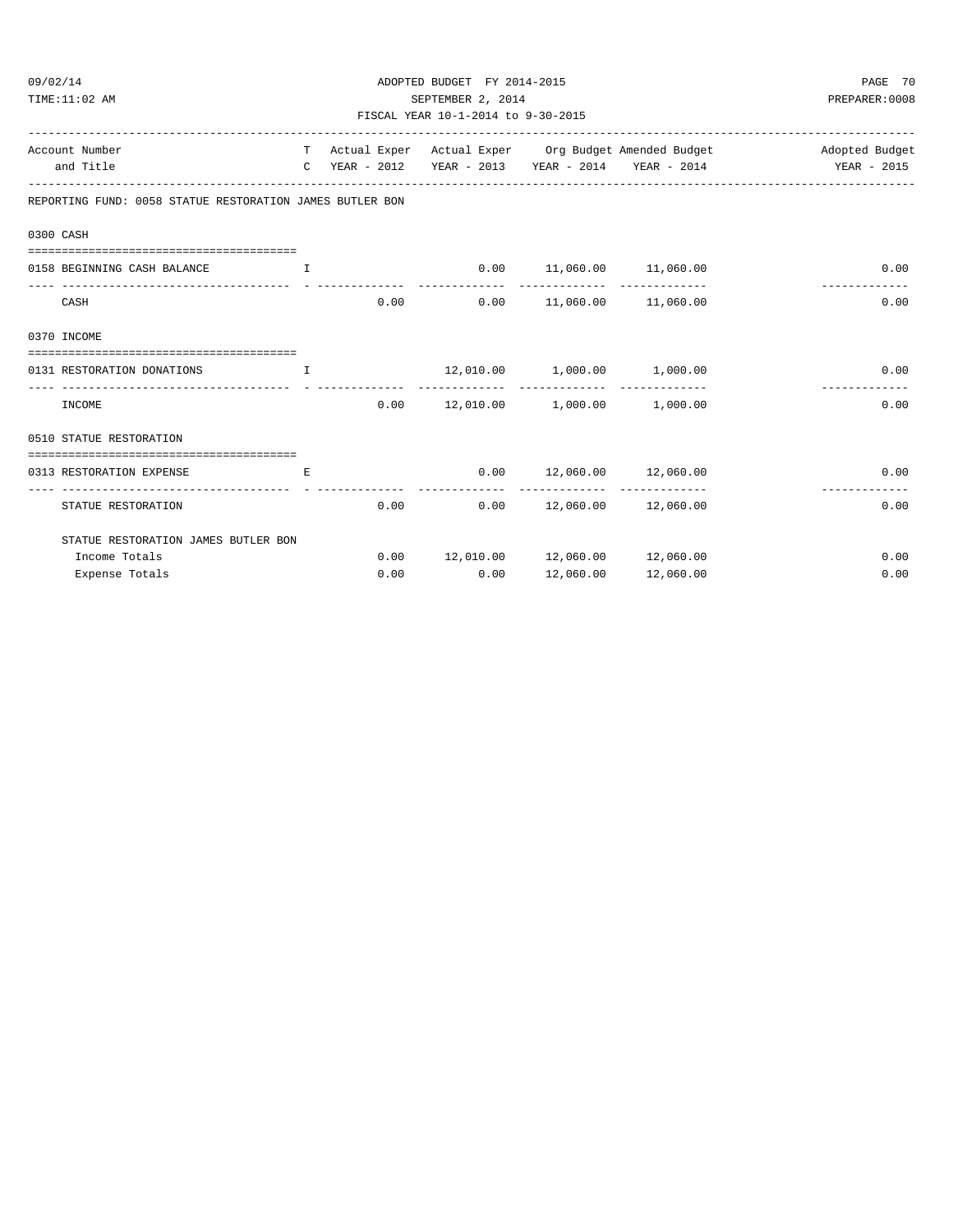### 09/02/14 ADOPTED BUDGET FY 2014-2015 PAGE 71 TIME:11:02 AM SEPTEMBER 2, 2014 PREPARER:0008 FISCAL YEAR 10-1-2014 to 9-30-2015

| Account Number                                                                       |              |                       |                                             |      |                                                   | T Actual Exper Actual Exper Org Budget Amended Budget North Adopted Budget |
|--------------------------------------------------------------------------------------|--------------|-----------------------|---------------------------------------------|------|---------------------------------------------------|----------------------------------------------------------------------------|
| and Title                                                                            |              |                       |                                             |      | C YEAR - 2012 YEAR - 2013 YEAR - 2014 YEAR - 2014 | <b>YEAR - 2015</b>                                                         |
| REPORTING FUND: 0059 DRUG COURT PROGRAM                                              |              |                       |                                             |      |                                                   |                                                                            |
| 0360 INTEREST EARNINGS                                                               |              |                       |                                             |      |                                                   |                                                                            |
| ---------------------------<br>0100 INTEREST EARNINGS                                | $\mathbf{L}$ |                       | $4.95$ $5.01$ $0.00$ $0.00$                 |      |                                                   | 0.00                                                                       |
| INTEREST EARNINGS                                                                    |              | 4.95                  | 5.01                                        | 0.00 | 0.00                                              | 0.00                                                                       |
| 0370 DRUG COURT INCOME                                                               |              |                       |                                             |      |                                                   |                                                                            |
| $I = 2,732.73$ $4,652.69$ $4,000.00$ $4,000.00$<br>0425 DRUG COURT FEE               |              |                       |                                             |      |                                                   | 4,000.00                                                                   |
| DRUG COURT INCOME                                                                    |              |                       | 2,732.73 4,652.69 4,000.00 4,000.00         |      |                                                   | 4,000.00                                                                   |
| 0425 DRUG COURT EXPENSE                                                              |              |                       |                                             |      |                                                   |                                                                            |
| ===================================<br>0433 DRUG COURT PROGRAMS<br><b>Example 20</b> |              |                       | $0.00$ 600.00 $4,000.00$ $4,000.00$         |      |                                                   | 4,000.00                                                                   |
| DRUG COURT EXPENSE                                                                   |              | -------------<br>0.00 | -------------                               |      | 600.00 4,000.00 4,000.00                          | 4,000.00                                                                   |
| DRUG COURT PROGRAM                                                                   |              |                       |                                             |      |                                                   |                                                                            |
| Income Totals                                                                        |              |                       | $2,737.68$ $4,657.70$ $4,000.00$ $4,000.00$ |      |                                                   | 4,000.00                                                                   |
| Expense Totals                                                                       |              | 0.00                  | 600.00                                      |      | 4,000.00 4,000.00                                 | 4,000.00                                                                   |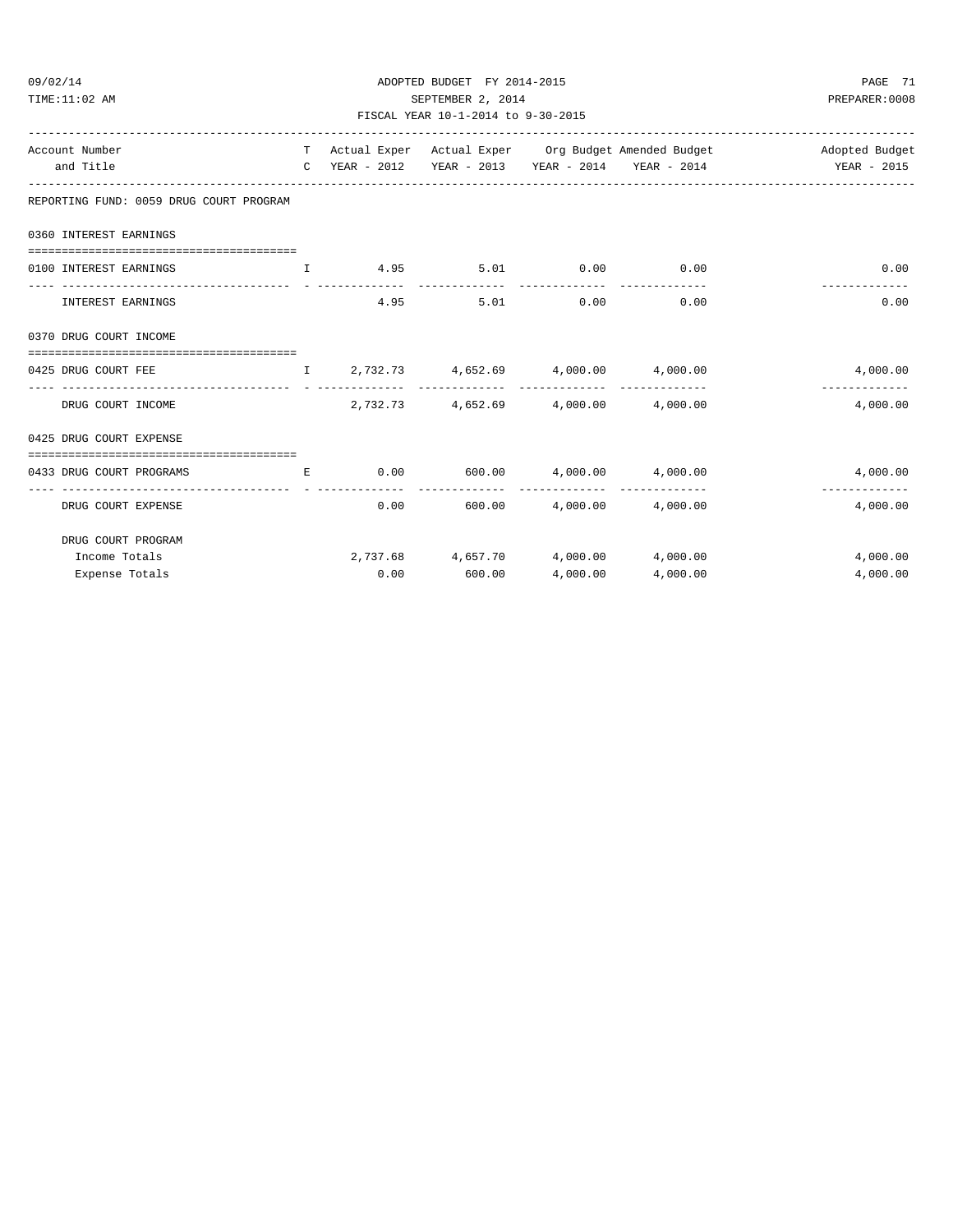${\small \texttt{ADOPTED BUDGET} \begin{tabular}{lcccccc} \texttt{O9/02/14} & \texttt{ADOPTED BUDGET} & \texttt{FY 2014-2015} & \texttt{PAGE 72} \\ & & & & & & & \texttt{SEPTEMBER 2, 2014} \\ & & & & & & & \texttt{SEPTEMBER 2, 2014} \\ & & & & & & \texttt{FISCAL YEAR 10-1-2014 to 9-30-2015} & \texttt{PREFAREF:0008} \\ & & & & & & \texttt{FISCAL YEAR 10-1-2014 to 9-30-2015}$ TIME:11:02 AM SEPTEMBER 2, 2014 PREPARER:0008 FISCAL YEAR 10-1-2014 to 9-30-2015

| Account Number                                                                                                                                     | T –          |                                                                         |                                                                                                              |                         | Actual Exper Actual Exper Org Budget Amended Budget | Adopted Budget        |
|----------------------------------------------------------------------------------------------------------------------------------------------------|--------------|-------------------------------------------------------------------------|--------------------------------------------------------------------------------------------------------------|-------------------------|-----------------------------------------------------|-----------------------|
| and Title                                                                                                                                          | $\mathbf C$  | YEAR - 2012                                                             |                                                                                                              | YEAR - 2013 YEAR - 2014 | YEAR - 2014                                         | YEAR - 2015           |
| REPORTING FUND: 0060 SINKING FUND                                                                                                                  |              |                                                                         |                                                                                                              |                         |                                                     |                       |
| 0165 BUILDING IN PROGRESS                                                                                                                          |              |                                                                         |                                                                                                              |                         |                                                     |                       |
| 0640 TEX. DEPT. OF HUMAN SERV.                                                                                                                     |              | 0.00<br>the control of the European State and                           | 0.00                                                                                                         | 0.00                    | 0.00                                                | 0.00                  |
| BUILDING IN PROGRESS                                                                                                                               |              | 0.00                                                                    | $- - - -$<br>0.00                                                                                            | ----------<br>0.00      | -------------<br>0.00                               | 0.00                  |
| 0300 CASH                                                                                                                                          |              |                                                                         |                                                                                                              |                         |                                                     |                       |
| 0110 BEGINNING CASH BALANCE                                                                                                                        |              | $I \qquad \qquad 0.00$                                                  | 0.00                                                                                                         |                         | 92,000.00 92,000.00                                 | 0.00                  |
| CASH                                                                                                                                               |              | 0.00                                                                    | -----------<br>0.00                                                                                          |                         | -------------<br>92,000.00 92,000.00                | ----------<br>0.00    |
| 0310 PROPERTY TAXES                                                                                                                                |              |                                                                         |                                                                                                              |                         |                                                     |                       |
|                                                                                                                                                    |              |                                                                         |                                                                                                              |                         |                                                     |                       |
| 0.00 0 0.00 0 0.00 0 1 151, 212.32 150, 449.03 0 100 0 100 0 100 0 100 0 100 0 100 0 100 0 100 0 100 0 100 0 1<br>0262 DELINQUENT TAXES SERIES '98 |              | I 3,544.50                                                              | 5,356.74                                                                                                     | 4,000.00                | 4,000.00                                            | 0.00<br>0.00          |
| PROPERTY TAXES                                                                                                                                     |              |                                                                         | -----------<br>$154,756.82$ $155,805.77$ $4,000.00$ $4,000.00$                                               | --------------          |                                                     | 0.00                  |
| 0318 OTHER TAXES                                                                                                                                   |              |                                                                         |                                                                                                              |                         |                                                     |                       |
| 0120 PAY N LIEU TAX                                                                                                                                | $\mathbb{I}$ |                                                                         | 393.10 386.37                                                                                                | 0.00                    | 0.00                                                | 0.00                  |
| 0121 PAY N LIEU TAX/NTMWD                                                                                                                          |              | I 1,006.47                                                              | 0.00                                                                                                         | 0.00                    | 0.00                                                | 0.00                  |
| 0160 SALES TAX REVENUES                                                                                                                            |              | $\mathbf{I}$ and $\mathbf{I}$ and $\mathbf{I}$ and $\mathbf{I}$<br>0.00 | 0.00                                                                                                         | 0.00                    | 0.00                                                | 0.00                  |
| -----------------------<br>OTHER TAXES                                                                                                             |              | 1,399.57                                                                | ------------<br>386.37                                                                                       | -----------<br>0.00     | . <u>.</u><br>0.00                                  | -----------<br>0.00   |
| 0360 INTEREST EARNINGS                                                                                                                             |              |                                                                         |                                                                                                              |                         |                                                     |                       |
| 0100 INTEREST EARNINGS                                                                                                                             |              |                                                                         | $\qquad \qquad \text{I} \qquad \qquad 221.21 \qquad \qquad 179.13 \qquad \qquad 100.00 \qquad \qquad 100.00$ |                         |                                                     | 0.00                  |
| 0200 INTEREST, '98 SERIAL BOND B E 6.00                                                                                                            |              |                                                                         | 0.00                                                                                                         | 0.00                    | 0.00                                                | 0.00                  |
| INTEREST EARNINGS                                                                                                                                  |              | 221.21                                                                  | ----------<br>179.13                                                                                         | ---------<br>100.00     | -----------<br>100.00                               | ----------<br>0.00    |
| 0364 SALE OF ASSETS                                                                                                                                |              |                                                                         |                                                                                                              |                         |                                                     |                       |
| 0162 SALE OF 30 ACRES                                                                                                                              | I.           | 0.00                                                                    | 0.00                                                                                                         | 0.00                    | 0.00                                                | 0.00                  |
| SALE OF ASSETS                                                                                                                                     |              | 0.00                                                                    | 0.00                                                                                                         | -------------<br>0.00   | ------------<br>0.00                                | -----------<br>0.00   |
| 0370 MISCELLANEOUS                                                                                                                                 |              |                                                                         |                                                                                                              |                         |                                                     |                       |
| 0130 REFUNDS & MISCELLANEOUS I                                                                                                                     |              | 0.00                                                                    | 0.00                                                                                                         |                         | $0.00$ 0.00                                         | 0.00                  |
|                                                                                                                                                    |              |                                                                         |                                                                                                              |                         | ------------ -------------                          |                       |
| MISCELLANEOUS                                                                                                                                      |              | 0.00                                                                    | 0.00                                                                                                         | 0.00                    | 0.00                                                | 0.00                  |
| 0620 DEBT SERVICE                                                                                                                                  |              |                                                                         |                                                                                                              |                         |                                                     |                       |
| 0309 BOND REGISTRAR FEES                                                                                                                           | E            | 481.50                                                                  | 481.50                                                                                                       | 2,000.00                | 2,000.00                                            | 0.00                  |
| 0400 BOND LEGAL FEES                                                                                                                               | E            | 0.00                                                                    | 0.00                                                                                                         | 3,000.00                | 3,000.00                                            | 0.00                  |
| 0490 MISCELLANEOUS                                                                                                                                 | $\mathbf{E}$ | 0.00                                                                    | 0.00                                                                                                         |                         | 2,100.00 2,100.00                                   | 0.00                  |
| 0628 PRINCIPAL, JAIL '98 BONDS E                                                                                                                   |              |                                                                         | 100,000.00 240,000.00                                                                                        |                         | 89,000.00 89,000.00                                 | 0.00                  |
| 0629 PRINCIPAL, SERIAL BONDS 1992 E                                                                                                                |              | 0.00                                                                    | 0.00<br>-------------                                                                                        | 0.00<br>-------------   | 0.00<br>-------------                               | 0.00<br>------------- |
| DEBT SERVICE                                                                                                                                       |              |                                                                         | 100,481.50 240,481.50 96,100.00 96,100.00                                                                    |                         |                                                     | 0.00                  |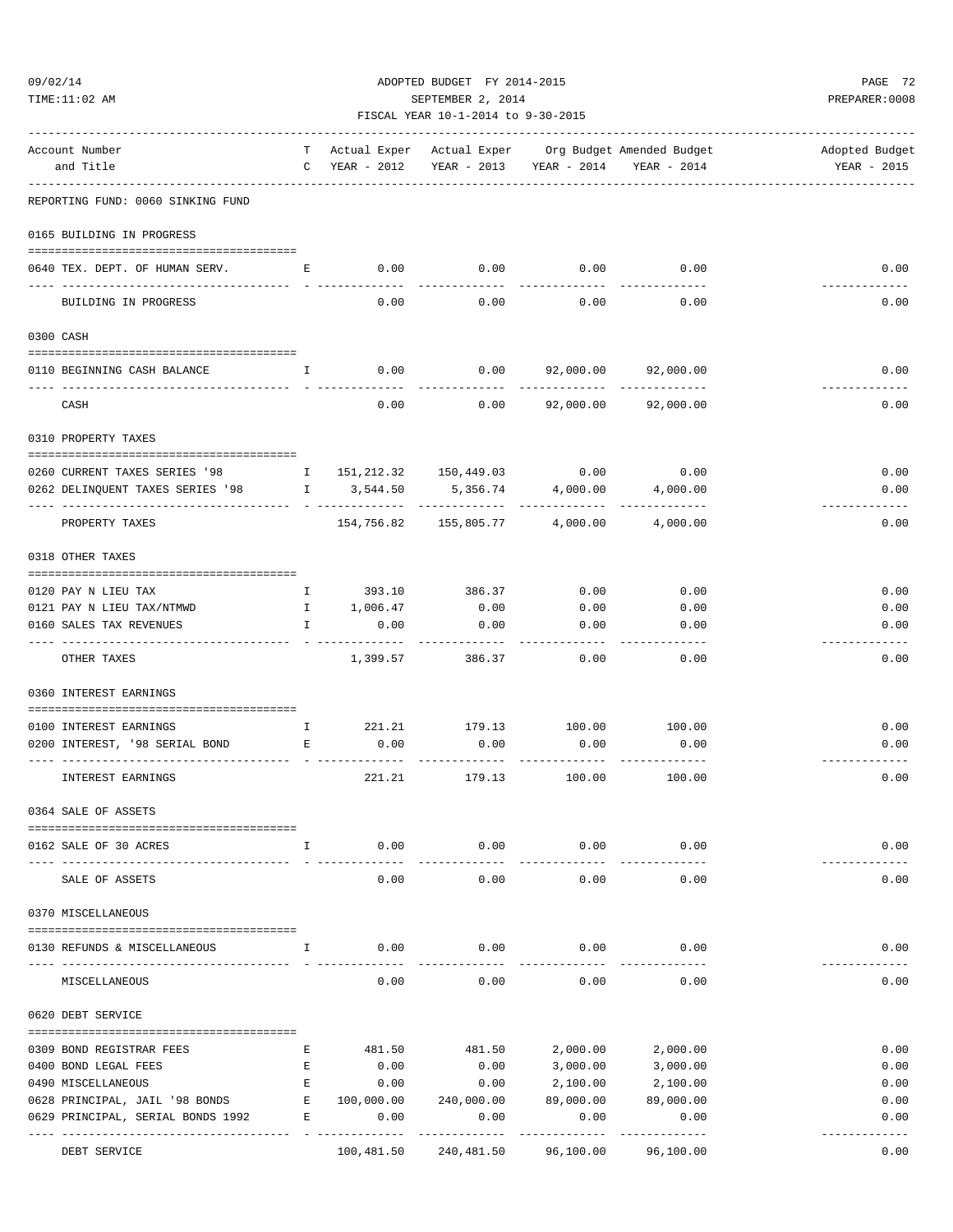# 09/02/14 ADOPTED BUDGET FY 2014-2015 PAGE 73 TIME:11:02 AM SEPTEMBER 2, 2014 PREPARER:0008

### FISCAL YEAR 10-1-2014 to 9-30-2015

| Account Number                    | T.             | Actual Exper | Actual Exper | Org Budget Amended Budget |           | Adopted Budget |
|-----------------------------------|----------------|--------------|--------------|---------------------------|-----------|----------------|
| and Title                         | $\mathbf{C}$   | YEAR - 2012  | YEAR - 2013  | YEAR - 2014 YEAR - 2014   |           | YEAR - 2015    |
| REPORTING FUND: 0060 SINKING FUND |                |              |              |                           |           |                |
| 0660 DEBT SERVICE                 |                |              |              |                           |           |                |
|                                   |                |              |              |                           |           |                |
| 0668 INTEREST JAIL'98 BONDS       | E              | 72,268.75    | 60,987.50    | 0.00                      | 0.00      | 0.00           |
| 0669 INTEREST, SERIAL BONDS       | $\mathbf{F}_i$ | 0.00         | 0.00         | 0.00                      | 0.00      | 0.00           |
|                                   |                |              |              |                           |           |                |
| DEBT SERVICE                      |                | 72,268.75    | 60,987.50    | 0.00                      | 0.00      | 0.00           |
| SINKING FUND                      |                |              |              |                           |           |                |
| Income Totals                     |                | 156,377.60   | 156,371.27   | 96,100.00                 | 96,100.00 | 0.00           |
| Expense Totals                    |                | 172,750.25   | 301,469.00   | 96,100.00                 | 96,100.00 | 0.00           |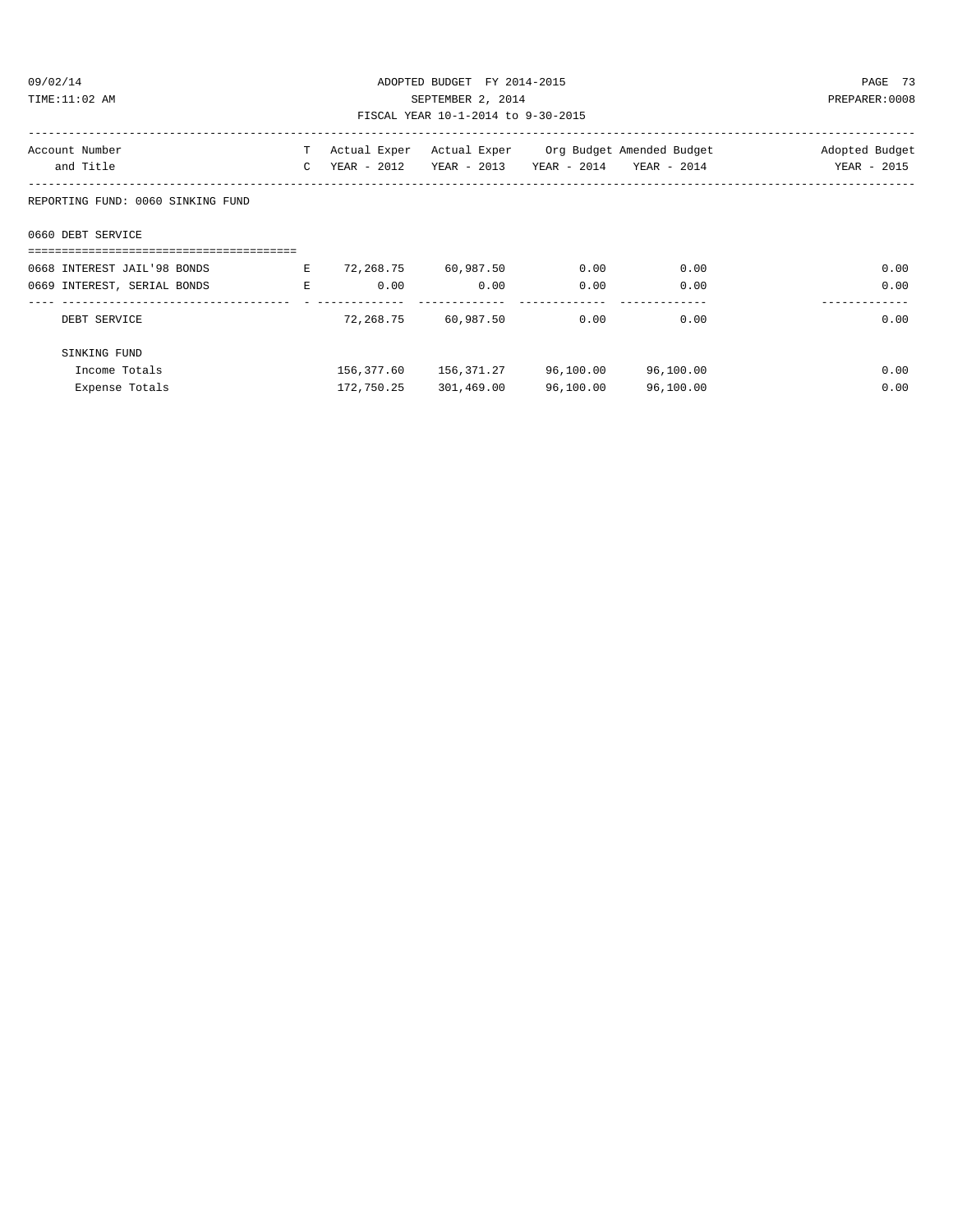### 09/02/14 ADOPTED BUDGET FY 2014-2015 PAGE 74 TIME:11:02 AM SEPTEMBER 2, 2014 PREPARER:0008 FISCAL YEAR 10-1-2014 to 9-30-2015

| Account Number                                                         |           |                                      |               |      | T Actual Exper Actual Exper Org Budget Amended Budget North Adopted Budget |
|------------------------------------------------------------------------|-----------|--------------------------------------|---------------|------|----------------------------------------------------------------------------|
| and Title                                                              |           |                                      |               |      |                                                                            |
| REPORTING FUND: 0087 JUVENILE PROBATION                                |           |                                      |               |      |                                                                            |
| 0340 FEES OF OFFICE                                                    |           |                                      |               |      |                                                                            |
| 0575 JUVENILE PROBATION FEES T 2,461.16 2,164.50 0.00 0.00             |           |                                      |               |      | 0.00                                                                       |
| 0576 JUVENILE PROBATION RESTITUTION 1 9,282.57 1,324.24 0.00 0.00      |           |                                      |               |      | 0.00                                                                       |
| 0.00 0577 JUVENILE PROBATION COURT COSTS 1 4,626.76 3,463.25 0.00 0.00 |           |                                      |               |      | 0.00                                                                       |
| FEES OF OFFICE                                                         |           | 16,370.49 6,951.99 0.00 0.00         |               |      | _____________<br>0.00                                                      |
| 0575 JUVENILE PROBATION                                                |           |                                      |               |      |                                                                            |
|                                                                        |           |                                      |               |      |                                                                            |
| 0310 OFFICE SUPP./MISC.                                                |           | 728.49 1,401.40 0.00 0.00            |               |      | 0.00                                                                       |
| $E = 11,195.57$ $1,356.24$ $0.00$ $0.00$<br>0319 RESTITUTION           |           |                                      |               |      | 0.00                                                                       |
| 0320 COURT COSTS $E$ 2,681.76 3,483.25 0.00                            |           |                                      |               | 0.00 | 0.00                                                                       |
| 0353 COMPUTER EXPENSE $\qquad \qquad$ E 0.00 0.00 0.00 0.00 0.00       |           |                                      |               |      | 0.00                                                                       |
| 0427 TRAVEL AND TRAINING $E$ 312.01 632.47 0.00 0.00                   |           |                                      |               |      | 0.00<br>-------------                                                      |
| JUVENILE PROBATION                                                     |           | $14,917.83$ 6,873.36 0.00 0.00       |               |      | 0.00                                                                       |
| JUVENILE PROBATION                                                     |           |                                      |               |      |                                                                            |
| Income Totals                                                          |           | $16.370.49$ $6.951.99$ $0.00$ $0.00$ |               |      | 0.00                                                                       |
| Expense Totals                                                         | 14,917.83 |                                      | 6,873.36 0.00 | 0.00 | 0.00                                                                       |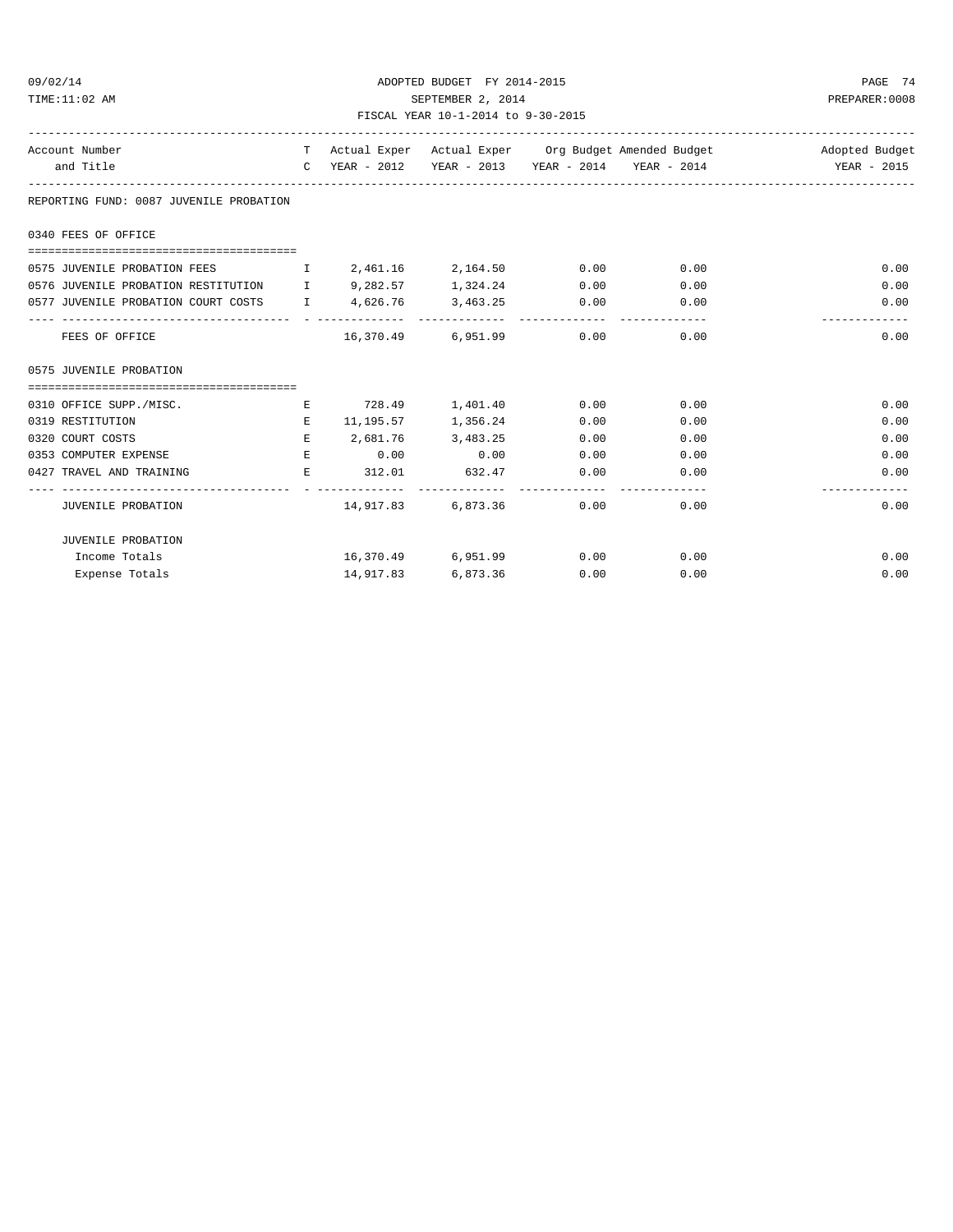| TIME:11:02 AM                                              |              | SEPTEMBER 2, 2014                  | PREPARER: 0008                                      |                                   |                             |                             |
|------------------------------------------------------------|--------------|------------------------------------|-----------------------------------------------------|-----------------------------------|-----------------------------|-----------------------------|
|                                                            |              | FISCAL YEAR 10-1-2014 to 9-30-2015 | ---------------------------------                   |                                   |                             |                             |
| Account Number                                             | T.           |                                    | Actual Exper Actual Exper Org Budget Amended Budget |                                   |                             | Adopted Budget              |
| and Title                                                  |              | C YEAR - 2012                      | YEAR - 2013                                         | YEAR - 2014                       | YEAR - 2014                 | YEAR - 2015                 |
| REPORTING FUND: 0089 TEXAS JUVENILE JUSTICE DEPT.          |              | _________________________          |                                                     |                                   |                             |                             |
| 0330 GRANTS                                                |              |                                    |                                                     |                                   |                             |                             |
| 0901 TJJD-A-14-074 GRANT                                   | I.           |                                    | 239,978.48 233,846.00                               | 0.00                              | 232,356.00                  | 220,498.00                  |
| 0906 TJJD-N-14-074 GRANT                                   |              | I 0.00                             | 4,259.00                                            | 0.00                              | 20,298.34                   | 20,298.34                   |
| 0908 TJJD-STRUCTURAL FAM.THER.GRANT A I                    |              | 30,000.00                          | 0.00                                                | 0.00                              | 25,000.00                   | 0.00                        |
| 0913 TJJD-C-14-074 GRANT                                   | $\mathbf{I}$ | 15,692.00                          | 15,692.00                                           | 0.00                              | 15,692.00                   | 15,692.00                   |
| GRANTS                                                     |              | -------------<br>285,670.48        | 253,797.00                                          | ----------<br>0.00                | ------------<br>293,346.34  | ------------<br>256,488.34  |
| 0360 INTEREST INCOME                                       |              |                                    |                                                     |                                   |                             |                             |
| 0189 INTEREST INCOME                                       | $\mathbf{I}$ |                                    | 36.05 39.47                                         | 0.00                              | 0.00                        | 0.00                        |
| INTEREST INCOME                                            |              | 36.05                              | 39.47                                               | -----------<br>0.00               | -----------<br>0.00         | ____________<br>0.00        |
| 0370 MISCELLANEOUS                                         |              |                                    |                                                     |                                   |                             |                             |
| 0.00 0.00 0.00 T 1,587.60 0.00                             |              |                                    |                                                     | 0.00                              | 0.00                        | 0.00                        |
| 0995 LOCAL FUNDING                                         | I.           |                                    |                                                     | 0.00                              | 0.00                        | 120,000.00                  |
| MISCELLANEOUS                                              |              | 1,587.60                           | 0.00                                                | ----------<br>0.00                | -----------<br>0.00         | -------------<br>120,000.00 |
| 0575 JUVENILE PROBATION TJJD-A-074                         |              |                                    |                                                     |                                   |                             |                             |
| 0102 SALARY APPOINTED OFFICIAL                             | Е            | 50,996.30                          | 52,727.82                                           | 0.00                              | 56,597.70                   | 58,295.63                   |
| 0103 SALARY COMM. CORR. OFFICER                            | E            | 61,942.54                          | 64,016.50                                           | 0.00                              | 68,746.32                   | 70,808.71                   |
| 0105 SECRETARY/OFFICE MANAGER                              | E            | 2,144.32                           | 671.66                                              | 0.00                              | 0.00                        | 0.00                        |
| 0201 SOCIAL SECURITY TAX                                   | E            | 7,124.70                           | 7,271.31                                            | 0.00                              | 7,771.33                    | 8,004.47                    |
| 0202 GROUP HEALTH INSURANCE                                | E            | 20,816.13                          | 22,504.64                                           | 0.00                              | 23,580.00                   | 24,990.00                   |
| 0203 RETIREMENT                                            | Е            | 11,605.98                          | 12,267.22                                           | 0.00                              | 13,850.51                   | 14,218.95                   |
| 0204 WORKERS' COMPENSATION                                 | E            | 320.73                             | 320.65                                              | 0.00                              | 658.16                      | 309.85                      |
| 0205 MEDICARE TAX                                          | Е            | 1,665.99                           | 1,700.64                                            | 0.00                              | 1,817.49                    | 1,872.02                    |
| 0310 OPERATING EXPENSES                                    | E            | 17,725.16                          | 15,849.25                                           | 0.00                              | 13,225.00                   | 13,225.00                   |
| 0414 NON-RESIDENTIAL SERVICES<br>0415 RESIDENTIAL SERVICES | Е<br>Е       | 4,056.00<br>32,550.00              | 14,819.50<br>27,345.00                              | 0.00<br>0.00                      | 5,000.00<br>14,801.93       | 0.00<br>15,773.37           |
| 0416 STRUCTURAL FAMILY THERAPY 2011                        | Е            | 30,000.00                          | 30,000.00                                           |                                   |                             |                             |
| 0427 TRAVEL AND TRAINING                                   | Е            | 15,223.97                          | 8,139.35                                            | 0.00                              | 13,000.00                   | 13,000.00                   |
| 0469 UNEXPENDED FUNDS                                      | E            | 7,515.64                           | 8,204.58                                            | 0.00                              | 0.00                        | 0.00                        |
| JUVENILE PROBATION TJJD-A-074                              |              | 263,687.46                         | ------------------------------<br>265,838.12        | 0.00                              | -------------<br>219,048.44 | -------------<br>220,498.00 |
| 0578 TJJD-N                                                |              |                                    |                                                     |                                   |                             |                             |
|                                                            |              |                                    |                                                     |                                   |                             |                             |
| 0414 NON-RESIDENTIAL                                       | Е            |                                    | 0.00                                                |                                   | $0.00$ 10,902.36            | 10,902.36<br>9,395.98       |
| 0415 RESIDENTIAL                                           | Е            | 0.00                               | $313.00-$                                           | 0.00<br>------------------------- | 9,395.98<br>-------------   | -------------               |
| TJJD-N                                                     |              | 0.00                               | $313.00 -$                                          | 0.00                              | 20,298.34                   | 20,298.34                   |
| 0581 STRUCTURAL FAMILY THERAPY                             |              |                                    |                                                     |                                   |                             |                             |
| 0416 STRUCTURAL FAMILY THERAPY                             | Е            |                                    |                                                     | 0.00                              | 38,307.56<br>-------------  | 0.00<br>-------------       |
|                                                            |              |                                    |                                                     |                                   |                             |                             |

STRUCTURAL FAMILY THERAPY 0.00 0.00 0.00 0.00 38,307.56 0.00 0.00

09/02/14 ADOPTED BUDGET FY 2014-2015 PAGE 75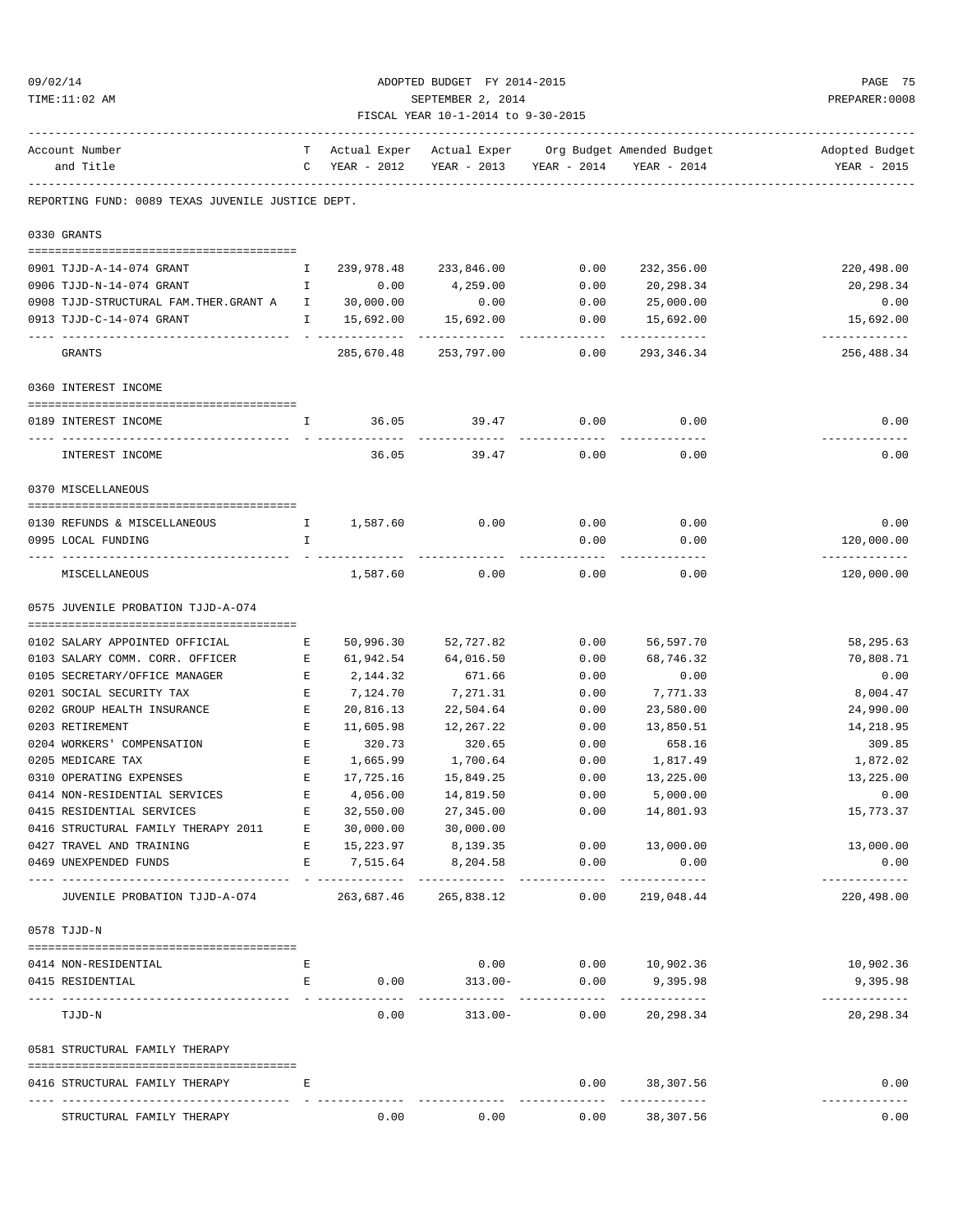| ADOPTED BUDGET FY 2014-2015<br>09/02/14                |                     |                       |                                                   |                     |                                                       | PAGE 76                     |  |
|--------------------------------------------------------|---------------------|-----------------------|---------------------------------------------------|---------------------|-------------------------------------------------------|-----------------------------|--|
| TIME:11:02 AM                                          |                     | SEPTEMBER 2, 2014     | PREPARER: 0008                                    |                     |                                                       |                             |  |
|                                                        |                     |                       | FISCAL YEAR 10-1-2014 to 9-30-2015                |                     |                                                       |                             |  |
| Account Number                                         |                     |                       |                                                   |                     | T Actual Exper Actual Exper Org Budget Amended Budget | Adopted Budget              |  |
| and Title                                              |                     |                       | C YEAR - 2012 YEAR - 2013 YEAR - 2014 YEAR - 2014 |                     |                                                       | YEAR - 2015                 |  |
| REPORTING FUND: 0089 TEXAS JUVENILE JUSTICE DEPT.      |                     |                       |                                                   |                     |                                                       |                             |  |
| 0586 TJJD-C                                            |                     |                       |                                                   |                     |                                                       |                             |  |
| 0414 NON-RESIDENTIAL SERVICES                          | $\mathbf{E}$        | 0.00                  | 0.00                                              | 0.00                | 0.00                                                  | 0.00                        |  |
| 0415 RESIDENTIAL                                       |                     | E 15,692.00 15,692.00 |                                                   |                     | $0.00$ 15,692.00                                      | 15,692.00                   |  |
| 0469 UNEXPENDED FUNDS                                  |                     | E 0.00                | 0.00                                              | 0.00                | 0.00                                                  | 0.00                        |  |
| TJJD-C                                                 |                     |                       | 15,692.00   15,692.00   0.00   15,692.00          |                     | -------------                                         | _____________<br>15,692.00  |  |
| 0588 INTEREST INCOME EXPENSE                           |                     |                       |                                                   |                     |                                                       |                             |  |
|                                                        |                     |                       |                                                   |                     |                                                       |                             |  |
| 0105 SECRETARY/OFFICE MANAGER                          | Е                   |                       | 1,600.76                                          | 0.00                | 0.00                                                  | 0.00                        |  |
| 0201 SOCIAL SECURITY TAX                               | Е                   |                       | 99.24                                             | 0.00                | 0.00                                                  | 0.00                        |  |
| 0202 GROUP HEALTH INSURANCE                            | E                   |                       | 491.64                                            | 0.00                | 0.00                                                  | 0.00                        |  |
| 0203 RETIREMENT                                        | Е                   |                       | 168.72                                            | 0.00                | 0.00                                                  | 0.00                        |  |
| 0204 WORKERS COMPENSATION                              | E                   |                       | 0.00                                              | 0.00                | 0.00                                                  | 0.00                        |  |
| 0205 MEDICARE TAX                                      | $\mathbf{E}$        |                       | 23.20                                             | 0.00                | 0.00                                                  | 0.00                        |  |
| 0310 OFFICE SUPPLIES                                   | E                   | 0.00                  | 0.00                                              | 0.00                | 0.00                                                  | 0.00                        |  |
| 0574 COMPUTER EQUIPMENT<br><u>------------ - - ---</u> | E.                  | 0.00                  | 0.00                                              | 0.00<br>----------- | 0.00<br>-----------                                   | 0.00                        |  |
| INTEREST INCOME EXPENSE                                |                     | 0.00                  | 2,383.56                                          | 0.00                | 0.00                                                  | 0.00                        |  |
| 0995 JUVENILE DETENTION CENTER                         |                     |                       |                                                   |                     |                                                       |                             |  |
|                                                        |                     |                       |                                                   |                     |                                                       |                             |  |
| 0408 DETENTION OPERATING COST                          | <b>Experience E</b> |                       |                                                   | 0.00                | 0.00                                                  | 120,000.00<br>------------- |  |
| JUVENILE DETENTION CENTER                              |                     | 0.00                  | 0.00                                              | 0.00                | 0.00                                                  | 120,000.00                  |  |
| TEXAS JUVENILE JUSTICE DEPT.                           |                     |                       |                                                   |                     |                                                       |                             |  |
| Income Totals                                          |                     |                       | 287, 294.13 253, 836.47                           | $0.00$ 293,346.34   |                                                       | 376,488.34                  |  |
| Expense Totals                                         |                     | 279,379.46            | 283,600.68                                        | 0.00                | 293, 346.34                                           | 376,488.34                  |  |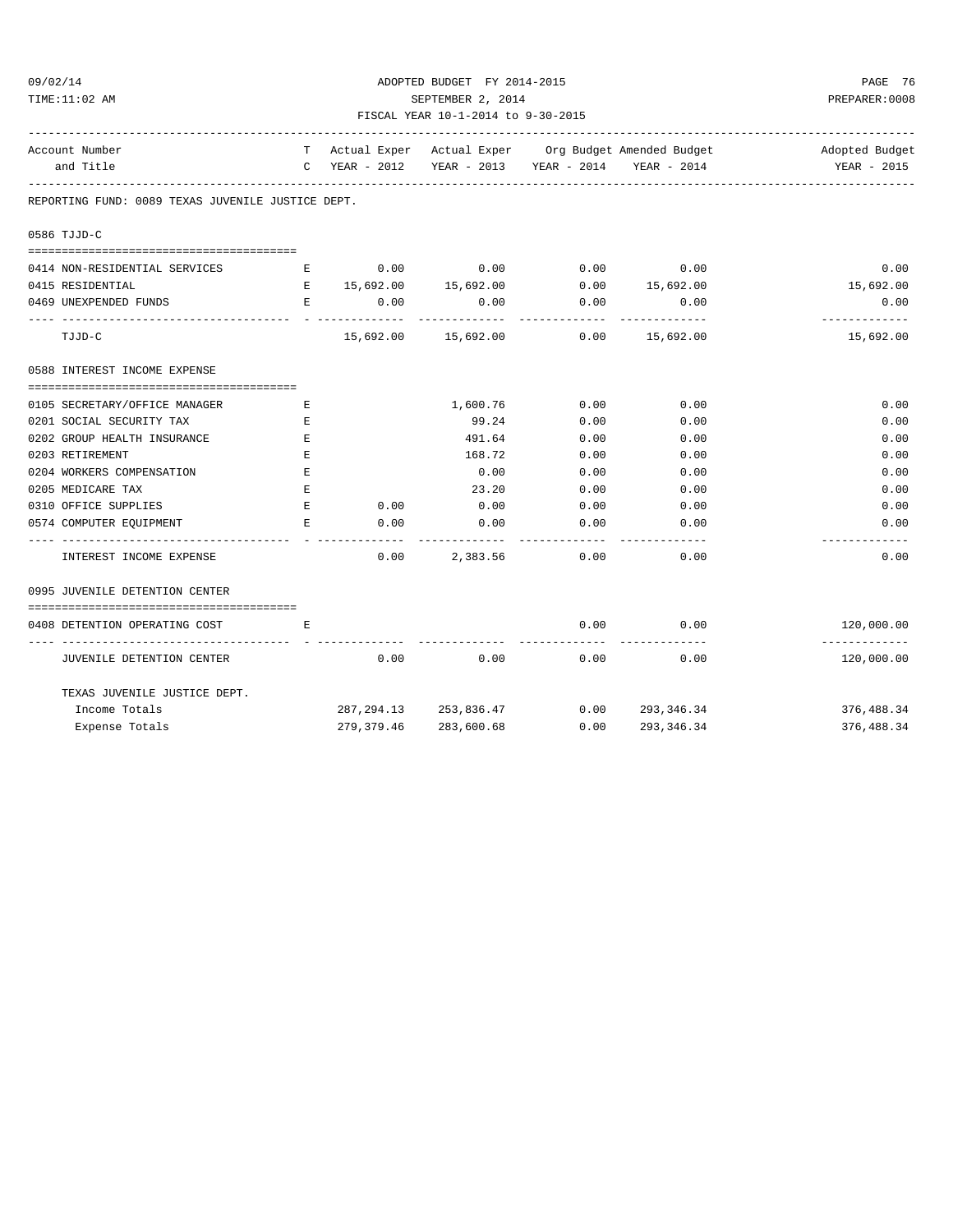| 09/02/14 |  |
|----------|--|
|----------|--|

### ADOPTED BUDGET FY 2014-2015 PAGE 77 TIME:11:02 AM SEPTEMBER 2, 2014 PREPARER:0008 FISCAL YEAR 10-1-2014 to 9-30-2015

| Account Number<br>and Title           |                                                                                                                                                                                                                                                                                                  |        |                             |                       |                         | T Actual Exper Actual Exper Org Budget Amended Budget National Adopted Budget<br>C YEAR - 2012 YEAR - 2013 YEAR - 2014 YEAR - 2014 YEAR - 2015 |
|---------------------------------------|--------------------------------------------------------------------------------------------------------------------------------------------------------------------------------------------------------------------------------------------------------------------------------------------------|--------|-----------------------------|-----------------------|-------------------------|------------------------------------------------------------------------------------------------------------------------------------------------|
| REPORTING FUND: 0092 STATZER FUND     |                                                                                                                                                                                                                                                                                                  |        |                             |                       |                         |                                                                                                                                                |
| 0360 INTEREST EARNINGS                |                                                                                                                                                                                                                                                                                                  |        |                             |                       |                         |                                                                                                                                                |
|                                       |                                                                                                                                                                                                                                                                                                  |        | 44.30 42.07                 |                       | 50.00 50.00             | 50.00                                                                                                                                          |
| 0100 INTEREST EARNINGS                | $\mathbf{I}$                                                                                                                                                                                                                                                                                     |        |                             |                       |                         |                                                                                                                                                |
| 0350 GOV. COMMODITY PROG. ASCS I      |                                                                                                                                                                                                                                                                                                  | 0.00   | 0.00<br>--------------      | 0.00<br>------------  | 0.00<br>-------------   | 0.00<br>-----------                                                                                                                            |
| INTEREST EARNINGS                     |                                                                                                                                                                                                                                                                                                  |        | 44.30 42.07                 | 50.00                 | 50.00                   | 50.00                                                                                                                                          |
| 0370 RENT                             |                                                                                                                                                                                                                                                                                                  |        |                             |                       |                         |                                                                                                                                                |
| 0100 RENT                             | $\mathbf{I}$ and $\mathbf{I}$ and $\mathbf{I}$ and $\mathbf{I}$ and $\mathbf{I}$ and $\mathbf{I}$ and $\mathbf{I}$ and $\mathbf{I}$ and $\mathbf{I}$ and $\mathbf{I}$ and $\mathbf{I}$ and $\mathbf{I}$ and $\mathbf{I}$ and $\mathbf{I}$ and $\mathbf{I}$ and $\mathbf{I}$ and $\mathbf{I}$ and |        | 560.00 560.00 560.00 560.00 |                       |                         | 0.00                                                                                                                                           |
| 0130 REFUNDS & MISCELLANEOUS 1 1 0.00 |                                                                                                                                                                                                                                                                                                  |        | 0.00<br>--------------      | 0.00                  | 0.00                    | 560.00                                                                                                                                         |
| RENT                                  |                                                                                                                                                                                                                                                                                                  |        | 560.00 560.00               | -----------<br>560.00 | -------------<br>560.00 | -------------<br>560.00                                                                                                                        |
| 0700 STATZER FARM                     |                                                                                                                                                                                                                                                                                                  |        |                             |                       |                         |                                                                                                                                                |
| 0310 OFFICE SUPPLIES                  | E                                                                                                                                                                                                                                                                                                | 0.00   | 0.00                        | $0.00$ 0.00           |                         | 0.00                                                                                                                                           |
| 0430 BIDS AND NOTICES                 | $E_{\rm c}$                                                                                                                                                                                                                                                                                      | 0.00   | 0.00                        | 110.00                | 110.00                  | 110.00                                                                                                                                         |
| 0484 APPRAISALS                       | <b>Example 20</b>                                                                                                                                                                                                                                                                                |        | $0.00$ 0.00                 | $0.00$ 0.00           |                         | 0.00                                                                                                                                           |
| 0490 LITERACY COUNCIL DONATION E      |                                                                                                                                                                                                                                                                                                  | 500.00 | 500.00                      | 500.00                | 500.00                  | 500.00                                                                                                                                         |
| STATZER FARM                          |                                                                                                                                                                                                                                                                                                  | 500.00 | 500.00                      | 610.00                | 610.00                  | ----------<br>610.00                                                                                                                           |
| STATZER FUND                          |                                                                                                                                                                                                                                                                                                  |        |                             |                       |                         |                                                                                                                                                |
| Income Totals                         |                                                                                                                                                                                                                                                                                                  |        | 604.30 602.07 610.00        |                       | 610.00                  | 610.00                                                                                                                                         |
| Expense Totals                        |                                                                                                                                                                                                                                                                                                  | 500.00 | 500.00                      | 610.00                | 610.00                  | 610.00                                                                                                                                         |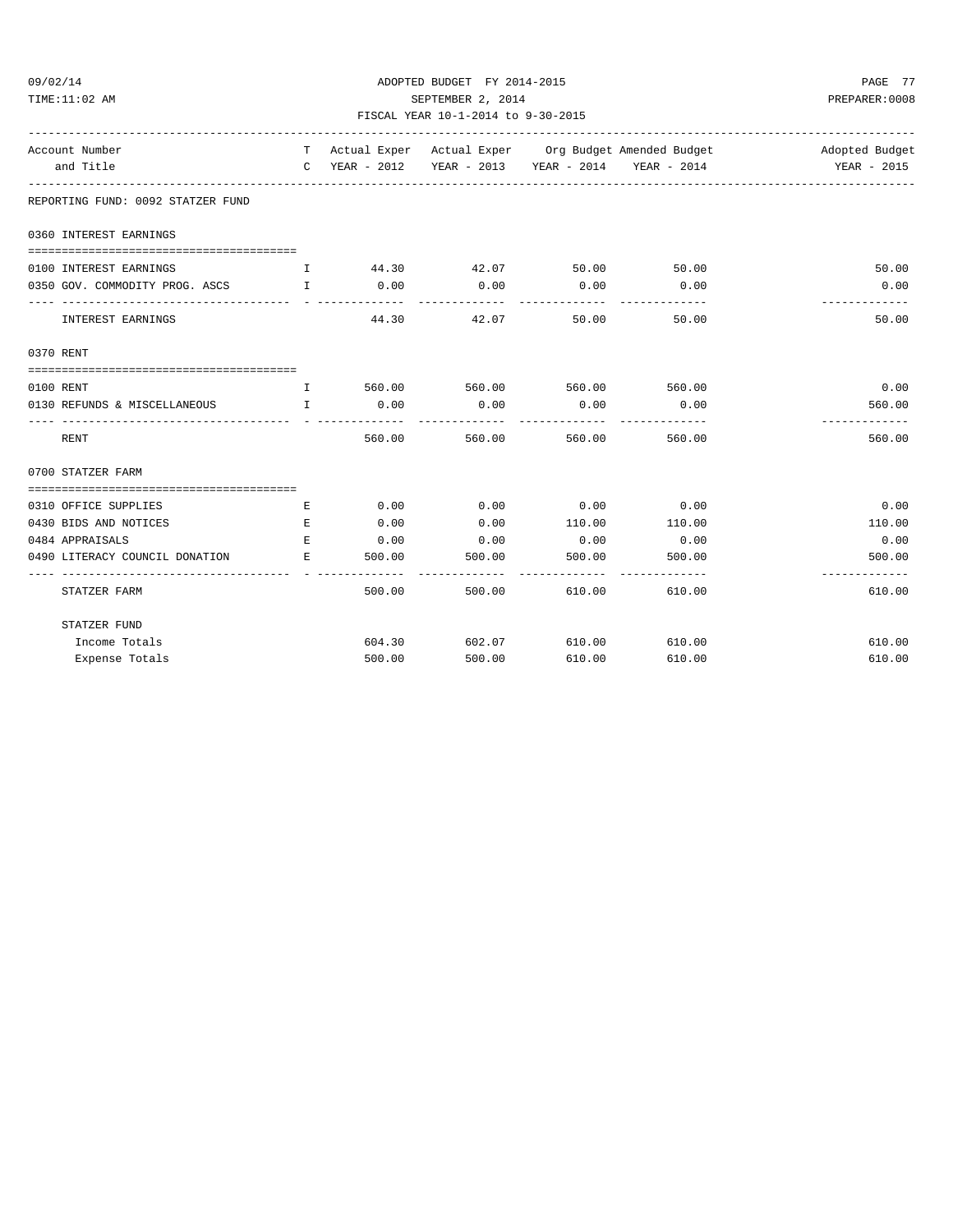| TIME:11:02 AM                                                                                                                                                                                                                                                                                                                    |              | SEPTEMBER 2, 2014<br>FISCAL YEAR 10-1-2014 to 9-30-2015 | PREPARER: 0008                     |             |                                                                                                                                           |                             |
|----------------------------------------------------------------------------------------------------------------------------------------------------------------------------------------------------------------------------------------------------------------------------------------------------------------------------------|--------------|---------------------------------------------------------|------------------------------------|-------------|-------------------------------------------------------------------------------------------------------------------------------------------|-----------------------------|
| Account Number<br>and Title                                                                                                                                                                                                                                                                                                      |              |                                                         |                                    |             | T Actual Exper Actual Exper Org Budget Amended Budget New Adopted Budget<br>C YEAR - 2012 YEAR - 2013 YEAR - 2014 YEAR - 2014 YEAR - 2015 |                             |
| REPORTING FUND: 0093 TX. COMM. DEVELOPMENT PGM                                                                                                                                                                                                                                                                                   |              |                                                         |                                    |             |                                                                                                                                           |                             |
| 0330 GRANT INCOME                                                                                                                                                                                                                                                                                                                |              |                                                         |                                    |             |                                                                                                                                           |                             |
| 0907 GRANT TXCDBG #727529 SOUTH WINDOM I 15,000.00 0.00<br>0909 GRANT #713169 RANDOLPH<br>$\mathbf{I}$ and $\mathbf{I}$ and $\mathbf{I}$                                                                                                                                                                                         |              |                                                         |                                    | 0.00        | 0.00                                                                                                                                      | 196,000.00                  |
| GRANT INCOME                                                                                                                                                                                                                                                                                                                     |              |                                                         | 15,000.00 0.00                     |             | -------------<br>0.00<br>0.00                                                                                                             | -------------<br>196,000.00 |
| 0370 REFUNDS & MISCELLANEOUS                                                                                                                                                                                                                                                                                                     |              |                                                         |                                    |             |                                                                                                                                           |                             |
| 0130 REFUNDS & MISCELLANEOUS<br>$\mathbf{I}$ and $\mathbf{I}$ and $\mathbf{I}$ and $\mathbf{I}$ and $\mathbf{I}$ and $\mathbf{I}$ and $\mathbf{I}$ and $\mathbf{I}$ and $\mathbf{I}$ and $\mathbf{I}$ and $\mathbf{I}$ and $\mathbf{I}$ and $\mathbf{I}$ and $\mathbf{I}$ and $\mathbf{I}$ and $\mathbf{I}$ and $\mathbf{I}$ and |              |                                                         | $0.00$ $0.00$ $0.00$ $0.00$ $0.00$ |             |                                                                                                                                           | 0.00<br>-------------       |
| REFUNDS & MISCELLANEOUS                                                                                                                                                                                                                                                                                                          |              | 0.00                                                    |                                    | $0.00$ 0.00 | 0.00                                                                                                                                      | 0.00                        |
| 0700 MISCELLANEOUS                                                                                                                                                                                                                                                                                                               |              |                                                         |                                    |             |                                                                                                                                           |                             |
| 0415 CONSTRUCTION EXPENSE                                                                                                                                                                                                                                                                                                        |              | E 27,438.75 0.00                                        |                                    |             |                                                                                                                                           |                             |
| MISCELLANEOUS                                                                                                                                                                                                                                                                                                                    |              | 27,438.75                                               |                                    | $0.00$ 0.00 | 0.00                                                                                                                                      | 0.00                        |
| 0909 GRANT #713169 RANDOLPH                                                                                                                                                                                                                                                                                                      |              |                                                         |                                    |             |                                                                                                                                           |                             |
| 0414 GRANT ADMINISTRATION<br>and the state of the Electronic                                                                                                                                                                                                                                                                     |              |                                                         |                                    | 0.00        | 0.00                                                                                                                                      | 16,000.00                   |
| 0415 CONSTRUCTION EXPENSE                                                                                                                                                                                                                                                                                                        | $\mathbf{E}$ |                                                         |                                    | 0.00        | 0.00                                                                                                                                      | 140,000.00                  |
| 0416 ENGINEERING                                                                                                                                                                                                                                                                                                                 | Е            |                                                         |                                    | 0.00        | 0.00<br>------------ -------------                                                                                                        | 40,000.00<br>-------------  |
| GRANT #713169 RANDOLPH                                                                                                                                                                                                                                                                                                           |              | 0.00                                                    | 0.00                               | 0.00        | 0.00                                                                                                                                      | 196,000.00                  |
| TX. COMM. DEVELOPMENT PGM                                                                                                                                                                                                                                                                                                        |              |                                                         |                                    |             |                                                                                                                                           |                             |
| Income Totals                                                                                                                                                                                                                                                                                                                    |              | 15,000.00                                               | 0.00                               | 0.00        | 0.00                                                                                                                                      | 196,000.00                  |

Expense Totals 27,438.75 0.00 0.00 0.00 196,000.00

09/02/14 ADOPTED BUDGET FY 2014-2015 PAGE 78